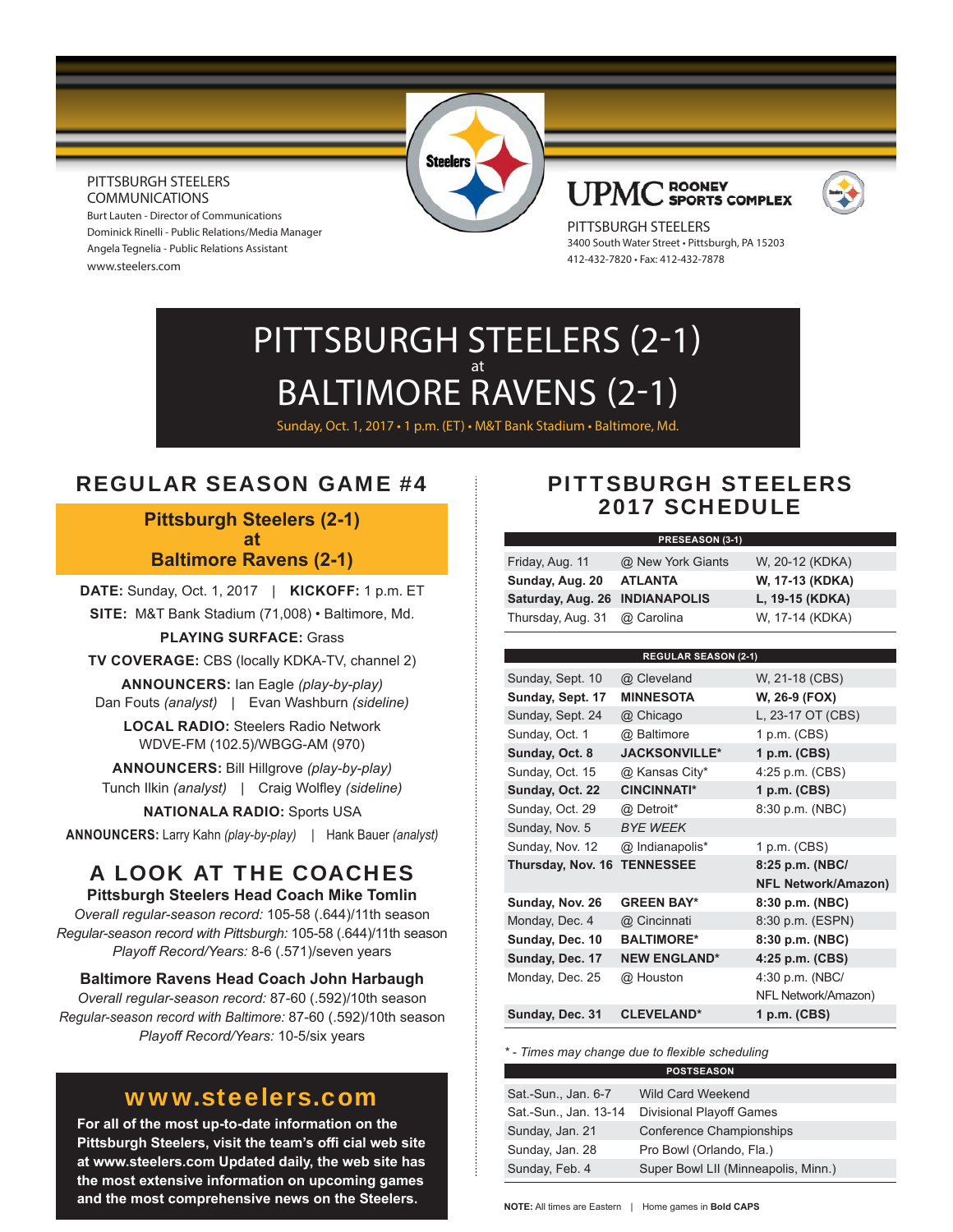## STEELERS COMMUNICATIONS STAFF



| <b>Burt Lauten, Director of Communications (412) 432-7821</b><br>Lauten email: lautenb@steelers.nfl.com            |  |
|--------------------------------------------------------------------------------------------------------------------|--|
| <b>Dominick Rinelli, Public Relations/Media Manager (412) 432-7822</b><br>Rinelli email: rinellid@steelers.nfl.com |  |
| Angela Tegnelia, Public Relations Assistant (412) 432-7820<br>Tegnelia email: <i>tegneliaa@steelers.nfl.com</i>    |  |
|                                                                                                                    |  |
|                                                                                                                    |  |

# MEDIA NOTES

#### — WEEKLY PRESS CONFERENCE —

Steelers' Head Coach **Mike Tomlin** will conduct a press conference on Tuesday, Sept. 26, at approximately Noon in the Steelers' press conference room at the UPMC Rooney Sports Complex.

#### — OFFICIAL STEELERS WEBSITE —

Media and fans can read about the latest Steelers news on the official Steelers website. The site, **www.steelers.com**, features breaking news statistics, player biographies and much more.

#### — MEDIA-ONLY SECTION OF www.steelers.com —

The Steelers Media Relations Department offers a "Media-Only" section on steelers.com. To sign up for this service, go to

**http://www.steelers.com/mediarelations/** and register as a new user below the left hand navigation bar. Then follow the instructions on the Media Relations page and once your registration is approved, you will receive an email and can access all information. If you have any questions or problems, please email **steelersdigest@yahoo.com.**

#### — NFLCOMMUNICATIONS.COM —

Journalists worldwide have access to the dedicated media website featuring news from the NFL and its teams. Daily releases, statistics, domestic and international NFL updates and other information about the NFL are available.

### STEELERS NATION HD RADIO

Steelers Nation Radio is a 24-hour/day HD radio station dedicated specifically to the Pittsburgh Steelers. It can be heard on **www.steelers.com**, the official Steelers app or the iheart app on your smartphone, and at 102.5 WDVE HD2. A daily schedule of what is on Steelers Nation HD Radio is available at **www.facebook.com/steelersnationradio**.

 For the 19th consecutive year, WDVE-FM (102.5) and WBGG-AM (970) are carrying all Steelers games.

STEELERS RADIO COVERAGE

 Additionally, Steelers games can be heard on a 48-station network spanning Pennsylvania, West Virginia, Ohio, Maryland, New York and South Carolina. All Steelers' games will be broadcast in Spanish on steelers.com.

 For the 24th straight season, Bill Hillgrove serves as the *"Voice of the Steelers"* and handles play-by-play duties for the broadcast. Joining Hillgrove for his 19th season as an expert analyst is Tunch Ilkin, the former Steelers All-Pro offensive tackle. Joining the team for his 15th season is former Steeler offensive lineman Craig Wolfley, who provides sideline analysis.

 Fans in Mexico can also listen to Steelers broadcasts on Grupo Imagen and games are heard on www.steelers.com/espanol. Stations on the Steelers Radio Network include:

#### FLAGSHIP STATIONS (2) WDVE-FM (102.5) WBGG-AM (970)

#### **PENNSYLVANIA (31)**

Altoona-WVAM (1430) Altoona-WRKY (104.9) Beaver Falls-WBVP (1230) Beaver Falls-WMBA (1460) Bedford-WBVE (107.5) Bradford-WESB (1490) Butler-WISR (680) Chambersburg-WCHA (800) Clarendon-WKNB (104.3) Clarion-WCCR (92.7) Cooperstown-WUUZ (107.7) DuBois-WOWQ (102.1) Erie-WRKT (100.9) Gettysburg-WGET (1320) Grove City-WWGY (95.1) Homer City-WCCS (1160) Johnstown-WNTJ (1490) Johnstown-WRKW (99.1) Latrobe-WCNS (1480) Milton-WVLY (100.9) Mount Union-WHUN (106.9) Punxsutawney-WPXZ (104.1) Riverside/Selinsgrove-WVSL (92.3) Saegertown-WUUZ (94.3) Somerset-WNTI (990) Starview-WONN (92.7) State College-WQWK (1450) Uniontown-WMBS (590) Washington-WJPA (1450) Williamsport-WCXR (99.3) Williamsport-WZXR (103.7)

#### **OHIO (4)**

Columbus-WYTS (1230) Columbus-WYTS (105.3) Fremont-WOHF (92.1) Youngstown-WNIO (1390)

#### **MARYLAND (4)**

Cumberland-WRQE (106.1) Frederick-WFMD (930) Frostburg-WFRB (560) Hagerstown-WHAG (1410)

#### **WEST VIRGINIA (7)**

Fairmont-WRLF (94.3) Fairmont-WMMN (920) Huntington-WVHU (800) New Martinsville-WXCR (92.3) St. Mary's-WJAW (630) Wheeling-WBBD (1400)

**SOUTH CAROLINA (1)** Myrtle Beach-WRXZ (107.1)

### THIS WEEK'S SCHEDULE *(Subject to change)*

**TUESDAY, SEPT. 26** • Coach Tomlin Press Conference: Noon Live on Steelers.com **WEDNESDAY, SEPT. 27** • Player availability open locker room 9:30 - 10 a.m. • Practice 1:15 - 3:15 p.m. • Post-practice player availability 3:15 - 3:45 p.m. • Coach Tomlin available upon request after practice **THURSDAY, SEPT. 28** • Player availability open locker room 12:30 - 12:45 p.m. • Practice 1 - 3 p.m. • Post-practice player availability 3 - 3:30 p.m. • Coach Tomlin available upon request after practice • Coordinators available after practice **FRIDAY, SEPT. 29**  $\cdot$  Practice 10:45 a.m. 12:30 p.m. • Player availability open locker room 12:30 - 1:15 p.m. • Coach Tomlin available upon request after practice **SATURDAY, SEPT. 30** • No media availability **SUNDAY, OCT. 1** 1 p.m. (ET) Road Game at Baltimore Ravens (M&T Bank Stadium) CBS (locally KDKA-TV, Channel 2) **MONDAY, OCT. 2** TBA

www.steelers.com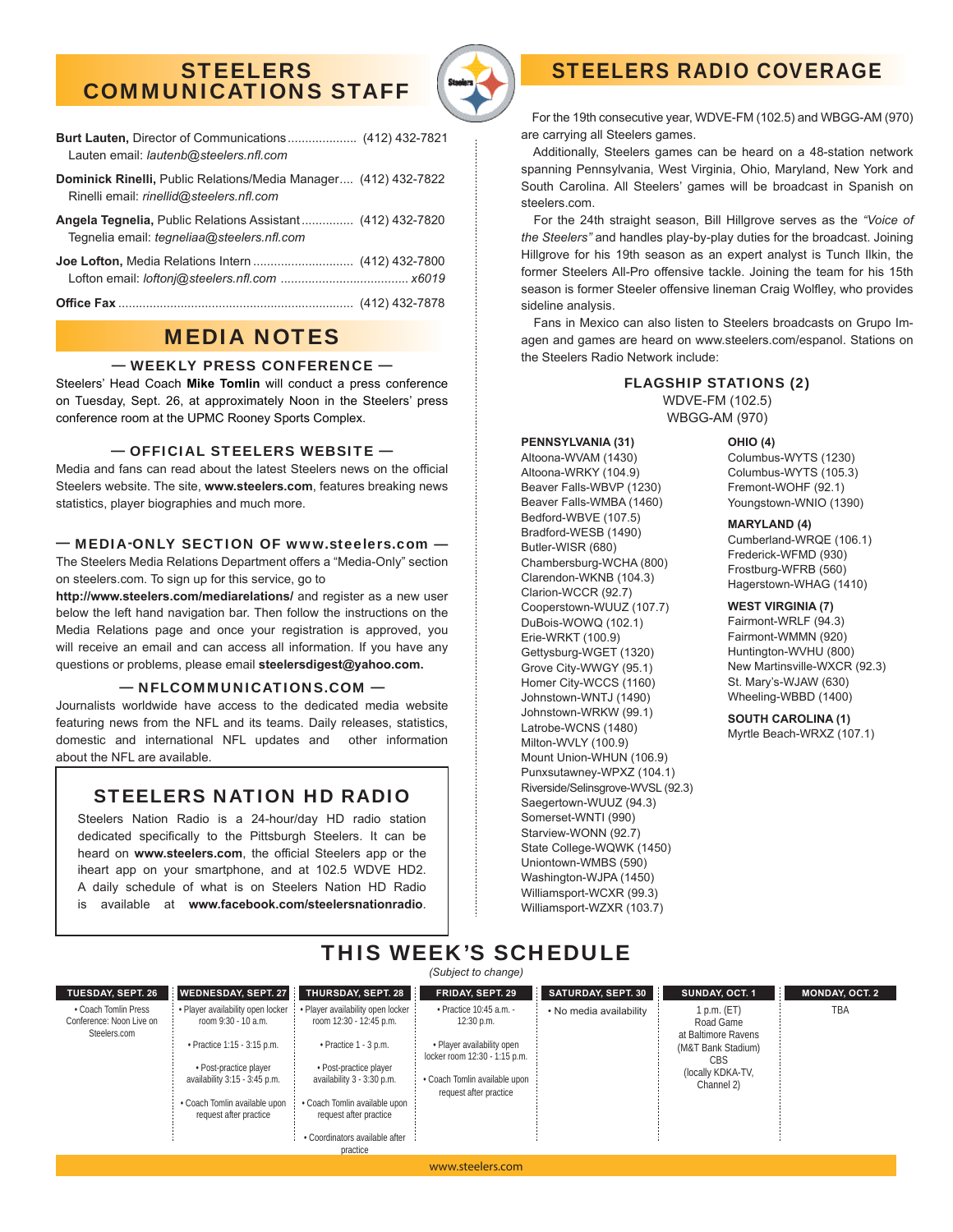# 2017 SCHEDULE NOTES



# A TRIBUTE TO DAN ROONEY

 Throughout the 2017 season, Steelers players will sport a patch on the right side of their jerseys in memory of the late Chairman Ambassador Dan Rooney. The patch with Rooney's initials - DMR - which stands for Daniel Milton Rooney - is lovingly enveloped in black and gold shamrock to honor, remember and show love and respect for the man



who was more than an owner, but family to the players.

# STEELERS HALL OF HONOR

 The Steelers announced their inaugural Hall of Honor class on Aug. 29 at an event in the PNC Champions Club at Heinz Field. Twenty-seven members were announced in the class who will be inducted during a formal ceremony during Alumni Weekend (Nov. 25-26), and the inaugural class will be introduced during halftime of the Steelers game vs. the Green Bay Packers on Nov. 26.

 The inaugural class includes the following (in alphabetical order):

- Jerome Bettis
- **Mel Blount**
- **Terry Bradshaw**
- Jack Butler
- Dermontti Dawson
- **Bill Dudley**
- Joe Greene
- **Kevin Greene**
- L.C. Greenwood
- Jack Ham
- Franco Harris
- Dick Hoak
- John Henry Johnson
- Walt Kiesling
- Jack Lambert
- **Bobby Layne**
- John McNally
- Chuck Noll
- Arthur J. Rooney, Sr.
- Daniel M. Rooney
- **Andy Russell**
- Donnie Shell
- John Stallworth
- Ernie Stautner
- Lynn Swann
- **Mike Webster**
- Rod Woodson

 Each inductee will receive a replica of a solid steel football, which will replicate the original that was given to Steelers' founder Art Rooney Sr. by the United States Steel Corporation and United Steel Workers in 1982 on the occasion of the team's 50th Season.

 They will be part of a display to be located inside the FedEx Great Hall at Heinz Field.

 The Steelers announced plans for a Hall of Honor on Aug. 1. The Hall of Honor will induct former players, coaches, and front office personnel who were integral in creating and sustaining the franchise's success dating back to when the team was founded in 1933.

The Steelers are slated to appear in five nationally televised primetime games during the NFL's 2017 regular season, and on Christmas Day, this season.

 Pittsburgh opened its 2017 regular-season schedule at the Cleveland Browns in Week 1 on Sunday, Sept. 10 (W, 21-18) and defeated the Minnesota Vikings in its Week 2 home opener on Sunday, Sept. 17, 26-9.

The Steelers' five nationally televised primetime games are scheduled in a span of seven weeks, including three at Heinz Field.

 Pittsburgh's three home nationally televised primetime games in 2017 consist of hosting the Tennessee Titans in Week 11 on Thursday Night Football (NBC, 8:25 p.m.) on Nov. 16, the Green Bay Packers on Sunday Night Football on Nov. 26 in Week 12 (NBC, 8:30 p.m.) and the Baltimore Ravens on Sunday Night Football in Week 14 on Dec. 10 (NBC, 8:30 p.m.).

 The Steelers' two other primetime matchups in 2017 will occur on the road in Weeks 8 and 13. The team will travel to face the Detroit Lions in Week 8 (Oct. 29) for a Sunday Night Football tilt (NBC, 8:30 p.m.), and at the Cincinnati Bengals in Week 13 (Dec. 4) for a Monday Night Football game (ESPN, 8:30 p.m.)

 For the second consecutive year, and for the second time in franchise history, the Steelers will play on Christmas Day. Pittsburgh will travel to Houston for a Monday, Dec. 25 matchup at the Texans (NBC, 4:30 p.m.).

The Steelers' bye week will be on Nov. 5 (Week 9).

## THE ROAD LESS TRAVELED

The Steelers will log just 6,694 miles traveled during the 2017 season - the fewest miles among all 32 NFL teams:

| <b>FEWEST MILES TRAVELED IN 2017</b> |
|--------------------------------------|
|--------------------------------------|

| <b>TEAM</b> | <b>NUMBER OF MILES TRAVELED</b> |
|-------------|---------------------------------|
| Pittsburgh  | 6.694                           |
| Cincinnati  | 7.662                           |
| Green Bay   | 8.074                           |
| Detroit     | 8.218                           |
| Chicago     | 8.318                           |
|             |                                 |

 *Based on the estimated round-trip distance for every regular-season road game*

# @SteelersPRDept

**The Steelers Communications Department has created a Twitter account – @SteelersPRDept – for media to follow for news and information relating to the team. The department's Twitter account is the the primary platform for how the team disseminates news and information including press releases, media advisories, practice and media availability times and more.**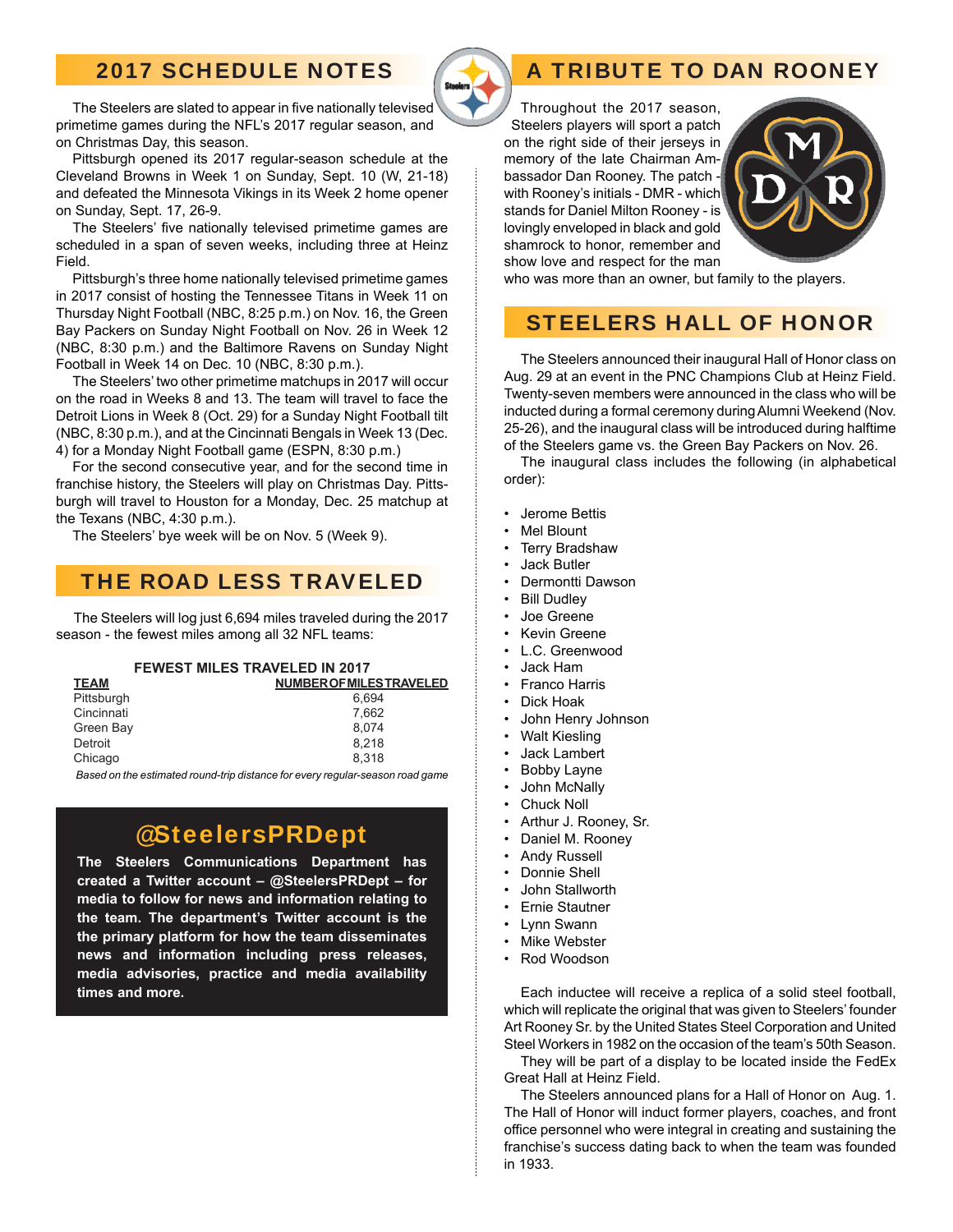# STEELERS 2017 DRAFT CLASS



# 2017 BY THE NUMBERS

### **3RD**

LB T.J. Watt became the third player in NFL history - first on Kickoff Weekend - to record 2.0 sacks and an interception in an NFL debut, accomplishing the feat in Week One at Cleveland. He joined Charles Glaze (Oct. 4, 1987) and Tommy Haynes (Oct. 4, 1987).

### **10TH**

TE Jesse James opened the 2017 season with his first career multi-touchdown game - catching two scoring tosses from **QB Ben Roethlisberger**. It marked the 10th such game by a Steelers tight end since 1960 and first since 2012 (Heath Miller, Sept. 23, at Oakland).

### **11-4**

Pittsburgh improved to 11-4 on Kickoff Weekend since 2003, with a 21-18 win at Cleveland on Sept. 10

### **11-182**

The number of receptions - a new Steelers Kickoff Weekend team record - **WR Antonio Brown** hauled in at Cleveland - for 182 receiving yards - the second-most by a Steeler in a Week One game.

#### **30**

**WR Antonio Brown** recorded the 30th 100-yard receiving game of his NFL career on Kickoff Weekend - breaking a tie with Hines Ward (29) for the most such games in team history.

### **50**

**QB Ben Roethlisberger** won his 50th game as a starter vs. an AFC North opponent in Week One, quarterbacking the Steelers to a 21-18 win at Cleveland.

#### **104**

**WR Antonio Brown** set an NFL record for the fewest games to reach 650 career receptions in his 104th in Week Three at Chicago.

### **125**

**QB Ben Roethlisberger** became the seventh player in NFL history to record 125 regular-season wins as a starter with a 26-9 win in Week Two vs. Minnesota.

#### **1998**

The last time the Steelers recovered a punt blocked for a touchdown - **LB Anthony Chickillo** recovered a punt blocked by **LB Tyler Matakevich** in the end zone in Week One at Cleveland.

### **47,077**

**QB Ben Roethlisberger** surpassed Fran Tarkenton (47,003) for the ninth-most passing yards in NFL history, increasing his career total to 47,077 on Kickoff Weekend.

**LB T.J. Watt (1st round, 30th overall)**: Played collegiately at the University of Wisconsin...appeared in 27 games, making 14 starts, over a two-year span...recorded 70 tackles, including 17 stops for losses and 11.5 sacks in his career.

**WR JuJu Smith-Schuster (2nd round, 62nd overall)**: Played collegiately at the University of Southern California...totaled 213 catches for 3,092 yards with 25 touchdown catches in 40 games played (39 starts).

**RB James Conner (3rd round, 105th overall)**: Finished his University of Pittsburgh career second on the school's all-time charts for rushing yards (3,733), total touchdowns (56) and rushing touchdowns (52) charts, while setting Atlantic Coast Conference records in total touchdowns and rushing touchdowns.

**QB Joshua Dobbs (4th round, 135th overall)**: Compiled a 23-12 record as a starting quarterback at the University of Tennessee, including 3-0 in Bowl games...his collegiate numbers include 9,360 yards of total offense (7,138 passing, 2,160 rushing and 62 receiving), while setting school records for career rushing yards by a quarterback, career rushing touchdowns by a quarterback (32) and single-season rushing scores by a quarterback (12 in 2016).

**DB Brian Allen (5th round, 173rd overall)**: Appeared in 42 games at the University of Utah, making 12 starts, and tallied 62 tackles (44 solo), 14 passes defensed and five interceptions.

# STEELERS PRONUNCIATION GUIDE

| Tyson Alualu (Ah-loo ah-loo)           |  |
|----------------------------------------|--|
|                                        |  |
| Anthony Chickillo  (Chick-il-oh)       |  |
| Matt Feiler (Fy-ler)                   |  |
| Ramon Foster  (Ruh-moan)               |  |
| Javon Hargrave (Jay-von)               |  |
| Tyler Matakevich  (Matt-uh-kev-ich)    |  |
| Ben Roethlisberger  (Roth-lis-ber-ger) |  |
| Ryan Shazier  (Shay-zier)              |  |
| Stephon Tuitt (Steff-on Too-it)        |  |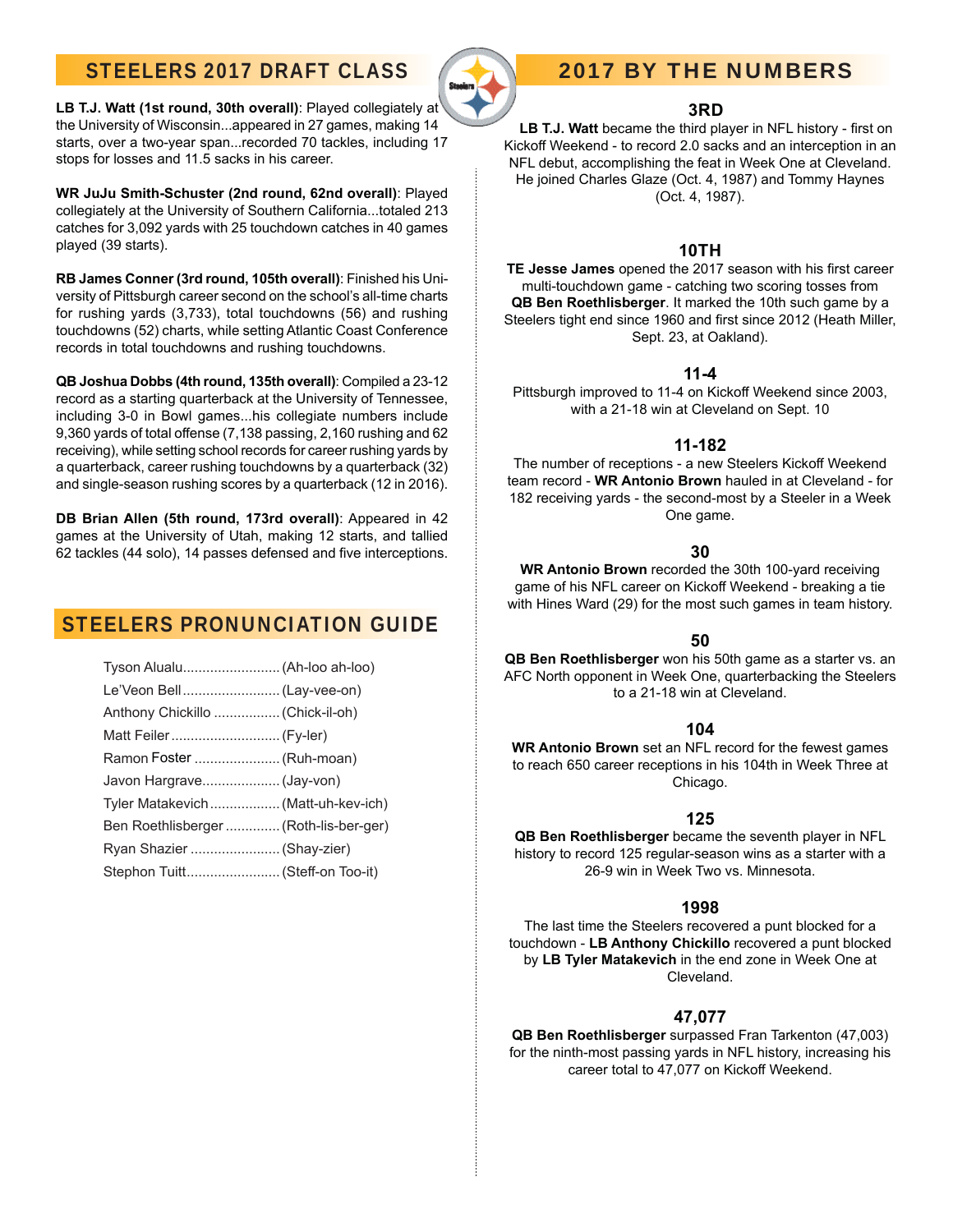# FROM LAST WEEK'S GAME AT CHICAGO

#### **THE STEELERS**

• Pittsburgh is 2-1 (1-1 on the road) and 1-1 against NFC opponents in 2017.

• The Steelers are now 24-20-2 in overtime games in team history.

• The Steelers are 7-19-1 in regular-season history against the Bears (1-12 on the road).

• Pittsburgh lost its first game after winning nine consecutive games, including six on the road, dating back to Nov. 20, 2016, tying as the fourth longest win streak in team history.

• The Steelers are 446-283-2 during the regular season since 1970.

#### **HEAD COACH MIKE TOMLIN**

• Is now 105-58 since becoming the Steelers' head coach in 2007 (45-37 on the road).

• Is 0-3 as the Steelers' head coach in regular-season games vs. Chicago (0-2 on the road).

• Is now 27-15 in regular-season games vs. NFC teams (11-10 on the road).

• Is now 21-16 in regular-season games during the month of September (9-13 on the road).

#### **WR ANTONIO BROWN**

• Totaled game highs in receptions (10) and receiving yards (110) to go along with his first touchdown catch of the season.

• Has registered at least one reception in 111 consecutive games in which he has played, including the postseason – dating back to October 3, 2010.

• Has registered at least one reception in 102 consecutive regular-season games – dating back to October 3, 2010.

• Reached 650 career receptions on his second catch in his 104th career regular-season game, setting an NFL record for the fewest games to the milestone (Marvin Harrison: 107).

• Extended his team record for double-digit reception games to 15.

• Recorded his 31st career 100-yard receiving game – extending his record for the most such games in Steelers history.

• Since entering the NFL in 2010, is one of four active players with at least 30 100-yard receiving games.

• Surpassed John Stallworth (8,723) for the secondmost receiving yards in franchise history, with 8,731.

• Surpassed John Stallworth (8,834) for the fourth-most scrimmage yards in franchise history, with 8,850.

• Caught his first touchdown pass of the season of seven yards, moving into a tie with Lynn Swann (51) for the third-most touchdown receptions in Steelers history.

# FROM LAST WEEK'S GAME AT CHICAGO

#### **QB BEN ROETHLISBERGER**

• Completed 22-of-39 passes for 235 yards with one touchdown. His 22 completions and 235 yards were game highs.

• Is 125-61 as a starter during the regular season (55- 39 on the road).

• Is now 1-3 against Chicago in the regular-season as a starter (0-2 on the road).

• Has compiled a record of 33-16 as a starter against NFC opponents (14-11 on the road).

#### **RB Le'VEON BELL**

• Rushed for 61 yards on 15 carries with a touchdown and added six receptions for 37 yards.

• Scored his first touchdown of 2017 on a one-yard run, breaking a tie with Barry Foster and John Henry Johnson (26) for sole possession of the sixth-most rushing touchdowns in Steelers history.

• Moved into a tie with Terry Bradshaw, John Henry Johnson and Mike Wallace for the 15th-most touchdowns from scrimmage in team history, with 32.

 $\cdot$  Increased his career rushing total to 4,225 – the fifthmost by a Steeler in their first five years with the team.

 $\cdot$  Increased his career rushing total to 4,225 – the fifthmost by a Steeler in team history.

• Increased his scrimmage yards total to 6,286 – the eighth-most in Steelers history.

• Increased his career scrimmage yards total to 6,286  $-$  the second-most by a Steeler in their first five years with the team.

• Increased his career reception total to 240, the thirdmost in Steelers history among running backs.

• Surpassed Antonio Brown (236) for the most catches by a Steeler in their first 50 games with the franchise, now with 240.

• His 240 receptions rank as the third-most in NFL history by a running back in their first 50 career games (Reggie Bush: 254, LaDanian Tomlinson: 244, Le'Veon Bell: 240, James Wilder: 234 and Roger Craig: 222).

#### **G DAVID DeCASTRO**

• Extended his consecutive regular-season games started streak to 59 – the third-longest active consecutive games started streak among NFL guards.

#### **TE VANCE MCDONALD**

• Forced a fumble, the first of his NFL career, at the Pittsburgh one-yard line, after a Chicago return of 73 yards on a blocked field goal by the Bears.

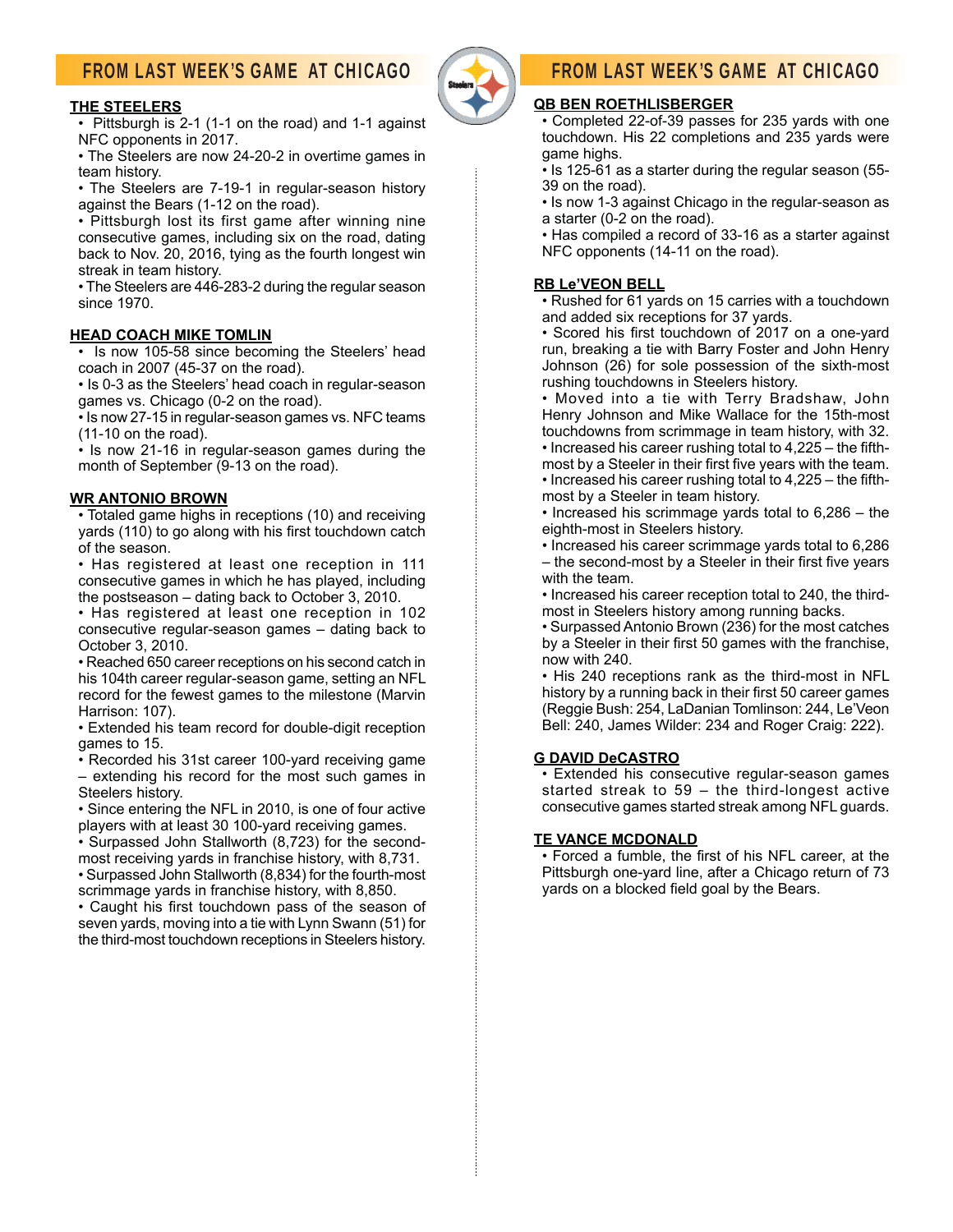# FROM LAST WEEK'S GAME AT CHICAGO

#### **CB WILLIAM GAY**

• Extended his consecutive regular season games played streak to 163 – the longest active consecutive games played streak among NFL defensive players.

#### **S MIKE MITCHELL**

• Led the secondary with 9 tackles (8 solo) and one pass defensed.

#### **S J.J. WILCOX**

• Recorded his first interception as a Steeler and the sixth of his NFL career, picking off Chicago QB Mike Glennon in the fourth quarter. His takeaway led to a K Chris Boswell 32-yard field goal to tie the game at 17-17.

#### **LB RYAN SHAZIER**

• Totaled a game high 11 tackles (11 solo), with a tackle for loss, two forced fumbles and a fumble recovery.

• Forced a fumble and recovered the ball on the same play in the third quarter, and added his second forced fumble in the fourth quarter.

#### **LB ANTHONY CHICKILLO**

• Brought down Chicago QB Mike Glennon for a sack of 10-yards in the second quarter, increasing his 2017 total to 3.0 to mark a new single-season high (2016: 2.5).

#### **NT JAVON HARGRAVE**

• Sacked Chicago QB Mike Glennon for a loss of seven yards in the third quarter, his second of the season, matching his 2016 rookie season total.

#### **K CHRIS BOSWELL**

• Converted a 32-yard field goal in the fourth quarter to tie the game up at 17, improving to five-of-six on field goal attempts in 2017.

#### **P JORDAN BERRY**

• Landed three punts inside the opponent 20 yard line, marking the seventh game of his NFL career with at least three inside the 20.



# THE STEELERS IN 2017

| Overall:<br>At Home:<br>On the Road:<br>Neutral:                       | <b>Regular Post</b><br>Season<br>2-1<br>$1 - 0$<br>$1 - 1$<br>$0-0$ | Season<br>$0 - 0$<br>0-0<br>$0-0$<br>$0-0$ |
|------------------------------------------------------------------------|---------------------------------------------------------------------|--------------------------------------------|
| By Month:<br>September<br>October<br>November                          | 2-1<br>0-0<br>$0-0$                                                 | 0-0<br>0-0<br>$0-0$                        |
| December<br>January                                                    | $0-0$<br>$0-0$                                                      | 0-0<br>0-0                                 |
| vs. AFC:<br>vs. AFC North                                              | $1 - 0$<br>$1 - 0$                                                  | 0-0<br>0-0                                 |
| vs. AFC East                                                           | $0-0$                                                               | $0-0$                                      |
| vs. AFC South                                                          | $0-0$                                                               |                                            |
| vs. AFC West                                                           | $0-0$                                                               | 0-0<br>0-0                                 |
| vs. NFC:                                                               | $1 - 1$                                                             | 0-0                                        |
| vs. NFC East                                                           | $0-0$                                                               | 0-0                                        |
| vs. NFC North                                                          | $1 - 1$                                                             | $0 - 0$                                    |
| vs. NFC South                                                          | $0-0$                                                               | 0-0                                        |
| vs. NFC West                                                           | $0 - 0$                                                             | 0-0                                        |
| When:                                                                  |                                                                     |                                            |
| When Scoring First:                                                    | $1 - 0$                                                             | 0-0                                        |
| When Opponent Scored First:                                            | $0 - 1$                                                             | $0-0$                                      |
| When Scoring 20 or More Points:                                        | $2 - 0$                                                             | 0-0                                        |
| When Scoring Less Than 20 Points:                                      | 0-1                                                                 | 0-0                                        |
| When Leading after the first quarter:                                  | $1 - 0$                                                             | 0-0                                        |
| When Trailing after the first quarter:                                 | $0 - 1$                                                             | 0-0                                        |
| When Tied after the first quarter:                                     | $1 - 0$                                                             | 0-0                                        |
| When Leading at the Half:                                              | $2 - 0$                                                             | $0-0$                                      |
| When Trailing at the Half:                                             | 0-1                                                                 | 0-0                                        |
| When Tied at the Half:                                                 | 0-0                                                                 | 0-0                                        |
| When Leading after three quarters:                                     | $2 - 0$                                                             | 0-0                                        |
| When Trailing after three quarters:                                    | 0-1                                                                 | $0-0$                                      |
| When Tied after three quarters:                                        | $0-0$                                                               | 0-0                                        |
| When Outrushing the Opponent:                                          | $1 - 0$                                                             | 0-0                                        |
| With 35 or More Rushing Attempts:                                      | $0-0$                                                               | 0-0                                        |
| With Less Than 25 Passing Attempts:                                    | $0-0$                                                               | 0-0                                        |
| When Led in Time of Possession:<br>When Trailed in Time of Possession: | $1 - 0$<br>$1 - 1$                                                  | $0 - 0$<br>$0-0$                           |
|                                                                        |                                                                     |                                            |
| On Turf:                                                               | 0-0                                                                 | 0-0                                        |
| On Grass:                                                              | $2 - 1$                                                             | 0-0                                        |
| When led in Takeaway/Turnover Ratio:                                   | 1-0                                                                 | 0-0                                        |
| When even in Takeaway/Turnover Ratio:                                  | $1 - 1$                                                             | 0-0                                        |
| When trailed in Takeaway/Turnover Ratio:                               | $0-0$                                                               | 0-0                                        |
| With an Individual 100-Yard Rusher:                                    | $0-0$                                                               | 0-0                                        |
| With an Individual 300-Yard Passer:                                    | 0-0                                                                 | 0-0                                        |
| With an Individual 100-Yard Receiver:                                  | $1 - 1$                                                             | 0-0                                        |
| With an Ind. Opponent 100-Yard Rusher:                                 | $0 - 1$                                                             | 0-0                                        |
| With an Ind. Opponent 300-Yard Passer:                                 | 0-0                                                                 | 0-0                                        |
| With an Ind. Opponent 100-Yard Receiver:                               | $0-0$                                                               | 0-0                                        |
| When winning the coin toss:                                            | 1-0                                                                 | 0-0                                        |
| When losing the coin toss:                                             | $1 - 1$                                                             | 0-0                                        |
| When playing outdoors:                                                 | 2-1                                                                 | 0-0                                        |
| When playing indoors:                                                  | 0-0                                                                 | 0-0                                        |
| In overtime games:                                                     | $0 - 1$                                                             | 0-0                                        |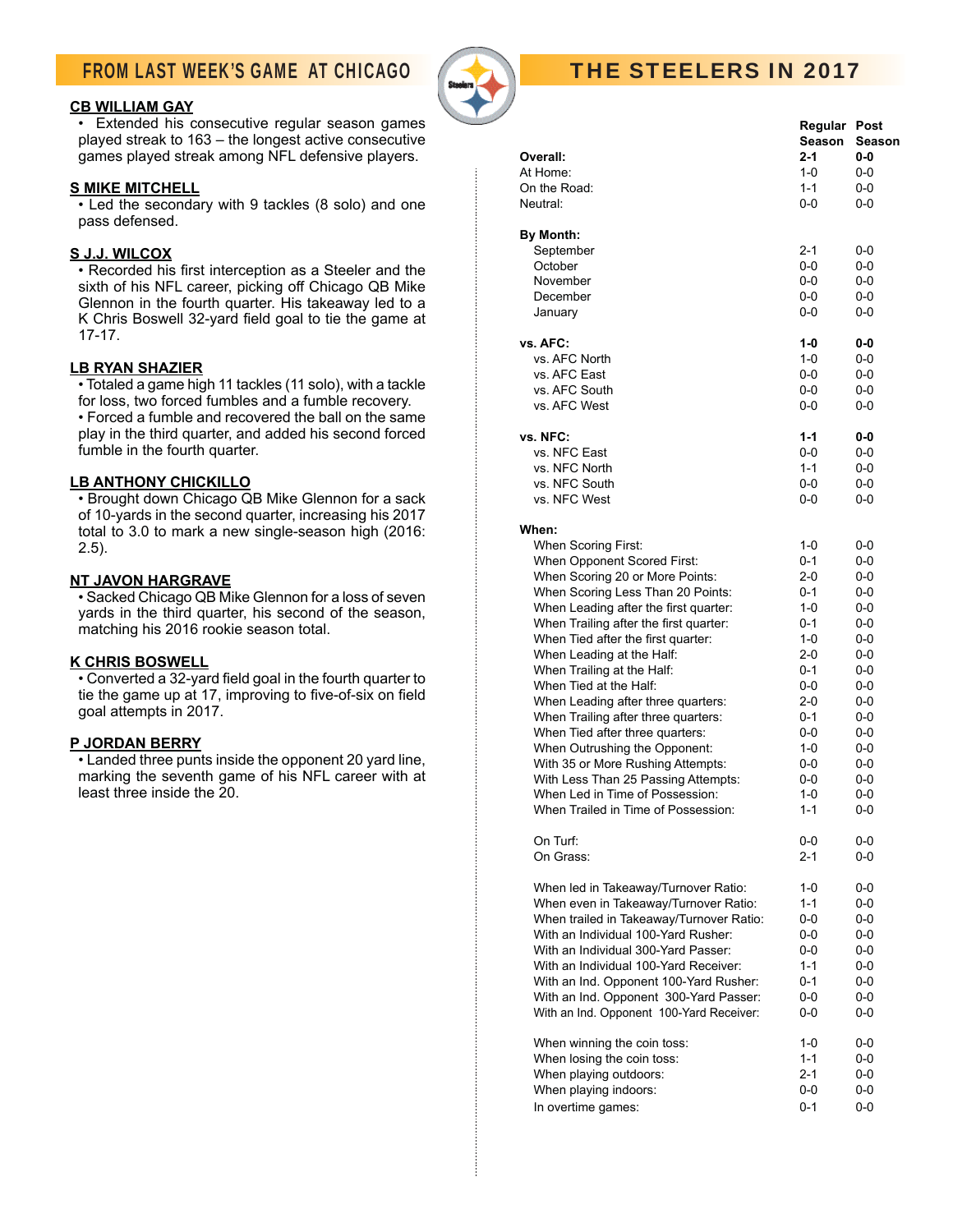# STEELERS-RAVENS HISTORY



**Series History**: Series began in 1996  **Overall Regular Season**: Steelers lead, 22-20  **At Pittsburgh**: Steelers lead, 13-8  **At Baltimore**: Ravens lead, 12-9  **Neutral Sites**: n/a **Streak**: Steelers won previous meeting **Last Regular-Season Meeting**: Dec. 25, 2016, in Pittsburgh Pittsburgh 31, Baltimore 27

 **Postseason Series**: N/A

*(preseason and postseason record not included in overall series record)*

 This week's game will mark the 43rd regular-season meeting between Pittsburgh and Baltimore, with the Steelers holding a two-game advantage in the series (22-20)...Sunday's game will be the 22nd time the two teams will meet in Baltimore, where the Steelers have won nine of the previous 21 away games at the Raven...the two teams have met eight times in the month of October during the regular-season, with the Steelers holding a 6-2 advantage in the month of October vs. the Ravens, including a 3-0 mark on the road in October.

### 2017 TEAM STATS

| <b>Steelers</b> | Category | Ravens |
|-----------------|----------|--------|
|                 |          |        |
|                 |          |        |
|                 |          |        |
|                 |          |        |
|                 |          |        |
|                 |          |        |
|                 |          |        |
|                 |          |        |
|                 |          |        |
|                 |          |        |
|                 |          |        |
|                 |          |        |
|                 |          |        |
|                 |          |        |
|                 |          |        |
|                 |          |        |
|                 |          |        |

## 2017 AFC NOTH STANDINGS

### **2017 AFC North Standings**

|                  | W |   | Pct. |    | Pts. Opp. |
|------------------|---|---|------|----|-----------|
| Pittsburgh       | 2 |   | .667 | 64 | 50        |
| <b>Baltimore</b> | 2 |   | .667 | 51 | 54        |
| Cincinnati       |   | 3 | .റററ | 33 | 60        |
| Cleveland        |   | 3 | റററ  | 56 | 76        |

**This Week in the AFC North:**

**Sunday, Oct. 1:**

**Pittsburgh (2-1) at Baltimore (2-1), 1 p.m. (CBS, locally KDKA-TV)** Cincinnati  $(0-3)$  at Cleveland  $(0-3)$ , 1 p.m.

**Pittsburgh 31, Baltimore 27 December 25, 2016 Heinz Field (66,276)**

THE LAST TIME VS. BALTIMORE

**PITTSBURGH - QB Ben Roethlisberger** threw a gamewinning four-yard touchdown pass to **WR Antonio Brown**  to lift the Steelers to a 31-27 come-from-behind victory over the Ravens. With the win, the Steelers clinched the AFC North and earned the No. 3 seed in the AFC for the 2016 postseason.

 Roethlisberger led the team on a nine-play, 87-yard drive on Pittsburgh's first possession that he capped off with a 20-<br>yard touchdown pass to **TE Xavier Grimble**.

K Justin Tucker connected on field goals from 41 and 38 yards out prior to halftime, and the Steelers led 7-6 at the break.

 QB Joe Flacco threw an 18-yard touchdown to WR Steve Smith, Sr. early in the third quarter to give the Ravens a 14-7 lead. **K Chris Boswell**'s 36-yard field goal cut the lead to 14-10. Tucker's two field goals (46 and 23 yards) increased Baltimore's lead to 20-10 early in the fourth quarter.

 The Steelers scored two quick touchdowns to take a 24-20 lead. **RB Le'Veon Bell** scored on a seven-yard run, and Roethlisberger and Bell connected on a seven-yard touchdown pass.

 FB Kyle Juszczyk scored on a 10-yard run to give Baltimore a 27-24 lead. Roethlisberger then led the team on a 10-play, 75-yard drive that he capped off with the game-winning touchdown to Brown.

#### **GAME SUMMARY**

| <b>Ravens (8-7)</b> |                |             |                                   | 3 | 3 | 11                                                                | 10           | 27           |
|---------------------|----------------|-------------|-----------------------------------|---|---|-------------------------------------------------------------------|--------------|--------------|
| STEELERS (10-5)     |                |             |                                   |   |   | 3                                                                 | 21           | 31           |
| <b>TEAM</b>         | Ο              | <b>TIME</b> | <b>PLAY</b>                       |   |   |                                                                   | <b>DRIVE</b> | <b>SCORE</b> |
| <b>PIT</b>          | 1              | 7:12        |                                   |   |   | Grimble 20 yd. pass from Roethlisberger (Boswell kick) 9-87; 5:17 |              | $7-0$        |
| <b>BAL</b>          | 1              | 5:50        | Tucker 41 yd. FG                  |   |   |                                                                   | 5-58: 1:22   | $7-3$        |
| <b>BAL</b>          | $\overline{2}$ | 0:18        | Tucker 38 yd. FG                  |   |   |                                                                   | 12-53: 3:23  | $7-6$        |
| <b>BAL</b>          | 3              | 13:26       |                                   |   |   | Smith Sr. 18 yd. pass from Flacco (Flacco-Smith pass)             | 3-20: 1:21   | $7 - 14$     |
| PIT                 | 3              | 9:35        | Boswell 36 yd. FG                 |   |   |                                                                   | 8-65: 3:51   | $10 - 14$    |
| <b>BAL</b>          | 3              | 1:28        | Tucker 46 yd. FG                  |   |   |                                                                   | 12-47: 8:07  | $10 - 17$    |
| <b>BAL</b>          | 4              | 14:18       | Tucker 23 yd. FG                  |   |   |                                                                   | $4-7:1:19$   | $10 - 20$    |
| <b>PIT</b>          | 4              | 11:41       | Bell 7 yd. run (Boswell kick)     |   |   |                                                                   | 5-75: 2:37   | 17-20        |
| <b>PIT</b>          | 4              | 7:16        |                                   |   |   | Bell 7 yd. pass from Roethlisberger (Boswell kick)                | 6-90: 2:49   | 24-20        |
| <b>BAL</b>          | 4              | 1:18        | Juszczyk 10 yd. run (Tucker kick) |   |   |                                                                   | 14-75; 5:58  | 24-27        |
| PIT                 | 4              | 0:09        |                                   |   |   | Brown 4 yd. pass from Roethlisberger (Boswell kick)               | 10-75: 1:09  | $31 - 27$    |
|                     |                |             |                                   |   |   |                                                                   |              |              |

**TEAM STATISTICS INDIVIDUAL STATISTICS** 

|                        | <b>Ravens</b> | <b>Steelers</b> |
|------------------------|---------------|-----------------|
| <b>1st Downs</b>       | 22 (9-11-2)   | 23 (9-12-2)     |
| 3rd Downs              | 9-17 (53%)    | $3-7(43%)$      |
| 4th Downs              | $0-1(0%)$     | $0-0(0\%)$      |
| <b>Total Net Yards</b> | 368           | 406             |
| Plays-Avg.             | $72 - 5.1$    | 55-7.4          |
| <b>Rushing Yards</b>   | 122           | 127             |
| Rush Att.-Avg.         | $26 - 4.7$    | $22 - 5.8$      |
| <b>Net Passing</b>     | 246           | 279             |
| Att.-Comp.-Int.        | 44-30-1       | $33 - 24 - 2$   |
| <b>Sacks By</b>        | $0 - 0$       | $2 - 16$        |
| Punts-Avg.             | $3 - 36.3$    | $3 - 45.7$      |
| Penalties              | 7-95          | $4 - 45$        |
| <b>Fumbles-Lost</b>    | $2 - 0$       | $0 - 0$         |
| Time of Poss.          | 34:37         | 25:23           |

 **RUSHING: Bal. –** Dixon 12-57; West 10-27; Campanaro 1-23; Juszczyk 2-15, 1 TD; Koch 1-0. **Pit. –** Bell 20-122, 1 TD; Rogers 1-6; Roethlisberger 1-(-1).

 **PASSING: Bal. –** Flacco 44-30-1, 262, 1 TD. **Pit. –** Roethlisberger 33- 24-2, 279, 3 TDs.

 **RECEIVING: Bal. –** Pitta 8-75; Smith Sr. 7-79, 1 TD; Wallace 4-21; Perriman 3-32; West 3-28; Juszczyk 2-10; Waller 1-11; Boyle 1-5; Dixon 1-1. **Pit. –** Brown 10-96, 1 TD; Rogers 4-84; James 4-49; Bell 3-15, 1 TD; Grimble 1-20, 1 TD; Ayers 1-9; Hamilton 1-6.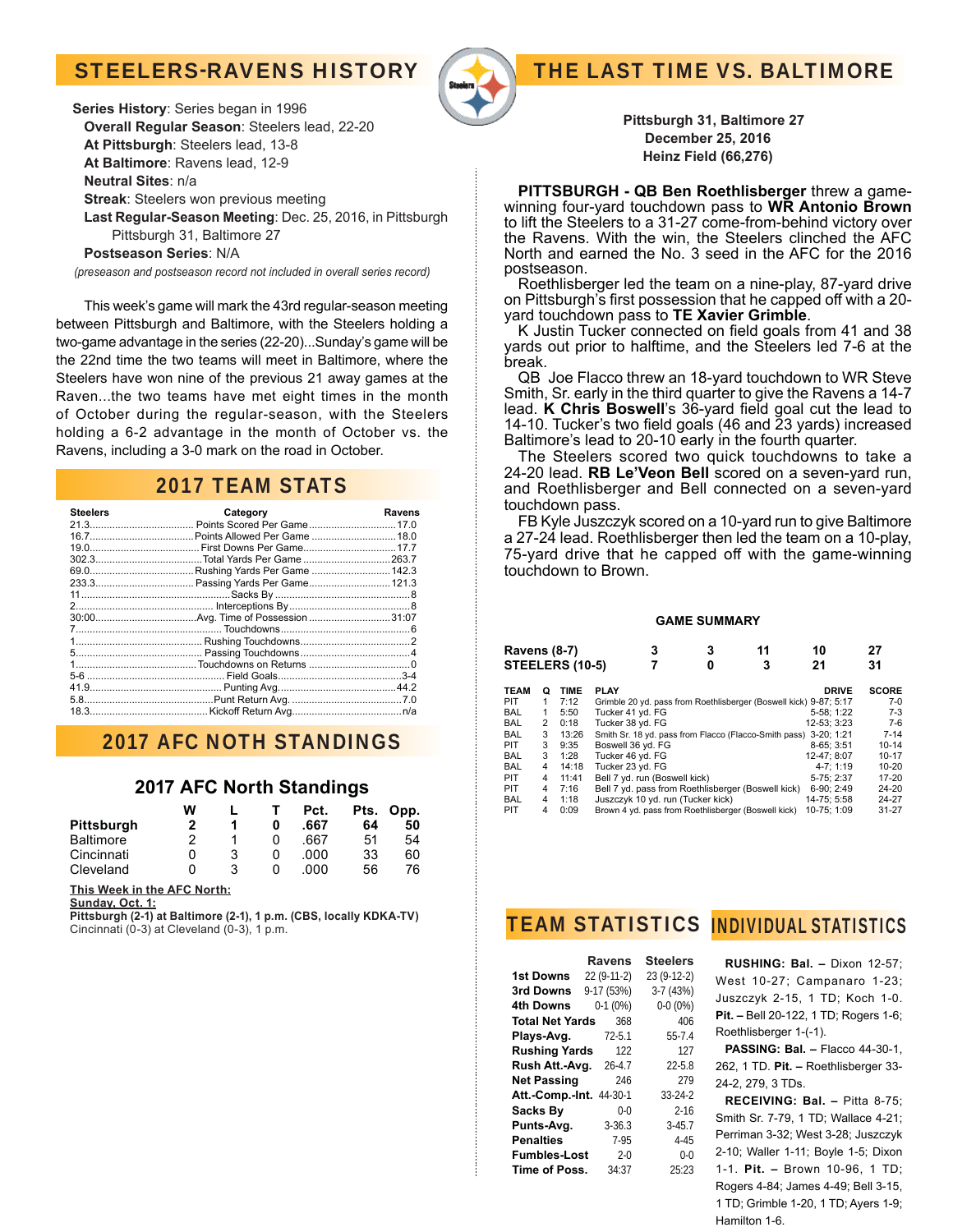# CAREER NUMBERS VS. RAVENS

**QB BEN ROETHLISBERGER**



## CAREER NUMBERS VS. RAVENS

| <b>DE CAMERON HEYWARD</b> |                         |     |    |           |                 |              |  |  |
|---------------------------|-------------------------|-----|----|-----------|-----------------|--------------|--|--|
| <b>DATE</b>               | <b>RESULT</b>           | тот |    | TACK ASST | <b>SACK-YDS</b> | <b>FF/FR</b> |  |  |
| 9/11/11                   | L, $35-7(A)$            | 1   | 1  | 0         | $0 - 0$         | 0/0          |  |  |
| 11/6/11                   | L, $23-20$ (H)          | 0   | 0  | 0         | $0 - 0$         | 0/0          |  |  |
|                           | 11/18/12 L, 13-10 (H)   | 2   | 2  | 0         | $0 - 0$         | 0/0          |  |  |
|                           | 12/2/12 W, 23-20 (A)    | 0   | 0  | 0         | $0 - 0$         | 0/0          |  |  |
|                           | 10/20/13 W, 19-16 (H)   | 1   |    | 0         | $0 - 0$         | 0/0          |  |  |
|                           | 11/28/13 L, 22-20 (A)   | 7   | 2  | 5         | $0 - 0$         | 0/0          |  |  |
|                           | $9/11/14$ L, 26-6 (A)   |     | 2  | 5         | $0 - 0$         | 0/0          |  |  |
|                           | $11/2/14$ W, 43-23 (H)  | 2   | 2  | 0         | $0 - 0$         | 0/0          |  |  |
|                           | 10/1/15 L, 23-20 OT (H) | 7   | 7  | 0         | $1 - 0$         | 1/0          |  |  |
|                           | 12/27/15 L, 20-17 (A)   | 6   | 5  | 1         | $0 - 0$         | 0/0          |  |  |
|                           | 11/6/16 L, 21-14 (A)    | 2   | 1  |           | $0 - 0$         | 0/0          |  |  |
| <b>TOTALS 3-8</b>         |                         | 35  | 23 | 12        | 1-0             | 1/0          |  |  |

| <b>DE STEPHON TUITT</b> |                         |    |    |   |                        |              |  |  |
|-------------------------|-------------------------|----|----|---|------------------------|--------------|--|--|
| <b>DATE</b>             | <b>RESULT</b>           |    |    |   | TOT TACK ASST SACK-YDS | <b>FF/FR</b> |  |  |
| 9/11/14                 | L, 26-6 (A) 1           |    | 0  |   | $0 - 0$                | 0/0          |  |  |
|                         | 11/2/14 W, 43-23 (H) 2  |    | 1  |   | $0 - 0$                | 0/0          |  |  |
|                         | 10/1/15 L, 23-20 OT (H) | 10 | 10 | 0 | $1 - 5$                | 0/0          |  |  |
|                         | 12/27/15 L, 20-17 (A)   | 6  | 3  | 3 | $0 - 0$                | 0/0          |  |  |
|                         | $11/6/16$ L, 21-14 (A)  | 3  |    |   | $0 - 0$                | 0/0          |  |  |
| <b>TOTALS 1-4</b>       |                         | 22 | 16 | 6 | $1 - 5$                | 0/0          |  |  |

| <b>LB RYAN SHAZIER</b> |                          |    |          |               |                        |       |  |  |
|------------------------|--------------------------|----|----------|---------------|------------------------|-------|--|--|
| <b>DATE</b>            | <b>RESULT</b>            |    |          |               | TOT TACK ASST SACK-YDS | FF/FR |  |  |
|                        | $9/11/14$ L, 26-6 (A) 11 |    | 6        | 5             | $0 - 0$                | 0/0   |  |  |
|                        | 11/2/14 W, 43-23 (H) 2   |    | $\Omega$ | $\mathcal{P}$ | $0 - 0$                | 0/0   |  |  |
|                        | 12/27/15 L, 20-17 (A)    | 13 | 6        | 7             | $0 - 0$                | 0/0   |  |  |
|                        | 11/6/16 L, 21-14 (A) 9   |    | 6        | 3             | $0.5 - 3$              | 1/0   |  |  |
|                        | 12/25/16 W, 31-27 (H) 10 |    | 5        | 5             | $0 - 0$                | 0/0   |  |  |
| <b>TOTALS 2-3</b>      |                          | 45 | 23       | 22            | $0.5 - 3$              | 1/0   |  |  |

| <b>CB JOE HADEN</b> |                          |     |    |                  |                |       |  |  |
|---------------------|--------------------------|-----|----|------------------|----------------|-------|--|--|
| DATE                | <b>RESULT</b>            | TOT |    | <b>TACK ASST</b> | <b>INT-YDS</b> | PD    |  |  |
| 9/26/10             | L, 24-17 (A)             | 2   |    |                  | $0-0$          | $1*$  |  |  |
|                     | 12/26/10 L, 20-10 (H)    | 5   | 5  | 0                | $1 - 0$        | $1*$  |  |  |
| 12/4/11             | L, $24-10$ (H)           | 3   | 3  | 0                | $0 - 0$        | $1*$  |  |  |
|                     | 12/24/11 L, 20-14 (A)    | 2   | 1  |                  | $0 - 0$        | $2^*$ |  |  |
|                     | 11/4/12 L, 25-15 (H)     | 4   | 3  |                  | $0 - 0$        | $1*$  |  |  |
|                     | $9/15/13$ L, 14-6 (A)    | 3   | 3  | 0                | $0 - 0$        | $1^*$ |  |  |
|                     | 11/3/13 W, 24-18 (H)     | 6   | 3  | 3                | $1 - 0$        | $2^*$ |  |  |
|                     | 9/21/14 L 23-21 (H)      | 6   | 5  |                  | $0-0$          | $0^*$ |  |  |
|                     | 12/28/14 L, 20-10 (A)    | 4   | 3  |                  | $0 - 0$        | $3*$  |  |  |
|                     | 10/11/15 W, 33-30 OT (A) | 3   | 3  | U                | $0 - 0$        | $1*$  |  |  |
|                     | $9/18/16$ L, 25-20 (H)   | 4   | 3  |                  | $2 - 9$        | 4*    |  |  |
|                     | 11/10/16 L, 28-21 (A)    | 1   |    | ი                | $1 - 0$        | 2*    |  |  |
| <b>TOTALS 2-10</b>  |                          | 43  | 34 |                  | $5-9$          | 19    |  |  |

**5 -** The numer of interceptions **CB Joe Haden** has totaled in his NFL career against Baltimre in regular-season games - the most among active NFL players and tied as the second-most in NFL history against the Ravens.

*\*Denotes games with Cleveland Browns*

| DATE        | <b>RESULT</b>                                      | ATT |     | CMP. PCT. | YDS.     |   | TD.INT. LG. |     | RT.     |
|-------------|----------------------------------------------------|-----|-----|-----------|----------|---|-------------|-----|---------|
| 9/19/04     | L, $30-13(A)$                                      | 20  | 12  | 60.0      | 176      | 2 | 2           | 58  | $82.5*$ |
|             | 12/26/04 W, 20-7 (H)                               | 19  | 14  | 73.7      | 221      | 2 | 1           | 36T | 125.1   |
|             | 10/31/05 W, 20-19 (H) 30                           |     | 18  | 60.0      | 177      | 2 | 1           | 23  | 85.0    |
|             | 11/26/06 L, 27-0 (A)                               | 41  | 21  | 51.2      | 214      | 0 | 2           | 27  | 46.2    |
|             | 12/24/06 L, 31-7 (H)                               | 31  | 15  | 48.4      | 156      | 1 | 2           | 31  | 47.2    |
| 11/5/07     | W, 38-7 (H)                                        | 16  | 13  | 81.3      | 209      | 5 | $\Omega$    | 45  | 158.3   |
| 9/29/08     | W, 23-20 OT (H)                                    | 24  | 14  | 58.3      | 191      | 1 | 1           | 49  | 80.4    |
|             | 12/14/08 W, 13-9 (A)                               | 40  | 22  | 55.0      | 246      | 1 | 0           | 30  | 81.9    |
|             | 12/27/09 W, 23-20 (H) 33                           |     | 17  | 51.5      | 259      | 1 | 1           | 45  | 75.2    |
| 12/5/10     | W. 13-10 (A) 38                                    |     | 22  | 57.9      | 253      | 1 | 1           | 28  | 75.9    |
| 9/11/11     | L, 35-7 (A)                                        | 41  | 22  | 52.7      | 280      | 1 | 3           | 31  | 52.9    |
| 11/6/11     | L, 23-20 (H) 37                                    |     | 20  | 54.1      | 330      | 1 | 1           | 32  | 82.0    |
|             | 10/20/13 W, 19-16 (H) 23                           |     | 17  | 73.9      | 160      | 1 | 0           | 19  | 107.2   |
|             | 11/28/13 L, 22-20 (A) 44                           |     | 28  | 63.6      | 257      | 2 | 0           | 29  | 94.6    |
| 9/11/14     | L, $26-6(A)$                                       | 37  | 22  | 59.5      | 217      | 0 | 1           | 27  | 64.8    |
| 11/2/14     | W. 43-23 (H) 37                                    |     | 25  | 67.6      | 340      | 6 | 0           | 54T | 136.6   |
|             | 12/27/15 L, 20-17 (A) 34                           |     | 24  | 70.6      | 220      | 0 | 2           | 27  | 84.5    |
|             | 11/6/16 L, 21-14 (A) 45                            |     | 23  | 51.1      | 264      | 1 | 1           | 30  | 67.3    |
|             | 12/25/16 W, 31-27 (H) 33                           |     | 24  | 72.7      | 279      | 3 | 2           | 39  | 103.0   |
| TOTALS 10-8 |                                                    | 623 | 373 | 59.9      | 4.449 31 |   | 21          | 58  | 84.3    |
|             | *Did not start 9/19/04, not reflected in total W-L |     |     |           |          |   |             |     |         |

**1st - QB Ben Roethlisberger**'s 373 pass completions, 4,449 passing yards, 31 touchdown passes and 35 pass

in games against Baltimore in regular-season history.

**RB Le'VEON BELL**

plays of 25-plus yards are all tops among NFL quarterbacks

|            | DATE RESULT ATT YDS AVG LG. TD REC YDS TD |     |     |     |    |                |                |     |                |
|------------|-------------------------------------------|-----|-----|-----|----|----------------|----------------|-----|----------------|
|            | 10/20/13 W, 19-16 (H) 19                  |     | 93  | 4.9 | 11 | $\overline{0}$ | $\overline{1}$ | 6   |                |
|            | 11/28/13 L, 22-20 (A) 16                  |     | 73  | 4.6 | 43 | 1              | 7              | 63  | $\Omega$       |
|            | $9/11/14$ L, 26-6 (A) 11                  |     | 59  | 5.4 | 21 | 0              | 5              | 48  | $\Omega$       |
|            | 11/2/14 W, 43-24 (H) 10                   |     | 20  | 2.0 | 5  | 0              | 5              | 38  | $\mathbf{1}$   |
|            | 10/1/15 L, 23-20 OT (H) 22                |     | 129 | 5.9 | 22 | 1              | 7              | 21  | <sup>0</sup>   |
|            | 11/6/16 L, 21-14 (A) 14                   |     | 32  | 2.3 | 13 | 0              | 6              | 38  | $\Omega$       |
|            | 12/25/16 W, 31-27 (H) 20                  |     | 122 | 6.1 | 23 | 1 3            |                | 15  | $\overline{1}$ |
| TOTALS 3-4 |                                           | 112 | 528 | 4.7 | 43 | 3              | 34             | 229 | 2              |

**108.1 - RB Le'Veon Bell** averages 108.1 scrimmage yards per game in his NFL career against Baltimore - the second-highest mark among all NFL players in regular-season history vs. the Ravens (min.5 games ).

| <b>DATE</b>       | <b>RESULT</b>         |    | REC. YDS. AVG. |      | LG. | TD. | 1ST. | YAC            |
|-------------------|-----------------------|----|----------------|------|-----|-----|------|----------------|
| 10/3/10           | L, 17-14 (H)          | 1  | 6              | 6.0  | 6   | 0   | 0    | 9              |
| 12/5/10           | W, 13-10 (A)          | 3  | 26             | 8.7  | 11  | 0   | 2    | 18             |
| 9/11/11           | L, $35-37(A)$         | 2  | 14             | 7.0  | 15  | 0   |      | $\overline{2}$ |
| 11/6/11           | L, $23-20$ (H)        | 5  | 109            | 21.8 | 32  | 0   | 5    | 24             |
| 12/2/12           | W, 23-20 (A)          | 5  | 58             | 11.6 | 34  | 0   | 2    | 27             |
|                   | 10/20/13 W, 19-16 (H) | 6  | 50             | 8.3  | 13  | 0   | 3    | 31             |
|                   | 11/28/13 L, 22-20 (A) | 5  | 59             | 11.8 | 19  | 0   | 4    | 16             |
| 9/11/14           | L, $26-6(A)$          | 7  | 90             | 12.9 | 27  | 0   | 5    | 29             |
| 11/2/14           | W, 43-23 (H)          | 11 | 144            | 13.1 | 54T | 1   | 4    | 93             |
| 10/1/15           | L, 23-20 OT $(H)$     | 5  | 42             | 8.4  | 17  | 0   | 3    | 6              |
|                   | 12/27/15 L, 20-17 (A) | 7  | 61             | 8.7  | 27  | 0   | 3    | 17             |
| 11/6/16           | L, $21-14(A)$         | 7  | 85             | 12.1 | 27  | 1   | 4    | 31             |
|                   | 12/25/16 W, 31-27 (H) | 10 | 96             | 9.6  | 26  | 1   | 4    | 62             |
| <b>TOTALS 5-8</b> |                       | 74 | 840            | 11.4 | 54T | 3   | 40   | 365            |

**WR ANTONIO BROWN**

**74 - WR Antonio Brown**'s 74 receptions against Baltimore are the most among active NFL players in regular-season games vs. the Ravens (sixth all-time).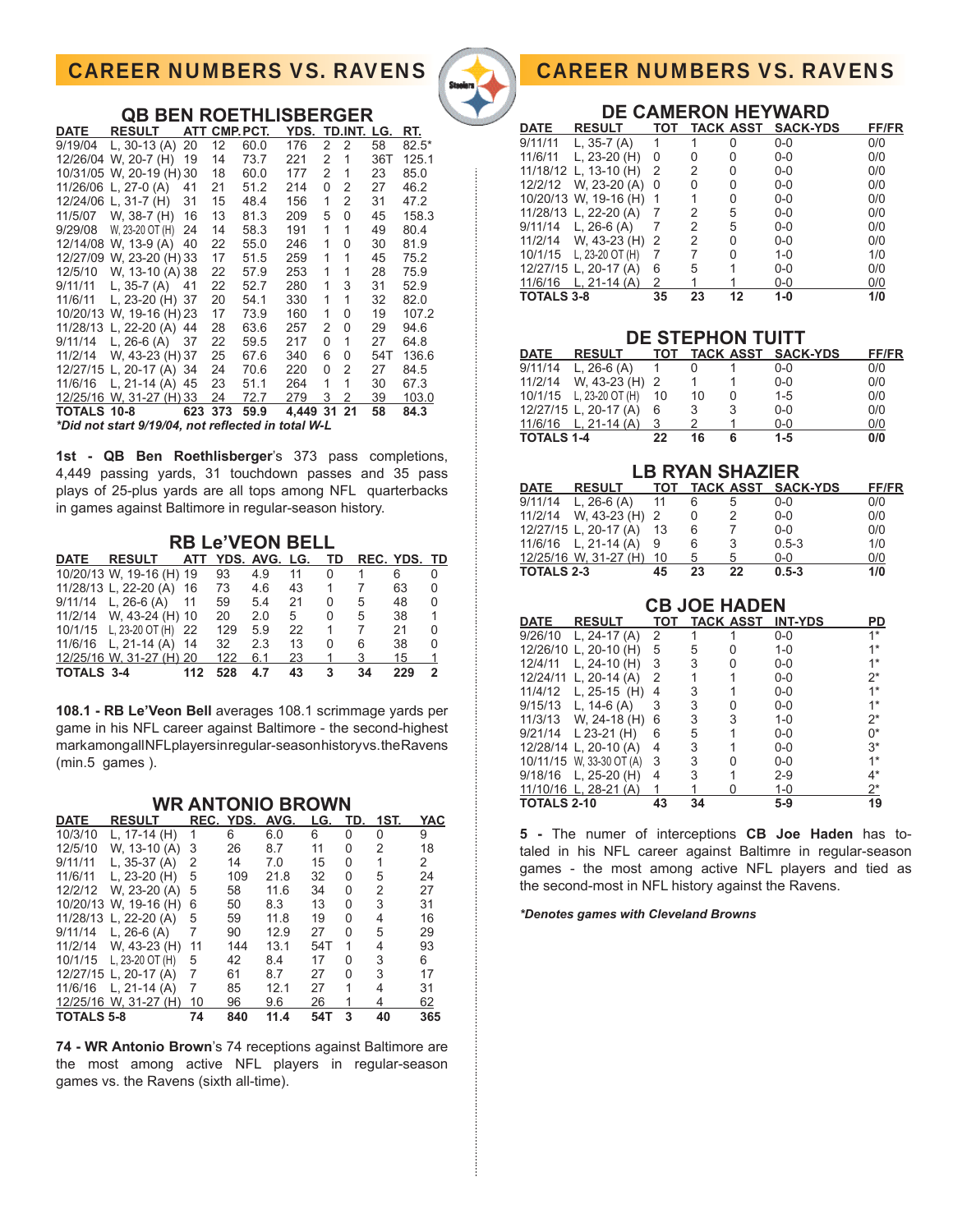# STEELERS-RAVENS CONNECTIONS



# STEELERS-RAVENS CONNECTIONS

**Steelers** *in* **Bold;** *Ravens* **in** *Bold Italic*

#### **Former Steelers/***Ravens*

- Steelers DB coach **Carnell Lake** (2001) and ILB coach Jerry Olsavsky (1998) each played their final NFL seasons for the Ravens.
- Steelers WR coach **Richard Mann** was on the Ravens' coaching staff from 1997-98.
- Ravens WR *Mike Wallace* was drafted by the Steelers in the third round (84th overall) of the 2009 NFL Draft. Wallace was a member of the Steelers for four seasons (2009-12), starting 49-of-63 games with 235 receptions for 4,042 yards and 32 touchdowns.

#### **Area Connections**

- Pittsburgh WR **Darrius Heyward-Bey** is from Silver Spring, Md.
- Steelers TE **Xavier Grimble** and Ravens T *Ronnie Stanley* are from Las Vegas, Nev.
- Pittsburgh CB **William Gay** and Baltimore RB *Javorius Allen* both hail from Tallahassee, Fla.
- Pittsburgh LB **Anthony Chickillo** and Baltimore WR *Chris Moore* are both natives of Tampa, Fla.
- Ravens HC J**ohn Harbaugh** was the TE coach for the University of Pittsburgh in 1987.
- Raven OL coach *Joe D'Alessandris* is from Sewickley, Pa.
- Baltimore assist. Head Coach *Drew Wilkins* is from Doylestown, Pa.
- Baltimore WR coach *Bobby Engram* was on the coaching staff at the University of Pittsburgh from 2012-13.
- Ravens QB *Joe Flacco* played for the University of Pittsburgh from 2003-04, before transferring to the University of Delaware.
- Pittsburgh DE **Tyson Alualu** and Baltimore LB **Kamalei Correa** are from Honolulu, HI.

### **NFL Connections**

- Steelers HC **Mike Tomlin** was the DC for the Minnesota Vikings in 2006 when Ravens Asst. Strength and Conditioning coach *Juney Barnett* was on the Vikings staff .
- Steelers DC **Keith Butler** and Ravens STC/Associate HC *Jerry Rosburg* were on the Browns' coaching staff together from 2001-2002.
- Pittsburgh WR coach **Richard Mann** coached Baltimore GM and EVP *Ozzie Newsome* with the Browns for six years (1985-90).
- Pittsburgh DB Coach **Carnell Lake** was a training camp volunteer, while Baltimore OC/QB Coach *Marty Mornhinweg* was on the Eagles Staff (2003-2012).
- Steelers STC **Danny Smith** was on the Washington Redskins coaching staff , while Ravens Assist. STC *Chris Horton* got drafted in 2008.

### **Steelers** *in* **Bold;** *Ravens* **in** *Bold Italic*

#### **College Connections**

- Steelers Asst. HC/DL coach **John Mitchell** was the DL coach for the Alabama Crimson Tide from 1974-1976, while Ravens GM and EVP *Ozzie Newsome* played for Alabama.
- Pittsburgh OA **Shaun Sarrett** and LB **James Harrison**  played at Kent State University, while Baltimore DC Coach *Dean Pees* was on staff for the Golden Flashes (1998-2001).
- Pittsburgh G **David DeCastro** played at Stanford in 2008 while Baltimore Offensive Asst. **Matt Weiss** was on staff.
- Steelers G **Ramon Foster** attended Tennessee with Ravens LS *Morgan Cox* (2006-08).
- Steelers DE **Stephon Tuitt** and Ravens T *Ronnie Stanley* shared a locker room at Notre Dame from 2012-13.
- Pittsburgh LB **Bud Dupree** was a teammate of Baltimore OLB *Za'Darius Smith* at Kentucky (2013-14).
- Pittsburgh QB **Landry Jones** and Baltimore S *Tony*  **Jefferson** attended Oklahoma from 2010-12.
- Pittsburgh LS **Kameron Canaday** and Baltimore ILB *Patrick Onwuasor* shared a locker room at Portland State for one season (2014).
- Steelers TE **Xavier Grimble** and Ravens RB *Javarious Allen* shared a locker room at USC for two seasons (2012-13).
- Pittsburgh WR **Juju Smith-Schuster** attended USC in 2014, with Baltimore RB *Javarious Allen*.

# PIT-BAL SERIES HIGHS

#### **Passing Yards**

| <b>Steelers</b>        | Ben Roethlisberger     | 340 | 11/2/2014  |  |  |  |  |  |
|------------------------|------------------------|-----|------------|--|--|--|--|--|
| Ravens                 | Jeff Blake             | 336 | 12/29/2002 |  |  |  |  |  |
|                        |                        |     |            |  |  |  |  |  |
| <b>Rushing Yards</b>   |                        |     |            |  |  |  |  |  |
| <b>Steelers</b>        | Jerome Bettis          | 137 | 10/5/1997  |  |  |  |  |  |
| Ravens                 | <b>Justin Forsett</b>  | 150 | 10/1/2015  |  |  |  |  |  |
|                        |                        |     |            |  |  |  |  |  |
| <b>Receiving Yards</b> |                        |     |            |  |  |  |  |  |
| <b>Steelers</b>        | <b>Plaxico Burress</b> | 164 | 12/16/2001 |  |  |  |  |  |
| Ravens                 | Qadry Ismail           | 258 | 12/12/1999 |  |  |  |  |  |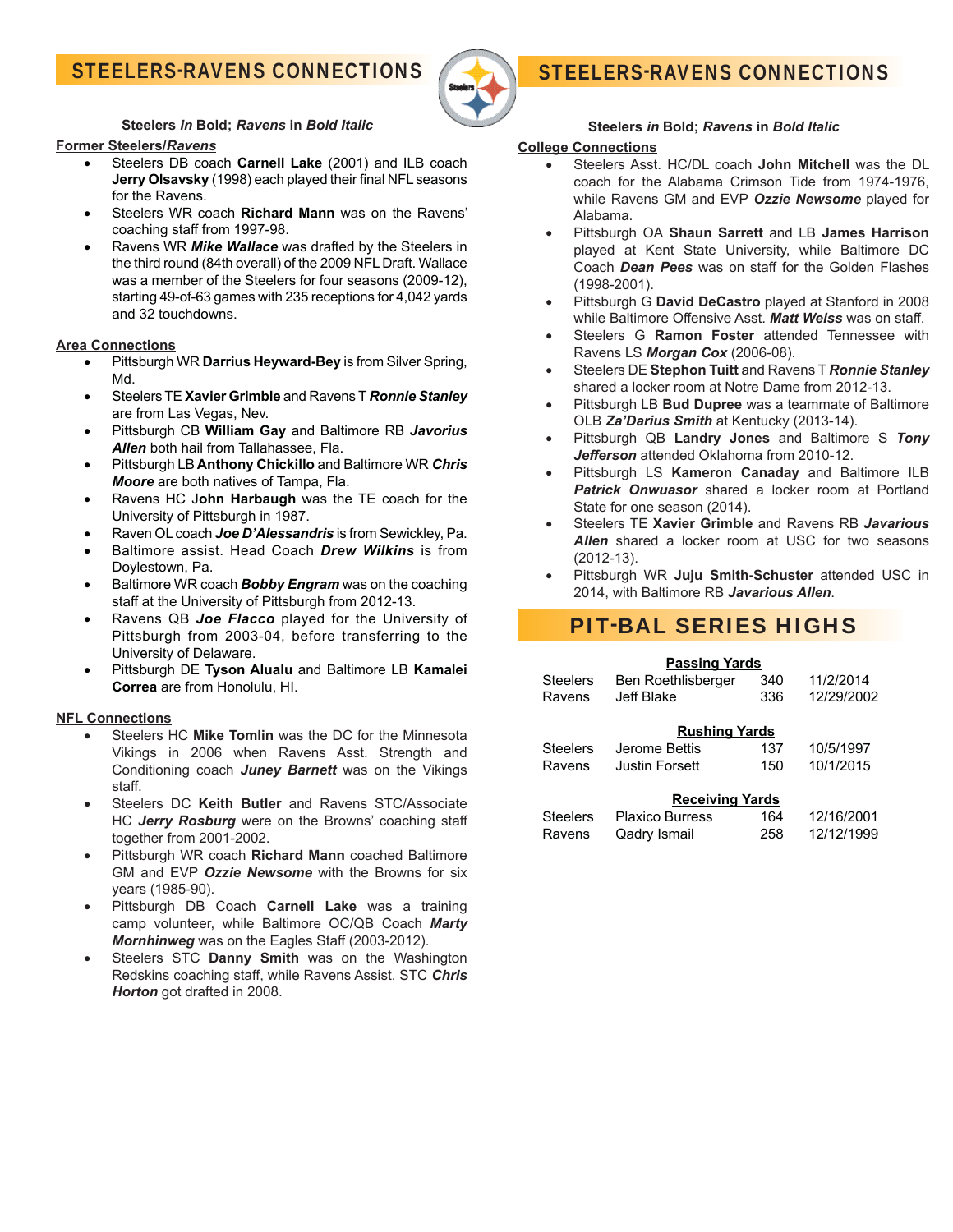# WHAT TO LOOK FOR



# WHAT TO LOOK FOR

### **FROM THE STEELERS OFFENSE (CONT'D)**

#### **WR ANTONIO BROWN**

• Needs one touchdown catch to break a tie with Lynn Swann (51) for sole possession of the third-most touchdown grabs in team history.

• Will increase his Steelers record for the most 100-yard receiving games in team history to 32 with his next 100 yard game.

• Is 269 receiving yards from joining Hines Ward (12,083) as the second player in team history with at least 9,000 receiving yards.

• Will surpass Marvin Harrison (563) for the most receptions in any five-year span in NFL history with 83 in 2017.

• With 100 catches in 2017, will become the first player in NFL history to record 100 or more receptions in five consecutive years.

• With 1,000 receiving yards in 2017, would become the first player in Steelers history to eclipse 1,000 receiving vards in five consecutive seasons.

### **FROM THE STEELERS DEFENSE**

#### **LB JAMES HARRISON**

• Is a half-sack from 80.0 in his career with the Steelers.

#### **CB WILLIAM GAY**

• Will break a tie with Rod Woodson to set the record for the most interceptions returned for touchdowns in team history with his next pick six of six.

### **FROM THE STEELERS SPECIAL TEAMS**

#### **WR/PR ANTONIO BROWN**

• One punt return for a touchdown to break a tie with Antwaan Randle El for the most in Steelers history with five.

**FROM THE STEELERS**

• With a win, the Steelers will improve to 3-1 in 2017 and to 2-1 on the road.

• With a win over Baltimore, the Steelers would improve to 447-283-2 during the regular season since 1970.

• The Steelers look to improve to 23-20 all-time against the Ravens in regular-season history and to 10-12 in road games at Baltimore.

### **FROM HEAD COACH MIKE TOMLIN**

• A win would improve Tomlin to 106-58 during the regular season (46-37 on the road).

• Looks to improve to 10-11 in his regular-season Steelers' tenure against Baltimore and to 4-7 on the road.

• With a win, would move to 43-19 against AFC North opponents in the regular-season and to 24-7 on the road vs. divisional foes.

### **FROM THE STEELERS OFFENSE**

#### **QB BEN ROETHLISBERGER**

• With a win, would improve to 126-61 as a starter during the regular season and to 56-39 on the road.

• With a win, would improve to 11-8 vs. Baltimore in the regular season as a starter and to 3-6 on the road at the Ravens.

• Is one 300-yard passing game from notching 50 in his regular-season NFL career.

• Will become the 11th quarterback in NFL history to throw for at least 300 yards in 50 regular-season games and the ninth to do so with one team with 300 yards or more on Sunday.

### **RB Le'VEON BELL**

• His next 100-yard rushing game will mark the 15th of his NFL career and will tie John Henry Johnson for the fifth-most 100-yard games in Steelers history.

• Needs two rushing scores to match Rashard Mendenhall (29) for fifth-most in franchise history.

• Is 121 scrimmage yards from moving into seventh in team history (Louis Lipps: 6,406).

• Is 157 rushing yards from surpassing John Henry Johnson (4,381) for the fourth most in Steelers history.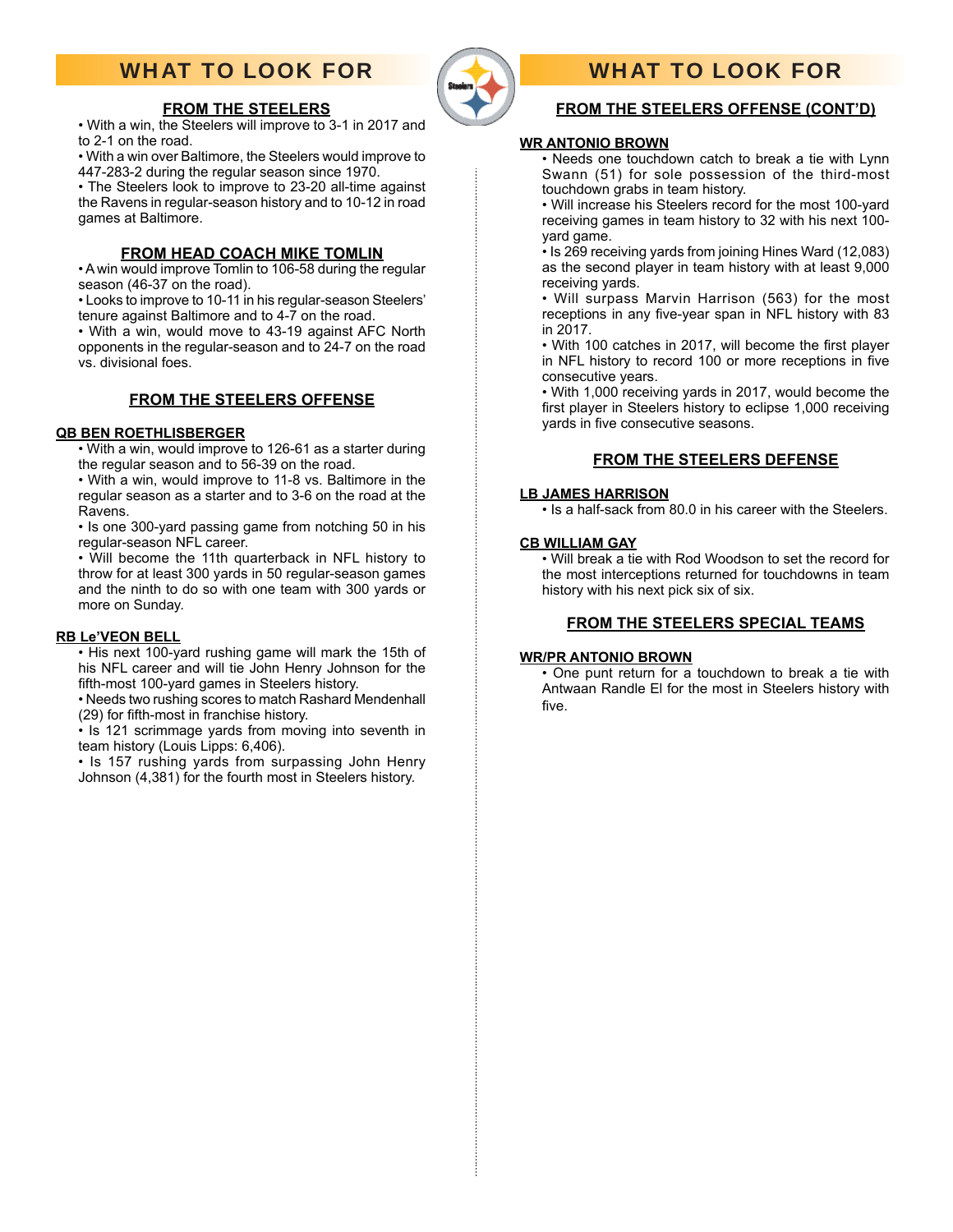# TOMLIN AMONG THE BEST



# TOMLIN AT HOME

 Since being named named head coach of the Steelers in 2007, **Mike Tomlin** has led Pittsburgh to 105 victories in the regular season - the third-most wins in the NFL during that time span:

| <b>NFL TEAM RECORDS: 2007-CURRENT</b> |               |      |                             |  |  |  |  |  |
|---------------------------------------|---------------|------|-----------------------------|--|--|--|--|--|
| <b>TEAM</b>                           | <b>RECORD</b> |      | PLAYOFF APP. SUPER BOWLAPP. |  |  |  |  |  |
| New England                           | 128-35        | 9*   |                             |  |  |  |  |  |
| Green Bay                             | 108-54-1      | $9*$ |                             |  |  |  |  |  |
| Pittsburgh                            | 105-58        | $7*$ | 2                           |  |  |  |  |  |
| Indianapolis                          | 101-62        |      |                             |  |  |  |  |  |
| Denver                                | 96-67         | 5    |                             |  |  |  |  |  |
| *Includes 2016 postseason             |               |      |                             |  |  |  |  |  |

Tomlin's .644 winning percentage is the third-best regular season winning mark among active NFL head coaches (min. 50 games):

#### **ACTIVE HEAD COACH WINNING PCT (MIN. 50 GAMES)**

| <b>COACH</b>                                | W   |     |          | Win Pct. |
|---------------------------------------------|-----|-----|----------|----------|
| Bill Belichick (Cle 1991-95, NE 2000-pres.) | 239 | 116 | $\Omega$ | .673     |
| Mike McCarthy (GB 2006-pres.)               | 116 | 62  |          | .651     |
| Mike Tomlin (Pit 2007-pres.)                | 105 | 58  | 0        | .644     |
| Bruce Arians (Ari 2013-pres.)               | 42  | 24  |          | .634     |
| Andy Reid (Phi 1999-2012, KC 2013-pres.)    | 176 | 114 |          | .607     |
| Chuck Pagano (Ind 2012-pres.)               | 50  | 33  | 0        | .602     |
|                                             |     |     |          |          |

# TOMLIN VS. NFC

 During his career, **Mike Tomlin**'s regular-season record against the NFC is 27-15, including 16-5 at home.

 The Steelers' .643 regular-season winning percentage against the NFC since 2007 under Tomlin is second-best among AFC teams:

#### **AFC RECORDS VS. NFC: 2007-CURRENT**

| Team             | W  |    | Pct. |
|------------------|----|----|------|
| New England      | 32 | 9  | .780 |
| Pittsburgh       | 27 | 15 | .643 |
| Denver           | 26 | 15 | .634 |
| <b>Baltimore</b> | 24 | 16 | .600 |
| <b>Tennessee</b> | 24 | 17 | .585 |
|                  |    |    |      |

Including the postseason Tomlin has a .636 winning percentage (28-16) against the NFC during his first 11 years, which ranks first among Steelers' head coaches.

 **Mike Tomlin** has guided the Steelers to a 60-21 career regularseason record at Heinz Field, including a 1-0 mark at home to start the 2017 season.

 Tomlin earned his 50th regular season home win in Week Nine in 2015 vs. Oakland and joined Chuck Noll (119) and Bill Cowher (85) as the third head coach in Steelers history with 50 regular season home victories.

Tomlin has led Pittsburgh to at least five home wins in each of his first 10 seasons as the team's head coach and six home wins in seven of his 10 at the helm.

 His 60-21 (.741) mark at home and his 60 home wins are the third best in the NFL since 2007:

### **HOME GAME RECORDS: 2007-CURRENT**

| Team             | <u>W</u> |    | Pct. |
|------------------|----------|----|------|
| New England      | 71       | 11 | .866 |
| Green Bay        | 64       | 17 | .787 |
| Pittsburgh       | 60       | 21 | .741 |
| <b>Baltimore</b> | 59       | 22 | .728 |
| Seattle          | 57       | 24 | .704 |
|                  |          |    |      |

## TOMLIN IN THE DIVISION

**Mike Tomlin** owns a 42-19 all-time record against teams in the AFC North since becoming the Steelers' head coach in 2007. His 42 regular-season wins against division opponents are the most of any AFC North team since 2007:

#### **AFC NORTH INTER-DIVISION GAME RECORDS SINCE 2007**

| w<br>42 | 19  | 0        | Win Pct.<br>.689 |
|---------|-----|----------|------------------|
| 37      | 25  | $\Omega$ | 597              |
| 31      | 30. | $\Omega$ | 508              |
| 1.3     |     | $\Omega$ | -213             |
|         |     |          | 48               |

 He owns an impressive 23-7 record against divisional foes at Heinz Field during the regular season:

#### **AFC NORTH INTER-DIVISION HOME GAME RECORDS SINCE 2007**

| W  |    |              | Win Pct. |
|----|----|--------------|----------|
| 23 |    |              | .767     |
| つつ | g  | <sup>0</sup> | 710      |
| 17 | 14 | U            | 548      |
| a  | フフ | $\Omega$     | 290      |
|    |    |              |          |

 Tomlin has won at least four games against division opponents in six of his 10 seasons as the team's head coach.

# PRIMETIME SPECIALIST

 Since the 2011 season, the Steelers have played in 28 primetime games, including a Week One Monday Night Football game at the Washington Redskins to kickoff the 2016 season (W, 38-16), a Week Four Sunday Night Football tilt at Heinz Field vs. Kansas City (W, 43-14) and a Week 12 Thursday Night game on Thanksgiving Day at the Indianapolis Colts (W, 28-7).

 Mike Tomlin, the 10th-year head coach, has guided Pittsburgh to a 30-16 overall record in regular-season primetime games.

 He is 10-2 on Monday Night Football, 14-8 on Sunday Night Football and 6-6 on Thursday Night Football.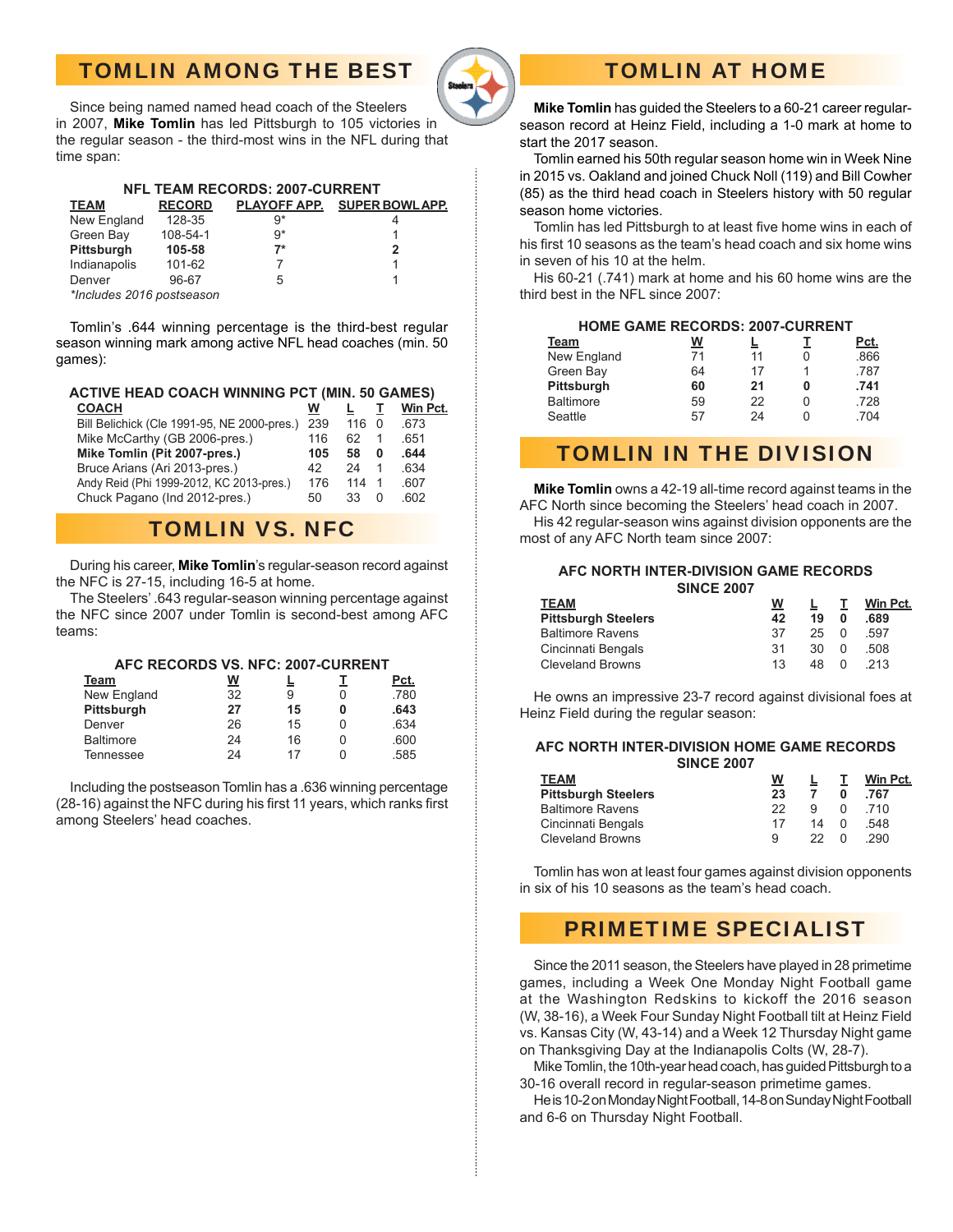# TOMLIN IN 10



In his first 10 seasons as the head coach of the Steelers. **Mike Tomlin** has an extensive list of accomplishments.

 Tomlin earned his 100th regular-season victrory in Week 14 of 2016 at Buffalo in his 157th career regular-season games to mark the fewest games by a Steelers head coach to reach the century mark in the win column (Chuck Noll: 158 and Bill Cowher: 163).

His 103 wins in his first 10 seasons are the most wins in team history for any coach in his first 10 campaigns and his two Super Bowl appearances are second-most for the franchise for a coach in his first 10 seasons.

 Tomlin's seven postseason berths are tied as the most in a coach's first 10 seasons with the Steelers and his five division titles are third-most.

 Below is a look at where Tomlin ranks among Steelers' coaches in their first 10 seasons:

#### **STEELERS HEAD COACHES IN THEIR 10th YEAR HEAD COACH RECORD**

 **Mike Tomlin (2007-current) 103-57 (.644) (2007-current)** Chuck Noll (1969-1991) 88-53-1 (.623) (1969-1978)

Bill Cowher (1992-2006) 99-61 (.619) (1992-2001)

**Bill Cowher** 

 **HEAD COACH SUPER BOWL APP. SUPER BOWL WINS** Chuck Noll 3 (1974, '75, '78) 3 (1974, '75, '78) **Mike Tomlin 2 (2008, '10) 1 (2008)**<br> **Bill Cowher** 1 (1995)

Chuck Noll 7 (1972-78)

 **HEAD COACH PLAYOFF APPEARENCES** Bill Cowher 7 (1992-97, 2001) **Mike Tomlin 7 (2007, '08, '10, '11, '14, '15, '16)**

 **HEAD COACH DIVISION TITLES**

 Bill Cowher 6 (1992, '94-'97, 2001) (AFC Central) Chuck Noll 6 (1972, '74, '75, '76, '77, '78) (AFC Central) **Mike Tomlin 5 (2007, '08, '10, '14, '16) (AFC North)**

# AMONG COACHES IN FIRST 10

 **Mike Tomlin** earned his 100th regular-season victrory in Week 14 at Buffalo in 2016, and has accumulated a 103-57 regularseason record in his first 10 seasons as a head coach in NFL (2007-16).

 Tomlin is one of eight head coaches in NFL history with 100 or more regular-season wins in their first 10 seasons as a head coach:

#### **MOST WINS AMONG NFL HEAD COACHES IN THEIR FIRST 10 SEASONS AS A HEAD COACH**

| <b>HEAD COACH</b>  | <b>YEARS</b>       | WINS |
|--------------------|--------------------|------|
| George Seifert     | 1989-96, 1999-2000 | 113  |
| Don Shula          | 1963-72            | 105  |
| Mike McCarthy      | 2006-15            | 104  |
| <b>Mike Tomlin</b> | 2007-16            | 103  |
| John Madden        | 1969-78            | 103  |
| <b>Tony Dungy</b>  | 1996-2005          | 102  |
| Mike Ditka         | 1982-91            | 101  |
| Joe Gibbs          | 1981-90            | 101  |
|                    |                    |      |

# TOMLIN'S 100TH IN 10

 **Mike Tomlin** became the third head coach in Steelers history to record 100 regular season wins in Week 14 of 2016, with the team's 27-20 victory at Buffalo.

 He joined Chuck Noll (1969-91: 193) and Bill Cowher (1992-2006: 149) in the team's 100-win club to make the Steelers the first NFL franchise with three 100-win head coaches.

 Tomlin's 100th win occurred in his 10th season with the Steelers, becoming the first Pittsburgh head coach to reach 100 wins in his first 10 years (Bill Cowher: 1992-2001: 99 and Chuck Noll: 1976-78: 88).

 Tomlin also joined an elite head coach fraternity in NFL history by reaching 100 wins in his 10th season:

• He is the ninth head coach in NFL history to win 100 games in his first 10 seasons with one franchise, joining Bill Belichick (New England), Mike Ditka (Chicago), Joe Gibbs (Washington), John Madden (Oakland), Mike McCarthy (Green Bay), Marty Schottenheimer (Kansas City), Mike Shanahan (Denver) and Don Shula (Miami).

## FEWEST TO 100

 **Mike Tomlin** reached 100 regular-season wins in 157 games, the sixth-fewest games to reach 100 career victories among coaches who began their career since 1970:

#### **FEWEST GAMES COACHED TO 60 WINS**

| <b>COACH</b>       | <b>TEAM(S)</b>         | <b>NO. OF GAMES</b> |
|--------------------|------------------------|---------------------|
| George Seifert     | San Francisco-Carolina | 133                 |
| Mike Ditka         | Chicago                | 150                 |
| Joe Gibbs          | Washington             | 150                 |
| Mike McCarthy      | Green Bay              | 150                 |
| <b>Tony Dungy</b>  | Tampa Bay-Indianapolis | 156                 |
| <b>Mike Tomlin</b> | Pittsburgh             | 157                 |

# TOMLIN GOING FOR TWO

 Pittsburgh converted three of their nine two-point attempts in 2016, their first two conversions both coming in the first quarter of games (Oct. 2 vs. Kansas City and Oct. 16 at Miami).

The Steelers converted 8-of-11 two-point attempts in 2015. Their eight succesful two-point conversions set a new NFL record in a single-season.

 Below is a look at the number of two-point conversions and attempts since **Mike Tomlin** became the team's head coach in 2007:

### **STEELERS TWO-POINT CONVERSION PCT. UNDER MIKE TOMLIN: 2007-CURRENT**

| <b>YEAR</b>   | <b>CONV-ATT</b> | PCT.  |
|---------------|-----------------|-------|
| 2007          | $2-0f-2$        | 100%  |
| 2008          | 0-of-1          | 0%    |
| 2009          | $0$ -of- $0$    | 0%    |
| 2010          | $2-0f-2$        | 100%  |
| 2011          | 0-of-0          | 0%    |
| 2012          | $1-0f-2$        | 50%   |
| 2013          | $1-$ of- $2$    | 50%   |
| 2014          | $4-$ of- $4$    | 100%  |
| 2015          | $8-0f-11$       | 72.7% |
| 2016          | $3-0f-9$        | 33%   |
| 2017          | 0-of-0          | 0%    |
| <b>TOTALS</b> | $21 - of - 33$  | 63.6% |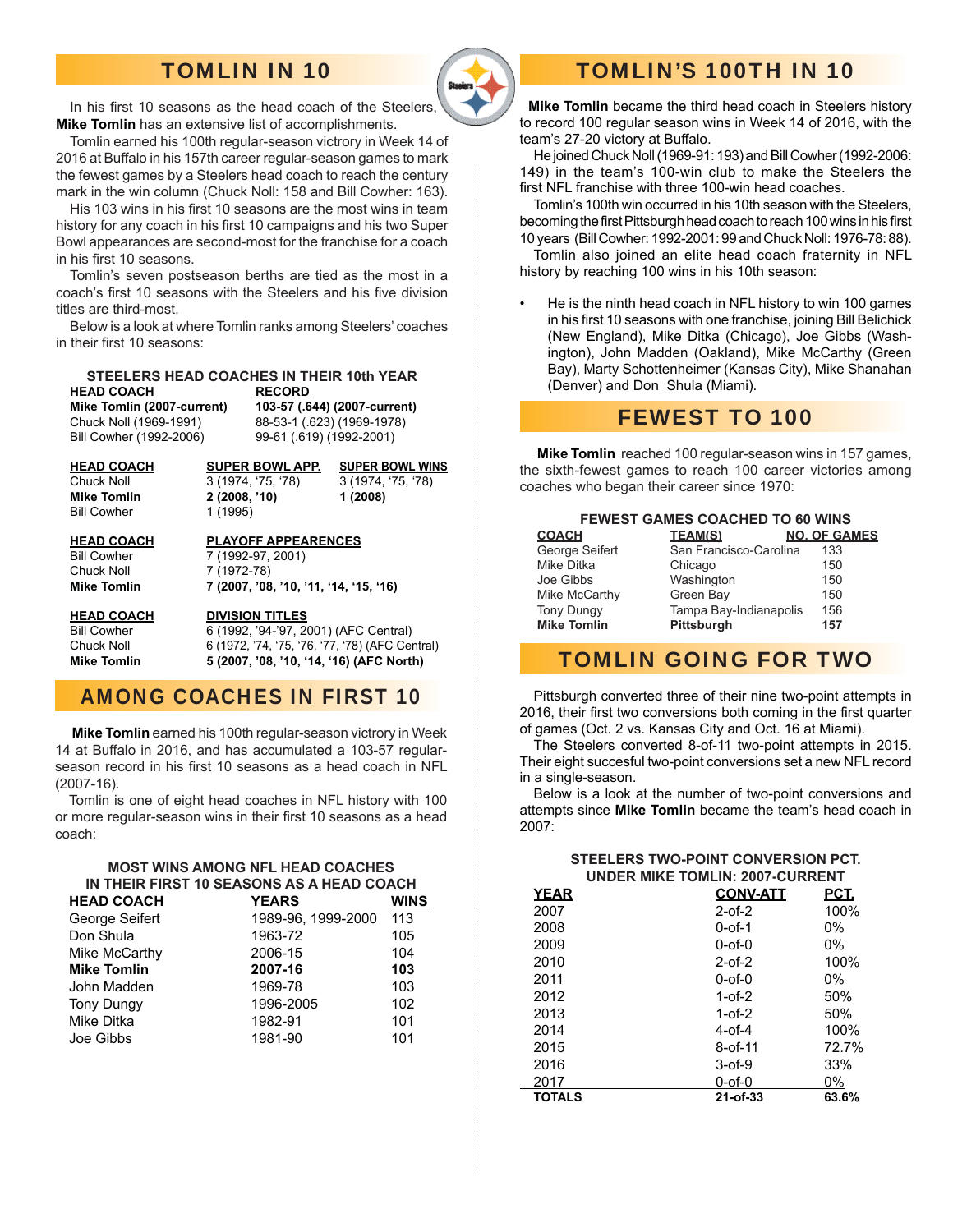# HEINZ FIELD ADVANTAGE



The Steelers have won each of their previous four regularseason home games at Heinz Field, including Week Two's home opener against Minnesota (26-9).

 Pittsburgh has won at least six home games in nine seasons at Heinz Field since the stadium opened in 2001.

 The Steelers are 94-34-1 (.733) at Heinz Field since the stadium opened in 2001, which is the third-best home game winning percentage in the NFL during that time span:

#### **BEST HOME RECORD IN THE NFL: 2001-CURRENT**

| <b>TEAM</b>                 | <b>RECORD</b> | <b>WIN PCT.</b> |
|-----------------------------|---------------|-----------------|
| <b>New England Patriots</b> | 108-22        | .831            |
| <b>Baltimore Ravens</b>     | 95-34         | .736            |
| <b>Pittsburgh Steelers</b>  | $94 - 34 - 1$ | .733            |
| Green Bay Packers           | $94 - 35 - 1$ | .727            |
| Seattle Seahawks            | 92-37         | .713            |

The Steelers have the fourth best record among AFC teams in home games since the 2001 season in interconference games:

#### **BEST HOME RECORD IN THE AFC vs. AFC: 2001-CURRENT**

| <b>TEAM</b>                 | <b>RECORD</b> | <b>WIN PCT.</b> |
|-----------------------------|---------------|-----------------|
| <b>New England Patriots</b> | 83-15         | .847            |
| <b>Baltimore Ravens</b>     | 69-28         | .711            |
| Indianapolis Colts          | 69-28         | .711            |
| <b>Pittsburgh Steelers</b>  | 68-28         | .708            |
| Denver Broncos              | 65-32         | .670            |

Pittsburgh's 26-6-1 record at home against NFC opponents since opening Heinz Field in 2001 is the second best in the AFC:

#### **BEST HOME RECORD IN THE AFC vs. NFC: 2001-CURRENT**

| <b>TEAM</b>                | <b>RECORD</b> | <b>WIN PCT.</b> |
|----------------------------|---------------|-----------------|
| <b>Baltimore Ravens</b>    | 26-6          | .813            |
| <b>Pittsburgh Steelers</b> | $26 - 6 - 1$  | .803            |
| New England Patriots       | 25-7          | .781            |
| Denver Broncos             | 24-9          | .727            |
| Cincinnati Bengals         | $20 - 9 - 3$  | .672            |
|                            |               |                 |

# WINNING AT LEAST 4 AT HOME

The Steelers have won at least four home games in each of the previous 17 seasons (since 2000), marking the longest active streak in the NFL:

#### **MOST CONSECUTIVE SEASONS WITH AT LEAST FOUR HOME WINS - ACTIVE STREAK**

| TEAM                       | <b>CONSECUTIVE SEASONS</b> |  |  |
|----------------------------|----------------------------|--|--|
| <b>Pittsburgh Steelers</b> | 17 (2000-16)               |  |  |
| New England Patriots       | 16 (2001-16)               |  |  |
| Arizona Cardinals          | 10 (2007-16)               |  |  |
| Green Bay Packers          | 10 (2007-16)               |  |  |

## HOME NUMBER TO NOTE

### **263-101-1**

The Steelers own the best home record in the NFL with a 263-101-1 record (.722) since 1970.

# HEINZ FIELD UNDER THE LIGHTS

 The Steelers defeated the Kansas City Chiefs 43-14 on Sunday Night Football at Heinz Field in Week Four in 2016 - the team's 29th primetime game at Heinz Field since the stadium opened in 2001.

 Pittsburgh has won 22 of its 29 home games under the lights since 2001.

 The team's .759 winning percentage at Heinz Field in primetime games is the second-best and its 22 wins are the fourth most since 2001:

#### **BEST REGULAR-SEASON HOME PRIMETIME GAME RECORDS 2001-CURRENT**

| <b>TEAM</b>                 | <b>RECORD</b> | WIN PCT. |
|-----------------------------|---------------|----------|
| Seattle Seahawks            | $19 - 5$      | .792     |
| <b>Pittsburgh Steelers</b>  | $22 - 7$      | .759     |
| Green Bay Packers           | $23 - 8$      | .742     |
| <b>Baltimore Ravens</b>     | 16-6          | .727     |
| <b>New England Patriots</b> | 23-9          | .719     |
|                             |               |          |

## WINNING ERA OF FREE AGENCY

 Pittsburgh owns the third-best regular-season record in the NFL since the free-agency era (since 1993) with a 243-143-1 (.629) record.

 The Steelers are one of three teams (New England: 262 and Green Bay: 247) to record at least 240 regular season wins since 1993.

 The following is a look at the best regular-season records in the free agency era (since 1993):

#### **BEST REGULAR-SEASON RECORDS IN THE FREE AGENCY ERA 1993-CURRENT**

| <b>TEAM</b>                 | <b>RECORD</b> | <b>WIN PCT.</b> |  |  |
|-----------------------------|---------------|-----------------|--|--|
| <b>New England Patriots</b> | 262-125       | .677            |  |  |
| Green Bay Packers           | 247-139-1     | .640            |  |  |
| <b>Pittsburgh Steelers</b>  | 243-143-1     | .629            |  |  |
| Denver Broncos              | 235-152       | .607            |  |  |
| Indianapolis Colts          | 226-161       | .584            |  |  |
|                             |               |                 |  |  |

# ACTIVE NON-LOSING SEASONS

The Steelers have finished with an 8-8 (.500) mark or better in each of the previous 13 seasons, dating back to 2004.

 Pittsburgh's 13-season streak of a .500 winning mark or better is the second-longest active in the NFL, and is tied as the team's record for most consecutive non-losing seasons (1972-1984):

#### **MOST CONSECUTIVE NON-LOSING SEASONS: ACTIVE STREAKS**

| <b>TEAM</b>                 | <b>STREAK</b> | <b>YEARS</b> |
|-----------------------------|---------------|--------------|
| <b>New England Patriots</b> | 16            | 2001-16      |
| <b>Pittsburgh Steelers</b>  | 13            | 2004-16      |
| Green Bay Packers           | 8             | 2009-16      |
| Denver Broncos              | 6             | 2011-16      |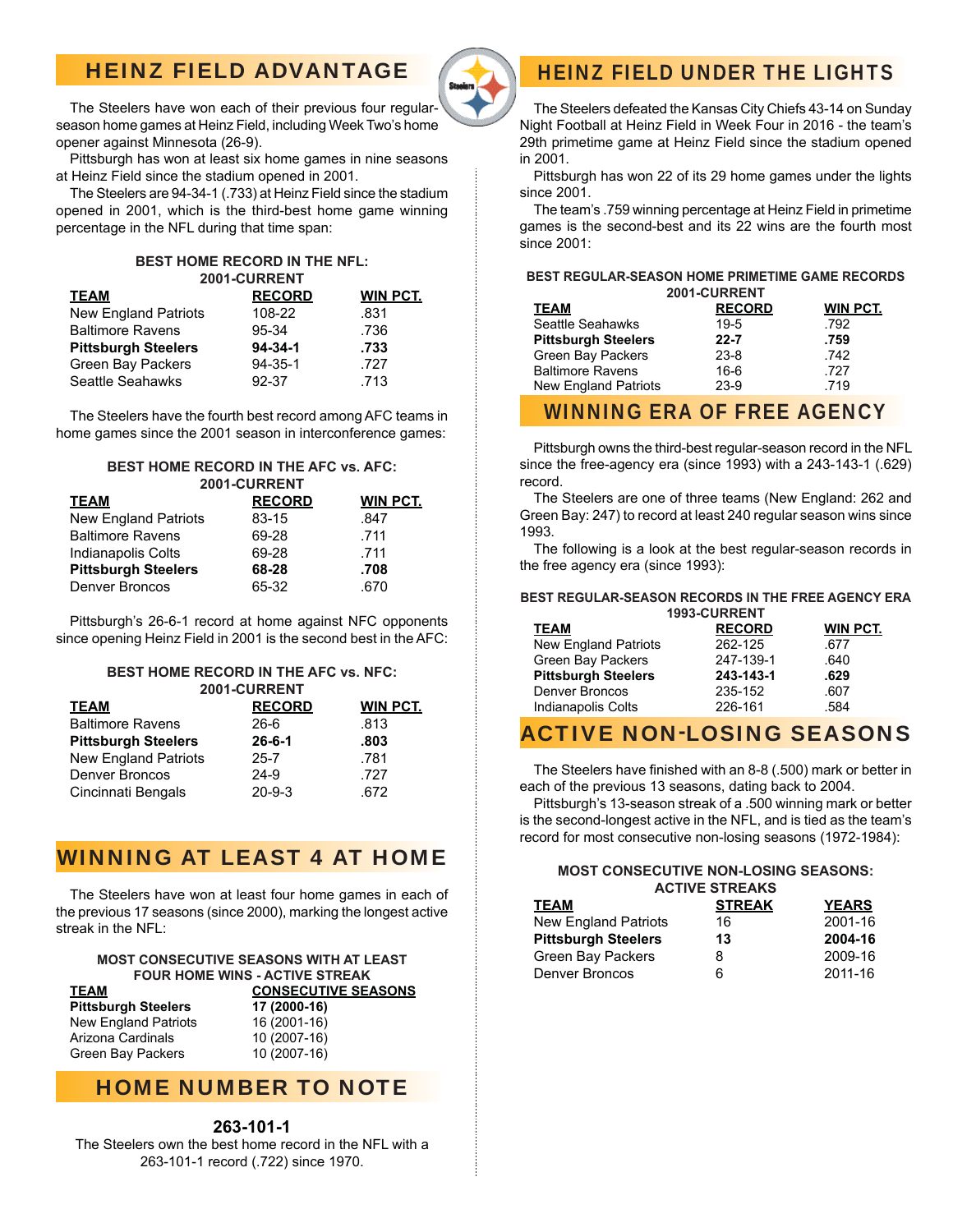# **BEN IN 2017**



#### **QB Ben Roethlisberger** led the Steelers to a 21-18 win on Kickoff Weekend, completing 24-of-36 passes for 263 yards with two touchdowns and an interception at Cleveland. The win marked his 50th as a starter in his regular-season career against AFC North Opponents.

 In Week Two, in the Steelers' Heinz Field home opener against Minnesota, Roethlisberger earned his 125th regular-season victory as a starter in the 26-9 win. He completed 23-of-35 passing for 243 yards with two touchdowns for a passer rating of 104.8 in the win.

 Roethlisberger ranks in the Top 10 in the NFL in the following categories in 2017:

- **Pass Plays of 25-Plus Yards:** 6 (T-8th)
- **Pass Completions:** 69 (T-9th)
- **Passing Touchdowns:** 5 (T-9th)

# WINNING NO. 125

**QB Ben Roethlisberger** became the seventh quarterback in NFL history to record 125 regular-season game wins as a starter during the Steelers' Week Two win against Minnesota (26-9) at Heinz Field.

 Roethlisberger joined Dan Marino, Peyton Manning, Brett Favre, John Elway, Drew Brees and Tom Brady as the only quarterbacks in NFL history with at least 125 regular-season wins as a starting quarterback:

|    |                   | <b>MOST REGULAR-SEASON WINS</b> |
|----|-------------------|---------------------------------|
|    | <b>RK. PLAYER</b> | <u>AS A STARTING QB</u>         |
|    | T1. Brett Favre   | 186                             |
|    | Peyton Manning    | 186                             |
| 3. | Tom Brady         | 185*                            |
|    | John Elway        | 148                             |

#### 5. Dan Marino 147 6. Drew Brees 132\*

 **7. Ben Roethlisberger 125\***

*\*Denotes Active Players* 

## FACING THE NFC

 In 49 career regular-season games against NFC opponents, **QB Ben Roethlisberger** has posted a 33-16 record, including winning each of his first seven starts against conference members.

 Roethlisberger completed completed 23-of-35 passing for 243 yards with two touchdowns for a passer rating of 104.8 in Week Two's 26-9 win at Heinz Field against the Minnesota Vikings.

 Below is a look at the quarterback's numbers in regular-season games against NFC opponents:

## **ROETHLISBERGER'S STATS VS. THE NFC**<br>CATEGORY

| <b>CATEGORY</b>                                   | <b>STATISTIC</b> |
|---------------------------------------------------|------------------|
|                                                   |                  |
| Completion Pct. (Comp.-Att.)  64.3 (999-of-1,554) |                  |
|                                                   |                  |
|                                                   |                  |
|                                                   |                  |
|                                                   |                  |
|                                                   |                  |
| Multi-Touchdown Performances24 (17-7 record)      |                  |
|                                                   |                  |

 Roethlisberger's statistics against the NFC are equally impressive in games at Heinz Field.

 In 24 career regular-season games against NFC opponents at home, Roethlisberger has a 19-5 mark while completing 484-of-764 passes (63.4 pct.) for 6,412 yards with 43 touchdowns and 13 interceptions for a passer rating of 101.5.

# CONTROLLING THE NORTH

**QB Ben Roethlisberger** is 50-17 (.746) as a starter against AFC North opponents during his career and led the Steelers to the best divisional record during the 2013 and 2014 regular seasons (4-2) and in 2016 (4-1).

Since 2010, Roethlisberger is 26-10 against divisional foes during the regular season.

Roethlisberger has finished with a .500 or above record against AFC North opponents during the regular season in 12 of his 13 NFL seasons, including winning at least five games in four campaigns:

**ROETHLISBERGER RECORD VS. AFC NORTH AS A** 

|               | <b>STARTER</b> |
|---------------|----------------|
| <b>SEASON</b> | <b>RECORD</b>  |
| 2008          | $6-0$          |
| 2004          | $5-0$          |
| 2010          | $5-0$          |
| 2007          | $5-0$          |
| 2017          | $1-0$          |
| 2016          | $4 - 1$        |
| 2014          | $4 - 2$        |
| 2013          | $4 - 2$        |
| 2011          | $4 - 2$        |
| 2005          | $3 - 1$        |
| 2012          | $2 - 1$        |
| 2006          | $3 - 3$        |
| 2015          | $2 - 2$        |
| 2009          | $2 - 3$        |

 In his 67 career starts versus division opponents, Roethlisberger has posted a perfect passer rating once (11/5/07 vs. Baltimore) and has recorded a passer rating of over 100.0 a total of 23 times.

 The following is a look at his statistics against the AFC North in his 67 games as a starter:

|                                                 | ROETHLISBERGER'S STATS VS. AFC NORTH |
|-------------------------------------------------|--------------------------------------|
| <b>CATEGORY</b>                                 | <b>STATISTIC</b>                     |
|                                                 |                                      |
| Completion Pct. (Comp.-Att.) 65.3 (1,370-2,097) |                                      |
|                                                 |                                      |
|                                                 |                                      |
|                                                 |                                      |
|                                                 |                                      |

 Also, the following is a look at Roethlisberger's career statistics against AFC North opponents as a starter at home compared to the road:

**ROETHLISBERGER VS. AFC NORTH AT HOME AND AWAY**

| <b>Statistic</b>                                            | Home vs. AFC North Away vs. AFC North |
|-------------------------------------------------------------|---------------------------------------|
|                                                             |                                       |
| Completion Pct. (Comp.-Att.) 62.4 (611-980)61.7 (689-1,117) |                                       |
|                                                             |                                       |
|                                                             |                                       |
|                                                             |                                       |
|                                                             |                                       |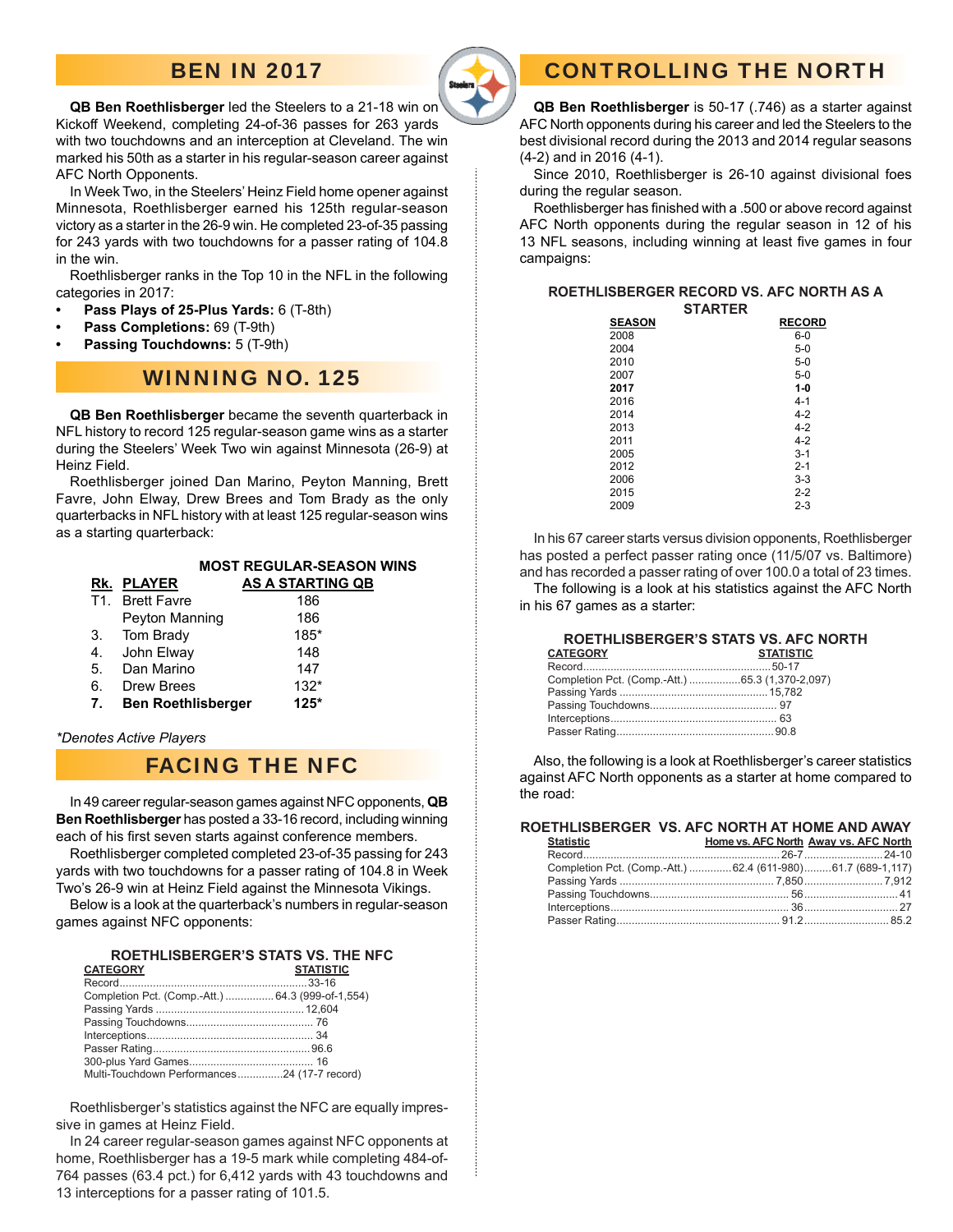# HOME COOKING



#### **QB Ben Roethlisberger** owns a 70-22 (.761) mark in the regular season in his career as a starter at Heinz Field, including winning his first eight starts as a rookie in 2004.

Since the start of the 2011 season, the signal caller is 32-10 at home as a starter. Over that time period, Roethlisberger is one of four active quarterbacks to have a passer rating of at least 100.0 at home during the regular season (105.7).

Below is a breakdown of Roethlisberger's statistics in his Heinz Field career:

#### **ROETHLISBERGER'S STATS AT HEINZ FIELD** CATEGORY

| Completion Pct. (Comp.-Att.) 64.5 (1,908-of-2,956) |  |
|----------------------------------------------------|--|
|                                                    |  |
|                                                    |  |
|                                                    |  |
|                                                    |  |
|                                                    |  |
| Multi-Touchdown Performances51 (39-11 record)*     |  |
|                                                    |  |

*\*Threw 3 touchdowns in Week 10 of 2015, but did not start*

Roethlisberger has thrown at least one touchdown pass in each of his last 45 home games at Heinz Field - the third-longest streak in NFL history and the longest active:

### **CONSECUTIVE HOME GAMES Rk. PLAYER (YEAR) WITH AT LEAST 1 TD PASS**

- 1. Drew Brees (10/18/09-11/27/16) 60
- 2. Tom Brady (9/14/09-12/14/14) 47
- **3. Ben Roethlisberger (12/19/10-present) 45**
- 4. Dan Marino (10/9/83-11/14/88) 39
- 5. Aaron Rodgers (10/5/08-12/2/12) 35
- 

# FEELING AT HOME IN OHIO

 **QB Ben Roethlisberger** is from Findlay, Ohio, and played collegietely at Miami (Ohio), so it is no wonder he feels at home while playing at Cincinnati or Cleveland.

 Including the postseason, Roethlisberger is a combined 23-4 playing in games played in Ohio (Paul Brown Stadium: 12-2 and FirstEnergy Stadium: 11-2).

Below is Roethlisberger's passing stats for games at Cincinnati and Cleveland:

#### **ROETHLISBERGER IN GAMES PLAYED IN OHIO**

|          | GP. | Att. | Cmp. | <u>Pct. Yds. TDs Int Rat.</u> |  |  |
|----------|-----|------|------|-------------------------------|--|--|
| @ Cin 14 |     | 446  | 294  | 65.9 3.525 21 9 97.2          |  |  |
| @ Cle 13 |     | 401  | 243  | 60.6 2.898 18 8 89.3          |  |  |
| Total 27 |     | 847  | 537  | 63.4 6.423 39 17 93.5         |  |  |

# STARTING IN STYLE

 In his career, **QB Ben Roethlisberger** owns a 125-61 (.672) record as a starting quarterback in the regular season - the third best regular season record in the NFL among all active quarterbacks (min. 50 starts).

The following is a look at the top five starting records among active quarterbacks in the NFL (min. 50 starts):

#### **STARTING RECORDS AMONG ACTIVE QBs (Min. 50 Starts)**

|    | ורווווו. טט טנמו וואו          |     |          |      |
|----|--------------------------------|-----|----------|------|
|    | Rk. PLAYER, TEAM               | w   | L T      | Pct. |
|    | 1. Tom Brady, NE               |     | 185 53 0 | .777 |
|    | 2. Russell Wilson, SEA         | 57  | 251      | .693 |
| 3. | <b>Ben Roethlisberger, PIT</b> | 125 | 61 0     | .672 |
|    | 4. Aaron Rodgers, GB           | 92. | 46 0     | .667 |
|    | 5. Andy Dalton, CIN            |     | 56 38 2  | .594 |
|    |                                |     |          |      |

Roethlisberger earned 117 wins in his first 175 regular-season starts - the second-most by an NFL QB in League history through 175 starts:

|    |                           | <b>NUMBER OF WINS</b>      |
|----|---------------------------|----------------------------|
|    | RK. PLAYER                | <b>IN FIRST 175 STARTS</b> |
|    | 1. Tom Brady              | 136                        |
| 2. | <b>Ben Roethlisberger</b> | 117                        |
|    | T3. Peyton Manning        | 116                        |
|    | <b>Brett Favre</b>        | 116                        |
|    | Johnny Unitas             |                            |

 Roethlisberger made his 150th career regular season start in Week 8 vs. Indianapolis in 2014 to become just the fourth quarterback in NFL history to record 100 wins in their first 150 regular season starts (Tom Brady: 116, Joe Montana: 108, Terry and Bradshaw: 102).

Roethlisberger registered his 90<sup>th</sup> career win in his 135<sup>th</sup> career start, becoming the fifth fastest quarterback who began their career in the Super Bowl era to reach 90 wins.

His 63-27 record after his first 90 starts in the NFL ranked third (tied) in league history for the best record in such starts. Only Brady (67-23) and Stabler (66-23-1) had better records in their first 90 starts in the NFL. Roethlisberger's record is tied with Jim McMahon.

### THE 45,000 CLUB

**QB Ben Roethlisberger** became the first player in Steelers history to register 45,000 career passing yards in Week 10's game vs. Dallas.

 Roethlisberger is the 11th quarterback in NFL history to reach the mark, the eighth to do so with one team, and the fourth active signal caller with 45,000 passing yards.

 Roethlisberger reached the 45,000 yard milestone in his 179th regular-season game - the fifth-fewest games to reach the mark in NFL history:

| <b>FEWEST GAMES TO REACH</b>                                                                                |
|-------------------------------------------------------------------------------------------------------------|
| 45,000 PASSING YARDS                                                                                        |
| 168                                                                                                         |
| 172                                                                                                         |
| 174                                                                                                         |
| 178                                                                                                         |
| 179                                                                                                         |
| RK. PLAYER<br>Drew Brees<br>2. Dan Marino<br>3. Peyton Manning<br>4. Tom Brady<br><b>Ben Roethlisberger</b> |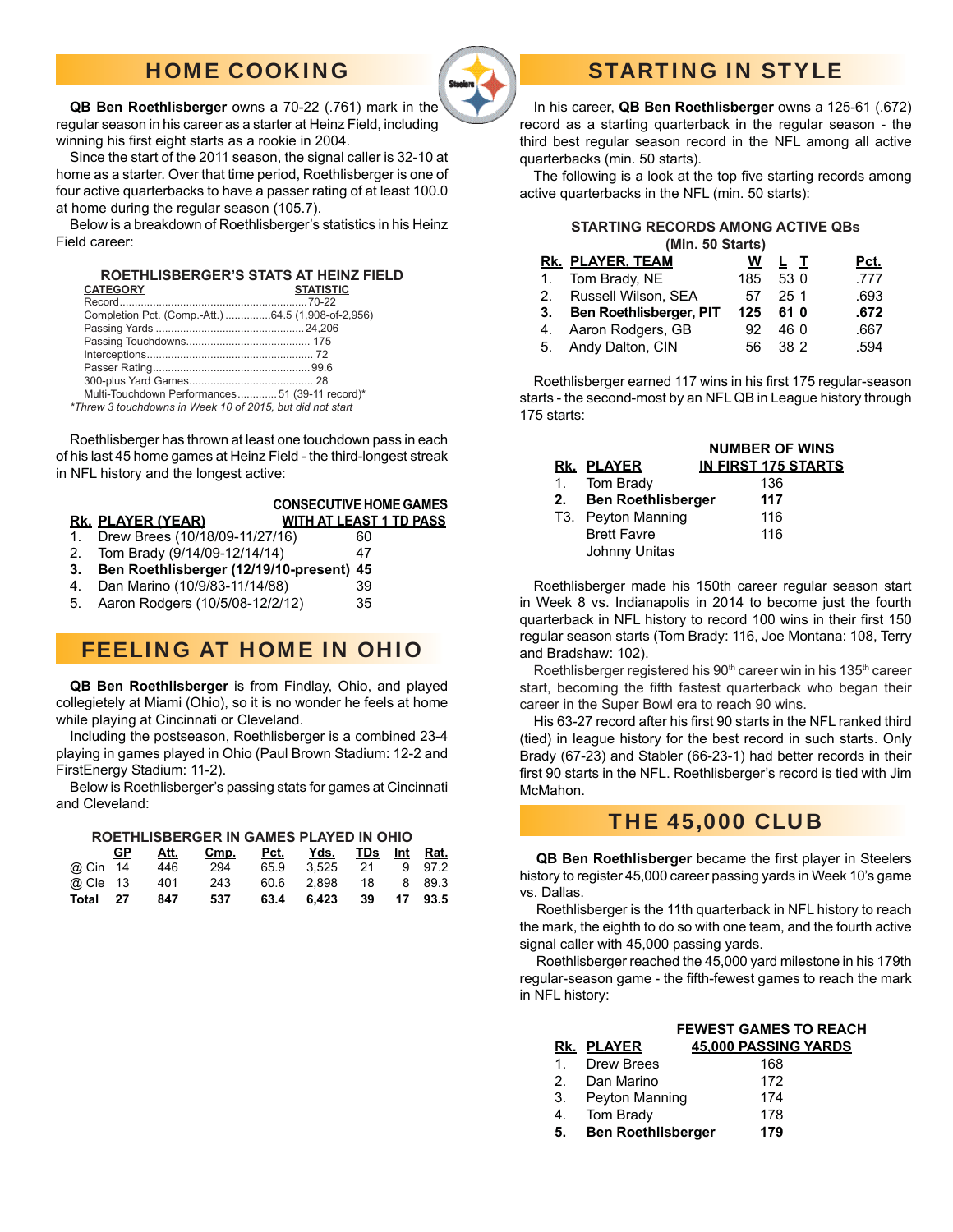# BEN AMONG ACTIVE BESTS



 **QB Ben Roethlisberger** ranks in the top 10 among active NFL quarterbacks with a 7.87 yards per attempt average (3rd), 47,555 passing yards (4th), 3,873 completions (5th), 306 passing touchdowns (5th) and a 94.1 passer rating (7th):

#### **NFL ACTIVE PASSING YARDS PER ATTEMPT LEADERS**

| Rk. | <b>PLAYER</b>             | <b>CMP-ATT</b> |        | YARDS YDS/ATT. |
|-----|---------------------------|----------------|--------|----------------|
| 1.  | <b>Russell Wilson</b>     | 1.543-2.396    | 18.922 | 7.90           |
| 2.  | Aaron Rodgers             | 3,123-4,791    | 37.794 | 7.89           |
| 3.  | <b>Ben Roethlisberger</b> | 3.873-6.042    | 47.555 | 7.87           |
| 4.  | <b>Kirk Cousins</b>       | 1.091-1.653    | 12.897 | 7.80           |
| 5.  | <b>Philip Rivers</b>      | 3,884-6,029    | 46.593 | 7.73           |

#### **NFL ACTIVE PASSING YARDAGE LEADERS**

| Rk. | <b>PLAYER</b>             | <b>GP</b> | <b>CMP-ATT</b> | <b>YARDS</b> |
|-----|---------------------------|-----------|----------------|--------------|
| 1.  | <b>Drew Brees</b>         | 236       | 5.912-8.869    | 66.978       |
| 2.  | Tom Brady                 | 240       | 5.315-8.334    | 62.674       |
| 3.  | Eli Manning               | 204       | 4.158-6.942    | 49,039       |
| 4.  | <b>Ben Roethlisberger</b> | 188       | 3,873-6,042    | 47.555       |
| 5.  | <b>Philip Rivers</b>      | 183       | 3,884-6,029    | 46,593       |

#### **NFL ACTIVE PASSING TOUCHDOWN LEADERS**

| <u>Rk.</u> | <b>PLAYER</b>             | <u>GP</u> | <u>TDS</u> |
|------------|---------------------------|-----------|------------|
| 1.         | <b>Drew Brees</b>         | 236       | 471        |
| 2.         | Tom Brady                 | 240       | 464        |
| 3.         | Eli Manning               | 204       | 324        |
| 4.         | <b>Philip Rivers</b>      | 183       | 318        |
| 5.         | <b>Ben Roethlisberger</b> | 188       | 306        |

# TOP OF THE STEELERS' CHARTS

 **QB Ben Roethlisberger** holds nearly all passing records in Pittsburgh Steelers franchise history.

He became the first player in Steelers history to record 40,000 passing yards, a feat he reached during Week 8's game vs. Cincinnati in 2015.

 His 47,555 passing yards, 306 passing touchdowns and 3,873 completions are tops in the team's record books:

### **STEELERS ALL-TIME PASSING YARDAGE LEADERS**

| Rk.         | <b>STEELER, YEARS</b>                   | <b>CMP-ATT</b> | <b>YARDS</b> |
|-------------|-----------------------------------------|----------------|--------------|
| 1.          | Ben Roethlisberger, 2004-17 3,873-6,042 |                | 47,555       |
| 2.          | Terry Bradshaw, 1970-83                 | 2,025-3,901    | 27.989       |
| 3.          | Kordell Stewart, 1995-2002              | 1.190-2.107    | 13.328       |
| 4.          | Neil O'Donnell, 1991-95                 | 1,069-1,871    | 12.867       |
| $5^{\circ}$ | Bubby Brister, 1986-92                  | 776-1,477      | 10,104       |
|             |                                         |                |              |

### **STEELERS ALL-TIME PASSING TOUCHDOWN LEADERS**

| <u>Rk.</u> | <b>STEELER</b>            | GР  | <u>TDS</u> |
|------------|---------------------------|-----|------------|
| 1.         | <b>Ben Roethlisberger</b> | 188 | 306        |
| 2.         | <b>Terry Bradshaw</b>     | 168 | 212        |
| 3.         | Kordell Stewart           | 113 | 70         |
| 4.         | Neil O'Donnell            | 66  | 68         |
| 5.         | <b>Bobby Layne</b>        | 55  | 66         |

### **STEELERS ALL-TIME PASS COMPLETION LEADERS**

| <u>Rk.</u> | <b>STEELER</b>            | <u>GP</u> | <b>CMP</b> |
|------------|---------------------------|-----------|------------|
| 1.         | <b>Ben Roethlisberger</b> | 188       | 3,873      |
| 2.         | <b>Terry Bradshaw</b>     | 168       | 2.025      |
| 3.         | Kordell Stewart           | 113       | 1.190      |

### **QB Ben Roethlisberger** ranks in the top 10 in NFL history in touchdown passes (9th - 305), passing yards (9th - 47,320) and pass completions (10th - 3,851) :

BEN AMONG ALL-TIME BESTS

### **MOST TOUCHDOWN PASSES - NFL HISTORY**

| <u>Rk.</u> | <b>PLAYER</b> |  | <b>TDS</b> |
|------------|---------------|--|------------|
|            |               |  | - - -      |

- 1. Peyton Manning 539 2. Brett Favre 508
- 3. Drew Brees 471
- 4. Tom Brady 464
- 
- 5. Dan Marino 420 6. Fran Tarkenton
- 7. Eli Manning 324
- 8. Philip Rivers 318
- **9. Ben Roethlisberger 306**
- 10. Aaron Rodgers 303

### **MOST PASSING YARDS - NFL HISTORY**

| <u>Rk.</u> | <b>PLAYER</b>             | <b>PASSING YARDS</b> |
|------------|---------------------------|----------------------|
| 1.         | Peyton Manning            | 71,940               |
| 2.         | <b>Brett Favre</b>        | 71,838               |
| 3.         | <b>Drew Brees</b>         | 66,978               |
| 4.         | Tom Brady                 | 62,674               |
| 5.         | Dan Marino                | 61,361               |
| 6.         | John Elway                | 51,475               |
| 7.         | Warren Moon               | 49,325               |
| 8.         | Eli Manning               | 49,039               |
| 9.         | <b>Ben Roethlisberger</b> | 47,555               |
| 10.        | <b>Fran Tarkenton</b>     | 47,003               |

### **MOST PASS COMPLETIONS - NFL HISTORY**

| <u>Rk.</u>     | <b>PLAYER</b>             | <b>COMPLETIONS</b> |
|----------------|---------------------------|--------------------|
| $\mathbf{1}$ . | <b>Brett Favre</b>        | 6,300              |
| 2.             | Peyton Manning            | 6,125              |
| 3.             | <b>Drew Brees</b>         | 5,912              |
| 4.             | Tom Brady                 | 5,315              |
| 5.             | Dan Marino                | 4,967              |
| 6.             | Eli Manning               | 4,158              |
| 7.             | John Elway                | 4,123              |
| 8.             | Warren Moon               | 3,988              |
| 9.             | <b>Philip Rivers</b>      | 3,884              |
| 10.            | <b>Ben Roethlisberger</b> | 3,873              |
|                |                           |                    |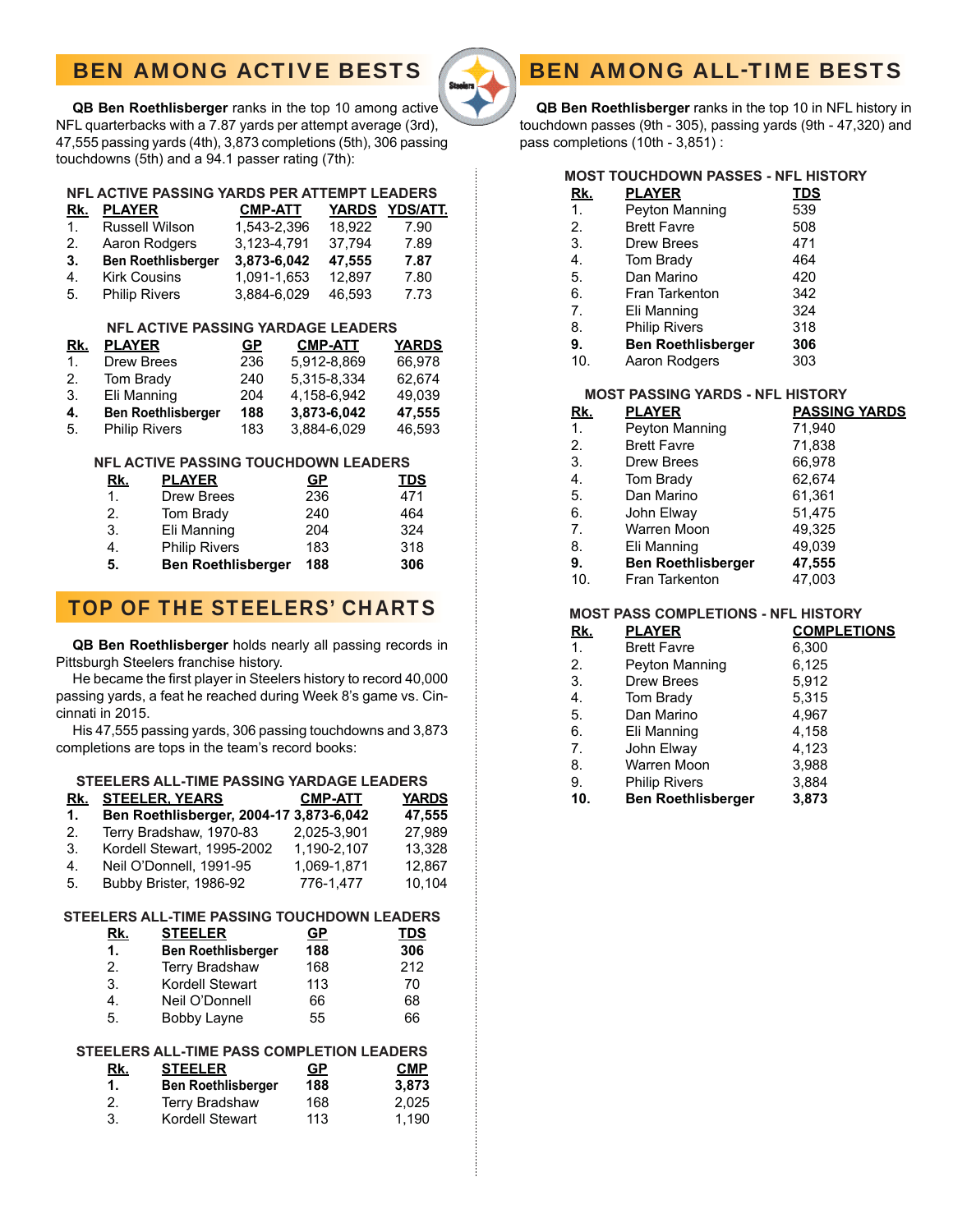# BEN'S CAREER GAME



HITTING 3,000 IN 11 STRAIGHT

**QB Ben Roethlisberger** set single-game Steelers franchise records during Week 8's 51-34 win over Indianapolis in 2014 with 40 pass completions, 522 passing yards and six passing touchdowns.

His 522 passing yards tied as the fourth-most in an NFL game:

#### **MOST PASSING YARDS IN A GAME - NFL HISTORY Rk. PLAYER PASSING YARDS**

|  | 1. Norm Van Brocklin, 9/28/1951                                                                                                                                                                                                                               | 554 |
|--|---------------------------------------------------------------------------------------------------------------------------------------------------------------------------------------------------------------------------------------------------------------|-----|
|  | T2. Matt Schaub, 11/18/2012                                                                                                                                                                                                                                   | 527 |
|  | Warren Moon, 12/16/1990                                                                                                                                                                                                                                       | 527 |
|  | $P_1$ , $P_2$ , $P_3$ , $P_4$ , $P_5$ , $P_6$ , $P_7$ , $P_8$ , $P_9$ , $P_9$ , $P_9$ , $P_9$ , $P_9$ , $P_9$ , $P_9$ , $P_9$ , $P_9$ , $P_9$ , $P_9$ , $P_9$ , $P_9$ , $P_9$ , $P_9$ , $P_9$ , $P_9$ , $P_9$ , $P_9$ , $P_9$ , $P_9$ , $P_9$ , $P_9$ , $P_9$ | -^^ |

 **T4. Ben Roethlisberger, 10/26/2014 522** Boomer Esiason, 11/10/1996 522

# BEN TO A.B.

#### **QB Ben Roethlisberger** connected with **WR Antonio Brown** on their 50th touchdown strike on the game-winning score in Week 16's AFC North title game clincher against Baltimore at Heinz Field (31-27) - marking the most touchdown connections by a tandem in Steelers history:

### **MOST TOUCHDOWN CONNECTIONS STEELERS HISTORY**

### **Rk. PLAYERS TOUCHDOWNS**

- **1. Ben Roethlisberger-Antonio Brown 50**
- 2. Terry Bradshaw-Lynn Swann 49
- 3. Terry Bradshaw-John Stallworth 44

 **QB Ben Roethlisberger** extended his consecutive seasons of throwing for 3,000 yards to 11 during Week 13's game vs. the New York Giants in 2016.

 He joined Brett Favre (18), Peyton Manning (13), Drew Brees (13), Eli Manning (12) and Philip Rivers (11) as just the sixth signal caller in NFL history to have such a streak:

#### **CONSECUTIVE SEASONS WITH 3,000 PASSING YARDS - NFL HISTORY**

|    | RK. QUARTERBACK               | <b>CONS. YEARS (SEASONS)</b> |
|----|-------------------------------|------------------------------|
| 1. | <b>Brett Favre</b>            | 18 (1992-2009)               |
|    | T2. Drew Brees                | 13 (2004-16)                 |
|    | Peyton Manning                | 13 (1998-2010)               |
|    | 4. Eli Manning                | 12 (2005-16)                 |
|    | <b>T5. Ben Roethlisberger</b> | 11 (2006-16)                 |
|    | <b>Philip Rivers</b>          | 11 (2006-16)                 |
|    |                               |                              |

# 15 IN FIRST 13

 **QB Ben Roethlisberger** threw four touchdowns in Week Five vs. New York to increase his 2016 season total to 15. He has now thrown at least 15 touchdown passes in each of his first 13 NFL seasons - tying as the longest streak of 15 touchdown campaigns to start an NFL career:

|     |                             | <b>MOST CONSECUTIVE 15-TOUCHDOWN PASS</b> |  |
|-----|-----------------------------|-------------------------------------------|--|
| Rk. | <b>PLAYER</b>               | <b>SEASONS TO START A CAREER</b>          |  |
| T1. | Ben Roethlisberger, 2004-16 | 13                                        |  |
|     | Peyton Manning, 1998-2010   | 13                                        |  |
|     | T3. Jim Kelly, 1986-95      | 10                                        |  |
|     | Dan Marino, 1983-92         | 10                                        |  |
|     | Fran Tarkenton, 1961-70     | 10                                        |  |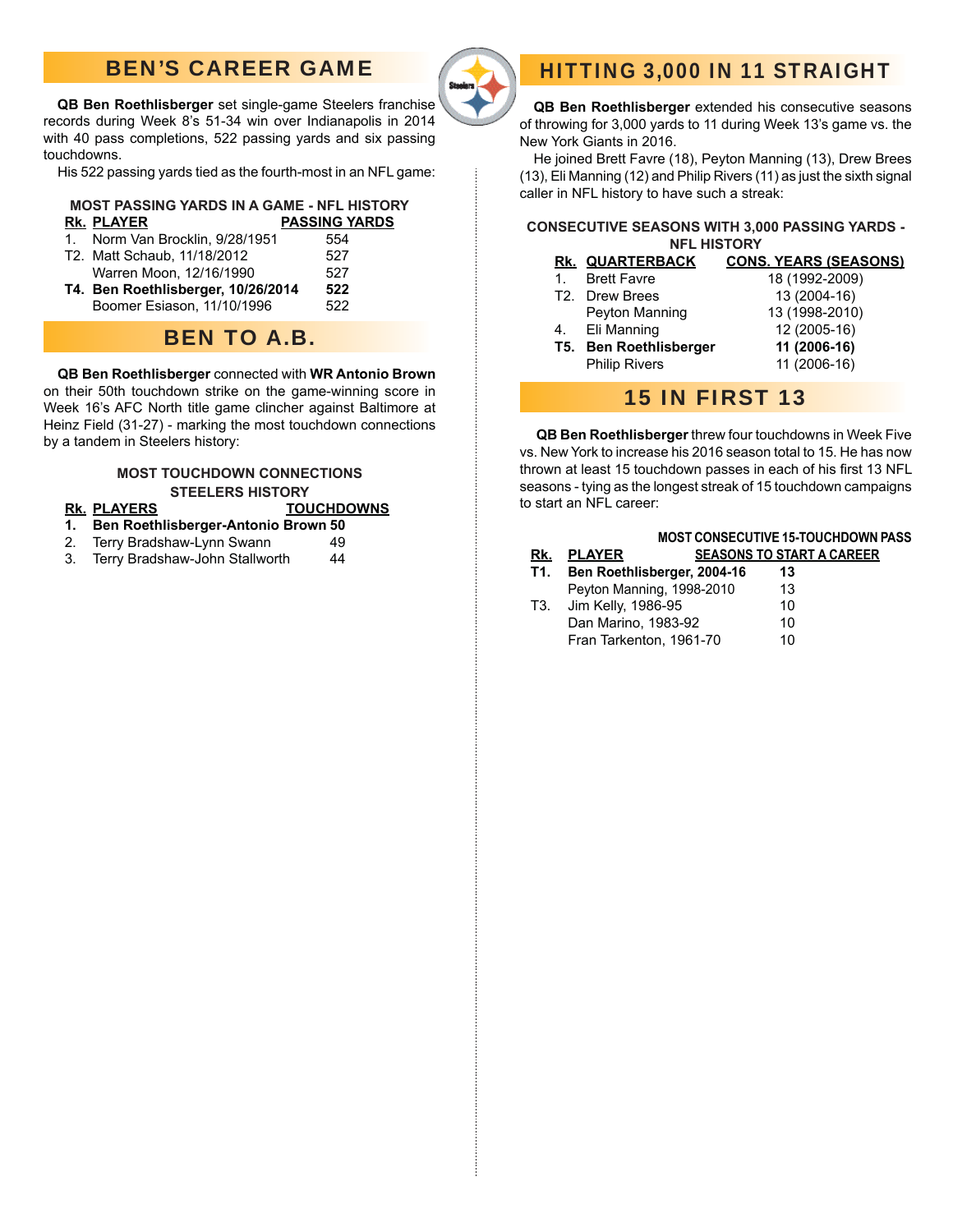## BEN'S NUMBERS



# MOVING ON UP

 **QB Ben Roethlisberger** leads the Steelers in nearly all major career statistics. The following is where Roethlisberger ranks in Steelers history in several key passing categories:

#### **Roethlisberger's Career Rankings Among Steelers QBs**

| <b>Category</b>                                                                     | Statistic Rank |  |
|-------------------------------------------------------------------------------------|----------------|--|
|                                                                                     |                |  |
| Single-Season Passing Yards (2014)  4,952 1st                                       |                |  |
|                                                                                     |                |  |
|                                                                                     |                |  |
|                                                                                     |                |  |
|                                                                                     |                |  |
|                                                                                     |                |  |
|                                                                                     |                |  |
| Consecutive 3,000-Yard Passing Seasons (2006-16) 11  1st                            |                |  |
| Single-Game Completion Pct. (11/26/07 vs. Miami)  85.7 1st                          |                |  |
| Seasons w/ 250+ Completions (2006-09, '11-16) 10 1st                                |                |  |
| Seasons w/ Completion Pct. of 60.0+ (2004, '05, '07, '09-'15)  10 1st               |                |  |
| Seasons w/ Passer Rating of 90.0+ (2004, '05, '07, '09-'15)  9 1st                  |                |  |
| Completions in Single Game (10/26/14 vs. Indianapolis                               |                |  |
| and 12/20/15 vs. Denver)40  1st                                                     |                |  |
| Attempts in Single Game (11/30/14 vs. New Orleans) 58 1 <sup>st</sup>               |                |  |
| Passing Yards in Single Game (10/26/14 vs. Indianapolis) 522 1st                    |                |  |
|                                                                                     |                |  |
|                                                                                     |                |  |
|                                                                                     |                |  |
|                                                                                     |                |  |
|                                                                                     |                |  |
|                                                                                     |                |  |
|                                                                                     |                |  |
| Career 300-yard Passing Games (reg and posteason) 52 1st                            |                |  |
| Career Games w/ 30+ Completions (reg and postseason). 17 1st                        |                |  |
| Career Games w/ 100.0+ Passer Rating (reg and posteason). 80 1st                    |                |  |
|                                                                                     |                |  |
|                                                                                     |                |  |
| Career Touchdown Passes in Final 2 mins./game *  45 1st                             |                |  |
| Consecutive Reg. Gms. w/ At Least One TD Pass (2012-Week 1 of 2014) 30 1st          |                |  |
|                                                                                     |                |  |
|                                                                                     |                |  |
|                                                                                     |                |  |
| Passing Yards by Rookie QB (2004)  2,621  1st                                       |                |  |
|                                                                                     |                |  |
|                                                                                     |                |  |
|                                                                                     |                |  |
|                                                                                     |                |  |
|                                                                                     |                |  |
| Comp. %./Single Game by Rookie QB (10/17/04 vs. Dal.) **84.0 1st                    |                |  |
|                                                                                     |                |  |
|                                                                                     |                |  |
| Passing TDs in Single Game (10/26/14 vs. Ind. and 11/2/14 vs. Bal.) 6 1st           |                |  |
| Single-Game TD Passes at Heinz Field (10/26/14 vs. Ind. and 11/2/14 vs. Bal.) 6 1st |                |  |
|                                                                                     |                |  |
| Total Wins When Throwing for 300-plus Yards  26 1st                                 |                |  |
| Seasons w/ 25+ Passing TDs (2007, '09, '12-16) 6 1st                                |                |  |
|                                                                                     |                |  |
|                                                                                     |                |  |
| Single-Game TD Passes on MNF (11/5/07 vs. Bal.) ** 5 T-1 <sup>st</sup>              |                |  |
| Consecutive Passes Completed (11/26/07 vs. Miami) 15 T-1st                          |                |  |
|                                                                                     |                |  |
|                                                                                     |                |  |
|                                                                                     |                |  |
|                                                                                     |                |  |

*\* Since 1991*

*\*\* NFL Record*

### **1st**

Became the first quarterback in NFL history to with 500 passing yards in two career games (Week 8 2014 and Week 15 2009).

### **4**

Roethlisberger is one of four active quarterbacks to throw at least 170 touchdowns at home during the regular season.

### **8**

Became the fifth quarterback (eighth occasion) to record at least 20 regular-season wins against one opponent since the 1970 season, earning his 20th regular-season win vs. Cleveland in Week 11 of 216, joining Dan Marino (vs. Colts), Brett Favre (vs. Bears and Lions), John Elway (vs. Chargers and Seahawks) and Tom Brady (vs. Bills and Jets).

#### **8**

The number of seasons Roethlisberger has thrown 20 touchdowns or more during his NFL career - a franchise record.

#### **15**

He has thrown at least 15 touchdown passes in each of his first 13 NFL seasons, tying as the most consecutive seasons with 15 or more scoring tosses to start a career (Peyton Manning: 1998-2010).

#### **20-PLUS**

The Steelers have scored at least 20 points in 77 of the 93 games at home with Roethlisberger as the starter.

### **43**

Number of games Roethlisberger has totaled at least three touchdown passes in his career (42 regular season, 1 postseason), including five of his six home games played in 2016.

### **49**

Roethlisberger has thrown 49 300-plus yard passing games in his regular season NFL career - most in franchise history - and became the 10th QB in NFL history to reach 40 with one team.

#### **125-61**

Roethlisberger's record as a starting quarterback in the regular season - the third best record in the NFL among all active quarterbacks (min. 50 starts) - and most wins in franchise history for a starting signal caller.

### **125.0**

Has recorded a passer rating of 125.0 or better 18 times in his NFL career (minimum 20 attempts), most recent Week 12 on Thursday Night Football at Indianapolis Colts (146.0).

### **150.0**

Roethlisberger has posted a passer rating of 150.0 or better in eight games during his NFL career (min. 10 attempts/game) the most all-time.

#### **400**

Since entering the NFL in 2004, Roethlisberger has produced nine 400-plus yard games - the fifth most in NFL history.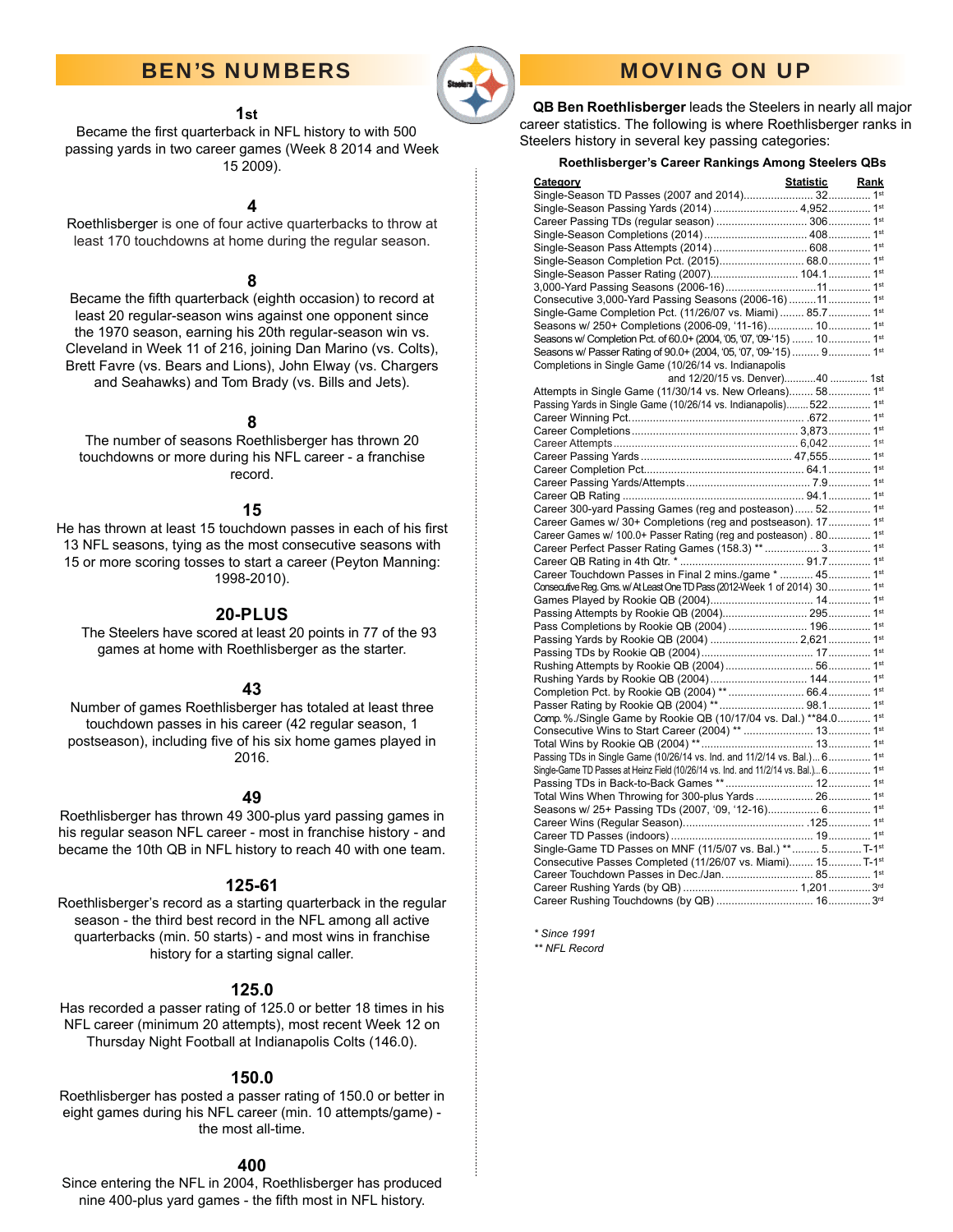# NO. 84: ANTONIO BROWN



# BROWN SINCE 2010

**WR Antonio Brown** leads all NFL players with 26 receptions and 354 receiving yards in 2017.

Brown opened the 2017 regular-season setting a new Steelers Kickoff Weekend record for receptions with 11 in the team's 21-18 win at Cleveland - for 182 receiving yards - the second-most by a Steeler in a Week One matchup. His 182 receiving yards marked the 30th 100-receivng yard game of his NFL career, breaking a tie with Hines Ward (29) for the most such games in team history.

In Week Three at Chicago, Brown posted game highs in receptions (10) and receiving yards (110) to go along with his first touchdown catch of the season.

Below is a look at where Brown ranks in the NFL in 2017:

- **Receptions:** 26 (1st)
- **Receiving Yards:** 354 (1st)
- **10-Reception Games:** 2 (1st)
- **100-Yard Receiving Games:** 2 (1st)
- **Receptions of 25-Plus Yards:** 3 (T-4th)

## FASTEST TO 650

**WR Antonio Brown** reached 650 career receptions on his second catch in his 104th career regular-season game in Week Three at Chicago, setting an NFL record for the fewest games to the milestone (Marvin Harrison: 107).

### **FEWEST GAMES TO 650 CATCHES: NFL HISTORY**

| RK. PLAYER         | <b>GAMES</b> |
|--------------------|--------------|
| 1. Antonio Brown   | 104          |
| 2. Marvin Harrison | 107          |
| 3. Andre Johnson   | 112          |

### MAKING MOST IN 100

**WR Antonio Brown** played in his 100th career regular-season game in Week 15 at Cincinnati in 2016, and increased his career total to 622 receptions to mark the most catches by any player in NFL history in their first 100 career games:

### **MOST RECEPTIONS IN FIRST 100 GAMES: NFL HISTORY**

| RK. PLAYER | <b>CATCHES</b>                                                                                     |
|------------|----------------------------------------------------------------------------------------------------|
|            | 622                                                                                                |
|            | 614                                                                                                |
|            | 591                                                                                                |
|            | 576                                                                                                |
|            | 565                                                                                                |
|            | 1. Antonio Brown<br>2. Anguan Boldin<br>3. Marvin Harrison<br>Andre Johnson<br>5. Larry Fitzgerald |

### 481 AND 6,315

**WR Antonio Brown** has caught 481 passes for 6,315 receiving yards since the 2013 season to mark the most receptions and the second-most receiving yards by any player in a four-year span in NFL history:

#### **MOST RECEPTIONS IN ANY FOUR-YEAR SPAN: NFL HISTORY**

| RK. PLAYER                    | <b>RECEPTIONS</b> |
|-------------------------------|-------------------|
| 1. Antonio Brown, 2013-16     | 481               |
| 2. Marvin Harrison, 1999-2002 | 469               |
| 3. Wes Welker, 2009-12        | 449               |

#### **MOST RECEIVING YARDS IN ANY FOUR-YEAR SPAN: NFL HISTORY**

| RK. PLAYER                    | <b>RECEPTIONS</b> |
|-------------------------------|-------------------|
| 1. Marvin Harrison, 1999-2002 | 6.322             |
| 1. Antonio Brown, 2013-16     | 6.315             |
| 3. Calvin Johnson, 2010-13    | 6.257             |

**WR Antonio Brown** has recorded five 1,000-receiving yard campaigns (2011 and '13-16) and four consecutive 100-reception seasons from 2013-16 since entering the NFL in 2010.

His 658 receptions and 8,731 receiving yards are the most since entering the NFL in 2010:

#### **NFL RECEPTION LEADERS: 2010-CURRENT**

| RK. PLAYER, TEAM        | GP        | <u>REC.</u> |
|-------------------------|-----------|-------------|
| 1. Antonio Brown, PIT   | 104       | 658         |
| T2 Larry Fitzgerald ARL | 113 $624$ |             |

 T2. Larry Fitzgerald, ARI 113 624 Brandon Marshall, MIA-CHI-NYJ-NYG 109 624

### **NFL RECEIVING YARDS LEADERS: 2010-CURRENT**

|  | <b>RK. PLAYER, TEAM</b>                  | REC. | YARDS |
|--|------------------------------------------|------|-------|
|  | 1. Antonio Brown, PIT                    | 658  | 8.731 |
|  | 2. Calvin Johnson, DET                   | 538  | 8.548 |
|  | 3. Brandon Marshall, MIA-CHI-NYJ-NYG 109 |      | 8.135 |

# BROWN SINCE 2010 VS. NFC

**WR Antonio Brown Brown** has also seen success when facing members of the opposing conference in the NFC since entering the NFL.

Brown leads all AFC players in receptions (195) and receiving yards (2,502) and is second in touchdown catches (17) in games vs. NFC opponents since entering the NFL in 2010:

#### **AFC RECEPTION LEADERS VS. NFC: 2010-CURRENT**

| Rk. | <b>PLAYER, TEAM</b>       | GР | REC. |
|-----|---------------------------|----|------|
|     | <b>Antonio Brown, PIT</b> | 28 | 195  |
|     | Demaryius Thomas, DEN     | 26 | 164  |
|     | Antonio Gates, LA         | 24 | 133  |

#### **AFC RECEIVING YARDS LEADERS VS. NFC: 2010-CURRENT**

| ZU IV-VUNNEIN I          |      |              |  |
|--------------------------|------|--------------|--|
| RK. PLAYER, TEAM         | REC. | <b>YARDS</b> |  |
| 1. Antonio Brown, PIT    | 195  | 2.502        |  |
| 2. Demaryius Thomas, DEN | 164  | 2.371        |  |
| 3. A.J. Green, CIN       | 124  | 1.850        |  |

### BROWN AMONG TOPS IN FIRST SEVEN

**WR Antonio Brown Brown** caught 632 receptions in his first seven years in the NFL (2010-16) - the second most by any player in their first seven seasons in NFL history:

|     | <b>NFL RECEPTION LEADERS:</b>        |                   |  |
|-----|--------------------------------------|-------------------|--|
|     | <b>FIRST SEVEN YEARS OF A CAREER</b> |                   |  |
| Rk. | <b>PLAYER, YEARS</b>                 | <b>RECEPTIONS</b> |  |
| 1.  | Marvin Harrison, 1996-2002           | 665               |  |
| 2.  | Antonio Brown, 2010-16               | 632               |  |
| 3.  | Torry Holt, 1999-2005                | 619               |  |

Brown has recorded 70 games with at least five catches and 50 receiving yards in his first seven years in the NFL, the most such games in a player's first seven seasons in NFL history:

### **MOST FIVE CATCH AND 50-YARD GAMES IN FIRST SEVEN YEARS OF A CAREER: NFL HISTORY**

| Rk. | <b>PLAYER, YEARS</b>       | 5/50 GAMES |
|-----|----------------------------|------------|
| 1.  | Antonio Brown, 2010-16     | 70         |
| 2.  | Torry Holt, 1999-2005      | 69         |
|     | Marvin Harrison, 1996-2002 | 65         |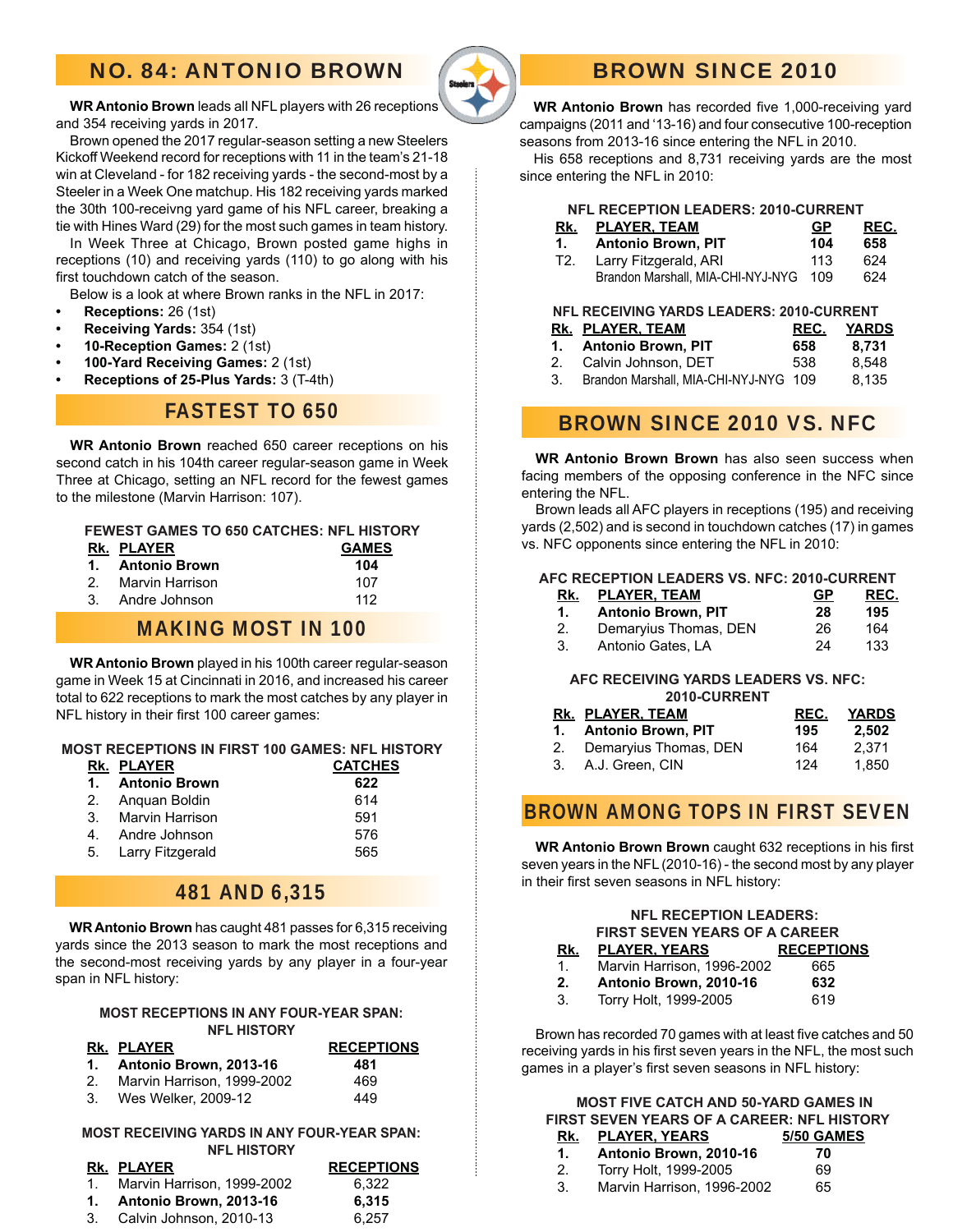# REACHING 600 IN 96



**WR Antonio Brown** hauled in the 600th reception of his NFL career in Week 11 at Cleveland in 2016 - his 96th regular-season game - setting an NFL record for thew fewest games played to reach 600 catches in a career:

### **FEWEST GAMES TO 600 RECEPTIONS: NFL HISTORY**

|    | RK. PLAYER           | <b>GAMES TO 600</b> |
|----|----------------------|---------------------|
| 1. | <b>Antonio Brown</b> | 96                  |
|    | 2. Anguan Boldin     | 98                  |
| 3. | Marvin Harrison      | 102                 |
|    | 4. Andre Johnson     | 104                 |
| 5. | Brandon Marshall     | 105                 |
|    | 554 IN 90            |                     |

**WR Antonio Brown** played in his 90th career regular-season game in Week Four of 2016, and increased his career total to 554 receptions - the second-most by any player in NFL history in their first 90 career regular-season games:

### **MOST RECEPTIONS IN FIRST 90 REGULAR-SEASON GAMES**

| <b>RK. PLAYER</b>   | <b>RECEPTIONS</b> |
|---------------------|-------------------|
| 1. Anguan Boldin    | 558               |
| 2. Antonio Brown    | 554               |
| 3. Larry Fitzgerald | 515               |

## 7,500 AND 8,000 SCRIMMAGE YARDS

**WR Antonio Brown** reached the 7,500 scrimmage yard milestone in Week Three's game at Philadelphia in 2016. He accomplished the feat in his 89th career regular-season game to tie Calvin Johnson for the fourth-fewest games to 7,500 scrimmage yards by a wide receiver in NFL history.

Brown reached the 8,000 scrimmage yard mark in Week 10's game vs. Dallas in 2016, in his 95th career regular-season game to mark the sixth-fewest games to 8,000 scrimmage yards by a wide receiver in NFL history.

### **WR Antonio Brown** is the second player in Steelers history with 600 receptions, third 8,000 with receiving yards and fifth with 8,000 yards from scrimmage:

BROWN ON THE TEAM'S CHARTS

### **STEELERS ALL-TIME RECEPTION LEADERS**

| RK. STEELER, YEARS        | <b>RECEPTIONS</b> |
|---------------------------|-------------------|
| 1. Hines Ward, 1998-2011  | 1.000             |
| 2. Antonio Brown, 2010-17 | 658               |

3. Heath Miller, 2005-15 692

#### **STEELERS ALL-TIME RECEIVING YARDS LEADERS**

| RK. STEELER, YEARS                | <b>REC. YARDS</b> |
|-----------------------------------|-------------------|
| 1. Hines Ward, 1998-2011          | 12.083            |
| 2. Antonio Brown. 2010-17         | 8.731             |
| 3. John Stallworth, 1974-878, 723 | 8.723             |

#### **STEELERS ALL-TIME SRIMMAGE YARDAGE LEADERS**

|         | <b>RK. STEELER, YEARS</b>             | RUSH YDS/REC YDS SCRMG.YARDS |        |
|---------|---------------------------------------|------------------------------|--------|
| $1_{-}$ | Franco Harris, 1972-83                | 11.950 / 2.284               | 14.234 |
|         | 2. Hines Ward, 1998-2011 428 / 12,083 |                              | 12,511 |
| 3.      | Jerome Bettis, 1996-2005 10,571 / 806 |                              | 11.377 |
| 4.      | Antonio Brown, 2010-17                | 119 / 8,731                  | 8,850  |
| 5.      | John Stallworth, 1974-87              | 111 / 8.723                  | 8.834  |
|         |                                       |                              |        |

Brown caught his first touchdown pass of the season in Week Three at Chicago to move into a tie with Lynn Swann for the third-most touchdown receptions team history:

### **STEELERS ALL-TIME RECEIVING TOUCHDOWN LEADERS**

| <b>REC. YARDS</b><br><b>TDs</b>          |
|------------------------------------------|
| Hines Ward. 1988-2011 1.000 12.083<br>85 |
| John Stallworth, 1974-87 537 8.723<br>63 |
| 51<br>8.731                              |
| 5.462<br>51                              |
| 6.569<br>45                              |
|                                          |

Brown increased his overall touchdown total to 56 in Week Three at Chicago - the fifth-most total touchdowns in franchise history:

#### **STEELERS ALL-TIME TOUCHDOWN LEADERS**

|    | <u>RK. STEELER, YEARS</u>   | <b>RUSH / REC / RET</b> | TDS |
|----|-----------------------------|-------------------------|-----|
|    | 1. Franco Harris, 1972-83   | 91/9/0                  | 100 |
|    | 2. Hines Ward, 1998-2011    | 1/85/0                  | 86  |
|    | 3. Jerome Bettis, 1996-2005 | 78/2/0                  | 80  |
| 4. | John Stallworth, 1974-87    | 1/63/0                  | 64  |
| 5. | Antonio Brown, 2010-17      | 0/51/5                  | 56  |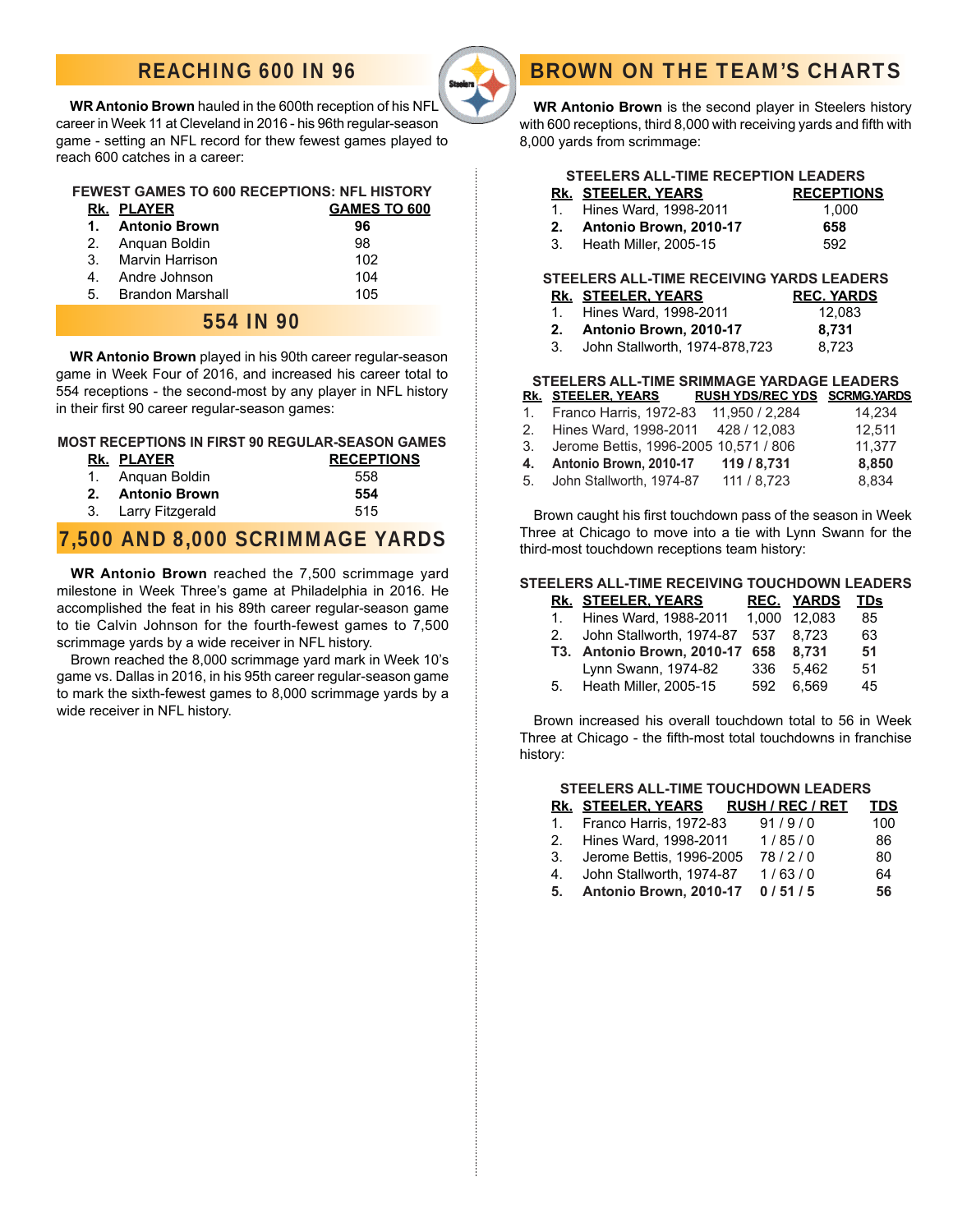# BROWN ON THE TEAM'S CHARTS



**WR Antonio Brown**'s 2015 receptions and receiving yards totals marked the most by a Steeler in a single-season in team history. His 106 receptions in 2016 are the fifth-most in a single-season in team history and his 1,284 receiving yards are 10th-most:

### **STEELERS SINGLE-SEASON RECEPTION LEADERS**

|    | <b>RK. STEELER, YEAR</b> | <b>RECEPTIONS</b> |
|----|--------------------------|-------------------|
|    | 1. Antonio Brown, 2015   | 136               |
|    | 2. Antonio Brown, 2014   | 129               |
|    | 3. Hines Ward, 2002      | 112               |
| 4. | Antonio Brown, 2013      | 110               |
| 5. | Antonio Brown, 2016      | 106               |

#### **STEELERS SINGLE-SEASON RECEIVING YARDS LEADERS**

|    | RK. STEELER, YEAR       | <b>RECEIVING YARDS</b> |
|----|-------------------------|------------------------|
| 1. | Antonio Brown, 2015     | 1,834                  |
| 2. | Antonio Brown, 2014     | 1,698                  |
| 3. | Antonio Brown, 2013     | 1,499                  |
| 4. | Yancey Thigpen, 1997    | 1,398                  |
| 5. | John Stallworth, 1984   | 1,395                  |
| 6. | Hines Ward, 2002        | 1,329                  |
| 7. | Plaxico Burress, 2002   | 1.325                  |
| 8. | Yancey Thigpen, 1995    | 1,307                  |
| 9. | Buddy Dial, 1963        | 1,295                  |
|    | 10. Antonio Brown, 2016 | 1.284                  |

# BROWN'S FRANCHISE DAY

WR Antonio Brown posted the most prolific receiving game for a player in Steelers history in Week 9's 38-35 win vs. Oakland in 2015.

 He led all players with franchise records of 17 catches for 284 receiving yards, and added 22 rushing yards for a team record 306 yards from scrimmage:

#### **STEELERS SINGLE-GAME RECEPTION LEADERS RK. STEELER RECEPTIONS**

- **1. Antonio Brown, Nov. 8, 2015 17**
- **2. Antonio Brown, Dec. 20, 2015 16**
- **T3. Antonio Brown, Nov. 13, 2016 14**  Courtney Hawkins, Nov. 1, 1998 14

### **STEELERS SINGLE-GAME RECEIVING YARDS LEADERS**

| <u>UILLLUU UINULL-UAML INLULIVINU TANDU LLADLII</u> |                   |
|-----------------------------------------------------|-------------------|
| RK. STEELER                                         | <b>REC. YARDS</b> |
| 1. Antonio Brown, Nov. 8, 2015                      | 284               |
| 2. Plaxico Burress, Nov. 10, 2002                   | 253               |
| $D_{11}$                                            | oor               |

3. Buddy Dial, Oct. 22, 1961 235

### **STEELERS SINGLE-GAME SCRIMMAGE YARDS LEADERS**

**RK. STEELER SCRMG. YARDS 1. Antonio Brown, Nov. 8, 2015 306**

| F(1,0)                      |     |
|-----------------------------|-----|
| Le'Veon Bell, Dec. 11, 2016 | 298 |

3. Frenchy Fuqua, Dec. 20, 1970 256

# UNFORGETTABLE SEVEN

 **WR Antonio Brown** has registered the most receptions by a Steelers' receiver in their first four, five, six and seven regular seasons:

|                           | <b>RECEPTIONS IN</b>          |         |
|---------------------------|-------------------------------|---------|
| RK. STEELER, YEARS        | <b>FIRST SEVEN YEARSGP/GS</b> |         |
| 1. Antonio Brown, 2010-16 | 632                           | 101/74  |
| 2. Hines Ward, 1998-2004  | 505                           | 112/93  |
| 3. Heath Miller, 2005-11  | 337                           | 108/107 |
| 4. Louis Lipps, 1984-90   | 303                           | 79/70   |
| 5. Lynn Swann, 1974-1980  | 284                           | 93/76   |

 Brown's 5,259 receiving yards were the most receiving yards by a Steelers' receiver in their first five regular seasons, his 7,093 were the most by a Steeler in their first six seasons and his  $8,377$ stand as the most in a player's first seven years with the Steelers:

 **RECEIVING YARDS IN**

|                           | <b>REVEIVING TARDS IN</b> |
|---------------------------|---------------------------|
| <b>RK. STEELER, YEARS</b> | <b>FIRST SEVEN YEARS</b>  |
| 1. Antonio Brown, 2010-16 | 8,377                     |
| 2. Hines Ward, 1998-2004  | 6.055                     |
| 3. Louis Lipps, 1984-90   | 5.347                     |
| 4. Buddy Dial, 1959-63    | 4.723                     |
| 5. Lynn Swann, 1974-80    | 4.692                     |

 Brown totaled 7,755 all-purpose yards - the most by a Steeler in their first five regular seasons (2010-13) and his  $9,911$  were tops by a Steeler through their first six seasons. Through 2016, he registered a team-best 11,367 for a player's first seven campaigns:

|  |                             | <b>ALL-PURPOSE YARDS IN</b> |
|--|-----------------------------|-----------------------------|
|  | RK. STEELER, YEARS          | <b>FIRST SEVEN YEARS</b>    |
|  | 1. Antonio Brown, 2010-16   | 11,367                      |
|  | 2. Jerome Bettis, 1996-2002 | 9.087                       |
|  | 3. Franco Harris, 1972-78   | 8.630                       |
|  | 4. Louis Lipps, 1984-90     | 7.196                       |
|  | 5. Rod Woodson, 1987-93     | 7.148                       |

# ALL AROUND BROWN

WR **Antonio Brown** has been a valuable asset to the team's offensive and special teams efforts. In Week 13 vs. Indianapolis in 2015, Brown returned a punt for a 71-yard touchdown, his fourth punt return for a touchdown to tie a Steelers record:

#### **STEELERS ALL-TIME PUNT RETURN FOR TOUCHDOWNS RK. STEELER, YEARS PR TDS T1. Antonio Brown, 2010-17 4**

| Antwaan Randle El, 2002-05, '10 | 4 |
|---------------------------------|---|
| T3. Louis Lipps, 1984-91        |   |
| Ray Mathews, 1951-59            |   |

 Brown also ranks second in team history with 1,698 punt return yards:

#### **STEELERS ALL-TIME PUNT RETURN YARDS Rk. STEELER, YEARS CAREER PR YARDS PR TDs**

|  | <b>INN.</b> OTLLLLIN, TLAINO       | <b>UMILLINE IN IMINUU</b> | - FIN 1 DS   |
|--|------------------------------------|---------------------------|--------------|
|  | 1. Rod Woodson, 1987-96            | 2.362                     | 2            |
|  | 2. Antonio Brown, 2010-16          | 1.698                     | 4            |
|  | 3. Antwaan Randle El, 2002-05, '10 | 1.650                     | 4            |
|  | 4. Theo Bell, 1976, 1978-80        | 1.259                     | <sup>0</sup> |
|  | 5. Louis Lipps, 1984-91            | 1.212                     | 3            |

 Along with four punts returned for touchdowns, Brown has one kickoff returned to the end zone in his career. He is the sixth player in NFL history - the first Steeler - to have 35 career touchdown catches and five returns for touchdowns.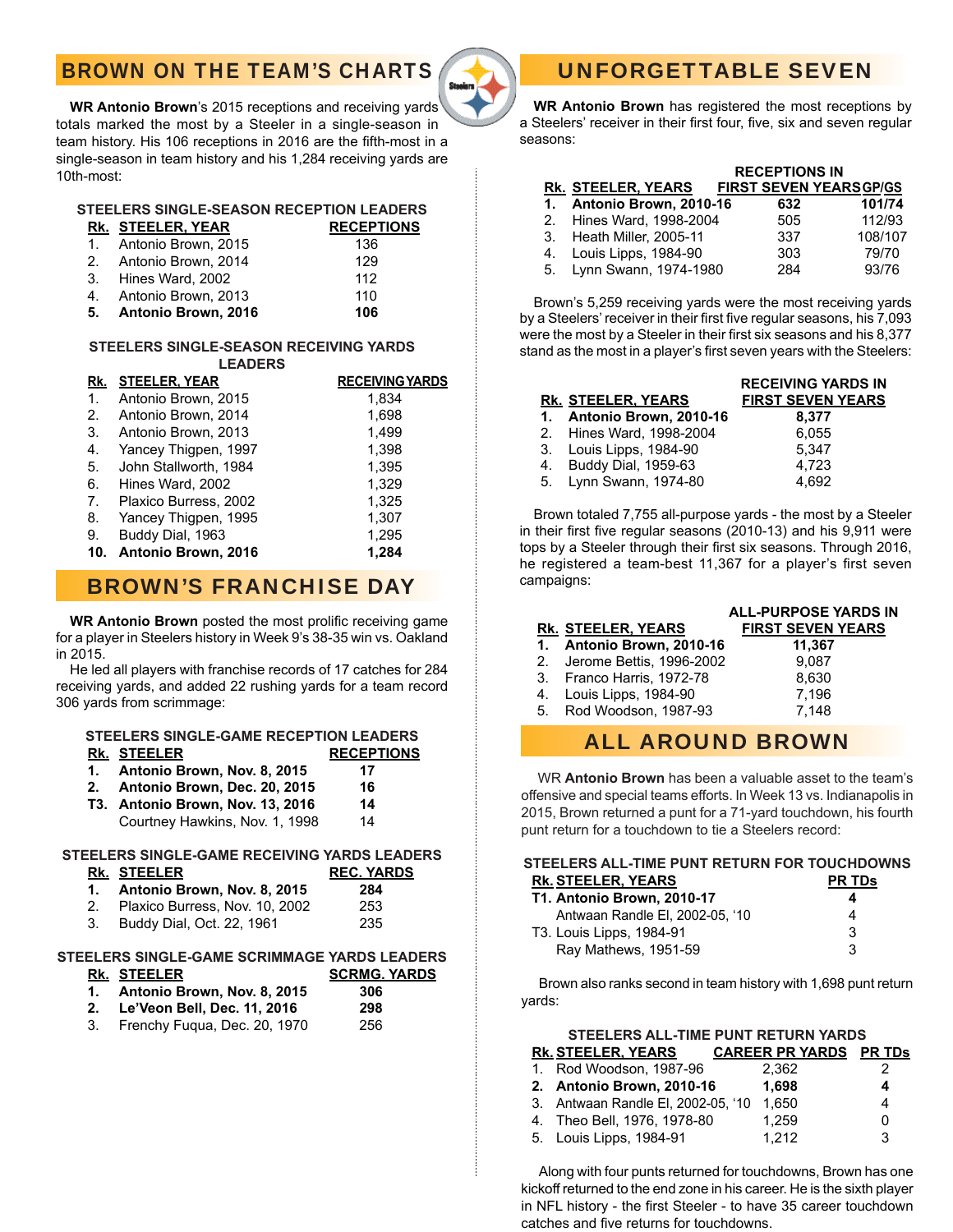# BROWN'S STEELERS NOTES



In his seven years - **WR Antonio Brown** - has caught 10 passes or more in 15 games of his NFL career, all with the Steelers, the most double-digit reception games in team history:

### **MOST DOUBLE-DIGIT CATCH Rk. STEELER, YEARS GAMES: STEELERS HISTORY 1. Antonio Brown, 2010-17 15**

| 2. Hines Ward, 1998-2011  |    |  |
|---------------------------|----|--|
| T3. Heath Miller, 2005-15 | 3  |  |
| Yancey Thigpen, 1992-97   | -3 |  |

His 31 100-receiving yard games are the most in the category in Steelers history:

|                             | <b>MOST 100-REC. YARD GAMES</b> |
|-----------------------------|---------------------------------|
| RK. STEELER. YEARS          | IN STEELERS HISTORY             |
| 1. Antonio Brown, 2010-17   | 31                              |
| 2. Hines Ward, 1998-2011    | 29                              |
| 3. John Stallworth, 1974-87 | 25                              |

Brown has caught two touchdown catches in 12 games in his NFL career, all with Pittsburgh, the second-most multi-touchdown catch games in Steelers history:

|                             | <b>MOST MULTI-TOUCHDOWN</b>    |
|-----------------------------|--------------------------------|
| RK. STEELER. YEARS          | <b>GAMES: STEELERS HISTORY</b> |
| 1. Buddy Dial, 1959-63      | 15                             |
| 2. Antonio Brown, 2010-16   | 12                             |
| 3. Lynn Swann, 1974-82      | 10                             |
| 4. John Stallworth, 1974-87 | 9                              |
| T5. Louis Lipps, 1984-91    |                                |
| Roy Jefferson, 1965-69      |                                |

From 2014-15, Brown caught 23 touchdown passes - the most by a Steeler in back-to-back seasons - and joining Hines Ward as the only players with 10 or more touchdown receptions in consecutive years:

|                                   | <b>MOST TOUCHDOWN CATCHES</b> |
|-----------------------------------|-------------------------------|
| RK. STEELER. YEARS                | IN BACK-TO-BACK SEASONS       |
| 1. Antonio Brown, 2014-15         | 23                            |
| <b>T2. Antonio Brown. 2015-16</b> | 22                            |
| Hines Ward, 2002-03               | つつ                            |

Brown's nine 100-yard receiving games in 2015 set a singleseason team record, surpassing his previous 2014 record of eight:

|  |                          | <b>MOST 100-REC. YARD GAMES</b>    |
|--|--------------------------|------------------------------------|
|  | RK. STEELER, YEARS       | <b>INASEASON: STEELERS HISTORY</b> |
|  | 1. Antonio Brown, 2015   |                                    |
|  | 2. Antonio Brown, 2014   | 8                                  |
|  | T3. Mike Wallace, 2010   |                                    |
|  | John Stallworth, 1984    |                                    |
|  | T5. Yancey Thigpen, 1997 | 6                                  |
|  | Buddy Dial, 1963         | 6                                  |
|  |                          |                                    |

### BROWN NUMBER TO NOTE

### **180**

**WR Antonio Brown** became the first player in NFL history to record four 180-yard receiving games in a season in 2015 (195: Sept. 20, vs. San Francisco, 284: Nov. 8 vs. Oakland, 189: Dec. 20 vs. Denver and 187: Jan. 3 at Cleveland ).

# BRYANT'S AVERAGE NEAR THE TOP

**WR Martavis Bryant** posted game-highs in receiving yards (91) and scrimmage yards (98) in the team's Week Two home opener win against the Minnesota Vikings, and caught the 15th touchdown reception of his NFL career on a 27-yard completion from QB Ben Roethlisberger in the first quarter.

Since entering the NFL in 2014, Bryant has caught 83 passes for 1,449 yards to give him a 17.5 yards per catch average - the second best average among all NFL players in the past four seasons:

### **NFL YARDS PER CATCH LEADERS: 2014 - CURRENT**

|    | <b>RK. PLAYER, TEAM</b> |     | <u>REC. YARDS</u> | AVG. |
|----|-------------------------|-----|-------------------|------|
| 1. | DeSean Jackson, WAS     | 149 | 2.825             | 19.0 |
|    | 2. Martavis Bryant, PIT | 83  | 1.449             | 17.5 |
|    | 3. Malcom Floyd, SD     | 82  | 1.417             | 17.3 |
| 4. | Torrey Smith, BAL-SF    | 111 | 1.822             | 16.4 |
|    | 5. T.Y. Hilton, IND     | 256 | 4.176             | 16.3 |
|    |                         |     |                   |      |

 His 17.5 yards per catch average ranks eighth in Steelers history among players with 50 or more receptions during their tenure with the organization:

### **STEELERS ALL-TIME YARDS PER CATCH LEADERS (Minimum 50 Receptions)**

|             | RK. STEELER, YEARS                |     | <b>REC. YARDS</b> | AVG. |
|-------------|-----------------------------------|-----|-------------------|------|
| 5.          | Jim Smith, 1977-82                | 110 | 2.075             | 18.9 |
| 6.          | Ron Shanklin, 1970-74             | 166 | 3.047             | 18.4 |
| $7_{\cdot}$ | Weggie Thompson, 1984-89          | 79  | 1,377             | 17.4 |
| 8.          | Martavis Bryant, 2014-15, 2017 83 |     | 1.449             | 17.5 |
| 9.          | Mike Wallace, 2009-12             | 235 | 4.042             | 17.2 |
| 10.         | Ray Mathews, 1951-59              | 230 | 3.919             | 17.0 |
|             |                                   |     |                   |      |

# THE OUTLAW JESSE JAMES

**TE Jesse James** caught six passes for 41 yards with two touchdown catches in the Steelers Week One 21-18 win at Cleveland. It was the first career multi-touchdown game of his NFL career – and marked the 10th such game by a Steelers tight end since 1960 and the first since 2012 (Heath Miller, Sept. 23, 2012 at Oakland).

# STEELERS ADD MCDONALD

The Steelers acquired veteran **TE Vance McDonald** via trade with the San Francisco 49ers on Aug. 29.

McDonald entered the NFL as a second-round (55th overall) draft selection of San Francisco in 2013. He has started 30-of-50 games played and his career numbers include 64 receptions for 866 yards and seven touchdowns.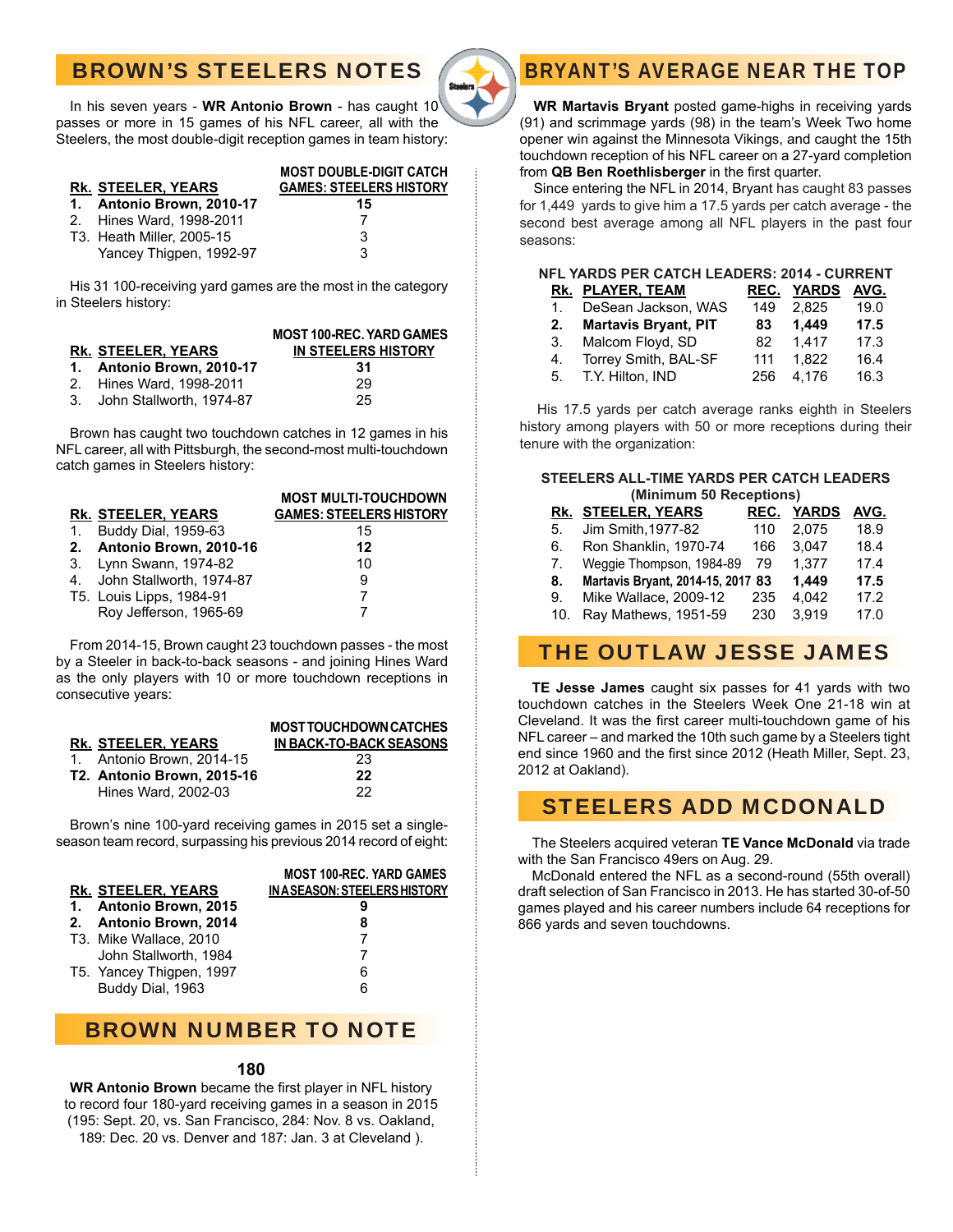# RINGING THE BELL



#### **RB Le'Veon Bell** led all rushers with 87 yards on 27 carries and caught four passes for four yards in the Steelers' Week Two home opener win against the Minnesota Vikings.

 He totaled 47 yards from scrimmage via 32 rushing on eight carries and 15 receiving on three receptions in the team's 21- 18 win at Cleveland on Kickoff Weekend. Bell surpassed Willie Parker (6,075) for the eighth-most scrimmage yards in franchise history in Week One.

 Bell tallied 98 scrimmage yards (61 rushing / 37 receiving) in Week Three at Chicago, and scored his first touchdown of the year on a one-yard run.

# BELL'S FRANCHISE DAY

 **RB Le'Veon Bell** rushed for 236 yards in Week 14 of 2016 at Buffalo to set the team's single-game record and his 298 yards from scrimmage marked the second-most:

#### **STEELERS SINGLE-GAME RUSHING YARDS LEADERS**

| RK. STEELER                    | <b>REC. YARDS</b> |
|--------------------------------|-------------------|
| 1. Le'Veon Bell, Dec. 11, 2016 | 236               |
| 2. Willie Parker, Dec. 7, 2006 | 223               |

3. Frenchy Fuqua, Dec. 20, 1970 218

### **STEELERS SINGLE-GAME SCRIMMAGE YARDS LEADERS**

- 
- **RK. STEELER SCRMG. YARDS**
- **1. Antonio Brown, Nov. 8, 2015 306 2. Le'Veon Bell, Dec. 11, 2016 298**
- 3. Frenchy Fuqua, Dec. 20, 1970 256

# BELL'S 157.0 IN HISTORY

 **RB Le'Veon Bell**'s led the NFL with an average of 157.0 yards from scrimmage per game in 2016 - the third-best mark in NFL history for a single-sesaon:

#### **SRIMMAGE YARDS PER GAME SINGLE-SEASON LEADERS: NFL HISTORY**

| RK. PLAYER, TEAM, YR SCRMG. YDS (RUSH / REC)AVG,/GAME |                     |       |
|-------------------------------------------------------|---------------------|-------|
| 1. Priest Holmes, KC, 2002                            | 2,287 (1,615 / 672) | 163.4 |
| 2. O.J. Simpson, BUF, 1975                            | 2,243 (1,817 / 426) | 160.2 |
| 3. Le'Veon Bell, PIT, 2016                            | 1,884 (1,268 / 616) | 157.0 |
| 4. Chris Johnson, TEN, 2009 2,509 (2,006 / 503)       |                     | 156.8 |
| 5. Marshall Faulk, STL, 2000 2,189 (1,359 / 830)      |                     | 156.4 |

### FIRST IN 50

 **RB Le'Veon Bell** appeared in his 50th NFL regular-season game in Week Three at Chicago in 2017, and increased his career rushing yards total to 4,225 and receiving yards to 2,061.

He is the first player in NFL history to record at least 4,000 rushing and 2,000 receiving yards in their first 50 games.

# BELL SINCE '13

 **RB Le'Veon Bell**'s 1,259 yards from scrimmage paced the Steelers' offense in 2013 and set a franchise rookie record. His output marked the second-best production among the NFL's rookie class in 2013. Bell finished second in the NFL with 2,215 yards from scrimmage in 2014.

Since entering the NFL in 2013, the fifth-year back leads the NFL with an average of 125.7 yards from scrimmage per game:

#### **NFL SRIMMAGE YARDS PER GAME LEADERS: 2013 - CURRENT Rk. PLAYER GAMES-YARDS YARDS/GM**

|               | <u>IN. FLAILIN</u>                   | טשוואו-ט-וואס | <u>ויוט ש</u> רותו |
|---------------|--------------------------------------|---------------|--------------------|
| 1.            | Le'Veon Bell, PIT                    | 50-6.286      | 125.7              |
| 2.            | LeSean McCoy, PHI-BUF                | 62-6.701      | 108.1              |
| $\mathcal{P}$ | Julio Jones, ATL                     | 53-5.726      | 108.0              |
| 4.            | DeMarco Murray, DAL-PHI-TEN 64-6,628 |               | 103.6              |
| 5.            | <b>Antonio Brown, PIT</b>            | 66-6,723      | 101.9              |

Since entering the NFL in 2013, Bell has recorded 32 games with 100 yards from scrimmage or more - tied as the third most over that time span:

#### **MOST 100-YARD SCRIMMAGE GAMES: 2013-CURRENT**

| RK. PLAYER                     | <b>100-YARD GAMES</b> |
|--------------------------------|-----------------------|
| 1. LeSean McCoy, PHI-BUF       | 39                    |
| 2. DeMarco Murray, DAL-PHI-TEN | 33                    |
| T3. Le'Veon Bell, PIT          | 32                    |
| Matt Forte, CHI-NYJ            | 32                    |
| 5. Antonio Brown, PIT          | 29                    |

## BELL AMONG STEELERS BEST IN FIVE

**RB Le'Veon Bell** has produced 4,225 rushing yards and 6,286 yards from scrimmage since entering the NFL in 2013.

 His 6,286 yards from scrimmage are the second most by a Steeler in their first five years with the team, while his 4,225 rushing yards are fourth-best:

|    | <b>RK. STEELER</b>          | <b>SCRIMMAGE YARDS IN</b><br><b>FIRST FIVE YEARS</b> |
|----|-----------------------------|------------------------------------------------------|
|    | 1. Jerome Bettis, 1996-2000 | 7.242                                                |
|    | 2. Le'Veon Bell, 2013-17    | 6,286                                                |
| 3. | Franco Harris, 1972-76      | 5.947                                                |
|    | 4. Willie Parker, 2004-08   | 5,622                                                |
|    | 5. Antonio Brown, 2010-14   | 5.341                                                |
|    |                             | BURULDA VARRA ILI                                    |

| KUƏNINU TAKDƏ IN                     |
|--------------------------------------|
| <b>FIRST FIVE YEARS</b>              |
| 6.713                                |
| 5.133                                |
| 4.989                                |
| John Henry Johnson, 1960-64<br>4.370 |
| 4.225                                |
|                                      |

 Bell's 6,050 yards from scrimmage that he racked up from 2013-16 are the most by a Steeler in their first four years with the team, while his 4,045 rushing yards were third-best.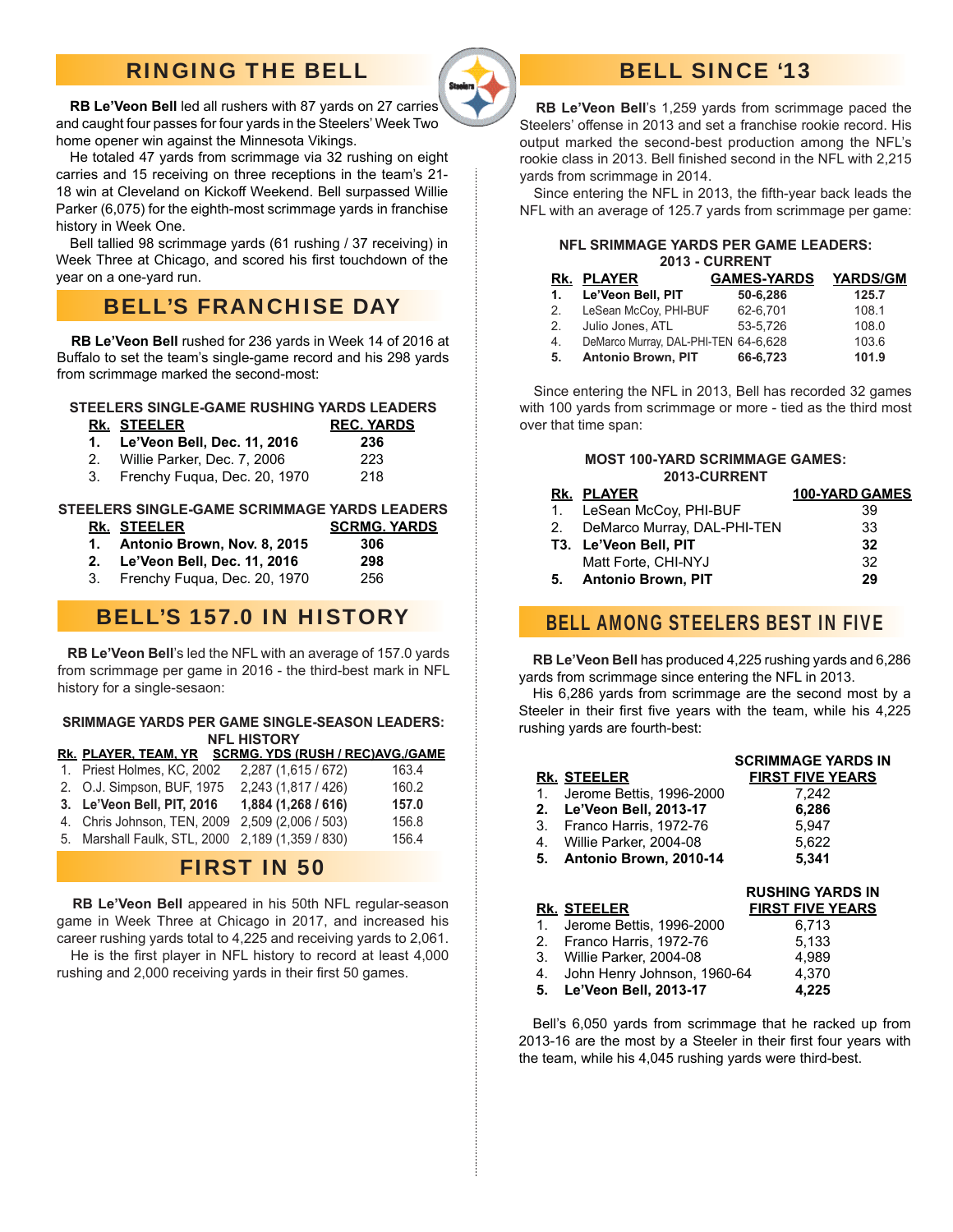# BELL ON THE TOP 10



**RB Le'Veon Bell** has made his mark on the Steelers' top 10 rushing yards, rushing touchdowns and yards from scrimmage lists within his first four seasons with the team.

His 4,225 rushing yards are fifth most in team history, his 6,286 yards from scrimmage place him eighth and his 27 rushing touchdowns are sixth:

| 1.<br>2.<br>5. | <b>MOST RUSHING YARDS: STEELERS HISTORY</b><br>RK. STEELER<br>Franco Harris, 1972-83<br>Jerome Bettis, 1996-2005<br>3. Willie Parker, 2004-09<br>4. John Henry Johnson, 1960-65<br>Le'Veon Bell, 2013-current | <b>RUSHING YARDS</b><br>11,950<br>10,571<br>5.378<br>4,381<br>4,225 |
|----------------|---------------------------------------------------------------------------------------------------------------------------------------------------------------------------------------------------------------|---------------------------------------------------------------------|
|                | MOST YARDS FROM SCRIMMAGE: STEELERS HISTORY                                                                                                                                                                   |                                                                     |
|                | RK. STEELER                                                                                                                                                                                                   | <b>SCRIMMAGE YARDS</b>                                              |
|                | 6. Heath Miller, 2005-15                                                                                                                                                                                      | 6,577                                                               |
|                | 7. Louis Lipps, 1984-91                                                                                                                                                                                       | 6,406                                                               |
|                | 8. Le'Veon Bell, 2013-current                                                                                                                                                                                 | 6,286                                                               |
|                | 8. Willie Parker, 2004-09                                                                                                                                                                                     | 6,075                                                               |
|                | 10. Lynn Swann, 1974-82                                                                                                                                                                                       | 5,534                                                               |
|                |                                                                                                                                                                                                               |                                                                     |
|                |                                                                                                                                                                                                               | <b>MOST RUSHING TOUCHDOWNS: STEELERS HISTORY</b>                    |
|                | RK. STEELER                                                                                                                                                                                                   | <b>RUSHING TDs</b>                                                  |
| 1.             | Franco Harris, 1972-83                                                                                                                                                                                        | 91                                                                  |
|                | 2. Jerome Bettis, 1996-2005                                                                                                                                                                                   | 78                                                                  |

|    | <b>U.</b> INDIUGII OLGWAIL, 1999-2002 | ິ  |
|----|---------------------------------------|----|
| 4. | Terry Bradshaw, 1970-83               | 32 |
|    | 5. Rashard Mendenhall, 2008-12        | 29 |
|    | 6. Le'Veon Bell, 2013-current         | 27 |
|    | T7. Barry Foster, 1990-94             | 26 |
|    | John Henry Johnson, 1960-65           | 26 |

### 3,000 AND 1,500

**RB Le'veon Bell** became the third player in Steelers history with at least 3,000 rushing and 1,500 receiving yards in Week Six at Miami in 2016, joining Franco Harris and Merril Hoge.

 Bell reached the 3,000 rushing and 1,500 receiving yard mark in his 38th career regular-season game, surpassing Edgerrin James (42 games) for the fewest games in NFL history to reach the milestone.

|             |                     | <b>FEWEST GAMES TO 3,000 RUSHING AND</b> |  |
|-------------|---------------------|------------------------------------------|--|
| Rk.         | <b>PLAYER</b>       | <b>1,500 RECEIVING YARDS</b>             |  |
|             | 1. Le'Veon Bell     | 38                                       |  |
|             | 2. Edgerrin James   | 42                                       |  |
|             | T3. Herschel Walker | 43                                       |  |
|             | Marcus Allen        | 43                                       |  |
| 5 000 IN 12 |                     |                                          |  |

### 5,000 IN 42

**RB Le'veon Bell** reached 5,000 yards from scrimmage in Week 11's game at Cleveland in 2016, his 42nd career regular-season game, marking the fewest games in Steelers history to the mark:

### **FEWEST GAMES TO 5,000 SCRIMMAGE Rk. PLAYER YARDS: STEELERS HISTORY**

|     | 1. Le'Veon Bell    | 42 |
|-----|--------------------|----|
| 2.  | Jerome Bettis      | 52 |
| T3. | Willie Parker      | 56 |
|     | Franco Harris      | 56 |
| 5.  | John Henry Johnson | 64 |

 Bell also reached the plateau in the second-fewest games among active NFL players (Chris Johnson: 41).

# OVER 200 TIMES TWO AND FOUR

**RB Le'veon Bell** eclipsed 200 rushing yards for the second time in his NFL regular-season career in Week 14 at Buffalo in 2016, racking up a franchise record 236 yards. It marked his second 200-rushing yard performance (204: Nov. 17, 2014) to tie him with Willie Parker for the most 200-rushing yard games in team history.

Bell has eclipsed 200 yards from scrimmage five times in his career, most recently in Week 14 of 2016 at Buffalo.

His five 200-yard scrimmage games are the most in Steelers history, as he broke a tie with Willie Parker (three), and are the most in the NFL since he entered the League in 2013.

# UNDER THE MONDAY NIGHT LIGHTS

**RB Le'Veon Bell** tied Barry Sanders for the most yards from scrimmage in a player's first three Monday Night Football games with 494 after Week 5's 127-yard game.

#### **MOST YARDS FROM SCRIMMAGE IN A PLAYER'S FIRST THREE MONDAY NIGHT FOOTBALL GAMES RK. PLAYER SCRIMMAGE YARDS T1. Le'Veon Bell, PIT 494** Barry Sanders, DET 494

3. Eric Dickerson, L.A. Rams 491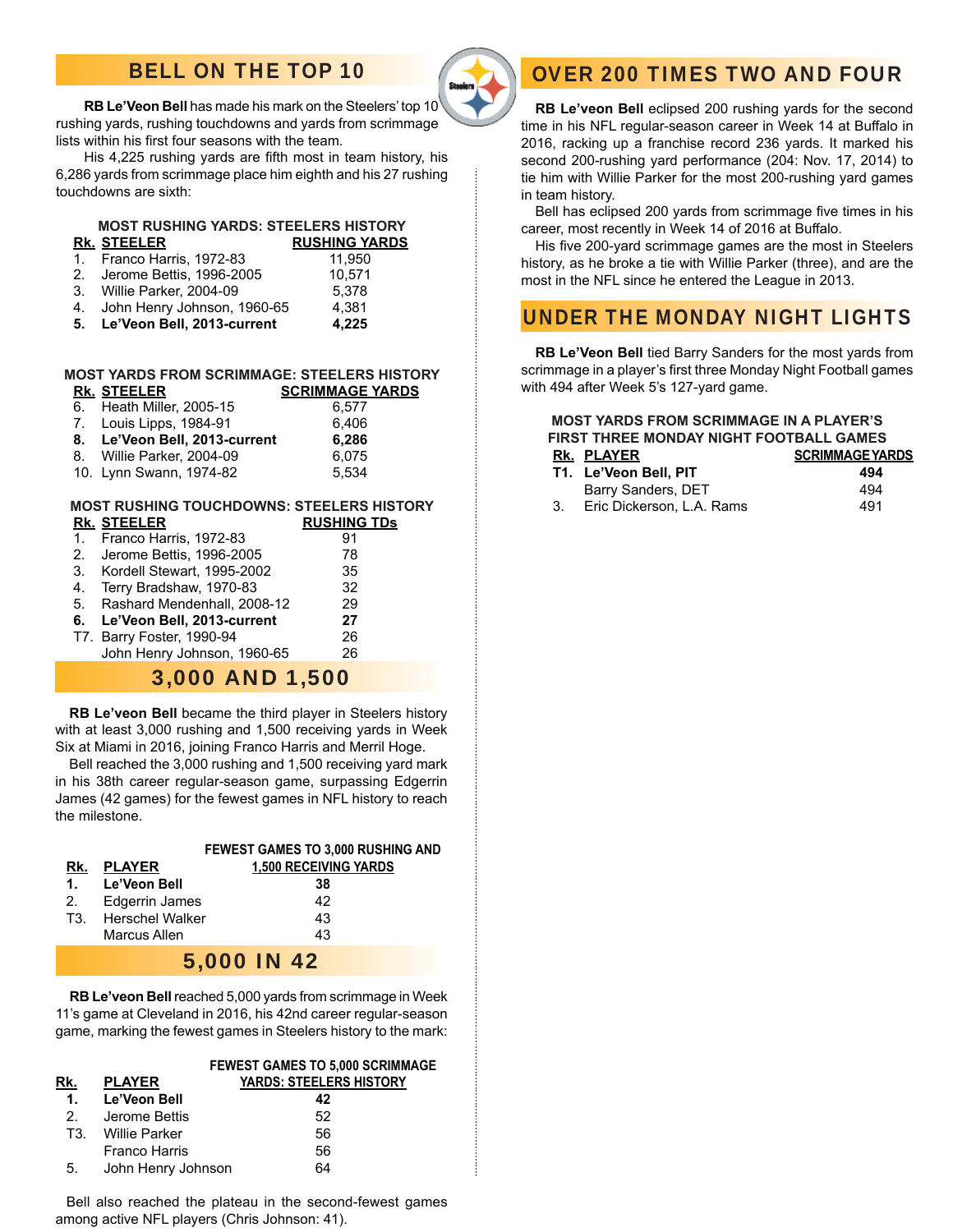# OCTO-BELL



# DECEM-BELL

 Since entering the NFL in 2013, **RB Le'veon Bell** has totaled 1,686 yards from scrimmage in the month of December - the second most in the NFL in games played in December since 2013, and his 1,216 rushing yards in games played in the month of December since 2013 are third most:

#### **MOST YARDS FROM SCRIMMAGE IN GAMES PLAYED IN DECEMBER: 2013 - CURRENT**

|    | RK. PLAYER               | <b>SCRIMMAGE YARDS</b> |
|----|--------------------------|------------------------|
|    | 1. LeSean McCoy, PHI-BUF | 1.954                  |
|    | 2. Le'Veon Bell, PIT     | 1.686                  |
|    | 3. Antonio Brown, PIT    | 1.578                  |
|    | 4. Matt Forte, CHI-NYJ   | 1,508                  |
| 5. | Demaryius Thomas, DEN    | 1.423                  |

#### **MOST RUSHING YARDS IN GAMES PLAYED IN DECEMBER: 2013 - CURRENT**

|    | RK. PLAYER                   | <b>RUSHINGYARDS</b> |
|----|------------------------------|---------------------|
|    | 1. LeSean McCoy, PHI-BUF     | 1.552               |
|    | 2. Frank Gore, SF-IND        | 1.271               |
|    | 3. Le'Veon Bell, PIT         | 1,216               |
| 4. | DeMarco Murrary, DAL-PHI-TEN | 1.153               |
|    | 5. Lamar Miller, MIA-HOU     | 1.097               |

 Since entering the NFL in 2013, **RB Le'veon Bell** has totaled 1,813 yards from scrimmage - the most in the NFL in games played in October since 2013:

#### **MOST YARDS FROM SCRIMMAGE IN GAMES PLAYED IN OCTOBER: 2013 - CURRENT**

|    | <u>Rk. PLAYER</u>            | <b>SCRIMMAGE YARDS</b>        |
|----|------------------------------|-------------------------------|
|    | 1. Le'Veon Bell, PIT         | 1.813                         |
| 2. | DeMarco Murrary, DAL-PHI-TEN | 1.729                         |
| 3. | Matt Forte. CHI-NYJ          | 1.645                         |
|    | 3. T.Y. Hilton, IND          | 1.579                         |
|    | <b>Demonders Themes BENI</b> | $\lambda$ $\lambda$ $\lambda$ |

5. Demaryius Thomas, DEN 1,474

 His 1,257 rushing yards in games played in the month of October since 2013 trail only DeMarco Murray (1,399):

#### **MOST RUSHING YARDS IN GAMES PLAYED IN OCTOBER: 2013 - CURRENT**

| RK. PLAYER                      | <b>RUSHINGYARDS</b> |
|---------------------------------|---------------------|
| 1. DeMarco Murrary, DAL-PHI-TEN | 1.399               |
| 2. Le'Veon Bell, PIT            | 1,257               |
| 3. Lamar Miller, MIA-HOUR       | 1.141               |
| T4. Frank Gore, SF-IND          | 1.107               |
| LeSean McCoy, PHI-BUF           | 1.107               |

## NOVEM-BELL

Since entering the NFL in 2013, **RB Le'veon Bell** has totaled 1,765 yards from scrimmage in the month of November - the second-most yards in November games over the last three seasons:

#### **MOST YARDS FROM SCRIMMAGE IN GAMES PLAYED IN NOVEMBER: 2013 - CURRENT**

|  | RK. PLAYER                     | <b>SCRIMMAGE YARDS</b> |
|--|--------------------------------|------------------------|
|  | 1. Antonio Brown, PIT          | 1,802                  |
|  | 2. Le'Veon Bell, PIT           | 1,765                  |
|  | 2. LeSean McCoy, PHI-BUF       | 1.728                  |
|  | 4. DeMarco Murray, DAL-PHI-TEN | 1.650                  |
|  | 5. Mark Ingram, NO             | 1.525                  |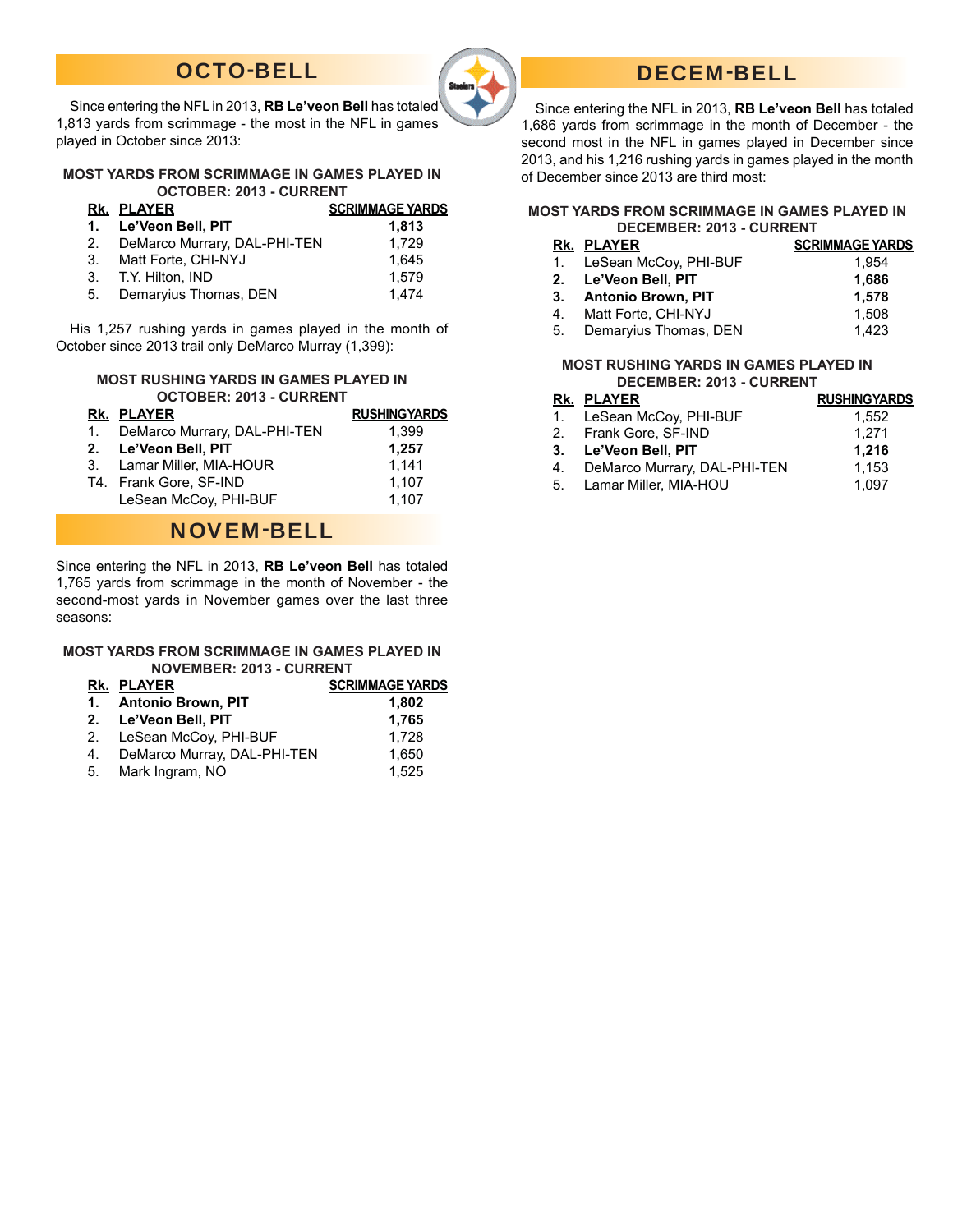# HARRISON SETS TEAM SACK MARK



# BIG PLAY GAY

**CB William Gay** notched five tackles (four solo) in Pittsburgh's Week One 21-18 win at Cleveland, and recorded three tackles (two solo) along with a forced fumble in Week Two vs. Minnesota.

 Gay picked off Cincinnati QB AJ McCarron and returned the ball 23 yards for a touchdown in Week 14's game of 2015. It marked Gay's fifth consecutive interception return for a touchdown, setting a new NFL record, and his fifth pick six with the Steelers, tying Rod Woodson for the most in team history:

#### **MOST CONSECUTIVE INTERCEPTION-TOUCHDOWNS - NFL HISTORY**

| RK. PLAYER, YEARS                | <b>INT-TDs</b>                                        |                                                                  |
|----------------------------------|-------------------------------------------------------|------------------------------------------------------------------|
| William Gay, 2013-17             | 5                                                     |                                                                  |
|                                  | 4                                                     |                                                                  |
| Charles Tillman, 2012            | 4                                                     |                                                                  |
| Tedy Bruschi, 2002-03            | 4                                                     |                                                                  |
|                                  |                                                       |                                                                  |
|                                  |                                                       |                                                                  |
|                                  | <b>INT-TDs</b>                                        |                                                                  |
| T1. William Gay, 2007-11, '13-17 | 5                                                     |                                                                  |
|                                  |                                                       |                                                                  |
| Rod Woodson, 1987-96             | 5                                                     |                                                                  |
| T3. Chad Scott. 1997-2004        | 4                                                     |                                                                  |
| Jack Butler, 1951-59             | 4                                                     |                                                                  |
|                                  | T2. Captain Munnerylyn, 2012-13<br>RK. STEELER. YEARS | <b>MOST INTERCEPTION-TOUCHDOWNS -</b><br><b>STEELERS HISTORY</b> |

With his fifth interception returned for a touchdown, Gay became the 10th active NFL defender with five pick sixes and increased his career total to 10 interceptions, eight as a Steeler.

## GAY'S MILESTONE AT 163

 **CB William Gay** extended his consecutive regular-season games played streak to 162 in Week Two of 2017 vs. Minnesota - the longest active consecutive games played streak among NFL defenisve players.

# MITCHELL IN THE BACKFIELD

 **S Mike Mitchell** tallied one solo tackle in Week One's 21-18 win at Cleveland and tallied a pass defensed with two tackles in Week Two vs. Minnesota.

 Mitchell led Pittsburgh's secondary with 11 total tackles, all solo, in Week Three at Chicago, along with adding one pass defensed.

**LB James Harrison** brought down Cleveland QB Cody Kessler in Week 11's game of 2016 to increase his Steelers sack total to 77.5 to set the Steelers mark for the most sacks since the statistic became official in 1982. Harrison has posted a sack in three consecutive games since Week 11, increasing his team mark to 79.5:

### **STEELERS SACK LEADERS SINCE 1982**

- **RK. STEELER, YEARS SACKS**
- **1. James Harrison, 2002-12, 2014-16** 79.5<br>2. Jason Gildon, 1994-2003
- 2. Jason Gildon, 1994-2003 3. Joey Porter, 1999-2006 60.0
- 

 Harrison produced his 19th multi-sack game as a Steeler with a two sack performance in Week Nine at Baltimore in 2016. His 19 multi-sack games as a Steeler are the most such games in team history since the statistic became official in 1982:

# **STEELERS MULTI-SACK GAMES SINCE 1982**

| RK. STEELER, YEARS                  | <b>SACKS</b> |
|-------------------------------------|--------------|
| 1. James Harrison, 2002-12, 2014-15 | 19           |
| 2. Jason Gildon, 1994-2003          | 17           |
|                                     | $\sim$       |

3. LaMarr Woodley, 2007-13 16

 The linebacker also ranks second in team history for career forced fumbles, behind only Greg Lloyd (since 1987):

### **STEELERS FORCED FUMBLE LEADERS SINCE 1987**

|  | RK. STEELER. YEARS                  | <b>FORCED FUMBLES</b> |
|--|-------------------------------------|-----------------------|
|  | 1. Greg Lloyd, 1988-97              | -36                   |
|  | 2. James Harrison, 2002-12, 2014-15 | 32                    |
|  | 3. Jason Gildon, 1994-2003          | 18                    |
|  |                                     |                       |

### SHAZIER ON THE INSIDE

**LB Ryan Shazier** has led or tied for the team lead in tackles in each of the team's first three games of the 2017 season.

 Shazier totaled a team high seven tackles (four solo) and added a quarterback hit in the Steelers' 21-18 Kickoff Weekend win at Cleveland.

 He recorded eight tackles (seven solo) to tie for the team lead, along with a pass defensed, in the team's regular-season Week Two home opener against Minnesota.

 The fourth-year linebacker registered a game high 11 tackles (11 solo), with a tackle for loss, two forced fumbles and a fumble recovery at Chicago in Week Three.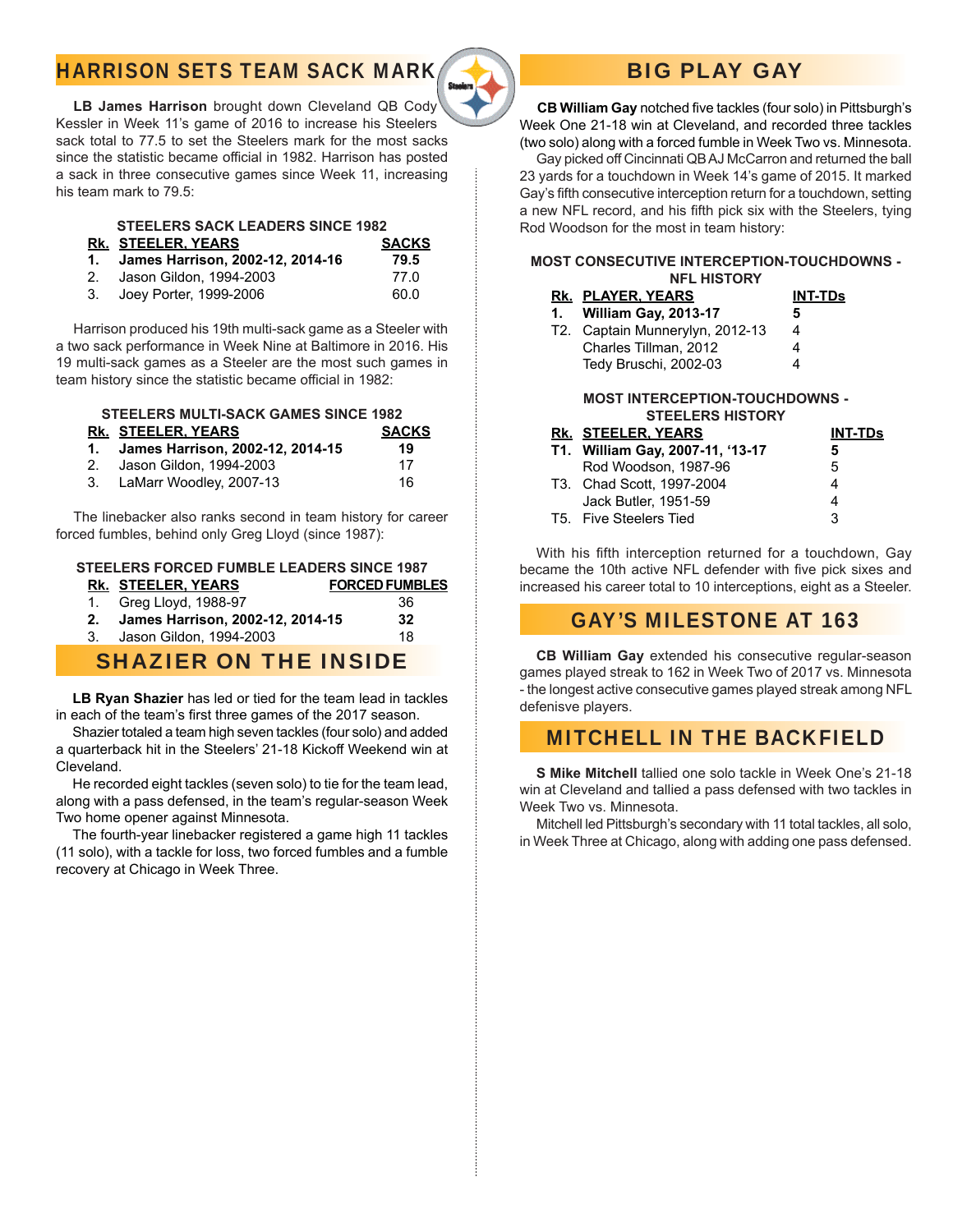# WATT IN HIS DEBUT



#### LB T.J. Watt - the Steelers' first round selection the 2017 NFL Draft - started his regular-season career in historical fashion. He became the first player to record at least two sacks and an interception in an NFL debut on Kickoff Weekend since sacks became an official statistic in 1982. He finished Week 1's 21-18 win at Cleveland with six tackles (five solo), 2.0 sacks, two tackles for losses, one quarterback hit and one interception.

 With his 2.0 sack and one interception performance, Watt became:

- Third player in NFL history to record 2.0 sacks and an interception in an NFL debut, joining Charles Glaze (Oct. 4, 1987) and Tommy Haynes (Oct. 4, 1987).
- First Steeler with at least 2.0 sacks in their NFL debut since sacks became an official statistic in 1982 (previous mark, 1.5, Kenny Davidson, Sept. 9, 1990 at Cleveland).
- First Steeler with at least 2.0 sacks and an interception in the same game since 2010 (LaMarr Woodley, Dec. 12 vs. Cincinnati).

# HADEN JOINS THE STEELERS

 The Steelers signed **CB Joe Haden** to a three-year contract on Aug. 30.

 Haden, a two-time Pro Bowl selection, made his Steelers debut, appearing in the 91st game of his NFL regular-season career and posted six tackles and 1.0 sack, on Kickoff Weekend at the Cleveland Browns. He brought down Cleveland QB DeShone Kizer for a sack of three yards to end the first half - his first sack with the Steelers – third of his NFL career – and first since Sept. 11, 2011 (with Cleveland).

 His 103 passes defensed since entering the NFL in 2010 are the second-most among all NFL defenders:

#### **NFL PASSES DEFENSED LEADERS: 2010-CURRENT**

### **Rk. PLAYER, TEAM(S) PD**

| $1_{-}$ | Brent Grimes, ATL-MIA-TB                        | 104 |
|---------|-------------------------------------------------|-----|
| 2.      | Joe Haden, CLE-PIT                              | 103 |
| 3.      | Dominique Rodgers-Cromartie, ARI-PHI-DEN-NYG 99 |     |
| 4.      | Tramon Williams, GB-CLE-ARI                     | 97  |
|         | T5. Jonathan Joseph, CIN-HOU                    | 93  |
|         | Richard Sherman, SEA                            | 93  |
|         |                                                 |     |

The University of Florida product was a first-round (seventh overall) draft selection of the Browns in 2010. He has started 84 of-93 games played in the NFL and his career numbers include 376 tackles (303 solo), 19 interceptions, 103 passes defensed, four forced fumbles, four fumble recoveries and 3.0 sacks.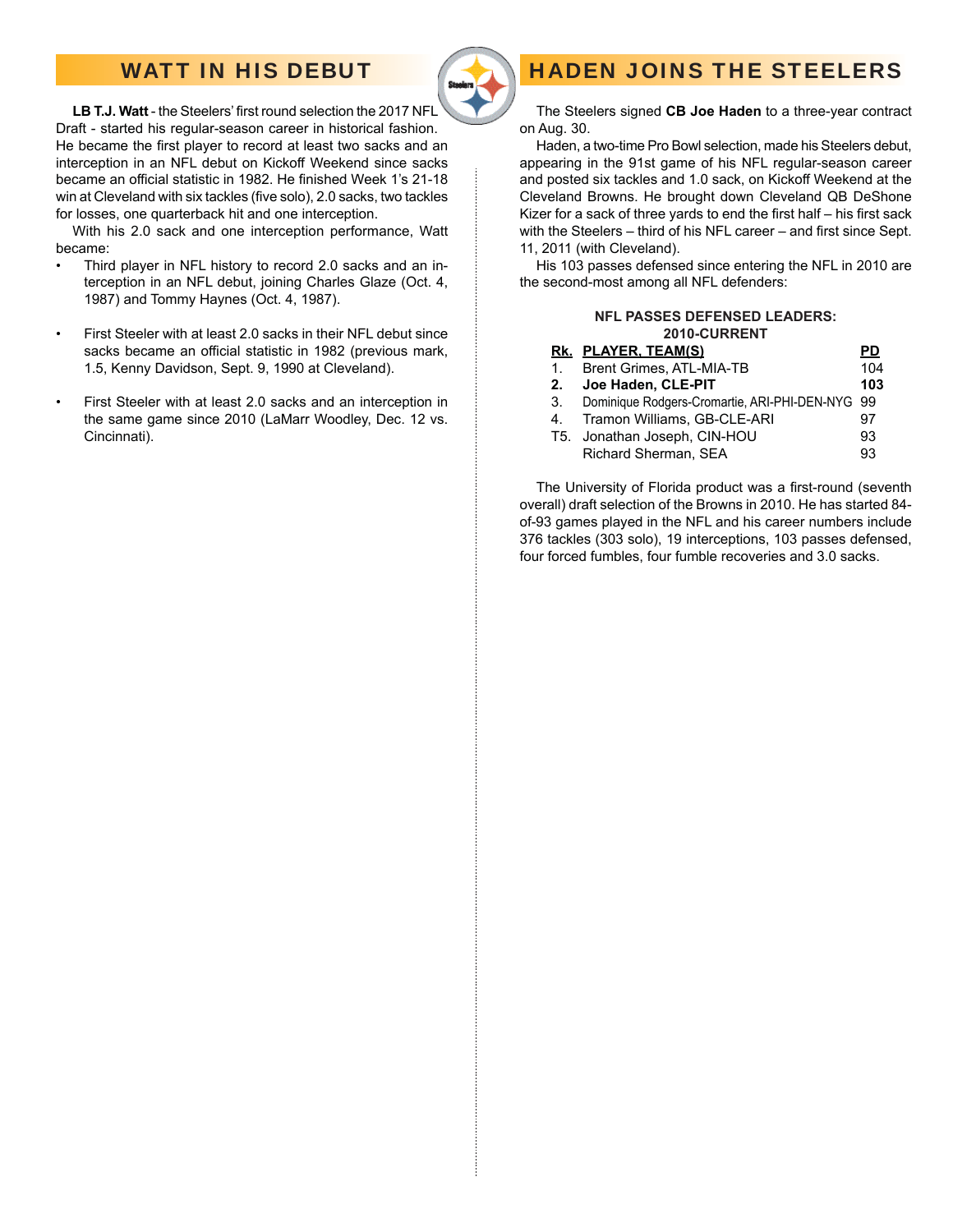# BOS-DOES-WELL



#### **K Chris Boswell** was successful on each of his three extra point attempts in the team's 21-18 win at Cleveland in Week One, and converted each of his four field goal attempts in the team's 26-9 win in Week Two against Minnesota at Heinz Field.

 Since joining the Steelers in 2015, Boswell is 55-of-63 overall on field goal attempts (87.3%), including 22-of-26 (84.6%) between 40-49 yards.

His 87.3 field goal percent ranks second in Steelers history among kickers with at least 30 field goal attempts:

#### **STEELERS FIELD GOAL % LEADERS (Minimum 30 Attempts)**

| Rk.     | <b>KICKER, YEAR</b>       | <b>FGM-FGA</b> | FG%  |
|---------|---------------------------|----------------|------|
| $1_{-}$ | Shaun Suisham, 2010-14    | 124-141        | 87.9 |
| 2.      | Chris Boswell, 2015-pres. | 55-63          | 87.3 |
| 3.      | Norm Johnson, 1995-98     | 105-127        | 82.7 |
| 4.      | Jeff Reed, 2002-10        | 204-249        | 81.9 |
| 5.      | Gary Anderson, 1982-94    | 309-395        | 78.2 |

## BOZ TIES TEAM MARK

K Chris Boswell was successful on each of his six field goal attempts (45, 49, 49, 40, 49, 30) in Week 15's 24-20 win at Cincinnati in 2016.

Boswell tied a a franchise single-game record with six field goals made (Jeff Reed: Dec. 1, 2002 and Gary Anderson: Oct. 23, 1988):

### **STEELERS SINGLE-GAME FIELD GOALS MADE LEADERS**

| RK. STEELER                             | <b>FGM</b> |
|-----------------------------------------|------------|
| <b>T1. Chris Boswell, Dec. 18, 2016</b> | 6          |
| Jeff Reed, Dec. 1, 2002                 | 6          |
| Gary Anderson, Oct. 23, 1988            | 6          |

# A LAND DOWN IN THE 20

**P Jordan Berry** boomed six punts covering 275 yards (45.8 average) in the team's 21-18 win at Cleveland on Kickoff Weekend, and landed two inside Chicago's 20-yard line in Week Three.

 Berry, in his third season in the NFL and with the Steelers, has pinned opponents inside their 20-yard line 58 times in his career to become the seventh player in Steelers history with at least 50.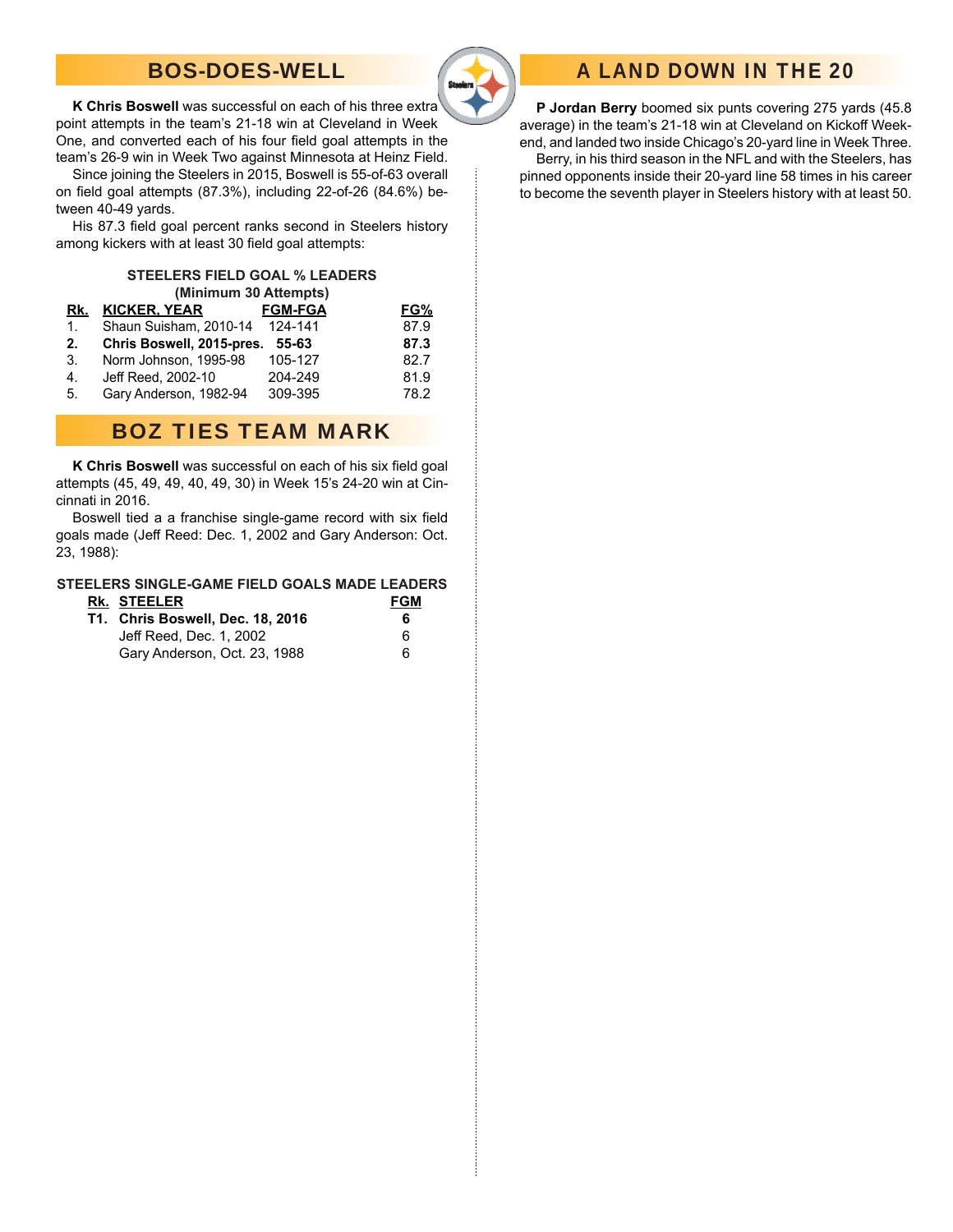### PRESEASON GAME #1 PITTSBURGH 20, NEW YORK GIANTS 12 AUG. 11, 2017 METLIFE STADIUM (73,979)

**EAST RUTHERFORD, N.J.** – A pair of Pittsburgh's 2017 rookie draft class members highlighted the team's first preseason game of the season. Rookie **QB Joshua Dobbs** and **OLB T.J. Watt** made their NFL debuts and each helped their respective units to lead the team to a 20-12 win at the New York Giants.

The Giants opened up the scoreboard with field goals from Aldrick Rosas and Mike Nugent in the opening two quarters before Steelers' **K Chris Boswell** connected on a 48-yard field goal to make the score 6-3 in the second quarter.

Pittsburgh's special teams unit sparked the team prior to halftime. **CB Mike Hilton** recovered a muffed punt of the Giants at their 28-yard line. On the team's first play of the drive, Dobbs connected with **WR Cobi Hamilton** for a 28-yard touchdown to give the Steelers a 10-9 lead heading into halftime.

Nugent and Boswell traded field goals in the third stanza and Steelers **RB Terrell Watson** scampered 15 yards to the end zone in the fourth quarter to produce the game's final points.

Dobbs, earning the starting nodd at quarterback, completed 8-of-15 passes for 100 yards with a touchdown, while Watt recorded 2.0 quarterback sacks and five total tackles.

Hamilton led all receivers with a game-high 72 receiving yards on two catches as Watson finished with 44 rushing yards on 10 carries. Steelers LB **Arthur Moats** tallied 3.0 quarterback sacks as the defense finished with a total of seven quarterback takedowns in the contest.

#### **GAME SUMMARY**

| STEELERS (1-0) |   |       | 10<br>0                                        | 3 |              | 20           |
|----------------|---|-------|------------------------------------------------|---|--------------|--------------|
| Giants $(0-1)$ |   |       | 3<br>6                                         | 3 |              | 12           |
| <b>TEAM</b>    | Ο | TIME  | <b>PLAY</b>                                    |   | <b>DRIVE</b> | <b>SCORE</b> |
| <b>NYG</b>     | 1 | 1:38  | Rosas 27 yd. FG                                |   | 12-30; 6:23  | $0 - 3$      |
| <b>NYG</b>     | 2 | 11:51 | Nugent 30 yd. FG                               |   | $6-5:2:16$   | $0-6$        |
| <b>PIT</b>     | 2 | 5:51  | Boswell 48 yd. FG                              |   | $9-58:6:00$  | $3-6$        |
| <b>NYG</b>     | 2 | 1:12  | Rosas 52 yd. FG                                |   | $9-47:4:39$  | $3-9$        |
| <b>PIT</b>     | 2 | 0:33  | Hamilton 28 yd. pass from Dobbs (Boswell kick) |   | 1-28: 0:07   | $10-9$       |
| <b>NYG</b>     | 3 | 10:30 | Nugent 45 yd. FG                               |   | $9-52:4:30$  | $10 - 12$    |
| <b>PIT</b>     | 3 | 4:02  | Boswell 37 yd. FG                              |   | 4-5: 1:32    | $13 - 12$    |
| PIT            | 4 | 12:46 | Watson 15 yd. run (Boswell kick)               |   | $9-53:4:45$  | $20 - 12$    |

# TEAM STATISTICS INDIVIDUAL STATISTICS

|                                | <b>Steelers</b> | Giants     |
|--------------------------------|-----------------|------------|
| <b>1st Downs</b>               | 10              | 19         |
| 3rd Downs                      | 3-13 (23%)      | 5-17 (29%) |
| 4th Downs                      | $0-0(0\%)$      | 2-4 (50%)  |
| <b>Total Net Yards</b>         | 226             | 242        |
| Plays-Avg.                     | $52 - 4.3$      | $72 - 3.4$ |
| <b>Rushing Yards</b>           | 124             | 73         |
| Rush Att.-Avg.                 | $27 - 4.6$      | $23 - 3.2$ |
| <b>Net Passing</b>             | 102             | 169        |
| <b>Att.-Comp.-Int. 22-10-2</b> |                 | 42-23-1    |
| <b>Sacks By</b>                | $7-43$          | $3-22$     |
| Punts-Avg.                     | $6 - 45.8$      | $4 - 45.0$ |
| <b>Penalties</b>               | $6 - 73$        | $4 - 27$   |
| <b>Fumbles-Lost</b>            | $0 - 0$         | $3-1$      |
| Time of Poss.                  | 26:17           | 33:43      |

 **RUSHING: Pit.** – Watson 10-44, TD; Davis 8-34; Toussaint 6-19; Dobbs 1-16; Smith-Schuster 1-9; Houston 1-2. **NYG –** Darkwa 3-18; Rudolph 1-13; Gallman 5-11; Abdullah 4-10; Johnson 2-8; Smith 2-5; Vereen 1-5; Perkins 5-3.

**PASSING: Pit. - Dobbs 15-8-2,** 100, TD; Houston 7-2-0, 24. **NYG –** Smith 16-10-1, 114, TD; Webb 16- 8-0, 67; Johnson 10-5-0, 31.

**RECEIVING: Pit.** – Hamilton 2-72, TD; Severin 2-24; Tucker 1-10; Heyward-Bey 1-6; Davis 1-5; Smith-Schuster 1-4; Rogers 1-2; James 1-1. **NYG** – Adams 3-28; Ellison 3-20; Lane 2-27; Johnson 2-22; Abdullah 2-16; LaCosse 2-11; Lewis 1-15; Powe 1-15; Rudolph 1-14; Engram 1-11; Tye 1-11; Smith 1-9; Norwood 1-7; Gallman 1-4; Harris 1-2.

### PRESEASON GAME #2 PITTSBURGH 17, ATLANTA 13 AUG. 20, 2017 HEINZ FIELD (48,809)

**PITTSBURGH, Pa.** – **RB/PR Trey Williams** ignited a Steelers' come-from-behind win over the Atlanta Falcons at Heinz Field, courtesy of a special teams' touchdown in the third quarter. Trailing 13-3, Williams fielded a punt and burst through the

coverage unit of the Falcons to the end zone for a 64-yard score. Pittsburgh **QB Bart Houston** connected with **WR Justin Hunter** for the Steelers' go-ahead score from six yards

out in the fourth quarter to lift the team to a 17-13 win. Atlanta produced three consecutive scoring drives to begin the game - a touchdown and two field goals – their only points of the game as the Steelers' defense closed out their ensuring 11 possessions.

Steelers rookie **RB James Conner**, appearing in his first NFL game at Heinz Field, rushed for 98 yards on 20 carries (4.9 average) to lead all running backs.

Pittsburgh **S Jordan Dangerfield** hauled in two interceptions in the second half – one off of Matt Simms in the third quarter and his second of the game off of Alek Torgersen in the final quarter of the game. **LB Anthony Chickillo**  was responsible for two of the defense's four sacks.

#### **GAME SUMMARY**

| Falcons (0-2) |   | STEELERS (2-0) | 0                            | 6<br>з                                        | 0            | 13<br>17     |
|---------------|---|----------------|------------------------------|-----------------------------------------------|--------------|--------------|
| TEAM          | Ω | TIME           | <b>PLAY</b>                  |                                               | <b>DRIVE</b> | <b>SCORE</b> |
| ATL           |   | 8:44           | Ward 5 yd. run (Bryant kick) |                                               | 10-91: 4:37  | $7-0$        |
| ATL           | 2 | 14:45          | Bryant 23 yd. FG             |                                               | 14-76: 6:52  | $10 - 0$     |
| PIT           | 2 | 10:23          | Boswell 42 yd. FG            |                                               | 8-54: 4:22   | $10-3$       |
| ATL           | 2 | 3:33           | Bryant 26 yd. FG             |                                               | 13-77: 6:50  | $13-3$       |
| PIT           | 3 | 4:06           |                              | Williams 64 yd. punt return (Boswell kick)    | $-1$         | $13 - 10$    |
| PIT           | 4 | 6:35           |                              | Hunter 6 yd. pass from Houston (Boswell kick) | 7-53: 4:18   | $13 - 17$    |
|               |   |                |                              |                                               |              |              |

# TEAM STATISTICS INDIVIDUAL STATISTICS

|                        | <b>Falcons</b> | <b>Steelers</b> |
|------------------------|----------------|-----------------|
| <b>1st Downs</b>       | 20             | 11              |
| 3rd Downs              | 5-17 (29%)     | 2-13 (15%)      |
| 4th Downs              | $0-1(0\%)$     | $0-1(0%)$       |
| <b>Total Net Yards</b> | 318            | 189             |
| Plays-Avg.             | $71 - 4.5$     | 55-3.4          |
| <b>Rushing Yards</b>   | 63             | 99              |
| Rush Att.-Avg.         | $23 - 2.7$     | $26 - 3.8$      |
| <b>Net Passing</b>     | 255            | 90              |
| Att.-Comp.-Int.        | 44-22-2        | 28-15-2         |
| <b>Sacks Bv</b>        | $1 - 4$        | $4 - 34$        |
| Punts-Avg.             | 8-39.8         | 8-39.8          |
| <b>Penalties</b>       | 10-85          | $4 - 30$        |
| <b>Fumbles-Lost</b>    | $0 - 0$        | $2 - 0$         |
| Time of Poss.          | 33:01          | 26:59           |

 **RUSHING: ATL** – Ward 9-37, TD; Hill 7-14; Simms 2-11; Taylor 3-3; Coleman 2-(-2). **Pit. –** Conner 20-98; Toussaint 2-6; Bryant 1-(-1); Houston  $3-(-4)$ .

**PASSING: ATL** – Simms 29-15-1, 197; Torgersen 8-2-1, 25; Ryan 6-4- 0, 57; Schaub 1-1-0, 10. **Pit –** Dobbs 19-10-1, 70; Houston 9-5-1, 24, TD.

**RECEIVING: ATL** – Davis 3-74; Williams 3-38; Hall 2-34; Dable 2-26; Sanu 2-25; Hooper 2-24; Burton 2-13; Cherry 1-17; Griswold 1-15; Saubert 1-8; Davis 1-8; Perkins 1-5; Ward 1-2. **Pit.** – Coates 3-20; Hunter 3-16, TD; Bryant 2-20; James 2-8; Johnson 1-15; Toussaint 1-8; Conner 1-3; Tucker 1-3; Rogers 1-1.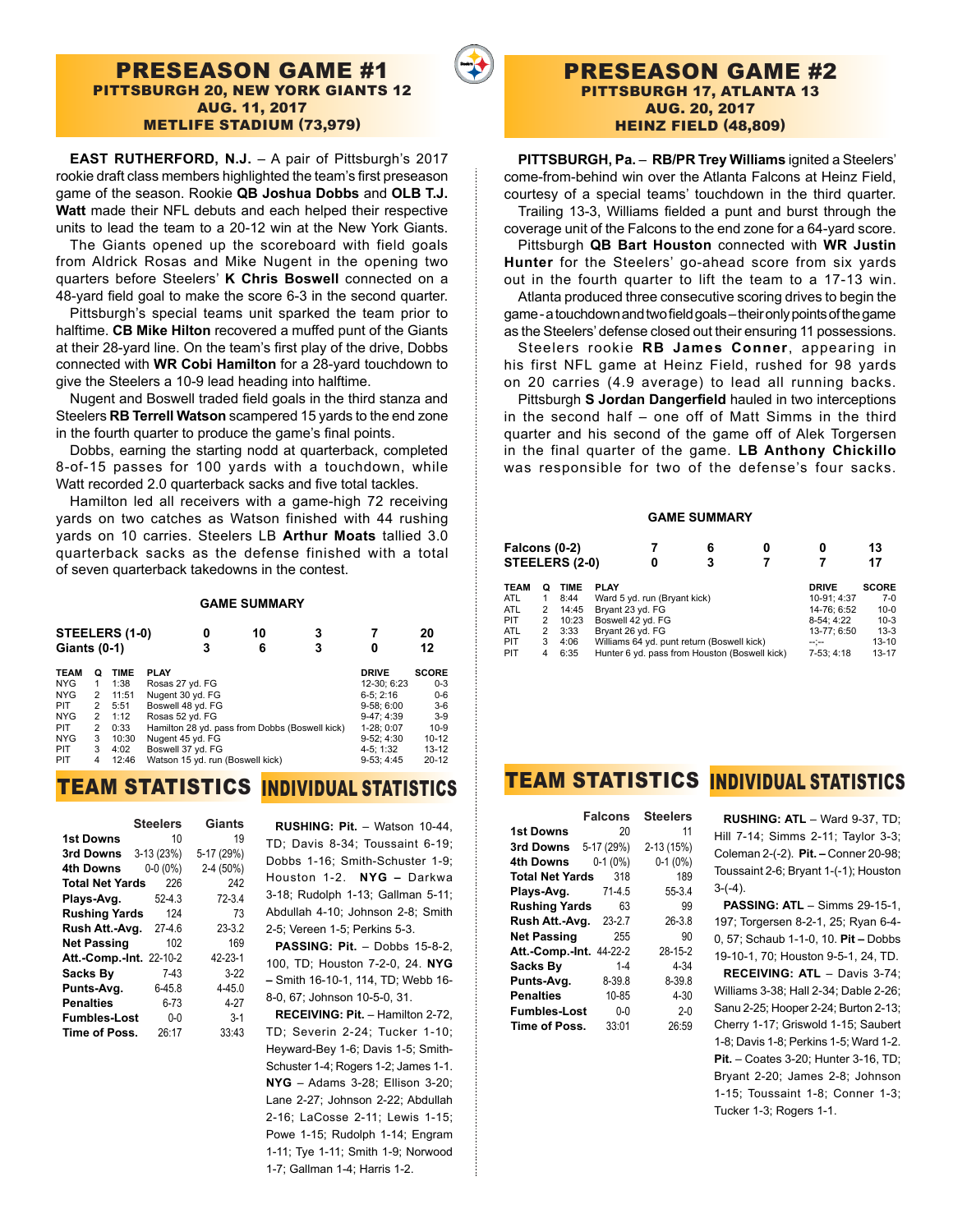### PRESEASON GAME #3 PITTSBURGH 15, INDIANAPOLIS 19 AUG. 26, 2017 HEINZ FIELD (50,039)

**PITTSBURGH, Pa.** – The Steelers suffered their first loss of the 2017 preseason, falling to the Indianapolis Colts, 19-15, at Heinz Field. Pittsburgh scored nine unanswered points to take a two-point advantage, 15-13, late in the third quarter. Trailing 13-6 in the third stanza, Steelers **QB Landry Jones** connected with **TE Xavier Grimble** for a 10-yard touchdown strike to put the team within one point. **K Chris Boswell** put the Steelers ahead 15-13 courtesty of a 37-yard field, but Indianaplis put together a 14-play, 86-

yard drive that culminated in a RB Josh Ferguson one-yard run. **QB Ben Roethlisberger** saw his first action of the preseason, starting the game for the Steelers, and completed 6-of-9 passes for 73 yards in the first quarter. Jones saw extension action at quarterback for the Steelers and tallied game highs in pass attempts (31), pass completions (21) and passing yards (163), while **RB Terrell Watson** led all rushers with 40 yards on eight carries.

#### **GAME SUMMARY**

| <b>Colts (1-2)</b><br>STEELERS (2-1) |                |             | 3                                            | 6<br>3 | 9 | 6<br>0        | 19<br>15     |
|--------------------------------------|----------------|-------------|----------------------------------------------|--------|---|---------------|--------------|
| <b>TEAM</b>                          | Ο              | <b>TIME</b> | <b>PLAY</b>                                  |        |   | <b>DRIVE</b>  | <b>SCORE</b> |
| <b>IND</b>                           | 1              | 10:46       | Gore 1 yd. run (Vinatieri kick)              |        |   | 4-63: 2:08    | $7-0$        |
| <b>PIT</b>                           | 1              | 4:56        | Boswell 36 yd. FG                            |        |   | 11-57: 5:50   | $7-3$        |
| <b>IND</b>                           | $\overline{2}$ | 9:35        | Vinatieri 45 yd. FG                          |        |   | 6-60: 2:34    | $10-3$       |
| <b>IND</b>                           | $\overline{2}$ | 3:24        | Vinatieri 31 yd. FG                          |        |   | $9 - 51:4:16$ | $13-3$       |
| PIT                                  | 2              | 0:06        | Boswell 41 yd. FG                            |        |   | 14-63: 3:18   | $13-6$       |
| PIT                                  | 3              | 9:05        | Grimble 10 yd. pass from Jones (kick failed) |        |   | 8-63: 4:22    | $13 - 12$    |
| <b>PIT</b>                           | 3              | 1:33        | Boswell 37 yd. FG                            |        |   | 12-52: 4:50   | $13 - 15$    |
| <b>IND</b>                           | 4              | 9:47        | Ferguson 1 yd. run (kick failed)             |        |   | 14-86; 6:46   | 19-15        |

### PRESEASON GAME #4 PITTSBURGH 17, CAROLINA 14 AUG. 31, 2017 BANK OF AMERICA STADIUM (72,891)

**CHARLOTTE, N.C.** – Rookie **QB Joshua Dobbs** led

the Steelers to a come-from-behind victory at the Carolina Panthers in the team's 2017 preseason finale.

Trailing 14-10, with 49 seconds remaining in the game, Dobbs and the Steelers' offense drove 53 yards on five plays in 47 seconds and the rookie signal caller scampered in for a one-yard touchdown with two seconds remaining to give Pittsburgh the 17-14 win.

Carolina scored the first points of the game with RB Fozzy Whitaker finding the end zone on a four-yard run in the first quarter.

The Steelers took a 10-7 lead in the second quarter, following a **K Chris Boswell** 35-yard field goal, and a 58-yard connection from Dobbs to **WR Justin Hunter**.

The Panthers carried a 14-10 lead after a 13-yard touchdown connection from Joe Webb to WR Damiere Byrd prior to halftime through the Steelers' finale drive of the game.

Dobbs finished the game completing 16-of-23 passing for 212 yards with a touchdown pass for a 113.0 passer rating. Steelers **RB Terrell Watson** led all rushers with game highs in carries (19) and rushing yards (89).

#### **GAME SUMMARY**

| STEELERS (3-1)<br>Panthers (2-2) |   |       |                                              | 10 | 0<br>0 | 0            | 17<br>14     |
|----------------------------------|---|-------|----------------------------------------------|----|--------|--------------|--------------|
| <b>TEAM</b>                      | Ο | TIME  | <b>PLAY</b>                                  |    |        | <b>DRIVE</b> | <b>SCORE</b> |
| <b>CAR</b>                       | 1 | 5:49  | Whitaker 4 yd. run (Butker kick)             |    |        | 7-30: 3:59   | $0 - 7$      |
| PIT                              | 2 | 14:55 | Boswell 35 yd. FG                            |    |        | 12-58: 5:54  | $3 - 7$      |
| PIT.                             | 2 | 12:52 | Hunter 58 yd. pass from Dobbs (Boswell kick) |    |        | 1-58: 0:08   | $10 - 7$     |
| <b>CAR</b>                       | 2 | 1:18  | Byrd 13 yd. pass from Webb (Butker kick)     |    |        | $6-61:2:09$  | $10 - 14$    |
| PIT                              | 4 | 0:02  | Dobbs 1 yd. run (Boswell kick)               |    |        | 5-53: 0:47   | $17 - 14$    |

|                                | Colts      | <b>Steelers</b> |
|--------------------------------|------------|-----------------|
| <b>1st Downs</b>               | 21         | 26              |
| 3rd Downs                      | 5-11 (45%) | 7-14 (50%)      |
| 4th Downs                      | $0-0(0\%)$ | $0 - 0 (0\%)$   |
| <b>Total Net Yards</b>         | 326        | 347             |
| Plays-Avg.                     | $54 - 6.0$ | $72 - 4.8$      |
| <b>Rushing Yards</b>           | 69         | 108             |
| Rush Att.-Avg.                 | $25 - 2.8$ | $22 - 4.9$      |
| <b>Net Passing</b>             | 257        | 239             |
| <b>Att.-Comp.-Int. 28-20-1</b> |            | 47-31-1         |
| <b>Sacks By</b>                | $3 - 21$   | $1 - 8$         |
| Punts-Avg.                     | $4 - 47.5$ | $3 - 43.0$      |
| <b>Penalties</b>               | $9 - 82$   | $5 - 37$        |
| <b>Fumbles-Lost</b>            | $0 - 0$    | $2 - 1$         |
| Time of Poss.                  | 28:37      | 31:23           |

## TEAM STATISTICS <mark>Individual</mark> Statistics

 **RUSHING: Ind.** – Ferguson 11- 23, TD; Gore 5-23, TD; Mack 7-18; Tolzien 1-6; Morris 1-(-1). **Pit. –** Watson 8-40; Conner 4-26; Davis 7-21; Williams 1-10; Dobbs 1-9; Nix 1-2.

**PASSING: Ind. - Morris 16-12-0,** 143; Tolzien 10-7-1, 123; Walker 2-1-0, (-1). **Pit. –** Jones 31-21-1, 163, TD; Roethlisberger 9-6-0, 73; Dobbs 7-4-0, 24.

**RECEIVING: Ind.** – Dorsett 3-60; Natson 3-13; Daniels 3-6; Howard 2-35; Aiken 2-24; Moncrief 1-55; Krieger Coble 1-20; Mack 1-17; Brown 1-13; Doyle 1-9; Bray 1-9; Ferguson 1-4. **Pit.** – Rogers 5-58; Bryant 5-23; Watson 4-42; Smith-Schuster 3-31; Grimble 3-26, TD; Brown 2-28; James 1-12; Odom 1-10; Hamilton 1-9; Davis 1-9; Heyward-Bey 1-4; Johnson 1-3; Toussaint 1-3; Coates 1-1; Tucker 1-1.

# TEAM STATISTICS INDIVIDUAL STATISTICS

|                                | Steelers   | <b>Panthers</b> |
|--------------------------------|------------|-----------------|
| <b>1st Downs</b>               | 15         | 18              |
| 3rd Downs 4-13 (31%)           |            | 6-15 (40%)      |
| 4th Downs                      | $0-1(0\%)$ | $0-0(0\%)$      |
| <b>Total Net Yards</b>         | 343        | 302             |
| Plays-Avg.                     | 59-5.8     | 66-4.6          |
| <b>Rushing Yards</b>           | 111        | 123             |
| Rush Att.-Avg.                 | 29-3.8     | $31 - 4.0$      |
| <b>Net Passing</b>             | 232        | 179             |
| <b>Att.-Comp.-Int. 29-20-1</b> |            | 33-22-3         |
| Sacks Bv                       | $2 - 18$   | $1 - 8$         |
| Punts-Avg.                     | 7-39.4     | $6 - 46.2$      |
| <b>Penalties</b>               | $9 - 77$   | $5 - 40$        |
| <b>Fumbles-Lost</b>            | $2 - 1$    | $1 - 1$         |
| Time of Poss.                  | 26:14      | 33:46           |

 **RUSHING: Pit.** – Watson 19-89; Davis 5-13; Dobbs 5-9. **Car. –** Artis-Payne 8-51; Simmons 15-47; Whittaker 4-13, TD; Young 3-11; Anderson 1-1.

**PASSING: Pit.** – Dobbs 23-16-0, 212, TD; Jones 6-4-1, 28, INT. **Car. –** Gilbert 17-12-1, 99; Webb 12-8-2, 88, TD; Anderson 4-2-0, 10.

**RECEIVING: Pit.** – Tucker 5-83; Hunter 3-75, TD; Hamilton 3-42; McGee 3-13; Watson 2-5; Johnson 1-18; Rogers 1-7; Heyward-Bey 1-2; Davis 1-(-5). **Car.** – Manhertz 5-42; Frazier 4-29; Simmons 4-11; Clay 3-76; Byrd 2-21, TD; Samuel 2-5; Garrett 1-7; Whittaker 1-6.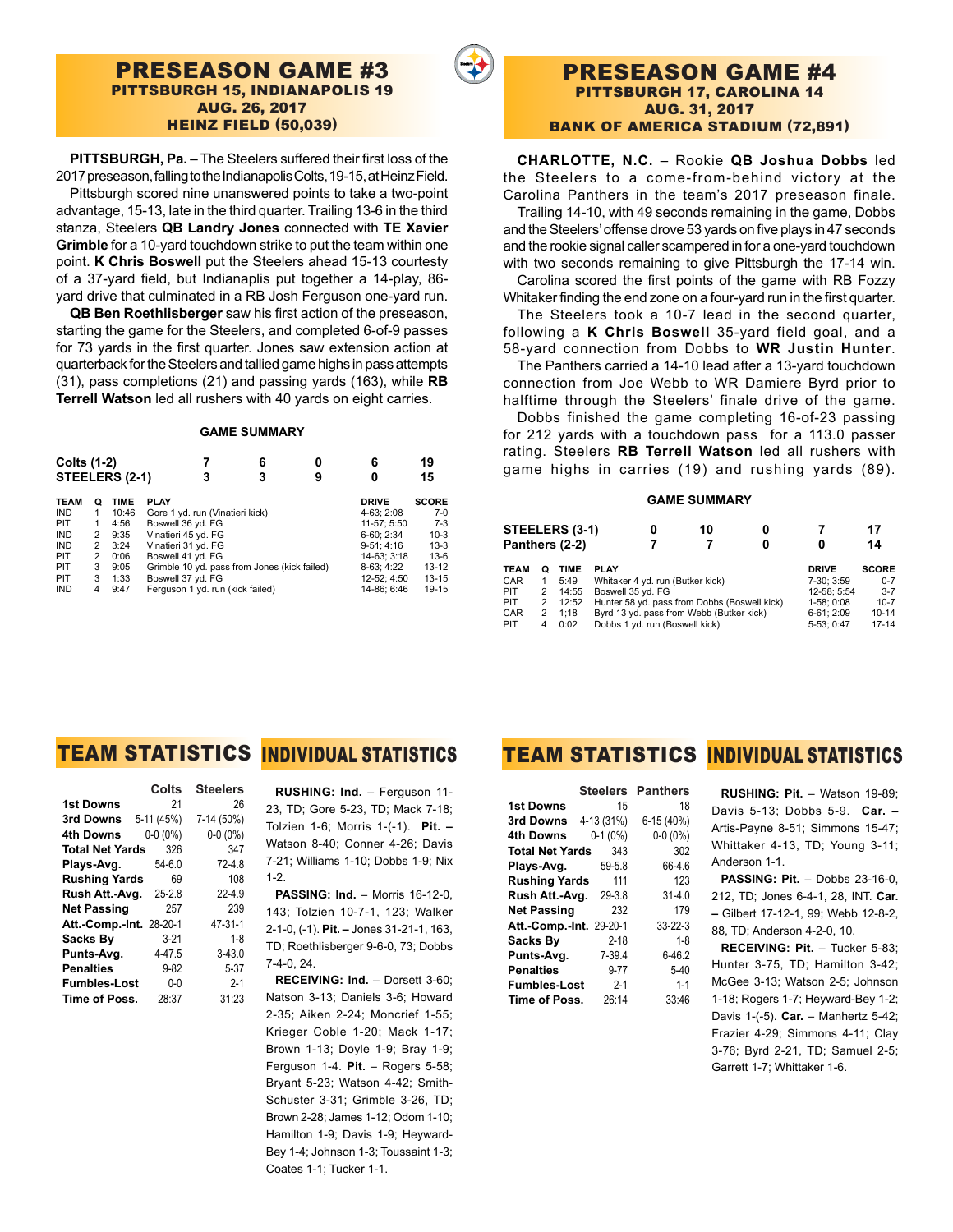#### GAME #1 PITTSBURGH 21, CLEVELAND 18 SEPT. 10, 2017 FIRSTENERGY STADIUM (67,431)

**CLEVELAND, Ohio** – The Steelers were victorious in the team's 2017 regular-season opener, defeating the Cleveland Browns, 21-18.

Pittsburgh drew first blood when Steelers **LB Tyler Matakevich**  blocked a Cleveland punt, which was recovered in the end zone by Steelers **LB Anthony Chickillo** for a touchdown early in the first quarter. Cleveland responded with a 68-yard drive that culminated in a one-yard touchdown run from QB DeShone Kizer.

Begining on their own nine yard-line, Steelers **QB Ben Roethlisberger** connected with **WR Antonio Brown** for a 50 yard gain to aide the Steelers on a 91-yard drive that resulted in a Roethlisberger touchdown pass to **TE Jesse James**, giving the Steelers an advantage of 14-7 just before halftime.

With a short field, Cleveland began driving in the third quarter, but an eight-yard sack from rookie **LB T.J. Watt** forced the Browns to settle for a field goal from K Zane Gonzalez.

The Steelers increased their lead to 21-10 following a two-yard touchdown pass from Roethlisberger to James, giving James his first career multi-touchdown performance.

Cleveland found the end zone one final time when Kizer connected with Corey Coleman on a three-yard touchdown pass and followed up with a successful two-point conversion, but wasn't able to overcome it's deficit as Pittsburgh claimed a 21-18 victory.

Brown led all receivers with 182 receiving yards, including 102 in the first half. Watt finished the game with 2.0 sacks and one interception, becoming the third player in NFL history to do so in his NFL debut, and the first on Kickoff Weekend.

**GAME SUMMARY**

| STEELERS (1-0)<br>Browns (0-1) |   |             |                                                        |  | 8            | 21<br>18     |
|--------------------------------|---|-------------|--------------------------------------------------------|--|--------------|--------------|
| <b>TEAM</b>                    | Q | <b>TIME</b> | <b>PLAY</b>                                            |  | <b>DRIVE</b> | <b>SCORE</b> |
| <b>PIT</b>                     |   | 12:44       | Chickillo bl. punt recovery in end zone (Boswell kick) |  | ---          | $7-0$        |
| <b>CLE</b>                     |   | 0:22        | Kizer 1 yd. run (Gonzalez kick)                        |  | 12-68. 5:26  | $7 - 7$      |
| <b>PIT</b>                     | 2 | 0:45        | James 4 yd. pass from Roethlisberger (Boswell kick)    |  | 7-91.3:08    | $14 - 7$     |
| <b>CLE</b>                     | 3 | 9:27        | Gonzalez 24 yd. FG                                     |  | 7-53, 4:29   | $14 - 10$    |
| <b>PIT</b>                     | 3 | 5:37        | James 2 yd. pass from Roethlisberger (Boswell kick)    |  | 6-75, 3:50   | $21 - 10$    |
| <b>CLE</b>                     | 4 | 3:36        | Coleman 3 yd. pass from Kizer (Crowell run)            |  | 8-73: 3:05   | $21 - 18$    |

# TEAM STATISTICS <mark>Individual</mark> Statistics

|                                | <b>Steelers</b> | <b>Browns</b> |
|--------------------------------|-----------------|---------------|
| <b>1st Downs</b>               | 16              | 20            |
| 3rd Downs                      | 5-13 (38%)      | 3-12 (25%)    |
| 4th Downs                      | $0-0(0\%)$      | 2-2 (100%)    |
| <b>Total Net Yards</b>         | 290             | 237           |
| Plays-Avg.                     | $54 - 5.4$      | 62-3.8        |
| <b>Rushing Yards</b>           | 35              | 57            |
| Rush Att.-Avg.                 | $17 - 2.1$      | $25 - 2.3$    |
| <b>Net Passing</b>             | 255             | 180           |
| <b>Att.-Comp.-Int. 36-24-1</b> |                 | $30 - 20 - 1$ |
| <b>Sacks By</b>                | $7-42$          | $1 - 8$       |
| Punts-Avg.                     | $6 - 40.2$      | $5 - 35.0$    |
| <b>Penalties</b>               | 13-144          | 4-61          |
| <b>Fumbles-Lost</b>            | $1 - 0$         | $1 - 0$       |
| Time of Poss.                  | 28:50           | 31:10         |

 **RUSHING: Pit.** – Bell 10-32; Conner 4-11; Roethlisberger 3-(-8). **Cle.** - Crowell 17-33; Kizer 5-17, TD; Dayes 3-7.

**PASSING: Pit.** – Roethlisberger 36- 24-1, 263; 2 TD. **Cle.** - Kizer 30-20-1, 222, TD.

**RECEIVING: Pit.** – Brown 11-182; James 6-41, 2 TD; Bell 3-15; Bryant 2-14; Rogers 2-11. **Cle.** - Coleman 5-53, TD; DeValve 4-42; Crowell 2-33; Louis 2-32; Johnson 2-20; Njoku 2-20; Dayes 2-9; Britt 1-13.

**PITTSBURGH** – The Steelers won their fourth-straight home opener with a 26-9 victory over the Minnesota Vikings.

For the second-straight week, the Steelers were first to score with a 27-yard touchdown pass from **QB Ben Roethlisberger** to **WR Martavis Bryant.**

On Pittsburgh's next drive, Roethlisberger took another shot down the field to Bryant, which this time resulted in a 49-yard defensive pass interference penalty. The Steelers took advantage, as Roethlisberger found rookie **WR JuJu Smith-Schuster**  in the endzone for a four-yard touchdown. The touchdown reception marked the first catch of Smith-Schuster's NFL career.

Minnesota got on the board halfway through the second quarter with a 42-yard field goal from K Kai Forbath.

The Steelers extended their lead to 17-3 with a 46-yard field goal from Chris Boswell early in the third quarter. The Vikings responded with a six-play, 82-yard drive that culminated in a one-yard touchdown run by FB C.J. Ham. On the ensuing drive, Roethlisberger completed a deep pass to Bryant for 51 yards, which set up a 29-yard Boswell field goal.

The Steelers defense held the Vikings scoreless in the fourth quarter, while two more field goals from Boswell seeled the Steelers' victory.

Bryant led all receivers with 91 receiving yards and all players with 98 scrimmage yards, while **LB Ryan Shazier**, **DB Mike Hilton**  and **S Sean Davis** tied for the team lead with eight tackles each.

#### **GAME SUMMARY**

| STEELERS (2-0) |                |             |                                 |   | 6                                                            | 6            | 26           |
|----------------|----------------|-------------|---------------------------------|---|--------------------------------------------------------------|--------------|--------------|
| Vikings (1-1)  |                |             |                                 | 0 | 6                                                            | 0            | 9            |
| <b>TEAM</b>    | Ο              | <b>TIME</b> | <b>PLAY</b>                     |   |                                                              | <b>DRIVE</b> | <b>SCORE</b> |
| <b>PIT</b>     | 1              | 3:02        |                                 |   | Bryant 27 yd. pass from Roethlisberger (Boswell kick)        | 9-78.5:43    | $0 - 7$      |
| <b>PIT</b>     | $\overline{2}$ | 13:31       |                                 |   | Smith-Schuster 4 yd. pass from Roethlisberger (Boswell kick) | 5-60, 3:12   | $0 - 14$     |
| <b>MIN</b>     | $\overline{2}$ | 8:50        | Forbath 42 yd. Field Goal       |   |                                                              | 11-51.4:41   | $3 - 14$     |
| PIT.           | 3              | 12:19       | Boswell 46 yd. Field Goal       |   |                                                              | $4-8.2:06$   | $3 - 17$     |
| <b>MIN</b>     | 3              | 9:57        | Ham 1 yd. run (kick failed, wl) |   |                                                              | 6-82, 2:22   | $9 - 17$     |
| <b>PIT</b>     | 3              | 5:05        | Boswell 29 yd. Field Goal       |   |                                                              | 10-74.4:52   | $9 - 20$     |
| <b>PIT</b>     | 4              | 3:18        | Boswell 37 yd. Field Goal       |   |                                                              | 11-64, 4:44  | $9 - 23$     |
| <b>PIT</b>     | 4              | 1:53        | Boswell 43 yd. Field Goal       |   |                                                              | 4-5, 0:20    | $9 - 26$     |

# TEAM STATISTICS <mark>Individual</mark> Statistics

|                                | <b>Vikings</b> | <b>Steelers</b> |
|--------------------------------|----------------|-----------------|
| <b>1st Downs</b>               | 14             | 22              |
| 3rd Downs                      | 5-15 (33%)     | $3-13(23%)$     |
| 4th Downs                      | $0-3(0%)$      | $0 - 0 (0\%)$   |
| <b>Total Net Yards</b>         | 237            | 335             |
| Plays-Avg.                     | $60 - 4.0$     | 69-4.9          |
| <b>Rushing Yards</b>           | 91             | 102             |
| Rush Att.-Avg.                 | $20 - 4.6$     | $32 - 3.2$      |
| <b>Net Passing</b>             | 146            | 233             |
| <b>Att.-Comp.-Int. 38-20-0</b> |                | 35-23-0         |
| Sacks By                       | $2 - 10$       | $2 - 21$        |
| Punts-Avg.                     | $6 - 44.0$     | 5-38.6          |
| <b>Penalties</b>               | 11-131         | 10-72           |
| <b>Fumbles-Lost</b>            | $1 - 1$        | $0 - 0$         |
| Time of Poss.                  | 25:38          | 34:22           |
|                                |                |                 |

 **RUSHING: Min.** – Cook 12-64; MicKinnon 3-16: Murray 3-6: Diggs 1-4; Ham 1-1. **Pit.** – Bell 27-87; Conner 1-9; Bryant 1-7; Watson 1-1; Roethlisberger 2-(-2).

PASSING: Min. - Keenum 37-20-0, 167; Quigley 1-0-0, 0. **Pit.** – Roethlisberger 35-23-0, 243, 2 TD. **RECEIVING: Min.** – Thielen 5-44; Rudolph 4-45; Treadwell 3-33; McKinnon 3-9; Diggs 2-27; Cook

2-0; Wright 1-9. **Pit.** – Brown 5-62; Rogers 4-43; James 4-27; Bell 4-4; Bryant 3-91, TD ; Smith-Schuster 3-16, TD.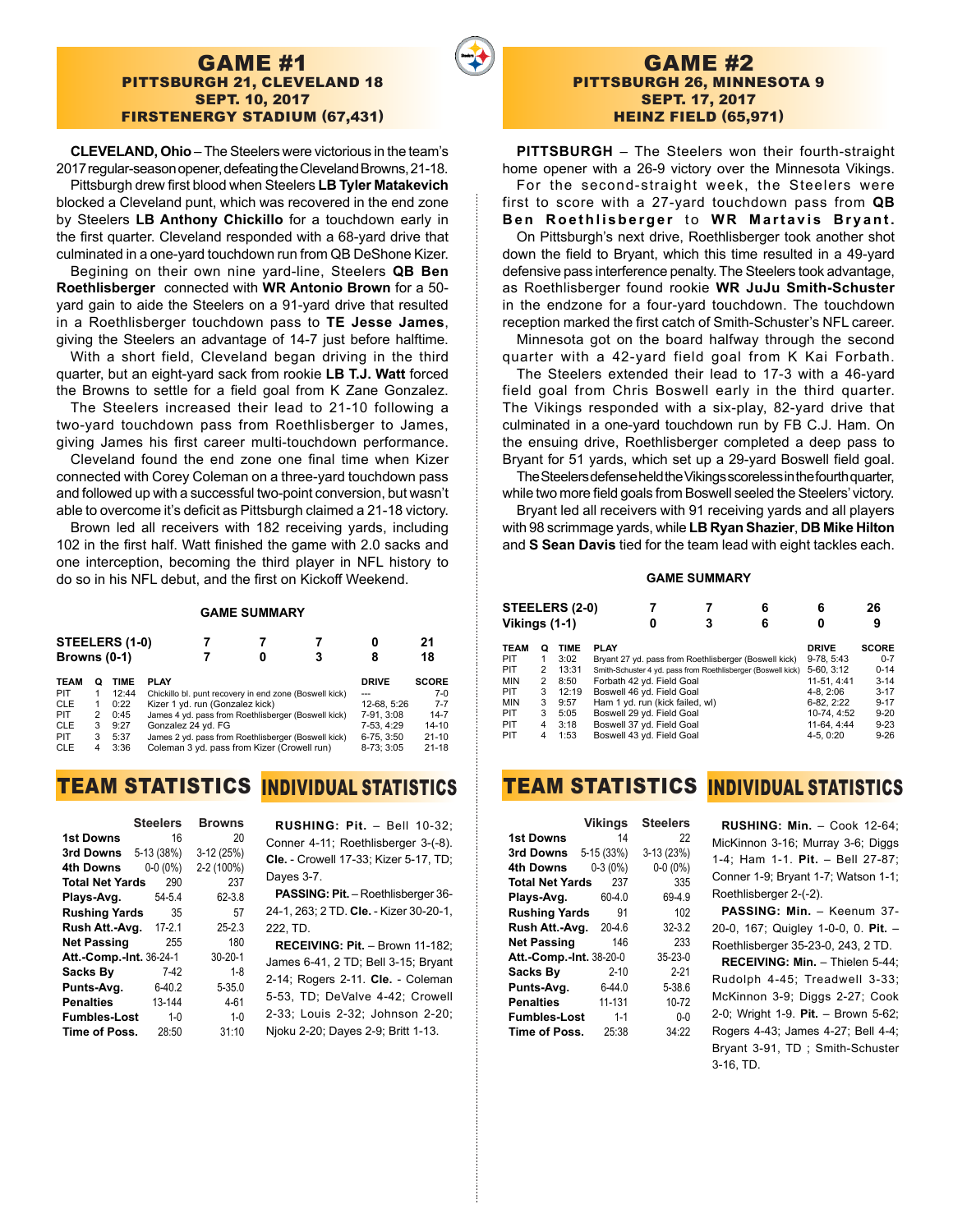### GAME #3 CHICAGO 23, PITTSBURGH 17 OT SEPT. 24, 2017 SOLDIER FIELD (62,172)

**CHICAGO, Ill.** – The Steelers suffered their first loss of the regular season, falling to the Chicago Bears in overtime, 23-17, at Soldier Field. Trailing by seven in the second quarter, **QB Ben Roethlisberger**

found **WR Antonio Brown** in the end zone for his first touchdown reception of 2017. On the ensuing drive, Bears QB Mike Glennon responded with a touchdown of his own, taking a 14-7 lead.

At the end of the first half, Bears CB Sherrick McManis blocked a Steelers field goal that was recovered by Chicago and returned 70 yards. Near the goal line the ball carrier was stripped by **TE Vance McDonald** and knocked out of bounds in the end zone. Due to a penalty, the ball was placed at the one-yard-line, and a field goal gave the Bears a 17-7 lead going into halftime.

In the third quarter, Steelers **RB Le'Veon Bell** narrowed the gap with his first touchdown run of 2017. A Pittsburgh field goal from **K Chris Boswell** tied the game at 17-17 early in the fourth. The rest of the quarter remained scoreless as time expired, forcing overtime.

Chicago won the coin toss and utilized a four-play 74 yard drive to score a touchdown and end the game, 23-17.

#### **GAME SUMMARY**

| STEELERS (2-1)<br><b>Bears (1-2)</b> |   |             |                                                     | 10 | 0 | 3<br>0 | 0<br>6       | 17<br>23     |
|--------------------------------------|---|-------------|-----------------------------------------------------|----|---|--------|--------------|--------------|
| <b>TEAM</b>                          | Ο | <b>TIME</b> | <b>PLAY</b>                                         |    |   |        | <b>DRIVE</b> | <b>SCORE</b> |
| <b>CHI</b>                           | 1 | 9:09        | Howard 3 yd. run (Barth kick)                       |    |   |        | 6-29: 3:24   | $0 - 7$      |
| PIT                                  | 2 | 5:42        | Brown 7 yd. pass from Roethlisberger (Boswell kick) |    |   |        | 13-77: 7:11  | $7 - 7$      |
| <b>CHI</b>                           | 2 | 0:43        | Shaheen 2 yd. pass from Glennon (C.Barth kick)      |    |   |        | $9-75:4:59$  | $7 - 14$     |
| <b>CHI</b>                           | 2 | 0:00        | Barth 24 yd. Field Goal                             |    |   |        | $1-4:0:00$   | $7 - 17$     |
| PIT                                  | 3 | 6:43        | Bell 1 yd. run (Boswell kick)                       |    |   |        | $6-16:2:42$  | 14-17        |
| PIT                                  | 4 | 8:03        | Boswell 32 yd. Field Goal                           |    |   |        | $4-7:0:54$   | $17 - 17$    |
| CHI                                  | 5 | 8:27        | Howard 19 yd. run                                   |    |   |        | 4-74: 1:33   | 17-23        |

## TEAM STATISTICS <mark>Individual</mark> Statistics

|                                | <b>Steelers</b> | <b>Bears</b>  |
|--------------------------------|-----------------|---------------|
| <b>1st Downs</b>               | 19              | 18            |
| 3rd Downs                      | 4-11 (36%)      | 4-12 (33%)    |
| 4th Downs                      | $0-0(0\%)$      | $0-0(0\%)$    |
| <b>Total Net Yards</b>         | 282             | 304           |
| Plays-Avg.                     | 59-4.8          | 62-4.9        |
| <b>Rushing Yards</b>           | 70              | 220           |
| Rush Att.-Avg.                 | $17 - 4.1$      | $38 - 5.8$    |
| <b>Net Passing</b>             | 235             | 101           |
| <b>Att.-Comp.-Int. 39-22-0</b> |                 | $22 - 15 - 1$ |
| <b>Sacks By</b>                | $2 - 17$        | $3-23$        |
| Punts-Avg.                     | $5 - 40.6$      | $6 - 44.5$    |
| <b>Penalties</b>               | $6 - 40$        | 10-73         |
| <b>Fumbles-Lost</b>            | $2 - 2$         | $5-1$         |
| Time of Poss.                  | 27:34           | 33:59         |

 **RUSHING: Pit.** – Bell 15-61, TD; Roethlisberger 1-6; Watson 1-3. **Chi.** – Howard 23-138, 2 TD; Cohen 12-78; Glennon 3-4.

**PASSING: Pit.** – Roethlisberger 39-22-0, 235, TD.**Chi.** – Glennon 22-15-1, 101, TD.

**RECEIVING: Pit.** – Brown 10- 110, TD; Bell 6-37; Smith-Schuster 2-39; Bryant 2-30; James 2-19. **Chi.** – Howard 5-26; Cohen 4-24; Cunningham 3-23; Miller 1-17; Thompson 1-9; Shaheen 1-2.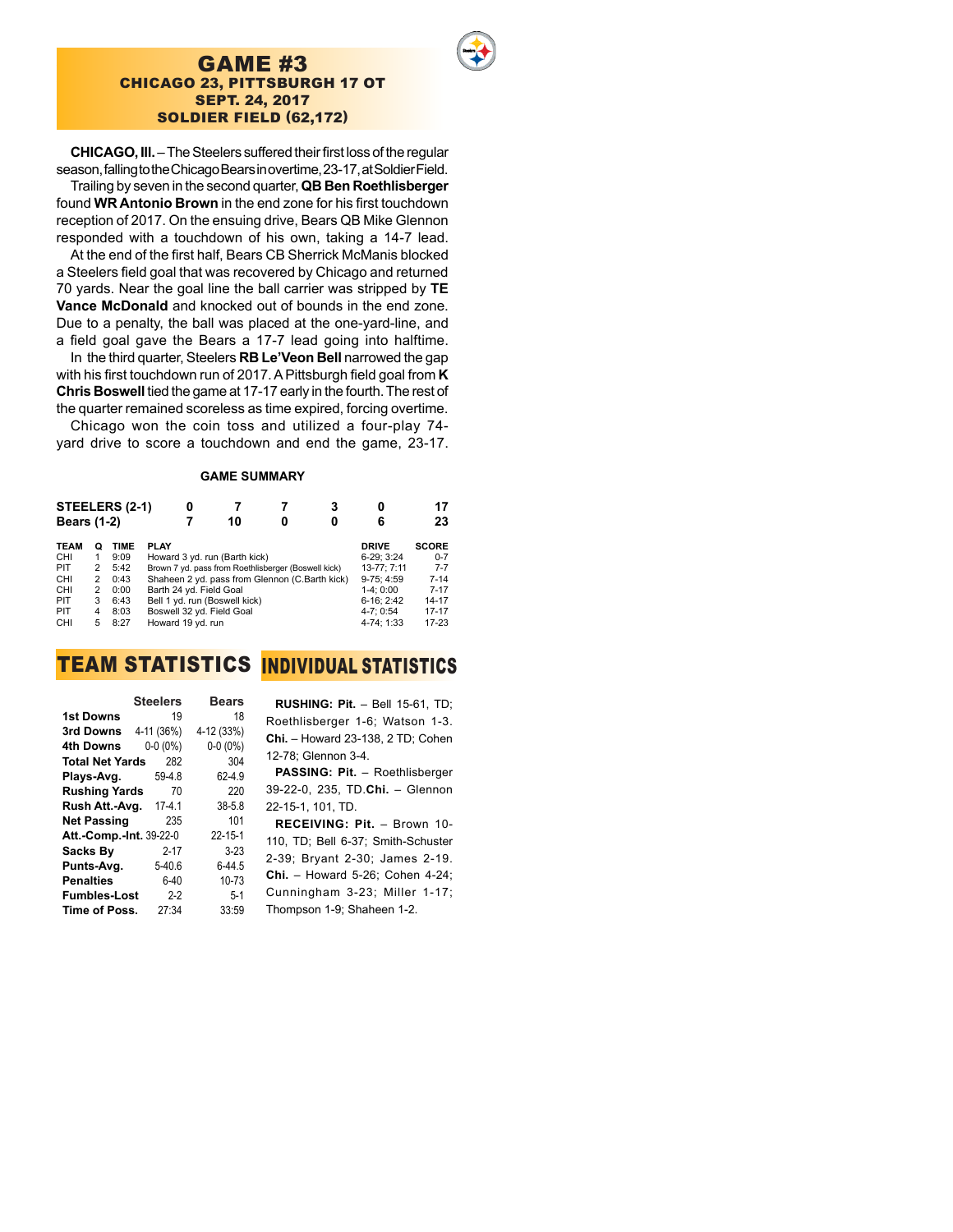### **Pittsburgh Steelers / Week 3 / Through Sunday, September 24, 2017 / Regular Season**

### **Won 2, Lost 1**

| Won 2, Lost 1                                                     |                |              |                |                |            |                     |          |                | Rushing<br>L.Bell |                                                             |     |      | No.<br>52      | Yds<br>180          |              | 3.5    | Avg Long<br>15 | TD<br>$\mathbf{1}$      |
|-------------------------------------------------------------------|----------------|--------------|----------------|----------------|------------|---------------------|----------|----------------|-------------------|-------------------------------------------------------------|-----|------|----------------|---------------------|--------------|--------|----------------|-------------------------|
| 9/10/2017                                                         | W              | $21 - 18$    |                |                |            | at Cleveland Browns |          |                | J.Conner          |                                                             |     |      | 5              | 20                  |              | 4.0    | 9              | 0                       |
| 9/17/2017                                                         | W              | $26 - 9$     |                |                |            | Minnesota Vikings   |          |                | M.Bryant          |                                                             |     |      | 1              | $\overline{7}$      |              | 7.0    | $\overline{7}$ | 0                       |
| 9/24/2017                                                         | Г              | $17 - 23$    |                |                |            |                     |          |                | T.Watson          |                                                             |     |      | $\overline{2}$ | 4                   |              | 2.0    | 3              | 0                       |
|                                                                   |                |              |                |                |            | at Chicago Bears    |          |                |                   | <b>B.Roethlisberger</b>                                     |     |      | 6              | $-4$                |              | $-0.7$ | 6              | 0                       |
|                                                                   |                |              |                |                |            | Pittsburgh          | Opponent |                | Team              |                                                             |     |      | 66             | 207                 |              | 3.1    | 15             | 1                       |
| <b>Total First Downs</b>                                          |                |              |                |                |            | 57                  |          | 52             |                   | <b>Opponents</b>                                            |     |      | 83             | 368                 |              | 4.4    | 36             | 4                       |
| Rushing                                                           |                |              |                |                |            | 13                  |          | 21             |                   |                                                             |     |      |                |                     |              |        |                |                         |
| Passing                                                           |                |              |                |                |            | 36                  |          | 24             |                   |                                                             |     |      |                |                     |              |        |                |                         |
| Penalty                                                           |                |              |                |                |            | 8                   |          | $\overline{7}$ |                   | Receiving                                                   |     |      | No.            | Yds                 |              |        | Avg Long       | TD                      |
| 3rd Down: Made/Att                                                |                |              |                |                |            | 12/37               |          | 12/39          | A.Brown           |                                                             |     |      | 26             | 354                 |              | 13.6   | 50             | $\mathbf{1}$            |
| 3rd Down Pct.                                                     |                |              |                |                |            | 32.4%               |          | 30.8%          | L.Bell            |                                                             |     |      | 13             | 56                  |              | 4.3    | 12             | 0                       |
| 4th Down: Made/Att                                                |                |              |                |                |            | 0/0                 |          | 2/5            | J.James           |                                                             |     |      | 12             | 87                  |              | 7.3    | 19             | $\overline{\mathbf{c}}$ |
| 4th Down Pct.                                                     |                |              |                |                |            | 0.0                 |          | 40.0%          | M.Bryant          |                                                             |     |      | $\overline{7}$ | 135                 |              | 19.3   | 51             | $\mathbf{1}$            |
| Possession Avg.                                                   |                |              |                |                |            | 30:00               |          | 30:00          | E.Rogers          |                                                             |     |      | 6              | 54                  |              | 9.0    | 16             | 0                       |
| <b>Total Net Yards</b>                                            |                |              |                |                |            | 907                 |          | 778            |                   | J.Smith-Schuster                                            |     |      | 5              | 55                  |              | 11.0   | 25             | 1                       |
| Avg. Per Game                                                     |                |              |                |                |            | 302.3               |          | 259.3          |                   | V.McDonald                                                  |     |      | 0              | 0                   |              | 0      | 0              | 0                       |
| <b>Total Plays</b>                                                |                |              |                |                |            | 182                 |          | 184            | Team              |                                                             |     |      | 69             | 741                 | 10.7         |        | 51             | 5                       |
| Avg. Per Play                                                     |                |              |                |                |            | 5.0                 |          | 4.2            |                   | <b>Opponents</b>                                            |     |      | 55             | 490                 |              | 8.9    | 29             | $\mathbf 2$             |
| <b>Net Yards Rushing</b>                                          |                |              |                |                |            | 207                 |          | 368            |                   |                                                             |     |      |                |                     |              |        |                |                         |
| Avg. Per Game                                                     |                |              |                |                |            | 69.0                |          | 122.7          |                   |                                                             |     |      |                |                     |              |        |                |                         |
| <b>Total Rushes</b>                                               |                |              |                |                |            | 66                  |          | 83             |                   | <b>Interceptions</b>                                        |     |      | No.            | Yds                 |              |        | Avg Long       | TD                      |
| <b>Net Yards Passing</b>                                          |                |              |                |                |            | 700                 |          | 410            | T.Watt            |                                                             |     |      | 1              | 17                  | 17.0         |        | 17             | 0                       |
| Avg. Per Game                                                     |                |              |                |                |            | 233.3               |          | 136.7          | J.Wilcox          |                                                             |     |      | 1              | 0                   |              | 0.0    | 0              | 0                       |
| Sacked/Yards Lost                                                 |                |              |                |                |            | 6/41                |          | 11/80          | Team              |                                                             |     |      | 2              | 17                  |              | 8.5    | 17             | 0                       |
| Gross Yards                                                       |                |              |                |                |            | 741                 |          | 490            |                   | <b>Opponents</b>                                            |     |      | 1              | 30                  | 30.0         |        | 30             | 0                       |
| Attempts/Completions                                              |                |              |                |                |            | 110/69              |          | 90/55          |                   |                                                             |     |      |                |                     |              |        |                |                         |
| Completion Pct.                                                   |                |              |                |                |            | 62.7%               |          | 61.1%          | <b>Punting</b>    |                                                             | No  | Yds  | Avg            | <b>Net</b>          | ΤВ           | In     | Lg             | в                       |
| Had Intercepted                                                   |                |              |                |                |            | 1                   |          | 2              | J.Berry           |                                                             | 16  | 671  | 41.9           | 37.8                | $\mathbf{1}$ | 5      | 59             | 0                       |
| <b>Punts/Average</b>                                              |                |              |                |                |            | 16/41.9             |          | 18/42.9        | Team              |                                                             | 16  | 671  | 41.9           | 37.8                | 1            | 5      | 59             | 0                       |
| Net Punting Avg.                                                  |                |              |                |                |            | 37.8                |          | 40.4           |                   | <b>Opponents</b>                                            | 18  | 773  | 42.9           | 40.4                | 0            | 8      | 62             | $\mathbf{1}$            |
| <b>Penalties/Yards</b>                                            |                |              |                |                |            | 29/255              |          | 25/265         |                   |                                                             |     |      |                |                     |              |        |                |                         |
| <b>Fumbles/Ball Lost</b>                                          |                |              |                |                |            | 3/2                 |          | 7/2            |                   |                                                             |     |      |                |                     |              |        |                |                         |
| Touchdowns                                                        |                |              |                |                |            | $\overline{7}$      |          | 6              |                   | <b>Punt Returns</b>                                         |     | Ret  | <b>FC</b>      | Yds                 |              |        | Avg Long       | TD                      |
| Rushing                                                           |                |              |                |                |            | $\mathbf{1}$        |          | 4              | E.Rogers          |                                                             |     |      | 8              | 5<br>46             |              | 5.8    | 15             | 0                       |
| Passing                                                           |                |              |                |                |            | 5                   |          | 2              | Team              |                                                             |     |      | 8              | 5<br>46             |              | 5.8    | 15             | 0                       |
| Returns                                                           |                |              |                |                |            | $\mathbf{1}$        |          | $\Omega$       |                   | <b>Opponents</b>                                            |     |      | 5              | 6<br>46             |              | 9.2    | 25             | $\bf{0}$                |
|                                                                   |                |              |                |                |            |                     |          |                |                   |                                                             |     |      |                |                     |              |        |                |                         |
| <b>Score By Periods</b>                                           |                |              | Q1             | Q <sub>2</sub> | Q3         | Q4                  | ОT       | Pts            |                   |                                                             |     |      |                |                     |              |        |                |                         |
| Team                                                              |                |              | 14             | 21             | 20         | 9                   | 0        | 64             |                   | <b>Kickoff Returns</b>                                      |     |      | No.            | Yds                 |              |        | Avg Long       | TD                      |
| Opponents                                                         |                |              | 14             | 13             | 9          | 8                   | 6        | 50             | T.Watson          |                                                             |     |      | 2              | 49                  | 24.5         |        | 25             | 0                       |
| Scoring                                                           | TD             | Ru           | Pa             | Rt             | <b>PAT</b> | FG                  | 2Pt      | Pts            |                   | J.Smith-Schuster                                            |     |      | $\overline{2}$ | 24                  | 12.0         |        | 20             | 0                       |
| C.Boswell                                                         | 0              | $\mathbf 0$  | 0              | 0              | 7/7        | 5/6                 | 0        | 22             | Team              |                                                             |     |      | 4              | 73                  | 18.3         |        | 25             | 0                       |
| J.James                                                           | 2              | 0            | $\overline{2}$ | 0              | 0/0        | 0/0                 | 0        | 12             |                   | <b>Opponents</b>                                            |     |      | 6              | 135                 | 22.5         |        | 29             | 0                       |
| J.Smith-                                                          | 1              | 0            | $\mathbf{1}$   | 0              | $0/0$      | $0/0$               | 0        | 6              |                   |                                                             |     |      |                |                     |              |        |                |                         |
| Schuster                                                          |                |              |                |                |            |                     |          |                |                   | <b>Field Goals</b>                                          |     | 1-19 | 20-29          |                     | 30-39        | 40-49  |                | $50+$                   |
| M.Bryant                                                          | 1              | 0            | 1              | 0              | 0/0        | 0/0                 | 0        | 6              |                   | C.Boswell                                                   |     | 0/0  | 1/1            |                     | 2/3          | 2/2    |                | 0/0                     |
| A.Chickillo                                                       | 1              | 0            | 0              | 1              | 0/0        | 0/0                 | 0        | 6              |                   |                                                             |     |      |                |                     |              |        |                |                         |
| A.Brown                                                           | 1              | 0            | 1              | 0              | 0/0        | 0/0                 | 0        | 6              | Team              |                                                             |     | 0/0  | 1/1            |                     | 2/3          | 2/2    |                | 0/0<br>0/0              |
| L.Bell                                                            | 1              | $\mathbf{1}$ | 0              | 0              | 0/0        | 0/0                 | 0        | 6              |                   | <b>Opponents</b>                                            |     | 0/0  | $2/2$          |                     | 0/0          | 1/2    |                |                         |
| Team                                                              | $\overline{7}$ | 1            | 5              | 1              | 7/7        | 5/6                 | 0        | 64             |                   |                                                             |     |      |                |                     |              |        |                |                         |
| <b>Opponents</b>                                                  | 6              | 4            | 2              | 0              | 3/4        | 3/4                 | 1        | 50             |                   | Fumbles Lost: B.Roethlisberger 1, E.Rogers 1 Total: 2       |     |      |                |                     |              |        |                |                         |
| 2-Pt. Conversions: Team 0/ 0, Opponents: 1/ 1                     |                |              |                |                |            |                     |          |                |                   | Opponent Fumble Recoveries: R.Shazier 1, A.Burns 1 Total: 2 |     |      |                |                     |              |        |                |                         |
| Sacks: A.Chickillo 3.0, J.Hargrave 2.0, T.Watt 2.0, B.Dupree 1.0, |                |              |                |                |            |                     |          |                |                   |                                                             |     |      |                |                     |              |        |                |                         |
| V. Williams 1.0, C. Heyward 1.0, J. Haden 1.0 Team: 11.0,         |                |              |                |                |            |                     |          |                |                   |                                                             |     |      |                |                     |              |        |                |                         |
| Opponents: 6.0                                                    |                |              |                |                |            |                     |          |                |                   |                                                             |     |      |                |                     |              |        |                |                         |
|                                                                   |                |              |                |                |            |                     |          |                |                   |                                                             |     |      |                |                     |              |        |                |                         |
| <b>Passing</b>                                                    |                |              | Att Cmp        |                | Yds        | Cmp%                |          | Yds/Att        | TD                | TD%                                                         | Int |      |                | Int% Long Sack Lost |              |        | Rating         |                         |
| <b>B.Roethlisberger</b>                                           |                |              | 110            | 69             | 741        | 62.7%               |          | 6.7            | 5                 | 4.5%                                                        | 1   | 0.9% | 51             | 6/                  | 41           |        | 93.8           |                         |
| <b>Team</b>                                                       |                |              | 110            | 69             | 741        | 62.7%               |          | 6.7            | 5                 | 4.5%                                                        | 1   | 0.9% | 51             | 6/                  | 41           |        | 93.8           |                         |

**Opponents 90 55 490 61.1% 5.4 2 2.2% 2 2.2% 29 11/ 80 73.8**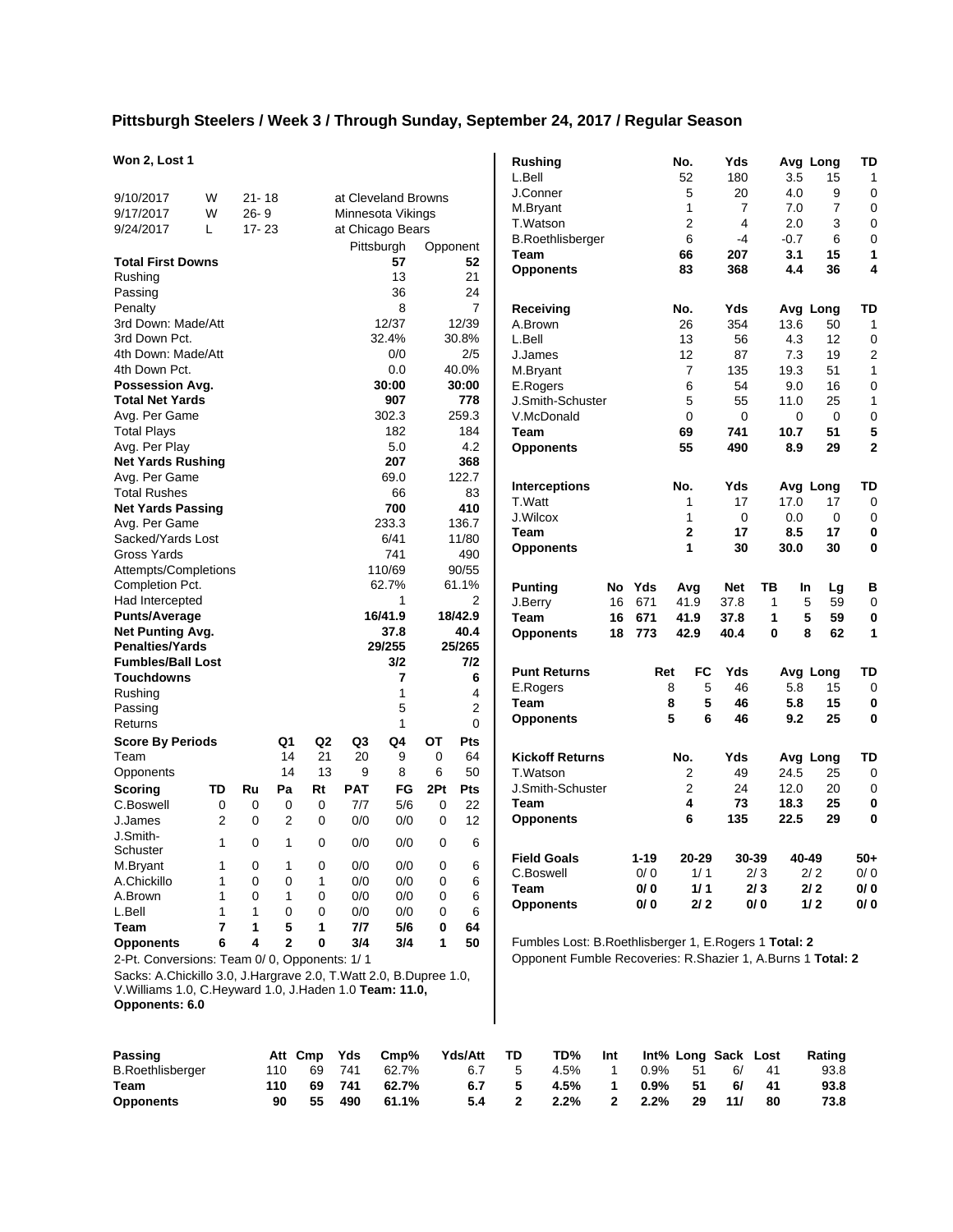# **2017 PITTSBURGH STEELERS REGULAR-SEASON**

# **DEFENSIVE/SPECIAL TEAMS STATISTICS**

| Player           | U        | А              | Tot              | Sacks/Yds. | QP             | Int./Yards | PD               | FF             | <b>FR</b>      | U           | А                | Tot            | FF             | <b>FR</b>      | <b>BL</b> |
|------------------|----------|----------------|------------------|------------|----------------|------------|------------------|----------------|----------------|-------------|------------------|----------------|----------------|----------------|-----------|
| Shazier          | 20       | 6              | 26               | 0/0        | 1              | 0/0        | 1                | 2              |                | $\theta$    | $\theta$         | $\theta$       | $\Omega$       | $\Omega$       | 0         |
| Williams         | 13       | 3              | 16               | 1/10       | 1              | 0/0        | $\overline{0}$   | 0              | 0              | $\Omega$    | $\theta$         | $\Omega$       | $\theta$       | $\Omega$       | $\Omega$  |
| Mitchell         | 9        | 4              | 13               | 0/0        | 0              | 0/0        | $\overline{2}$   | 0              | 0              | $\Omega$    | $\mathbf 0$      | $\Omega$       | $\theta$       | $\Omega$       | 0         |
| Davis            | 10       | $\overline{2}$ | 12               | 0/0        | 0              | 0/0        | 0                | 0              | $\mathbf 0$    | $\Omega$    | $\mathbf 0$      | $\theta$       | $\theta$       | $\theta$       | 0         |
| Heyward          | 6        | 6              | 12               | 1/4        | 3              | 0/0        | $\overline{0}$   | 0              | $\mathbf 0$    | $\Omega$    | $\mathbf{0}$     | $\mathbf 0$    | 0              | $\theta$       | 0         |
| Hilton           | 8        | 3              | 11               | 0/0        | 1              | 0/0        | 0                | 0              | $\overline{0}$ | 2           | $\theta$         | 2              | $\theta$       | $\theta$       | 0         |
| Chickillo        | 6        | 5              | 11               | 3/25       | 4              | 0/0        | $\overline{0}$   | 0              | 0              | 2           | $\theta$         | 2              | $\theta$       | $\theta$       | 0         |
| Alualu           | 5        | 6              | 11               | 0/0        | 1              | 0/0        | $\overline{0}$   | 0              | 0              | $\Omega$    | $\mathbf 0$      | 0              | $\theta$       | $\Omega$       | 0         |
| Gay              | 7        | $\overline{2}$ | 9                | 0/0        | $\Omega$       | 0/0        | 2                | 1              | 0              | $\Omega$    | 0                | $\Omega$       | $\theta$       | $\Omega$       | 0         |
| <b>Burns</b>     |          | $\overline{2}$ | 9                | 0/0        | 0              | 0/0        | $\overline{2}$   | 0              | 1              | $\Omega$    | $\theta$         | $\Omega$       | $\theta$       | $\theta$       | 0         |
| Watt             | 5        | 3              | 8                | 2/11       | 2              | 1/17       | $\overline{2}$   | 0              | $\mathbf 0$    | 1           | $\boldsymbol{0}$ | 1              | $\overline{0}$ | 0              | 0         |
| Haden            | 5        | $\overline{2}$ | 7                | 1/3        | 1              | 0/0        | $\overline{2}$   | 0              | 0              | $\Omega$    | $\mathbf 0$      | $\Omega$       | $\theta$       | $\Omega$       | 0         |
| Wilcox           | 5        | 2              | 7                | 0/0        | $\theta$       | 1/0        | 1                | 0              | $\mathbf 0$    | $\Omega$    | $\theta$         | $\theta$       | $\theta$       | $\theta$       | 0         |
| Dupree           | 5        | 1              | 6                | 1/11       | $\overline{2}$ | 0/0        | 1                | 0              | 0              | $\Omega$    | 1                | 1              | $\theta$       | $\theta$       | 0         |
| Hargrave         | 5        | 0              | 5                | 2/16       | 1              | 0/0        | 1                | 0              | 0              | $\Omega$    | $\theta$         | $\Omega$       | $\theta$       | $\Omega$       | 0         |
| Walton           | 3        | $\overline{2}$ | 5                | 0/0        | $\Omega$       | 0/0        | $\theta$         | 0              | $\Omega$       | $\Omega$    | $\theta$         | $\Omega$       | $\theta$       | $\Omega$       | 0         |
| <b>McCullers</b> |          | 0              | 1                | 0/0        | $\overline{0}$ | 0/0        | 0                | 0              | $\overline{0}$ | $\Omega$    | $\overline{0}$   | $\mathbf 0$    | $\overline{0}$ | $\mathbf 0$    | 0         |
| Tuitt            |          | 0              | 1                | 0/0        | 0              | 0/0        | 0                | 0              | 0              | $\Omega$    | 0                | 0              | $\theta$       | $\Omega$       | 0         |
| Grimble          | 0        | 0              | $\mathbf{0}$     | 0/0        | $\Omega$       | 0/0        | $\overline{0}$   | 0              | $\mathbf 0$    | $\Omega$    | 1                | 1              | $\theta$       | $\theta$       | $\theta$  |
| Sensabaugh       | $\Omega$ | 0              | $\mathbf 0$      | 0/0        | $\overline{0}$ | 0/0        | 0                | 0              | 0              | 1           | $\mathbf{0}$     | 1              | $\theta$       | 0              | 0         |
| Rogers           | 0        | 0              | $\mathbf 0$      | 0/0        | 0              | 0/0        | 0                | 0              | 0              | 1           | $\theta$         | 1              | $\theta$       | $\theta$       | 0         |
| McDonald         | 0        | 0              | $\mathbf 0$      | 0/0        | $\Omega$       | 0/0        | 0                | 1              | 0              | 1           | $\theta$         | 1              | $\Omega$       | $\Omega$       | 0         |
| Canaday          | $\Omega$ | 0              | $\mathbf{0}$     | 0/0        | 0              | 0/0        | 0                | 0              | 0              | $\Omega$    | 1                | 1              | $\theta$       | $\theta$       | 0         |
| Matakevich       | 0        | 0              | $\mathbf{0}$     | 0/0        | 0              | 0/0        | 1                | 0              | $\mathbf 0$    | 1           | $\mathbf 0$      | 1              | $\theta$       | $\theta$       | 1         |
| Heyward-Bey      | 0        | 0              | $\boldsymbol{0}$ | 0/0        | 0              | 0/0        | $\boldsymbol{0}$ | 0              | 0              | $\mathbf 0$ | 1                | 1              | 0              | 0              | 0         |
| <b>TOTALS</b>    | 121      | 49             | 170              | 11/80      | 17             | 2/17       | 15               | 4              | $\overline{2}$ | 9           | 4                | 13             | $\overline{0}$ | $\overline{0}$ | 1         |
| <b>OPPONENTS</b> | 107      | 48             | 155              | 6/41       | 10             | 1/30       | 15               | $\overline{2}$ | $\mathbf{1}$   | 11          | $\overline{0}$   | $\overline{0}$ | $\overline{0}$ | $\overline{2}$ | 0         |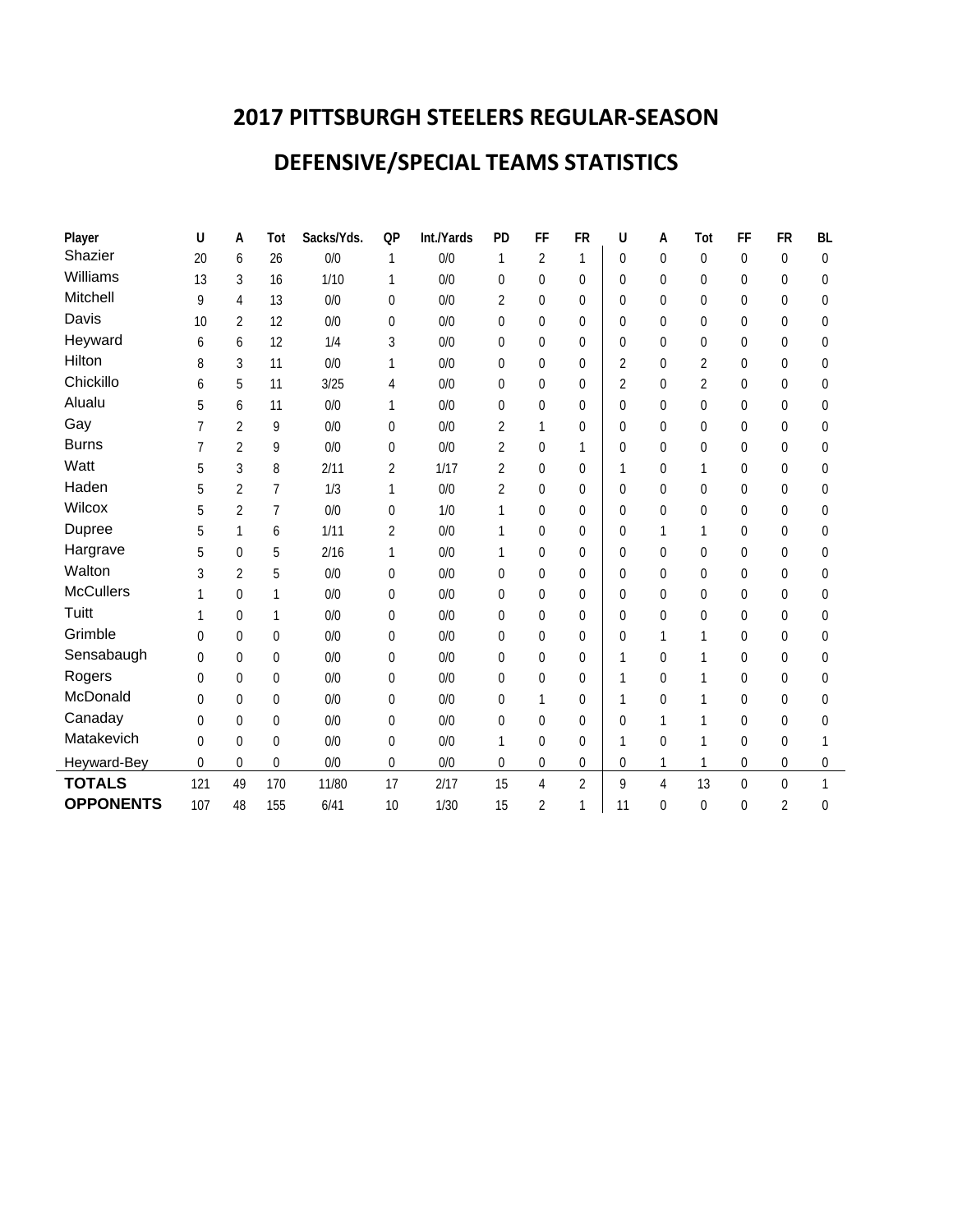# **2017 PITTSBURGH STEELERS DEPTH CHART**

# **OFFENSE**

| WR        | 84 | <b>ANTONIO BROWN (5-10, 181, 8)</b> | 17 | Eli Rogers (5-10, 187, 3)         | 19             | JuJu Smith-Schuster (6-1, 215, R) |
|-----------|----|-------------------------------------|----|-----------------------------------|----------------|-----------------------------------|
| LT        | 78 | ALEJANDRO VILLANUEVA (6-9, 320, 3)  | 65 | Jerald Hawkins (6-6, 305, 2)      |                |                                   |
| LG        | 73 | RAMON FOSTER (6-5, 328, 9)          | 67 | B.J. Finney (6-4, 318, 2)         |                |                                   |
| C         | 53 | MAURKICE POUNCEY (6-4, 304, 8)      | 67 | B.J. Finney (6-4, 318, 2)         |                |                                   |
| <b>RG</b> | 66 | DAVID DECASTRO (6-5, 316, 6)        | 71 | Matt Feiler (6-6, 330, 1)         |                |                                   |
| RT        | 77 | <b>MARCUS GILBERT (6-6, 330, 7)</b> | 74 | Chris Hubbard (6-4, 295, 4)       |                |                                   |
| ТE        | 81 | JESSE JAMES (6-7, 261, 3)           | 89 | Vance McDonald (6-4, 267, 5)      | 85             | Xavier Grimble (6-4, 261, 2)      |
| <b>RB</b> | 26 | LE'VEON BELL (6-1, 225, 5)          | 30 | James Conner (6-1, 233 R)         | 39             | Terrell Watson (6-1, 240, 1)      |
| FB.       | 45 | ROOSEVELT NIX (5-11, 248, 3)        |    |                                   |                |                                   |
| 0B        | 7  | BEN ROETHLISBERGER (6-5, 240, 14)   | 3  | Landry Jones (6-4, 225, 5)        | $\overline{5}$ | Joshua Dobbs (6-3, 216, R)        |
| <b>WR</b> | 10 | MARTAVIS BRYANT (6-4, 211, 3)       | 88 | Darrius Heyward Bey (6-2, 210, 9) | 11             | Justin Hunter (6-4, 203, 5)       |

# **DEFENSE**

| <b>LDE</b>  | 97             | CAMERON HEYWARD (6-5, 295, 7)       | 96 | L.T. Walton (6-5, 305, 3)         |    |                            |
|-------------|----------------|-------------------------------------|----|-----------------------------------|----|----------------------------|
| ΝT          | 79             | JAVON HARGRAVE (6-2, 305, 2)        | 93 | Daniel McCullers (6-7, 352, 4)    |    |                            |
| <b>RDE</b>  | 91             | <b>STEPHON TUITT (6-6, 303, 4)</b>  | 94 | Tyson Alualu (6-3, 304, 8)        |    |                            |
| <b>LOLB</b> | 48             | <b>BUD DUPREE (6-4, 269, 3)</b>     | 56 | Anthony Chickillo (6-3, 255, 3)   | 55 | Arthur Moats (6-0, 246, 8) |
| <b>LILB</b> | 50             | RYAN SHAZIER (6-1, 230, 4)          | 54 | L.J. Fort (6-0, 232,3)            |    |                            |
| <b>RILB</b> | 98             | <b>VINCE WILLIAMS (6-1, 233, 5)</b> | 44 | Tyler Matakevich (6-1, 235, 2)    |    |                            |
| <b>ROLB</b> | $\frac{90}{2}$ | T.J. WATT (6-4, 252, R)             | 92 | James Harrison (6-0, 242, 15)     |    |                            |
| <b>LCB</b>  | 21             | JOE HADEN (5-11, 195, 8)            | 24 | Coty Sensabaugh (5-11, 187, 6) 31 |    | Mike Hilton (5-9, 184, 1)  |
| <b>FS</b>   | 23             | MIKE MITCHELL (6-1, 221, 9)         | 27 | J.J Wilcox (6-0, 212, 5)          |    |                            |
| <b>SS</b>   | 28             | SEAN DAVIS (6-1, 202, 2)            | 20 | Robert Golden (5-11, 202, 6)      |    |                            |
| <b>RCB</b>  | 25             | <b>ARTIE BURNS (6-0, 197, 2)</b>    | 22 | William Gay (5-10, 187, 11)       | 29 | Brian Allen (6-3, 215, R)  |

## **SPECIAL TEAMS**

| D  | 4  | <b>JORDAN BERRY (6-5, 195, 3)</b>   |    |                           |    |                              |
|----|----|-------------------------------------|----|---------------------------|----|------------------------------|
| К  | 9  | CHRIS BOSWELL (6-2, 185, 3)         |    |                           |    |                              |
| LS | 57 | KAMERON CANADAY (6-4, 245, 1)       |    |                           |    |                              |
| н  | 4  | <b>JORDAN BERRY (6-5, 195, 3)</b>   |    |                           |    |                              |
| КR | 19 | JUJU SMITH-SCHUSTER (6-1, 215, R)   | 25 | Artie Burns (6-0, 197, 2) | 39 | Terrell Watson (6-1, 240, 1) |
| PR | 84 | ANTONIO BROWN (5-10, 181, 8) - OR - |    | Eli Rogers (5-10, 187, 3) |    |                              |

• Rookie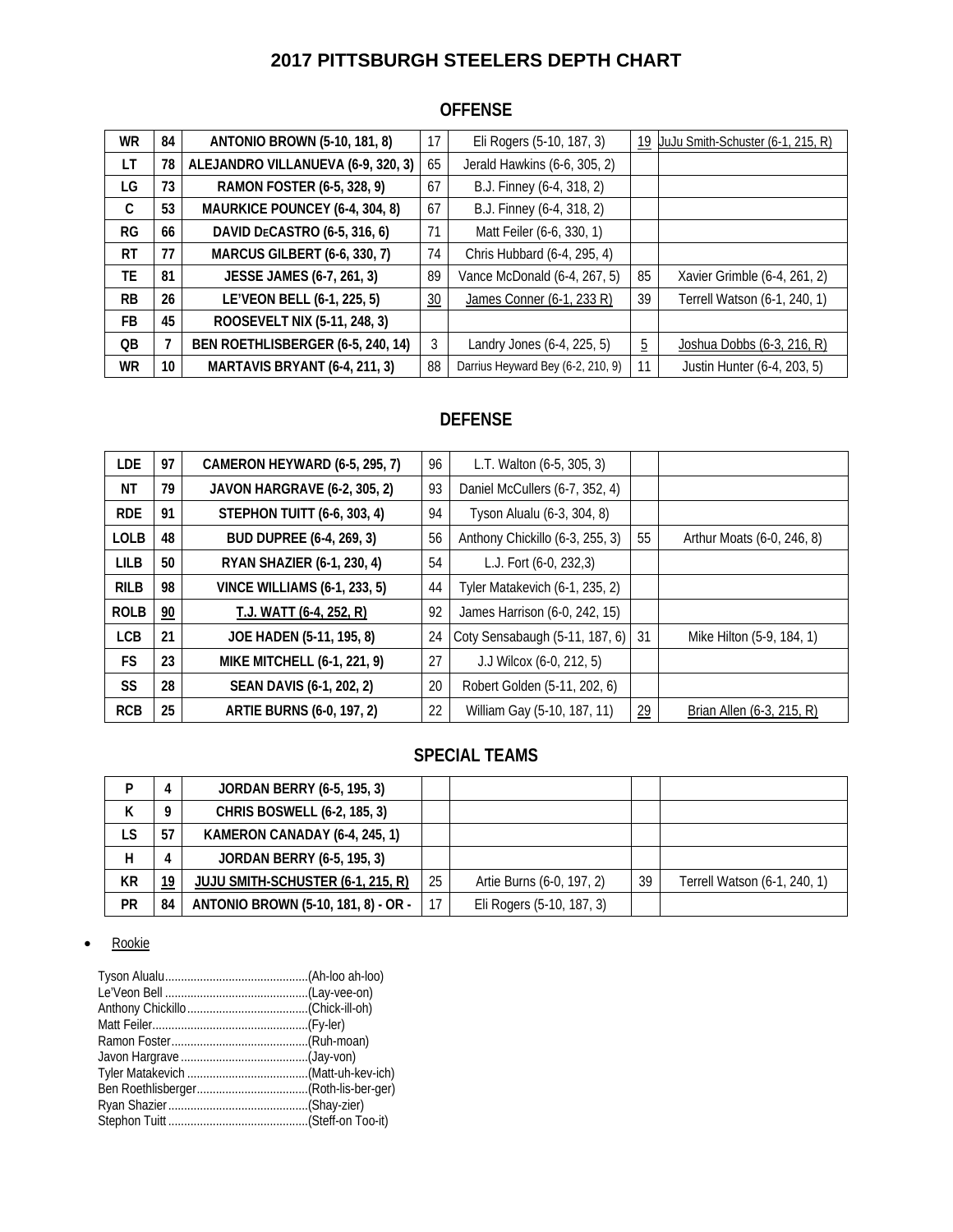| <b>NO</b>      | <b>NAME</b>                   | <b>POS</b> | HT.      | WT  | <b>DOB</b>          | AGE EXP |                | <b>COLLEGE</b>        | <b>BIRTHPLACE</b>              | <b>HOW ACQ</b>       | 2017 GP/GS |
|----------------|-------------------------------|------------|----------|-----|---------------------|---------|----------------|-----------------------|--------------------------------|----------------------|------------|
| 29             | Allen, Brian                  | СB         | $6-3$    | 215 | 10/21/93            | 23      | R              | Utah                  | La Marque, TX                  | D5 '17               | 1/0        |
| 94             | Alualu, Tyson                 | DE         | $6-3$    |     | 304 05/12/87        | 30      | 8              | California            | Honolulu, HI                   | <b>UFA '17 (JAX)</b> | 3/2        |
| 26             | Bell, Le'Veon                 | <b>RB</b>  | 6-1      |     | 225 02/18/92        | 25      | 5              | Michigan State        | Reynoldsburg, OH               | D <sub>2</sub> '13   | 3/3        |
| 4              | Berry, Jordan                 | P          | $6-5$    |     | 195 03/18/91        | 26      | 3              | Eastern Kentucky      | Melbourne, Victoria, Australia | FA '15               | 3/0        |
| 9              | Boswell, Chris                | K.         | $6 - 2$  |     | 185 03/16/91        | 26      | 3              | Rice                  | Fort Worth, TX                 | FA '15               | 3/0        |
| 84             | Brown, Antonio                | <b>WR</b>  | $5 - 10$ | 181 | 07/10/88            | 29      | 8              | Central Michigan      | Miami, FL                      | D6b '10              | 3/3        |
| 10             | Bryant, Martavis              | <b>WR</b>  | $6 - 4$  | 211 | 12/20/91            | 25      | 3              | Clemson               | Calhoun Falls, SC              | D4 '14               | 3/2        |
|                |                               | СB         |          |     | 197 05/01/95        | 22      |                | Miami (FL)            | Miami, FL                      | D1 '16               | 3/3        |
| 25             | Burns, Artie                  |            | $6-0$    |     |                     |         | $\overline{c}$ |                       |                                |                      |            |
| 57             | Canaday, Kameron              | LS         | $6-4$    | 245 | 08/20/92            | 25      | 1              | <b>Portland State</b> | Eugene, OR                     | FA '17               | $3/0$      |
| 56             | Chickillo, Anthony            | LВ         | $6 - 3$  | 255 | 12/10/92            | 24      | 3              | Miami (FL)            | Tampa, FL                      | D6b '15              | 3/2        |
| 30             | Conner, James                 | <b>RB</b>  | $6 - 1$  |     | 233 05/05/95        | 22      | R              | Pittsburgh            | Erie, PA                       | D3b '17              | 3/0        |
| 28             | Davis, Sean                   | S          | $6 - 1$  |     | 202 10/23/93        | 23      | 2              | Maryland              | Washington, DC                 | D <sub>2</sub> '16   | 3/3        |
| 66             | DeCastro, David               | G          | $6-5$    |     | 316 01/11/90        | 27      | 6              | Stanford              | Bellevue, WA                   | D1 '12               | 3/3        |
| 5              | Dobbs, Joshua                 | QB         | $6 - 3$  |     | 216 01/26/95        | 22      | R              | Tennessee             | Alpharetta, GA                 | D4 '17               | 0/0        |
| 48             | Dupree, Bud                   | LВ         | $6 - 4$  |     | 269 02/12/93        | 24      | 3              | Kentucky              | Macon, GA                      | D1 '15               | 2/2        |
| 71             | Feiler, Matt                  | OT         | $6-6$    |     | 330 07/07/92        | 25      | $\overline{1}$ | Bloomsburg (PA)       | Strasburg, PA                  | FA '16               | 2/0        |
| 67             | Finney, B.J.                  | C/G        | $6 - 4$  |     | 318 10/26/91        | 25      | $\overline{c}$ | Kansas State          | Wichita, KS                    | <b>UDFA '15</b>      | 2/0        |
|                |                               | LВ         | $6-0$    |     | 232 01/03/90        | 27      |                | Northern Iowa         | Granite City, IL               | FA '15               | 1/0        |
| 54             | Fort, L.J.                    |            |          |     |                     |         | 3              |                       |                                |                      |            |
| 73             | Foster, Ramon                 | G          | $6-5$    |     | 328 01/07/86        | 31      | 9              | Tennessee             | Henning, TN                    | UDFA '09             | 3/3        |
| 22             | Gay, William                  | CB         | $5 - 10$ |     | 187 01/01/85        | 32      | 11             | Louisville            | Tallahassee, FL                | FA '13               | 3/1        |
| 77             | Gilbert, Marcus               | OT         | $6-6$    | 330 | 02/15/88            | 29      | 7              | Florida               | Fort Lauderdale, FL            | D <sub>2</sub> '11   | 3/3        |
| 20             | Golden, Robert                | S          | $5 - 11$ | 202 | 09/13/90            | 27      | 6              | Arizona               | Fresno, CA                     | UDFA '12             | 3/0        |
| 85             | Grimble, Xavier               | <b>TE</b>  | $6 - 4$  | 261 | 09/22/92            | 25      | $\overline{2}$ | <b>USC</b>            | Las Vegas, NV                  | FA '15               | 3/1        |
| 21             | Haden, Joe                    | CB         | $5 - 11$ |     | 195 04/14/89        | 28      | 8              | Florida               | Fort Washington, MD            | <b>FA'17</b>         | 3/3        |
| 79             | Hargrave, Javon               | DT         | $6 - 2$  |     | 305 02/07/93        | 24      | $\overline{c}$ | South Carolina State  | Salisbury, NC                  | D3 '16               | 3/2        |
| 92             | Harrison, James               | LB         | $6-0$    |     | 242 05/04/78        | 39      | 15             | <b>Kent State</b>     | Akron, OH                      | FA '14               | 3/0        |
|                |                               |            |          |     |                     |         |                |                       |                                |                      |            |
| 88             | Heyward-Bey, Darrius          | <b>WR</b>  | $6 - 2$  |     | 210 02/26/87        | 30      | 9              | Maryland              | Silver Spring, MD              | <b>UFA '14 (IND)</b> | 3/0        |
| 65             | Hawkins, Jerald               | OT         | $6-6$    | 305 | 10/16/93            | 23      | $\overline{c}$ | LSU                   | Baldwin, LA                    | D4 '16               | 2/0        |
| 97             | Heyward, Cameron              | DE         | $6-5$    | 295 | 05/06/89            | 28      | $\overline{7}$ | <b>Ohio State</b>     | Pittsburgh, PA                 | D1 '11               | 3/3        |
| 31             | Hilton, Mike                  | CB         | $5-9$    |     | 184 03/09/94        | 23      | $\mathbf{1}$   | Mississippi           | Fayetteville, GA               | FA '16               | 3/1        |
| 74             | Hubbard, Chris                | C/G        | 6-4      |     | 295 04/23/91        | 26      | 4              | <b>UAB</b>            | Columbus, GA                   | UDFA '13             | 3/2        |
| 11             | Hunter, Justin                | <b>WR</b>  | 6-4      | 203 | 05/20/91            | 26      | 5              | Tennessee             | Virginia Beach, VA             | <b>UFA '17 (BUF)</b> | 0/0        |
| 81             | James, Jesse                  | TE         | $6 - 7$  | 261 | 06/04/94            | 23      | 3              | Penn State            | Glassport, PA                  | D <sub>5</sub> '15   | 3/3        |
| 3              | Jones, Landry                 | QB         | 6-4      |     | 225 04/04/89        | 28      | 5              | Oklahoma              | Artesia, NM                    | D <sub>4</sub> b '13 | 0/0        |
| 44             | Matakevich, Tyler             | LB         | $6 - 1$  |     | 235 12/22/92        | 24      | 2              | Temple                | Stratford, CT                  | D7b '16              | $3/0$      |
|                |                               | <b>TE</b>  |          |     | 267 06/13/90        | 27      |                |                       |                                |                      | 2/0        |
| 89             | McDonald, Vance               |            | 6-4      |     |                     |         | 5              | Rice                  | Winnie, TX                     | TR'17 (SF)           |            |
| 93             | McCullers, Daniel             | DT         | $6 - 7$  |     | 352 08/11/92        | 25      | 4              | Tennessee             | Raleigh, NC                    | D6b '14              | 1/0        |
| 23             | Mitchell, Mike                | S          | $6 - 1$  | 221 | 06/10/87            | 30      | 9              | Ohio                  | Fort Thomas, KY                | <b>UFA '14 (CAR)</b> | 3/2        |
| 55             | Moats, Arthur                 | LB         | $6-0$    |     | 246 03/14/88        | 29      | 8              | James Madison         | Portsmouth, VA                 | <b>UFA '14 (BUF)</b> | $3/0$      |
| 45             | Nix, Roosevelt                | <b>FB</b>  |          |     | 5-11 248 03/30/92   | 25      | 3              | <b>Kent State</b>     | Reynoldsburg, OH               | FA '15               | 3/1        |
| 53             | Pouncey, Maurkice             | C          | $6-4$    |     | 304 07/24/89        | 28      | 8              | Florida               | Lakeland, FL                   | D1 '10               | 3/3        |
| $\overline{7}$ | Roethlisberger, Ben           | QB         | $6-5$    |     | 240 03/02/82        | 35      | 14             | Miami (OH)            | Findlay, OH                    | D1 '04               | 3/3        |
| 17             | Rogers, Eli                   | <b>WR</b>  |          |     | 5-10 187 12/23/92   | 24      | 3              | Louisville            | Miami, FL                      | <b>UDFA '15</b>      | 3/1        |
| 24             | Sensabaugh, Coty              | СB         |          |     | 5-11 187 11/15/88   | 28      | 6              | Clemson               | Kingsport, TN                  | <b>UFA '17 (NYG)</b> | 3/0        |
| 50             |                               | LB         | $6 - 1$  |     | 230 09/06/92        | 25      | 4              | <b>Ohio State</b>     | Fort Lauderdale, FL            | D1 '14               | 3/3        |
|                | Shazier, Ryan                 |            |          |     |                     |         |                |                       |                                |                      |            |
| 19             | Smith-Schuster, JuJu          | <b>WR</b>  | $6 - 1$  |     | 215 11/22/96        | 20      | $\mathsf R$    | <b>USC</b>            | Long Beach, CA                 | D <sub>2</sub> '17   | 3/1        |
| 91             | Tuitt, Stephon                | DE         | $6-6$    |     | 303 05/23/93        | 24      | 4              | Notre Dame            | Miami, FL                      | D <sub>2</sub> '14   | 1/1        |
| 78             | Villanueva, Alejandro         | <b>OT</b>  | $6-9$    |     | 320 09/22/88        | 29      | 3              | Army                  | Meridian, MS                   | FA '14               | 3/3        |
| 96             | Walton, L.T.                  | DE         | $6-5$    |     | 305 03/31/92        | 25      | 3              | Central Michigan      | Clinton Township, MI           | D6a '15              | 3/0        |
| 39             | Watson, Terrell               | <b>RB</b>  | $6 - 1$  |     | 240 08/22/93        | 24      | 1              | Azusa Pacific         | Los Angeles, CA                | FA '17               | 3/0        |
| 27             | Wilcox, J.J.                  | S          | $6-0$    |     | 212 02/14/91        | 26      | 5              | Georgia Southern      | Cairo, GA                      | TR'17 (TB)           | 2/0        |
| 90             | Watt, T.J.                    | LB         | $6 - 4$  |     | 252 10/11/94        | 22      | R              | Wisconsin             | Pewaukee, WI                   | D1 '17               | $2/2$      |
| 98             | Williams, Vince               | LB         | $6 - 1$  |     | 233 12/27/89        | 27      | 5              | <b>Florida State</b>  | Davenport, FL                  | D6b '13              | 3/3        |
|                |                               |            |          |     |                     |         |                |                       |                                |                      |            |
|                |                               |            |          |     |                     |         |                |                       |                                |                      |            |
|                | <b>PRACTICE SQUAD</b>         |            |          |     |                     |         |                |                       |                                |                      |            |
| 61             | Friend, Kyle                  | С          | $6-2$    |     | 305 04/03/94        | 23      | 1              | Temple                | Harrisburg, PA                 | FA '17               | 0/0        |
| 42             | Hagen, Jacob                  | S          | $6-3$    |     | 205 03/16/92        | 25      | $\mathbf{1}$   | Liberty               | Orange Park, FL                | FA '16               | $0/0$      |
| 95             | Hooks, Lavon                  | DE         | $6-3$    |     | 312 01/23/92        | 25      | 1              | Mississippi           | Atlanta, GA                    | <b>FA '17</b>        | 0/0        |
| 41             | Huguenin, Farrington          | LB         | $6 - 4$  |     | 268 05/08/92        | 25      | 1              | Kentucky              | Columbia, SC                   | <b>FA '17</b>        | 0/0        |
| 80             | McGee, Jake                   | TE         | $6-5$    |     | 250 09/19/91        | 26      | 1              | Flordia               | Richmond, VA                   | FA '17               | 0/0        |
| 35             | Phillips, Dashaun             | CB         | $5 - 11$ |     | 186 01/03/91        | 26      | 3              | <b>Tarleton State</b> | Duncanville, TX                | <b>TR'17 (WAS)</b>   | 0/0        |
| 68             | Rodgers, Jake                 | OL         | $6-6$    | 320 | 09/10/17            | 26      | 1              | Eastern Washington    | Spokane, WA                    | <b>FA'17</b>         | 0/0        |
| 33             | Toussaint, Fitzgerald         | <b>RB</b>  | $5-9$    |     | 204 05/04/90        | 27      | 4              | Michigan              | Youngstown, OH                 | FA '15               | 0/0        |
|                |                               |            |          |     |                     |         |                |                       |                                |                      |            |
| 16             | Tucker, Marcus                | <b>WR</b>  |          |     | 5-10 190 05/24/92   | 25      | 1              | Northern Michigan     | Flint, MI                      | UDFA <sub>'16</sub>  | 0/0        |
|                |                               |            |          |     |                     |         |                |                       |                                |                      |            |
|                | <b>RESERVE/DID NOT REPORT</b> |            |          |     |                     |         |                |                       |                                |                      |            |
| $30-D$         | Stafford, Daimion             | S          | 6-1      |     | 218 02/18/91        | 26      | 5              | Nebraska              | Norco, CA                      | <b>UFA '17 (TEN)</b> | 0/0        |
|                |                               |            |          |     |                     |         |                |                       |                                |                      |            |
|                | <b>INJURED RESERVE</b>        |            |          |     |                     |         |                |                       |                                |                      |            |
| 99             | Adams, Keion                  | LB         |          |     | 6-2 245 06/08/95 22 |         |                | R Western Michigan    | Salisbury, NC                  | D7 '17               | 0/0        |
| 34             | Crawford, Antonio             | СB         |          |     | 5-10 184 02/02/94   | 23      | R              | West Virginia         | Tampa, FL                      | UFDA'17              | 0/0        |
|                | Ducre, Greg                   | CB         |          |     | 5-10 183 01/22/92   | 25      |                | Washington            | Los Angeles, CA                | <b>FA'17</b>         | 0/0        |
| 38             |                               |            |          |     |                     |         | 2              |                       |                                |                      |            |
| 62             | Matthews, Matthews            | С          | $6-2$    |     | 300 01/27/94        | 23      | 1              | Texas A&M             | Sugar Land, TX                 | FA '17               | 0/0        |
| 34             | Sutton, Cameron               | CB         |          |     | 5-11 188 02/27/95   | 22      | R              | Tennessee             | Jonesboro, GA                  | D3a '17              | 0/0        |

Head Coach: Mike Tomlin Assistant Coaches:

# **PITTSBURGH STEELERS 2017 ALPHABETICAL ROSTER**

John Mitchell (Asst. Head Coach/Defensive Line); Todd Haley (Offensive Coordinator); Keith Butler (Defensive Coordinator); Danny Smith (Special Teams Coordinator); James Daniel (Tight Ends); Randy Fichtner (Quarterbacks); Carnell Lake (Defensive Backs); Richard Mann (Wide Receivers); Mike Munchak (Offensive Line); Jerry Olsavsky (Inside Linebackers); Joey Porter (Outside Linebackers); James Saxon (Running Backs); Shaun Sarrett (Offensive Asst.); Steve Meyer (Coaching Asst.); Daniel Martin Rooney (Coaching Asst.); Garrett Giemont (Conditioning Coordinator); Marcel Pastoor (Conditioning Asst.)

Number of Players on Active Roster: 53

Experience Includes 2017 Season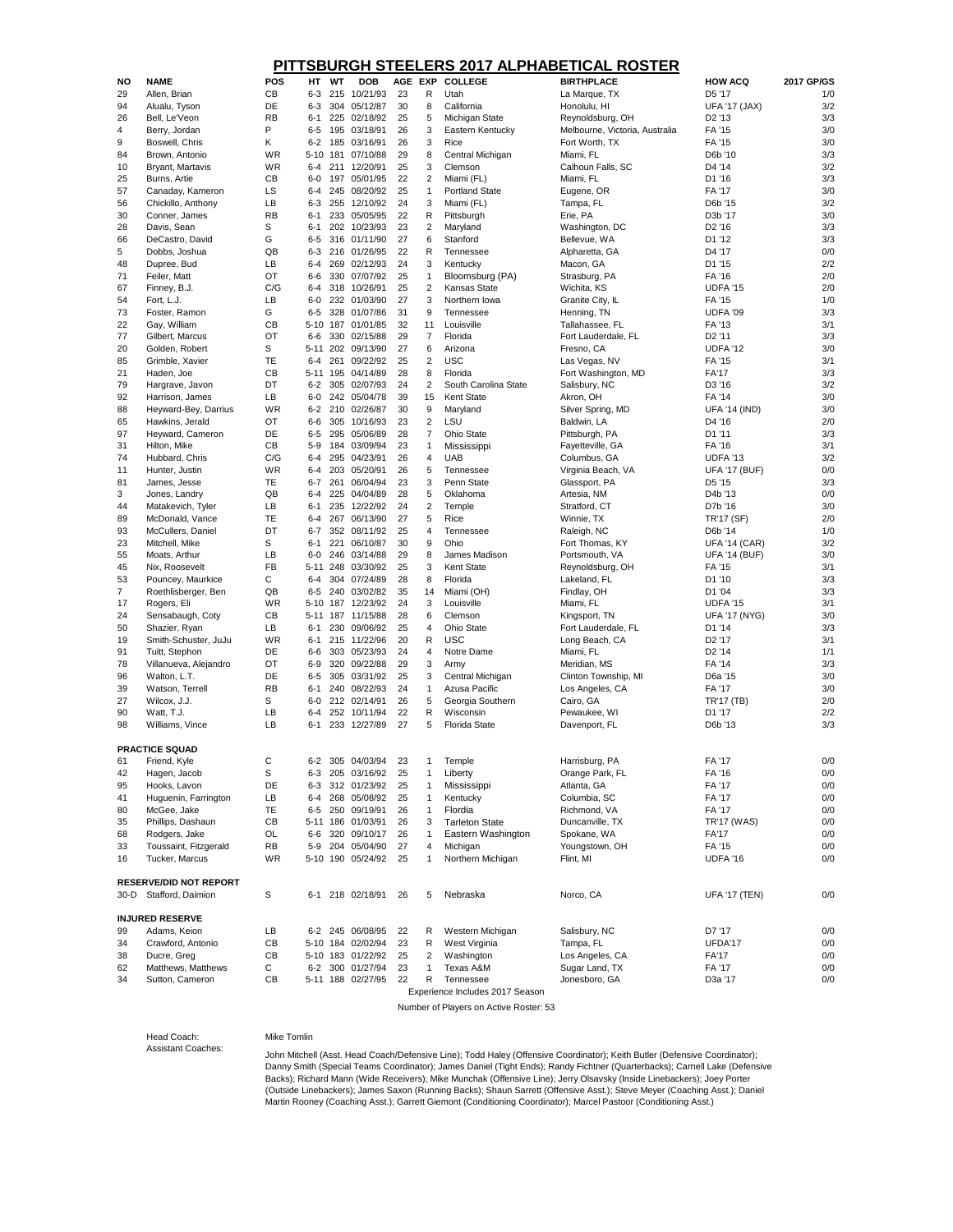# **PITTSBURGH STEELERS 2017 NUMERICAL ROSTER**

| <b>NO</b> | <b>NAME</b>                             | <b>POS</b>             | HT               | <b>WT</b>  | <b>DOB</b>               | AGE EXP  |                     | .<br><b>COLLEGE</b>             | <b>BIRTHPLACE</b>                       | <b>HOW ACQ</b>                   | 2017 GP/GS |
|-----------|-----------------------------------------|------------------------|------------------|------------|--------------------------|----------|---------------------|---------------------------------|-----------------------------------------|----------------------------------|------------|
| 3         | Jones, Landry                           | QB                     | $6-4$            | 225        | 04/04/89                 | 28       | 5                   | Oklahoma                        | Artesia, NM                             | D4b '13                          | 0/0        |
| 4         | Berry, Jordan                           | P                      | $6-5$            |            | 195 03/18/91             | 26       | 3                   | Eastern Kentucky                | Melbourne, Victoria, Australia          | FA '15                           | 3/0        |
| 5         | Dobbs, Joshua                           | QB                     | $6 - 3$          |            | 216 01/26/95             | 22       | R                   | Tennessee                       | Alpharetta, GA                          | D4 '17                           | 0/0        |
| 7         | Roethlisberger, Ben                     | QB                     | $6-5$            | 240        | 03/02/82                 | 35       | 14                  | Miami (OH)                      | Findlay, OH                             | D1 '04                           | 3/3        |
| 9         | Boswell, Chris                          | Κ                      | $6-2$            | 185        | 03/16/91                 | 26       | 3                   | Rice                            | Fort Worth, TX                          | FA '15                           | 3/0        |
| 10        | Bryant, Martavis<br>Hunter, Justin      | <b>WR</b><br><b>WR</b> | $6-4$<br>$6 - 4$ | 203        | 211 12/20/91<br>05/20/91 | 25<br>26 | 3<br>5              | Clemson<br>Tennessee            | Calhoun Falls, SC<br>Virginia Beach, VA | D4 '14<br><b>UFA '17 (BUF)</b>   | 3/2<br>0/0 |
| 11<br>17  | Rogers, Eli                             | <b>WR</b>              |                  | 5-10 187   | 12/23/92                 | 24       | 3                   | Louisville                      | Miami, FL                               | UDFA '15                         | 3/1        |
| 19        | Smith-Schuster, JuJu                    | <b>WR</b>              | $6 - 1$          | 215        | 11/22/96                 | 20       | R                   | <b>USC</b>                      | Long Beach, CA                          | D <sub>2</sub> '17               | 3/1        |
| 20        | Golden, Robert                          | S                      | $5 - 11$         | 202        | 09/13/90                 | 27       | 6                   | Arizona                         | Fresno, CA                              | UDFA '12                         | 3/0        |
| 21        | Haden, Joe                              | CB                     | $5 - 11$         | 195        | 04/14/89                 | 28       | 8                   | Florida                         | Fort Washington, MD                     | <b>FA'17</b>                     | 3/3        |
| 22        | Gay, William                            | CB                     | 5-10 187         |            | 01/01/85                 | 32       | 11                  | Louisville                      | Tallahassee, FL                         | FA '13                           | 3/1        |
| 23        | Mitchell, Mike                          | S                      | $6 - 1$          | 221        | 06/10/87                 | 30       | $\boldsymbol{9}$    | Ohio                            | Fort Thomas, KY                         | <b>UFA '14 (CAR)</b>             | 3/2        |
| 24        | Sensabaugh, Coty                        | CB                     | 5-11 187         |            | 11/15/88                 | 28       | 6                   | Clemson                         | Kingsport, TN                           | <b>UFA '17 (NYG)</b>             | 3/0        |
| 25        | Burns, Artie                            | CB                     | $6-0$            | 197        | 05/01/95                 | 22       | 2                   | Miami (FL)                      | Miami, FL                               | D1 '16                           | 3/3        |
| 26        | Bell, Le'Veon                           | <b>RB</b>              | $6 - 1$          | 225        | 02/18/92                 | 25       | 5                   | Michigan State                  | Reynoldsburg, OH                        | D <sub>2</sub> '13               | 3/3        |
| 27        | Wilcox, J.J.                            | $\mathsf S$<br>S       | $6-0$            | 202        | 212 02/14/91<br>10/23/93 | 26       | 5                   | Georgia Southern                | Cairo, GA                               | TR'17 (TB)<br>D <sub>2</sub> '16 | 2/0<br>3/3 |
| 28<br>29  | Davis, Sean<br>Allen, Brian             | CB                     | $6 - 1$<br>$6-3$ | 215        | 10/21/93                 | 23<br>23 | $\overline{2}$<br>R | Maryland<br>Utah                | Washington, DC<br>La Marque, TX         | D5 '17                           | 1/0        |
| 30        | Conner, James                           | <b>RB</b>              | $6 - 1$          |            | 233 05/05/95             | 22       | R                   | Pittsburgh                      | Erie, PA                                | D3b '17                          | 3/0        |
| 31        | Hilton, Mike                            | CB                     | $5-9$            |            | 184 03/09/94             | 23       | 1                   | Mississippi                     | Fayetteville, GA                        | FA '16                           | 3/1        |
| 39        | Watson, Terrell                         | <b>RB</b>              | $6 - 1$          | 240        | 08/22/93                 | 24       | $\mathbf 1$         | Azusa Pacific                   | Los Angeles, CA                         | <b>FA '17</b>                    | 3/0        |
| 44        | Matakevich, Tyler                       | LB                     | $6 - 1$          | 235        | 12/22/92                 | 24       | $\overline{2}$      | Temple                          | Stratford, CT                           | D7b '16                          | 3/0        |
| 45        | Nix, Roosevelt                          | <b>FB</b>              | $5 - 11$         | 248        | 03/30/92                 | 25       | 3                   | Kent State                      | Reynoldsburg, OH                        | FA '15                           | 3/1        |
| 48        | Dupree, Bud                             | LB                     | $6-4$            |            | 269 02/12/93             | 24       | 3                   | Kentucky                        | Macon, GA                               | D1 '15                           | 2/2        |
| 50        | Shazier, Ryan                           | LB                     | $6 - 1$          | 230        | 09/06/92                 | 25       | 4                   | <b>Ohio State</b>               | Fort Lauderdale, FL                     | D1 '14                           | 3/3        |
| 53        | Pouncey, Maurkice                       | C                      | $6 - 4$          |            | 304 07/24/89             | 28       | 8                   | Florida                         | Lakeland, FL                            | D1 '10                           | 3/3        |
| 54        | Fort, L.J.                              | LB                     | $6-0$            |            | 232 01/03/90             | 27       | 3                   | Northern Iowa                   | Granite City, IL                        | FA '15                           | 1/0        |
| 55        | Moats, Arthur                           | LB                     | $6-0$            |            | 246 03/14/88             | 29       | 8                   | James Madison                   | Portsmouth, VA                          | <b>UFA '14 (BUF)</b>             | 3/0        |
| 56        | Chickillo, Anthony                      | LB                     | $6 - 3$          | 255        | 12/10/92                 | 24       | 3                   | Miami (FL)                      | Tampa, FL                               | D6b '15                          | 3/2        |
| 57<br>65  | Canaday, Kameron<br>Hawkins, Jerald     | LS<br><b>OT</b>        | $6-4$<br>$6-6$   | 245<br>305 | 08/20/92<br>10/16/93     | 25<br>23 | 1<br>$\overline{c}$ | <b>Portland State</b><br>LSU    | Eugene, OR<br>Baldwin, LA               | <b>FA '17</b><br>D4 '16          | 3/0<br>2/0 |
| 66        | DeCastro, David                         | G                      | $6-5$            |            | 316 01/11/90             | 27       | 6                   | Stanford                        | Bellevue, WA                            | D1 '12                           | 3/3        |
| 67        | Finney, B.J.                            | C/G                    | $6 - 4$          | 318        | 10/26/91                 | 25       | 2                   | <b>Kansas State</b>             | Wichita, KS                             | UDFA '15                         | 2/0        |
| 71        | Feiler, Matt                            | <b>OT</b>              | $6-6$            | 330        | 07/07/92                 | 25       |                     | Bloomsburg (PA)                 | Strasburg, PA                           | FA '16                           | 2/0        |
| 73        | Foster, Ramon                           | G                      | $6 - 5$          | 328        | 01/07/86                 | 31       | 9                   | Tennessee                       | Henning, TN                             | UDFA '09                         | 3/3        |
| 74        | Hubbard, Chris                          | C/G                    | 6-4              |            | 295 04/23/91             | 26       | 4                   | <b>UAB</b>                      | Columbus, GA                            | UDFA '13                         | 3/2        |
| 77        | Gilbert, Marcus                         | OT                     | $6-6$            |            | 330 02/15/88             | 29       | 7                   | Florida                         | Fort Lauderdale, FL                     | D <sub>2</sub> '11               | 3/3        |
| 78        | Villanueva, Alejandro                   | OT                     | $6-9$            | 320        | 09/22/88                 | 29       | 3                   | Army                            | Meridian, MS                            | FA '14                           | 3/3        |
| 79        | Hargrave, Javon                         | DT                     |                  |            | 6-2 305 02/07/93         | 24       | 2                   | South Carolina State            | Salisbury, NC                           | D3 '16                           | $3/2$      |
| 81        | James, Jesse                            | TE                     | $6 - 7$          | 261        | 06/04/94                 | 23       | 3                   | Penn State                      | Glassport, PA                           | D5 '15                           | 3/3        |
| 84        | Brown, Antonio                          | <b>WR</b>              | 5-10 181         |            | 07/10/88                 | 29       | 8                   | Central Michigan<br><b>USC</b>  | Miami, FL                               | D6b '10                          | 3/3        |
| 85<br>88  | Grimble, Xavier<br>Heyward-Bey, Darrius | TE<br>WR               | $6-4$<br>$6-2$   | 261        | 09/22/92<br>210 02/26/87 | 25<br>30 | 2<br>9              | Maryland                        | Las Vegas, NV<br>Silver Spring, MD      | FA '15<br><b>UFA '14 (IND)</b>   | 3/1<br>3/0 |
| 89        | McDonald, Vance                         | TE                     | 6-4              | 267        | 06/13/90                 | 27       | 5                   | Rice                            | Winnie, TX                              | TR'17 (SF)                       | 2/0        |
| 90        | Watt, T.J.                              | LB                     | 6-4              |            | 252 10/11/94             | 22       | R                   | Wisconsin                       | Pewaukee, WI                            | D1 '17                           | 2/2        |
| 91        | Tuitt, Stephon                          | DE                     | $6-6$            |            | 303 05/23/93             | 24       | 4                   | Notre Dame                      | Miami, FL                               | D <sub>2</sub> '14               | 1/1        |
| 92        | Harrison, James                         | LB                     | $6-0$            |            | 242 05/04/78             | 39       | 15                  | Kent State                      | Akron, OH                               | FA '14                           | 3/0        |
| 93        | McCullers, Daniel                       | DT                     | $6 - 7$          | 352        | 08/11/92                 | 25       | 4                   | Tennessee                       | Raleigh, NC                             | D6b '14                          | 1/0        |
| 94        | Alualu, Tyson                           | DE                     | $6 - 3$          |            | 304 05/12/87             | 30       | 8                   | California                      | Honolulu, HI                            | <b>UFA '17 (JAX)</b>             | 3/2        |
| 96        | Walton, L.T.                            | DE                     | $6-5$            |            | 305 03/31/92             | 25       | 3                   | Central Michigan                | Clinton Township, MI                    | D6a '15                          | 3/0        |
| 97        | Heyward, Cameron                        | DE                     | $6-5$            | 295        | 05/06/89                 | 28       | $\overline{7}$      | <b>Ohio State</b>               | Pittsburgh, PA                          | D1 '11                           | 3/3        |
| 98        | Williams, Vince                         | LB                     | $6 - 1$          |            | 233 12/27/89             | 27       | 5                   | <b>Florida State</b>            | Davenport, FL                           | D6b '13                          | 3/3        |
|           | <b>PRACTICE SQUAD</b>                   |                        |                  |            |                          |          |                     |                                 |                                         |                                  |            |
| 16        | <b>Marcus Tucker</b>                    | <b>WR</b>              |                  |            | 5-10 190 05/24/92        | 25       | 1                   | Northern Michigan               | Flint, MI                               | UDFA '16                         | 0/0        |
| 33        | <b>Fitzgerald Toussaint</b>             | <b>RB</b>              | $5-9$            |            | 204 05/04/90             | 27       | 4                   | Michigan                        | Youngstown, OH                          | FA '15                           | 0/0        |
| 35        | Dashaun Phillips                        | CB                     |                  |            | 5-11 186 01/03/91        | 26       | 3                   | <b>Tarleton State</b>           | Duncanville, TX                         | <b>TR'17 (WAS)</b>               | 0/0        |
| 41        | Farrington Huguenin                     | LB                     | 6-4              |            | 268 05/08/92             | 25       | 1                   | Kentucky                        | Columbia, SC                            | FA '17                           | 0/0        |
| 42        | Jacob Hagen                             | S                      | $6-3$            |            | 205 03/16/92             | 25       | 1                   | Liberty                         | Orange Park, FL                         | FA '16                           | 0/0        |
| 61        | Kyle Friend                             | C                      | $6 - 2$          |            | 305 04/03/94             | 23       | 1                   | Temple                          | Harrisburg, PA                          | FA '17                           | 0/0        |
| 68        | Jake Rodgers                            | OL                     | $6-6$            |            | 320 09/10/17             | 26       | -1                  | Eastern Washington              | Spokane, WA                             | <b>FA'17</b>                     | 0/0        |
| 80        | Jake McGee                              | TE                     | $6-5$            | 250        | 09/19/91                 | 26       | -1                  | Flordia                         | Richmond, VA                            | FA '17                           | 0/0        |
| 95        | Lavon Hooks                             | DE                     | $6 - 3$          |            | 312 01/23/92             | 25       | 1                   | Mississippi                     | Atlanta, GA                             | FA '17                           | 0/0        |
|           | <b>RESERVE/DID NOT REPORT</b>           |                        |                  |            |                          |          |                     |                                 |                                         |                                  |            |
| 30-D      | <b>Daimion Stafford</b>                 | S                      | 6-1              |            | 218 02/18/91             | 26       | 5                   | Nebraska                        | Norco, CA                               | <b>UFA '17 (TEN)</b>             | 0/0        |
|           | <b>INJURED RESERVE</b>                  |                        |                  |            |                          |          |                     |                                 |                                         |                                  |            |
| 34        | Antonio Crawford                        | <b>CB</b>              |                  |            | 5-10 184 02/02/94        | 23       | R                   | West Virginia                   | Tampa, FL                               | UFDA'17                          | 0/0        |
| 34        | <b>Cameron Sutton</b>                   | <b>CB</b>              |                  |            | 5-11 188 02/27/95        | 22       | R.                  | Tennessee                       | Jonesboro, GA                           | D3a '17                          | 0/0        |
| 38        | Ducre, Greg                             | CB                     |                  |            | 5-10 183 01/22/92        | 25       | $\overline{a}$      | Washington                      | Los Angeles, CA                         | <b>FA'17</b>                     | $0/0$      |
| 62        | <b>Mike Matthews</b>                    | C                      |                  |            | 6-2 300 01/27/94         | 23       |                     | Texas A&M                       | Sugar Land, TX                          | FA '17                           | 0/0        |
| 99        | Keion Adams                             | LB                     |                  |            | 6-2 245 06/08/95         | 22       | R                   | Western Michigan                | Salisbury, NC                           | D7 '17                           | 0/0        |
|           |                                         |                        |                  |            |                          |          |                     | Experience Includes 2017 Season |                                         |                                  |            |

Number of Players on Active Roster: 53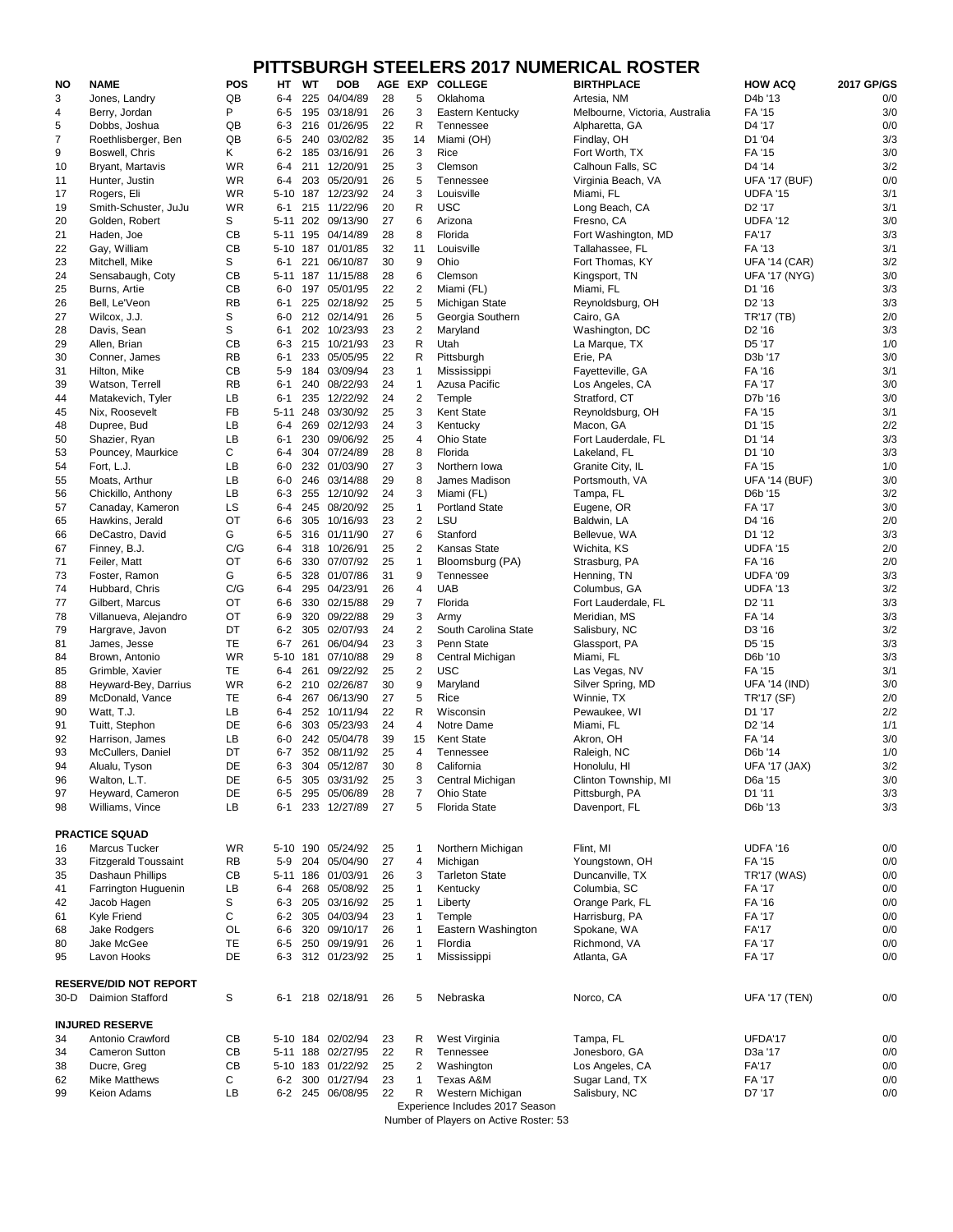| NΟ             | <b>NAME</b>                  | <b>POS</b> | HТ       | WT  | <b>DOB</b> |    | AGE EXP         | <b>COLLEGE</b>       | <b>BIRTHPLACE</b>    | <b>HOW ACQ</b>       |
|----------------|------------------------------|------------|----------|-----|------------|----|-----------------|----------------------|----------------------|----------------------|
|                | <b>QUARTERBACKS (3)</b>      |            |          |     |            |    |                 |                      |                      |                      |
| 3              | Landry Jones                 | QB         | $6 - 4$  | 225 | 04/04/89   | 28 | 5               | Oklahoma             | Artesia, NM          | D <sub>4</sub> b '13 |
| 5              | Joshua Dobbs                 | QB         | $6-3$    | 216 | 01/26/95   | 22 | R               | Tennessee            | Alpharetta, GA       | D4 '17               |
| $\overline{7}$ | Ben Roethlisberger           | QB         | $6-5$    | 240 | 03/02/82   | 35 | 14              | Miami (OH)           | Findlay, OH          | D1 '04               |
|                | <b>RUNNING BACKS (4)</b>     |            |          |     |            |    |                 |                      |                      |                      |
| 26             | Le'Veon Bell                 | <b>RB</b>  | $6 - 1$  | 225 | 02/18/92   | 25 | 5               | Michigan State       | Reynoldsburg, OH     | D <sub>2</sub> '13   |
| 30             | James Conner                 | <b>RB</b>  | $6 - 1$  | 233 | 05/05/95   | 22 | R               | Pittsburgh           | Erie, PA             | D3b '17              |
| 39             | <b>Terrell Watson</b>        | <b>RB</b>  | $6 - 1$  | 240 | 08/22/93   | 24 | $\mathbf{1}$    | Azusa Pacific        | Los Angeles, CA      | FA '17               |
| 45             | Roosevelt Nix                | <b>FB</b>  | $5 - 11$ | 248 | 03/30/92   | 25 | 3               | Kent State           | Reynoldsburg, OH     | FA '15               |
|                | <b>WIDE RECEIVERS (6)</b>    |            |          |     |            |    |                 |                      |                      |                      |
| 10             | Martavis Bryant              | WR.        | 6-4      | 211 | 12/20/91   | 25 | 3               | Clemson              | Calhoun Falls, SC    | D4 '14               |
| 11             | <b>Justin Hunter</b>         | <b>WR</b>  | $6 - 4$  | 203 | 05/20/91   | 26 | 5               | Tennessee            | Virginia Beach, VA   | <b>UFA '17 (BUF)</b> |
| 17             | Eli Rogers                   | <b>WR</b>  | $5 - 10$ | 187 | 12/23/92   | 24 | 3               | Louisville           | Miami, FL            | UDFA '15             |
| 19             | JuJu Smith-Schuster          | <b>WR</b>  | $6 - 1$  | 215 | 11/22/96   | 20 | R               | <b>USC</b>           | Long Beach, CA       | D <sub>2</sub> '17   |
| 84             | Antonio Brown                | <b>WR</b>  | $5 - 10$ | 181 | 07/10/88   | 29 | 8               | Central Michigan     | Miami, FL            | D6b '10              |
| 88             | Darrius Heyward-Bey          | <b>WR</b>  | $6-2$    | 210 | 02/26/87   | 30 | 9               | Maryland             | Silver Spring, MD    | <b>UFA '14 (IND)</b> |
|                | <b>TIGHT ENDS (3)</b>        |            |          |     |            |    |                 |                      |                      |                      |
| 81             | Jesse James                  | <b>TE</b>  | $6 - 7$  | 261 | 06/04/94   | 23 | 3               | Penn State           | Glassport, PA        | D5 '15               |
| 85             | <b>Xavier Grimble</b>        | <b>TE</b>  | $6 - 4$  | 261 | 09/22/92   | 25 | $\overline{2}$  | <b>USC</b>           | Las Vegas, NV        | FA '15               |
| 89             | Vance McDonald               | <b>TE</b>  | $6 - 4$  | 267 | 06/13/90   | 27 | 5               | Rice                 | Winnie, TX           | <b>TR'17 (SF)</b>    |
|                | <b>OFFENSIVE LINEMEN (9)</b> |            |          |     |            |    |                 |                      |                      |                      |
| 53             | Maurkice Pouncey             | С          | $6 - 4$  | 304 | 07/24/89   | 28 | 8               | Florida              | Lakeland, FL         | D1 '10               |
| 65             | Jerald Hawkins               | OT         | $6-6$    | 305 | 10/16/93   | 23 | $\overline{2}$  | LSU                  | Baldwin, LA          | D4 '16               |
| 66             | David DeCastro               | G          | $6-5$    | 316 | 01/11/90   | 27 | $6\phantom{1}6$ | Stanford             | Bellevue, WA         | D1 '12               |
| 67             | B.J. Finney                  | C/G        | $6 - 4$  | 318 | 10/26/91   | 25 | 2               | <b>Kansas State</b>  | Wichita, KS          | UDFA '15             |
| 71             | <b>Matt Feiler</b>           | OT         | $6-6$    | 330 | 07/07/92   | 25 | $\mathbf{1}$    | Bloomsburg (PA)      | Strasburg, PA        | FA '16               |
| 73             | Ramon Foster                 | G          | $6-5$    | 328 | 01/07/86   | 31 | 9               | Tennessee            | Henning, TN          | UDFA '09             |
| 74             | Chris Hubbard                | C/G        | $6 - 4$  | 295 | 04/23/91   | 26 | $\overline{4}$  | <b>UAB</b>           | Columbus, GA         | UDFA '13             |
| 77             | <b>Marcus Gilbert</b>        | OT         | $6-6$    | 330 | 02/15/88   | 29 | $\overline{7}$  | Florida              | Fort Lauderdale, FL  | D <sub>2</sub> '11   |
| 78             | Alejandro Villanueva         | OT         | $6-9$    | 320 | 09/22/88   | 29 | 3               | Army                 | Meridian, MS         | <b>FA '14</b>        |
|                |                              |            |          |     |            |    |                 | DEFENSE (25)         |                      |                      |
|                | <b>DEFENSIVE LINEMEN (6)</b> |            |          |     |            |    |                 |                      |                      |                      |
| 79             | Javon Hargrave               | DT         | $6 - 2$  | 305 | 02/07/93   | 24 | $\overline{2}$  | South Carolina State | Salisbury, NC        | D3 '16               |
| 91             | <b>Stephon Tuitt</b>         | DE         | $6 - 6$  | 303 | 05/23/93   | 24 | $\overline{4}$  | Notre Dame           | Miami, FL            | D <sub>2</sub> '14   |
| 93             | <b>Daniel McCullers</b>      | DT         | $6 - 7$  | 352 | 08/11/92   | 25 | $\overline{4}$  | Tennessee            | Raleigh, NC          | D6b '14              |
| 94             | <b>Tyson Alualu</b>          | DE         | $6 - 3$  | 304 | 05/12/87   | 30 | 8               | California           | Honolulu, HI         | <b>UFA '17 (JAX)</b> |
| 96             | L.T. Walton                  | DE         | $6-5$    | 305 | 03/31/92   | 25 | 3               | Central Michigan     | Clinton Township, MI | D6a '15              |
| 97             | Cameron Heyward              | DE         | $6-5$    | 295 | 05/06/89   | 28 | $\overline{7}$  | Ohio State           | Pittsburgh, PA       | D1 '11               |

Mike Hilton CB 5-9 184 03/09/94 23 1 Mississippi Fayetteville, GA FA '16

 Cameron Heyward DE 6-5 295 05/06/89 28 7 Ohio State Pittsburgh, PA D1 '11 Tyler Matakevich LB 6-1 235 12/22/92 24 2 Temple Stratford, CT D7b '16 Bud Dupree LB 6-4 269 02/12/93 24 3 Kentucky Macon, GA D1 '15 Ryan Shazier LB 6-1 230 09/06/92 25 4 Ohio State Fort Lauderdale, FL D1 '14 L.J. Fort LB 6-0 232 01/03/90 27 3 Northern Iowa Granite City, IL FA '15 Arthur Moats LB 6-0 246 03/14/88 29 8 James Madison Portsmouth, VA UFA '14 (BUF) Anthony Chickillo LB 6-3 255 12/10/92 24 3 Miami (FL) Tampa, FL D6b '15 T.J. Watt LB 6-4 252 10/11/94 22 R Wisconsin Pewaukee, WI D1 '17 James Harrison LB 6-0 242 05/04/78 39 15 Kent State Akron, OH FA '14 98 Vince Williams LB 6-1 233 12/27/89 27 5 Florida State Davenport, FL Chronicle M6b '13 20 Robert Golden S 5-11 202 09/13/90 27 6 Arizona S Fresno, CA 7 UDFA '12 21 Joe Haden CB 5-11 195 04/14/89 28 8 Florida Fort Washington, MD FA'17 22 William Gay CB 5-10 187 01/01/85 32 11 Louisville Tallahassee, FL FA '13 23 Mike Mitchell S 6-1 221 06/10/87 30 9 Ohio Fort Thomas, KY UFA '14 (CAR)<br>24 Coty Sensabaugh CB 5-11 187 11/15/88 28 6 Clemson Kingsport, TN UFA '17 (NYG) 24 Coty Sensabaugh CB 5-11 187 11/15/88 28 6 Clemson Kingsport, TN UFA '17 (NYG) 25 Artie Burns CB 6-0 197 05/01/95 22 2 Miami (FL) Miami, FL 61 16 D1 '16 J.J. Wilcox S 6-0 212 02/14/91 26 5 Georgia Southern Cairo, GA TR'17 (TB) Sean Davis S 6-1 202 10/23/93 23 2 Maryland Washington, DC D2 '16 Brian Allen CB 6-3 215 10/21/93 23 R Utah La Marque, TX D5 '17 **LINEBACKERS (9) DEFENSIVE BACKS (10)**

|        | <b>SPECIALISTS (3)</b>                                           |              |          |          |              |    |    |                                        |                                |                      |
|--------|------------------------------------------------------------------|--------------|----------|----------|--------------|----|----|----------------------------------------|--------------------------------|----------------------|
| 4      | Jordan Berry                                                     | P            | $6 - 5$  | 195      | 03/18/91     | 26 | 3  | Eastern Kentucky                       | Melbourne, Victoria, Australia | FA '15               |
| 9      | <b>Chris Boswell</b>                                             | K            | $6 - 2$  | 185      | 03/16/91     | 26 | 3  | Rice                                   | Fort Worth, TX                 | FA '15               |
| 57     | Kameron Canaday                                                  | LS           | $6 - 4$  |          | 245 08/20/92 | 25 |    | <b>Portland State</b>                  | Eugene, OR                     | FA '17               |
|        | <b>PRACTICE SQUAD</b>                                            |              |          |          |              |    |    |                                        |                                |                      |
| 16     | Marcus Tucker                                                    | <b>WR</b>    |          | 5-10 190 | 05/24/92     | 25 | 1  | Northern Michigan                      | Flint, MI                      | UDFA '16             |
| 33     | <b>Fitzgerald Toussaint</b>                                      | <b>RB</b>    | $5-9$    | 204      | 05/04/90     | 27 | 4  | Michigan                               | Youngstown, OH                 | FA '15               |
| 35     | Dashaun Phillips                                                 | CB           | $5 - 11$ | 186      | 01/03/91     | 26 | 3  | <b>Tarleton State</b>                  | Duncanville, TX                | <b>TR'17 (WAS)</b>   |
| 41     | Farrington Huguenin                                              | LB           | $6 - 4$  | 268      | 05/08/92     | 25 |    | Kentucky                               | Columbia, SC                   | FA '17               |
| 42     | Jacob Hagen                                                      | S            | $6 - 3$  | 205      | 03/16/92     | 25 |    | Liberty                                | Orange Park, FL                | FA '16               |
| 61     | Kyle Friend                                                      | С            | $6 - 2$  | 305      | 04/03/94     | 23 |    | Temple                                 | Harrisburg, PA                 | FA '17               |
| 68     | Jake Rodgers                                                     | OL           | $6 - 6$  | 320      | 09/10/17     | 26 | 1  | Eastern Washington                     | Spokane, WA                    | <b>FA'17</b>         |
| 80     | Jake McGee                                                       | <b>TE</b>    | $6 - 5$  | 250      | 09/19/91     | 26 | 1  | Flordia                                | Richmond, VA                   | FA '17               |
| 95     | Lavon Hooks                                                      | DE           | $6 - 3$  |          | 312 01/23/92 | 25 |    | Mississippi                            | Atlanta, GA                    | FA '17               |
|        | <b>RESERVE/DID NOT REPORT</b>                                    |              |          |          |              |    |    |                                        |                                |                      |
| $30-D$ | Daimion Stafford                                                 | S            | $6 - 1$  |          | 218 02/18/91 | 26 | 5  | Nebraska                               | Norco, CA                      | <b>UFA '17 (TEN)</b> |
|        | <b>INJURED RESERVE</b>                                           |              |          |          |              |    |    |                                        |                                |                      |
| 34     | Antonio Crawford                                                 | CB           | $5 - 10$ |          | 184 02/02/94 | 23 | R  | West Virginia                          | Tampa, FL                      | UFDA'17              |
| 34     | <b>Cameron Sutton</b>                                            | CB           | $5 - 11$ | 188      | 02/27/95     | 22 | R  | Tennessee                              | Jonesboro, GA                  | D <sub>3</sub> a '17 |
| 38     | <b>Greg Ducre</b>                                                | CB           | $5 - 10$ | 183      | 01/22/92     | 25 | 2  | Washington                             | Los Angeles, CA                | <b>FA'17</b>         |
| 62     | Mike Matthews                                                    | C            | $6 - 2$  | 300      | 01/27/94     | 23 | 1  | Texas A&M                              | Sugar Land, TX                 | FA '17               |
| 99     | Keion Adams                                                      | LB           | $6 - 2$  | 245      | 06/08/95     | 22 | R. | Western Michigan                       | Salisbury, NC                  | D7 '17               |
|        |                                                                  |              |          |          |              |    |    | Number of Players on Active Roster: 53 |                                |                      |
|        | $\mathbf{1}$ $\mathbf{1}$ $\mathbf{2}$ $\mathbf{3}$ $\mathbf{4}$ | $\mathbf{r}$ |          |          |              |    |    |                                        |                                |                      |

Head Coach: Mike Tomlin

Assistant Coaches:

# **PITTSBURGH STEELERS 2017 POSITIONAL ROSTER OFFENSE (25)**

John Mitchell (Asst. Head Coach/Defensive Line); Todd Haley (Offensive Coordinator); Keith Butler (Defensive Coordinator); Danny Smith (Special Teams Coordinator); James Daniel (Tight Ends); Randy Fichtner (Quarterbacks); Carnell Lake (Defensive Backs); Richard Mann (Wide Receivers); Mike Munchak (Offensive Line); Jerry Olsavsky (Inside Linebackers); Joey Porter (Outside Linebackers); James Saxon (Running Backs); Shaun Sarrett (Offensive Asst.); Steve Meyer (Coaching Asst.); Daniel Martin Rooney (Coaching Asst.); Garrett Giemont (Conditioning Coordinator); Marcel Pastoor (Conditioning Asst.)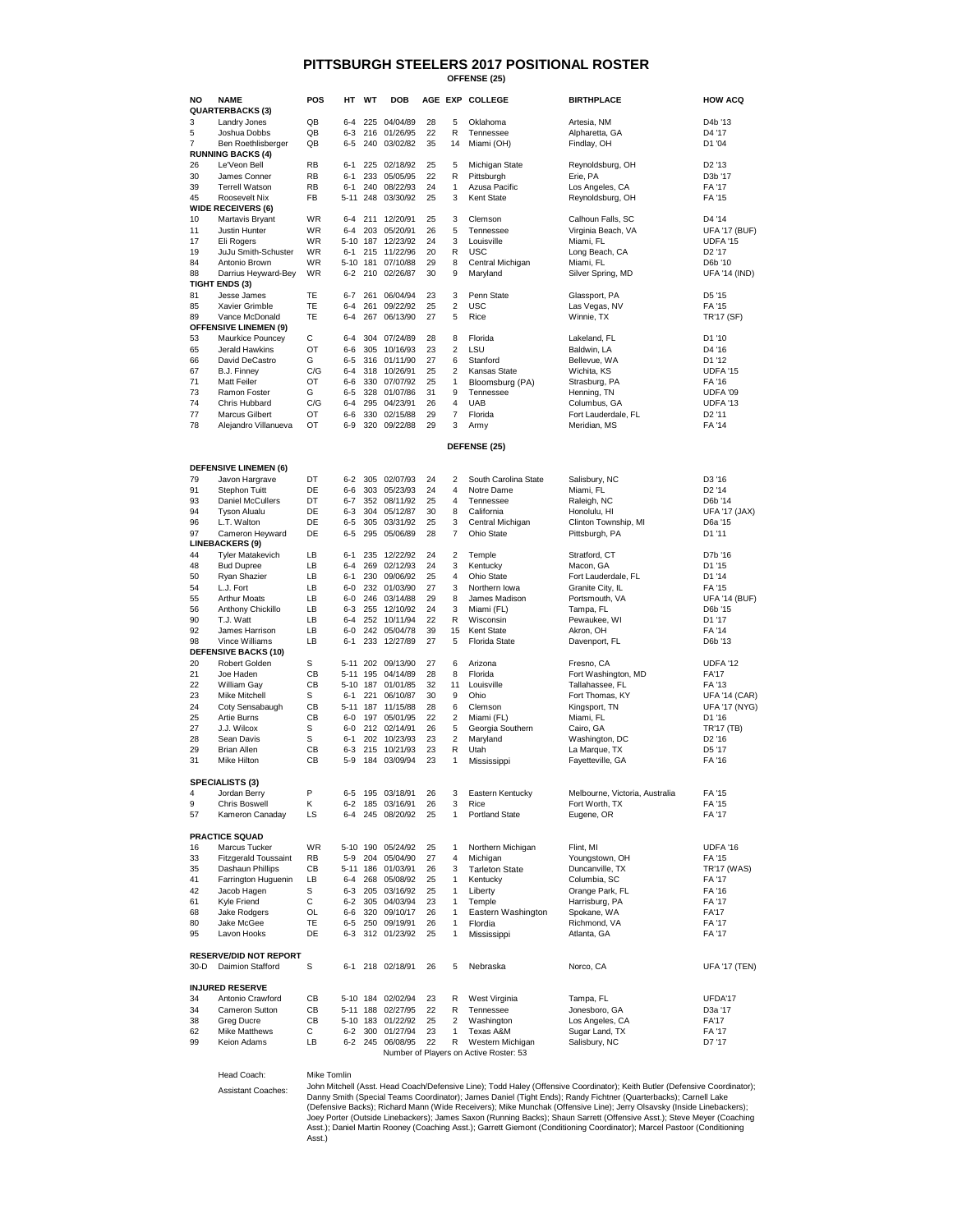| <b>NO</b>      | <b>NAME</b>                                              | <b>POS</b>      | HT                 | <b>WT</b> | <b>DOB</b>                   |          |                | .<br>AGE EXP COLLEGE                   | 679 61961<br><b>BIRTHPLACE</b>         | <b>HOW ACQ</b>                             |
|----------------|----------------------------------------------------------|-----------------|--------------------|-----------|------------------------------|----------|----------------|----------------------------------------|----------------------------------------|--------------------------------------------|
|                | 15th YEAR (1)                                            |                 |                    |           |                              |          |                |                                        |                                        |                                            |
| 92             | James Harrison                                           | LB              | $6-0$              |           | 242 05/04/78                 | 39       | 15             | <b>Kent State</b>                      | Akron, OH                              | FA '14                                     |
|                | 14th YEAR (1)                                            |                 |                    |           |                              |          |                |                                        |                                        |                                            |
| $\overline{7}$ | Ben Roethlisberger                                       | QB              | $6 - 5$            |           | 240 03/02/82                 | 35       | 14             | Miami (OH)                             | Findlay, OH                            | D1 '04                                     |
|                | 11th YEAR (1)                                            |                 |                    |           |                              |          |                |                                        |                                        |                                            |
| 22             | William Gay                                              | CB              |                    |           | 5-10 187 01/01/85            | 32       | 11             | Louisville                             | Tallahassee, FL                        | FA '13                                     |
|                | 9th YEAR (3)                                             |                 |                    |           |                              |          |                |                                        |                                        |                                            |
| 23             | <b>Mike Mitchell</b>                                     | S               | $6 - 1$            | 221       | 06/10/87<br>328 01/07/86     | 30       | 9              | Ohio                                   | Fort Thomas, KY                        | <b>UFA '14 (CAR)</b>                       |
| 73<br>88       | <b>Ramon Foster</b><br>Darrius Heyward-Bey               | G<br><b>WR</b>  | $6 - 5$<br>$6 - 2$ |           | 210 02/26/87                 | 31<br>30 | 9<br>9         | Tennessee<br>Maryland                  | Henning, TN<br>Silver Spring, MD       | UDFA '09<br><b>UFA '14 (IND)</b>           |
|                | 8th YEAR (5)                                             |                 |                    |           |                              |          |                |                                        |                                        |                                            |
| 21             | Joe Haden                                                | CB              | 5-11               |           | 195 04/14/89                 | 28       | 8              | Florida                                | Fort Washington, MD                    | <b>FA'17</b>                               |
| 53             | Maurkice Pouncey                                         | С               | $6 - 4$            | 304       | 07/24/89                     | 28       | 8              | Florida                                | Lakeland, FL                           | D1 '10                                     |
| 55             | <b>Arthur Moats</b>                                      | LB              | $6-0$              |           | 246 03/14/88                 | 29       | 8              | James Madison                          | Portsmouth, VA                         | <b>UFA '14 (BUF)</b>                       |
| 84             | Antonio Brown                                            | <b>WR</b>       | $5 - 10$           | 181       | 07/10/88                     | 29       | 8              | Central Michigan                       | Miami, FL                              | D6b '10                                    |
| 94             | <b>Tyson Alualu</b>                                      | DE              | $6 - 3$            |           | 304 05/12/87                 | 30       | 8              | California                             | Honolulu, HI                           | <b>UFA '17 (JAX)</b>                       |
|                | 7th YEAR (2)                                             |                 |                    |           |                              |          |                |                                        |                                        |                                            |
| 77             | <b>Marcus Gilbert</b>                                    | OT              | $6-6$              |           | 330 02/15/88                 | 29       | 7              | Florida                                | Fort Lauderdale, FL                    | D <sub>2</sub> '11                         |
| 97             | Cameron Heyward                                          | DE              | $6-5$              |           | 295 05/06/89                 | 28       | $\overline{7}$ | <b>Ohio State</b>                      | Pittsburgh, PA                         | D1 '11                                     |
|                | 6th YEAR (3)                                             |                 |                    |           |                              |          |                |                                        |                                        |                                            |
| 20             | Robert Golden                                            | S               | 5-11               |           | 202 09/13/90                 | 27       | 6              | Arizona                                | Fresno, CA                             | <b>UDFA '12</b>                            |
| 24             | Coty Sensabaugh                                          | CB              | $5 - 11$           |           | 187 11/15/88                 | 28       | 6              | Clemson                                | Kingsport, TN                          | <b>UFA '17 (NYG)</b>                       |
| 66             | David DeCastro                                           | G               | $6-5$              |           | 316 01/11/90                 | 27       | 6              | Stanford                               | Bellevue, WA                           | D1 '12                                     |
|                | 5th YEAR (6)                                             |                 |                    |           |                              |          |                |                                        |                                        |                                            |
| 3<br>11        | Landry Jones<br><b>Justin Hunter</b>                     | QB<br><b>WR</b> | 6-4<br>$6 - 4$     | 203       | 225 04/04/89<br>05/20/91     | 28<br>26 | 5<br>5         | Oklahoma<br>Tennessee                  | Artesia, NM                            | D4b '13                                    |
| 26             | Le'Veon Bell                                             | <b>RB</b>       | $6 - 1$            | 225       | 02/18/92                     | 25       | 5              | Michigan State                         | Virginia Beach, VA<br>Reynoldsburg, OH | <b>UFA '17 (BUF)</b><br>D <sub>2</sub> '13 |
| 27             | J.J. Wilcox                                              | S               | $6-0$              |           | 212 02/14/91                 | 26       | 5              | Georgia Southern                       | Cairo, GA                              | TR'17 (TB)                                 |
| 89             | Vance McDonald                                           | <b>TE</b>       | $6 - 4$            |           | 267 06/13/90                 | 27       | 5              | Rice                                   | Winnie, TX                             | TR'17 (SF)                                 |
| 98             | Vince Williams                                           | LB              | $6 - 1$            |           | 233 12/27/89                 | 27       | 5              | <b>Florida State</b>                   | Davenport, FL                          | D6b '13                                    |
|                | 4th YEAR (4)                                             |                 |                    |           |                              |          |                |                                        |                                        |                                            |
| 50             | Ryan Shazier                                             | LB              | 6-1                |           | 230 09/06/92                 | 25       | 4              | <b>Ohio State</b>                      | Fort Lauderdale, FL                    | D1 '14                                     |
| 74             | Chris Hubbard                                            | C/G             | $6 - 4$            |           | 295 04/23/91                 | 26       | 4              | <b>UAB</b>                             | Columbus, GA                           | UDFA '13                                   |
| 91             | <b>Stephon Tuitt</b>                                     | DE              | $6-6$              |           | 303 05/23/93                 | 24       | 4              | Notre Dame                             | Miami, FL                              | D <sub>2</sub> '14                         |
| 93             | <b>Daniel McCullers</b>                                  | DT              | 6-7                |           | 352 08/11/92                 | 25       | 4              | Tennessee                              | Raleigh, NC                            | D6b '14                                    |
|                | 3rd YEAR (11)                                            |                 |                    |           |                              |          |                |                                        |                                        |                                            |
| 4              | Jordan Berry                                             | P               | $6-5$              |           | 195 03/18/91                 | 26       | 3              | Eastern Kentucky                       | Melbourne, Victoria, Australia         | FA '15                                     |
| 9              | <b>Chris Boswell</b>                                     | Κ               | $6 - 2$            |           | 185 03/16/91                 | 26       | 3              | Rice                                   | Fort Worth, TX                         | FA '15                                     |
| 10             | Martavis Bryant                                          | <b>WR</b>       | 6-4                |           | 211 12/20/91                 | 25       | 3              | Clemson                                | Calhoun Falls, SC                      | D4 '14                                     |
| 17             | Eli Rogers                                               | <b>WR</b>       |                    |           | 5-10 187 12/23/92            | 24       | 3              | Louisville                             | Miami, FL                              | <b>UDFA '15</b>                            |
| 45             | Roosevelt Nix                                            | <b>FB</b>       | $5 - 11$           |           | 248 03/30/92                 | 25       | 3              | <b>Kent State</b>                      | Reynoldsburg, OH                       | FA '15                                     |
| 48             | <b>Bud Dupree</b>                                        | LB              | $6-4$              |           | 269 02/12/93                 | 24       | 3              | Kentucky                               | Macon, GA                              | D1 '15                                     |
| 54             | L.J. Fort                                                | LB              | $6-0$              |           | 232 01/03/90                 | 27       | 3              | Northern Iowa                          | Granite City, IL                       | FA '15                                     |
| 56             | Anthony Chickillo                                        | LB              | $6-3$              |           | 255 12/10/92                 | 24       | 3              | Miami (FL)                             | Tampa, FL                              | D6b '15                                    |
| 78             | Alejandro Villanueva                                     | OT              | $6-9$              | 320       | 09/22/88                     | 29       | 3              | Army                                   | Meridian, MS                           | FA '14                                     |
| 81<br>96       | Jesse James<br>L.T. Walton                               | <b>TE</b><br>DE | $6 - 7$<br>$6-5$   |           | 261 06/04/94<br>305 03/31/92 | 23<br>25 | 3              | Penn State                             | Glassport, PA                          | D5 '15<br>D6a '15                          |
|                | 2nd YEAR (7)                                             |                 |                    |           |                              |          | 3              | Central Michigan                       | Clinton Township, MI                   |                                            |
| 25             | <b>Artie Burns</b>                                       | CB              | $6-0$              |           | 197 05/01/95                 | 22       | 2              | Miami (FL)                             | Miami, FL                              | D1 '16                                     |
| 28             | Sean Davis                                               | S               | $6 - 1$            |           | 202 10/23/93                 | 23       | $\overline{c}$ | Maryland                               | Washington, DC                         | D <sub>2</sub> '16                         |
| 44             | <b>Tyler Matakevich</b>                                  | LB              | $6 - 1$            |           | 235 12/22/92                 | 24       | $\overline{c}$ | Temple                                 | Stratford, CT                          | D7b '16                                    |
| 65             | Jerald Hawkins                                           | OT              | $6-6$              |           | 305 10/16/93                 | 23       | $\overline{c}$ | LSU                                    | Baldwin, LA                            | D4 '16                                     |
| 67             | B.J. Finney                                              | C/G             | $6-4$              |           | 318 10/26/91                 | 25       | $\overline{c}$ | <b>Kansas State</b>                    | Wichita, KS                            | <b>UDFA '15</b>                            |
| 79             | Javon Hargrave                                           | DT              | $6-2$              |           | 305 02/07/93                 | 24       | $\overline{2}$ | South Carolina State                   | Salisbury, NC                          | D3 '16                                     |
| 85             | Xavier Grimble                                           | <b>TE</b>       | $6 - 4$            |           | 261 09/22/92                 | 25       | $\overline{2}$ | <b>USC</b>                             | Las Vegas, NV                          | FA '15                                     |
|                | 1st YEAR (4)                                             |                 |                    |           |                              |          |                |                                        |                                        |                                            |
| 39             | <b>Terrell Watson</b>                                    | <b>RB</b>       | $6 - 1$            |           | 240 08/22/93                 | 24       | 1              | Azusa Pacific                          | Los Angeles, CA                        | FA '17                                     |
| 31             | Mike Hilton                                              | CB              | $5-9$              |           | 184 03/09/94                 | 23       | $\mathbf{1}$   | Mississippi                            | Fayetteville, GA                       | FA '16                                     |
| 57             | Kameron Canaday                                          | LS              | $6 - 4$            |           | 245 08/20/92                 | 25       | $\mathbf{1}$   | <b>Portland State</b>                  | Eugene, OR                             | FA '17                                     |
| 71             | <b>Matt Feiler</b>                                       | OT              | $6-6$              |           | 330 07/07/92                 | 25       | $\mathbf{1}$   | Bloomsburg (PA)                        | Strasburg, PA                          | FA '16                                     |
|                | <b>ROOKIES (5)</b>                                       |                 |                    |           |                              |          |                |                                        |                                        |                                            |
| 5              | Joshua Dobbs                                             | QB              |                    |           | 6-3 216 01/26/95             | 22       | R              | Tennessee                              | Alpharetta, GA                         | D4 '17                                     |
| 19             | JuJu Smith-Schuster<br><b>Brian Allen</b>                | <b>WR</b>       | $6 - 1$<br>$6 - 3$ |           | 215 11/22/96<br>215 10/21/93 | 20<br>23 | R              | <b>USC</b><br>Utah                     | Long Beach, CA                         | D <sub>2</sub> '17<br>D <sub>5</sub> '17   |
| 29<br>30       | James Conner                                             | CB<br><b>RB</b> | $6 - 1$            |           | 233 05/05/95                 | 22       | R<br>R         | Pittsburgh                             | La Marque, TX<br>Erie, PA              | D3b '17                                    |
| 90             | T.J. Watt                                                | LB              | $6 - 4$            |           | 252 10/11/94                 | 22       | R              | Wisconsin                              | Pewaukee, WI                           | D1 '17                                     |
|                |                                                          |                 |                    |           |                              |          |                |                                        |                                        |                                            |
|                | <b>PRACTICE SQUAD</b>                                    |                 |                    |           |                              |          |                |                                        |                                        |                                            |
| 16             | Marcus Tucker                                            | WR              |                    |           | 5-10 190 05/24/92            | 25       | 1              | Northern Michigan                      | Flint, MI                              | UDFA '16                                   |
| 33             | <b>Fitzgerald Toussaint</b>                              | <b>RB</b>       | $5-9$              |           | 204 05/04/90                 | 27       | 4              | Michigan                               | Youngstown, OH                         | FA '15                                     |
| 35             | Dashaun Phillips                                         | CB              | $5 - 11$           |           | 186 01/03/91                 | 26       | 3              | <b>Tarleton State</b>                  | Duncanville, TX                        | <b>TR'17 (WAS)</b>                         |
| 41             | Farrington Huguenin                                      | LB              | 6-4                |           | 268 05/08/92                 | 25       | 1              | Kentucky                               | Columbia, SC                           | FA '17                                     |
| 42             | Jacob Hagen                                              | S               | $6-3$              |           | 205 03/16/92                 | 25       | 1              | Liberty                                | Orange Park, FL                        | FA '16                                     |
| 61             | Kyle Friend                                              | C               | $6 - 2$            |           | 305 04/03/94                 | 23       | 1              | Temple                                 | Harrisburg, PA                         | FA '17                                     |
| 68             | Jake Rodgers                                             | OL              | $6-6$              |           | 320 09/10/17                 | 26       | 1              | Eastern Washington                     | Spokane, WA                            | <b>FA'17</b>                               |
| 80             | Jake McGee                                               | <b>TE</b>       | $6-5$              |           | 250 09/19/91                 | 26       | 1              | Flordia                                | Richmond, VA                           | FA '17                                     |
| 95             | Lavon Hooks                                              | DE              | $6 - 3$            |           | 312 01/23/92                 | 25       | 1              | Mississippi                            | Atlanta, GA                            | FA '17                                     |
| $30-D$         | <b>RESERVE/DID NOT REPORT</b><br><b>Daimion Stafford</b> | S               | 6-1                |           | 218 02/18/91                 | 26       | 5              | Nebraska                               | Norco, CA                              | <b>UFA '17 (TEN)</b>                       |
|                | <b>INJURED RESERVE</b>                                   |                 |                    |           |                              |          |                |                                        |                                        |                                            |
| 34             | Antonio Crawford                                         | CB              |                    |           | 5-10 184 02/02/94            | 23       | R              | West Virginia                          | Tampa, FL                              | UFDA'17                                    |
| 34             | <b>Cameron Sutton</b>                                    | CB              |                    |           | 5-11 188 02/27/95            | 22       | R              | Tennessee                              | Jonesboro, GA                          | D3a '17                                    |
| 38             | <b>Greg Ducre</b>                                        | CB              |                    |           | 5-10 183 01/22/92            | 25       | 2              | Washington                             | Los Angeles, CA                        | <b>FA'17</b>                               |
| 62             | <b>Mike Matthews</b>                                     | C               | $6-2$              |           | 300 01/27/94                 | 23       | $\mathbf 1$    | Texas A&M                              | Sugar Land, TX                         | FA '17                                     |
| 99             | Keion Adams                                              | LB              | $6 - 2$            |           | 245 06/08/95                 | 22       | R              | Western Michigan                       | Salisbury, NC                          | D7 '17                                     |
|                |                                                          |                 |                    |           |                              |          |                | Experience Includes 2017 Season        |                                        |                                            |
|                |                                                          |                 |                    |           |                              |          |                | Number of Players on Active Roster: 53 |                                        |                                            |
|                |                                                          |                 |                    |           |                              |          |                |                                        |                                        |                                            |
|                | Head Coach:                                              | Mike Tomlin     |                    |           |                              |          |                |                                        |                                        |                                            |

Assistant Coaches:

# **PITTSBURGH STEELERS 2017 ROSTER BY EXPERIENCE**

John Mitchell (Asst. Head Coach/Defensive Line); Todd Haley (Offensive Coordinator); Keith Butler (Defensive Coordinator); Danny Smith (Special Teams Coordinator); James Daniel (Tight Ends); Randy Fichtner (Quarterbacks); Carnell Lake (Defensive Backs); Richard Mann (Wide Receivers); Mike Munchak (Offensive Line); Jerry Olsavsky (Inside Linebackers); Joey Porter (Outside Linebackers); James Saxon (Running Backs); Shaun Sarrett (Offensive Asst.); Steve Meyer (Coaching Asst.); Daniel Martin Rooney (Coaching Asst.); Garrett Giemont (Conditioning Coordinator); Marcel Pastoor (Conditioning Asst.)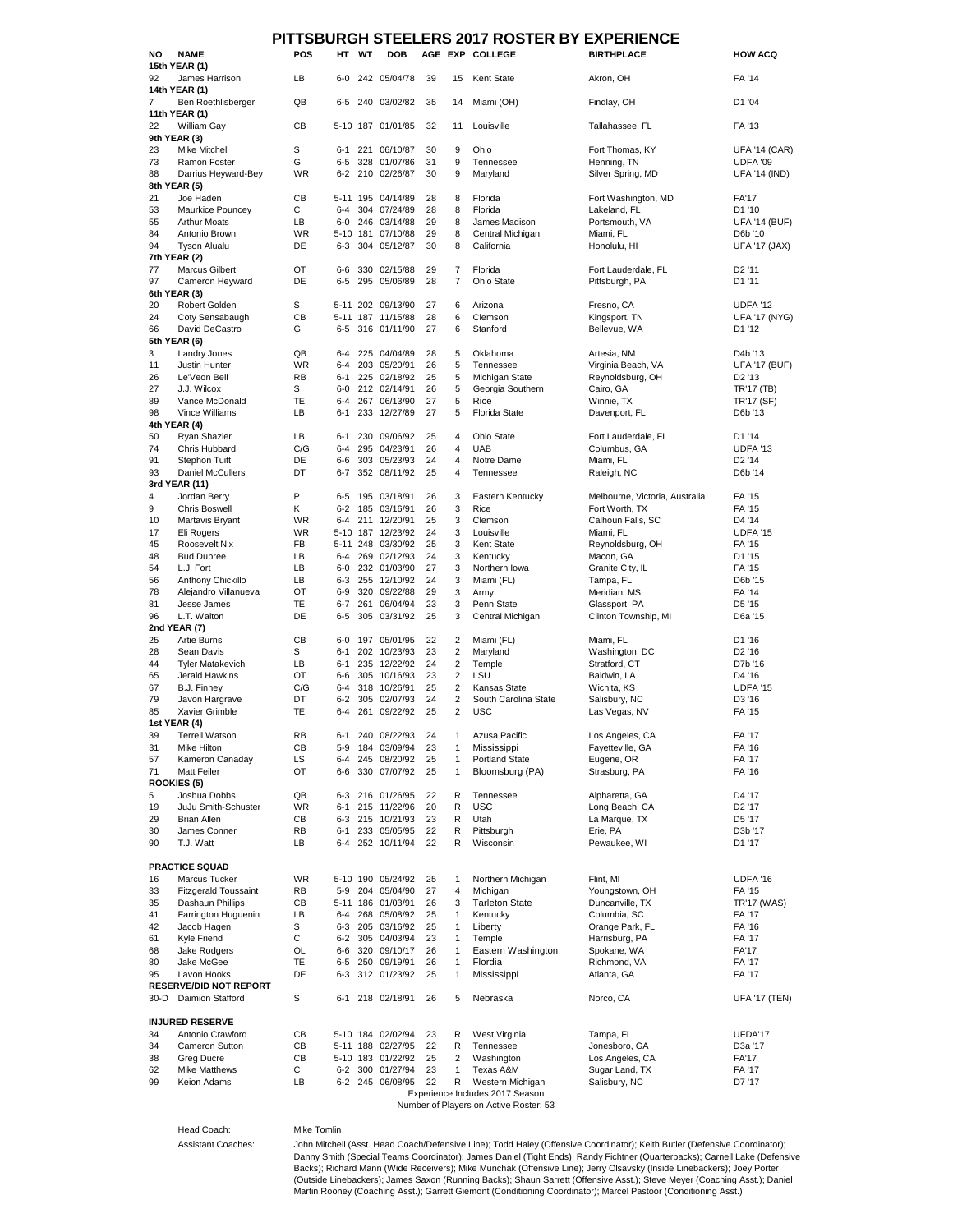# **2017 ROSTER MOVES**

| Date               | Pos.            | Name                                   | Transaction                                                                | Date               | Pos.                   | Name                                      | Transaction                                                       |
|--------------------|-----------------|----------------------------------------|----------------------------------------------------------------------------|--------------------|------------------------|-------------------------------------------|-------------------------------------------------------------------|
| 1/24/17            | <b>RB</b>       | Gus Johnson                            | Reserve/Future Contract                                                    | 5/16/17            | TE                     | Ryan Malleck                              | Released                                                          |
| 1/24/17            | <b>RB</b>       | <b>Brandon Brown-Dukes</b>             | Reserve/Future Contract                                                    | 5/16/17            | CB                     | Devonte Johnson                           | Released                                                          |
| 1/24/17            | <b>RB</b>       | Karlos Williams                        | Reserve/Future Contract                                                    | 5/17/17            | LB                     | Akil Blount                               | Released                                                          |
| 1/24/17            | <b>RB</b>       | Dreamius Smith                         | Reserve/Future Contract                                                    | 5/17/17            | $\overline{OB}$        | Nick Schuessler                           | Released                                                          |
| 1/24/17<br>1/24/17 | CB              | Brandon Dixon                          | Reserve/Future Contract                                                    | 5/17/17            | <b>WR</b>              | Canaan Severin                            | <b>Signed Contract</b>                                            |
| 1/24/17            | CB<br><b>OL</b> | Mike Hilton                            | Reserve/Future Contract                                                    | 5/17/17<br>5/17/17 | QB<br><b>WR</b>        | <b>Bart Houston</b>                       | <b>Signed Contract</b>                                            |
| 1/24/17            | <b>OL</b>       | Keavon Milton<br>Matt Feiler           | Reserve/Future Contract<br>Reserve/Future Contract                         | 5/18/17            | LS                     | <b>JuJu Smith-Schuster</b><br>Greg Warren | Signed Rookie Contract (Four-Years)<br>Released (Failed Physical) |
| 1/24/17            | S               | Jacob Hagen                            | Reserve/Future Contract                                                    | 5/18/17            | TE                     | Ladarius Green                            | Released (Failed Physical)                                        |
| 1/24/17            | WR              | Marcus Tucker                          | Reserve/Future Contract                                                    | 5/18/17            | <b>RB</b>              | <b>Terrell Watson</b>                     | <b>Signed Contract</b>                                            |
| 1/24/17            | WR              | Dez Stewart                            | Reserve/Future Contract                                                    | 5/22/17            | QB                     | Joshua Dobbs                              | Signed Rookie Contract (Four-Years)                               |
| 1/27/17            | LB              | Farrington Huguenin                    | Reserve/Future Contract                                                    | 5/30/17            | P                      | A.J. Hughes                               | Released                                                          |
| 1/30/17            | CB              | <b>Greg Ducre</b>                      | Reserve/Future Contract                                                    | 5/30/17            | S                      | Daimion Stafford                          | Signed One-Year Contract (UFA, TEN)                               |
| 2/2/17             | LS              | Greg Warren                            | Re-Signed (One-Year Contract)                                              | 5/30/17            | LS                     | Kameron Canaday                           | <b>Signed Contract</b>                                            |
| 2/6/17             | CB              | <b>Justin Gilbert</b>                  | Released                                                                   | 6/13/17            | CB                     | <b>Cameron Sutton</b>                     | Signed Rookie Contract (Four-Years)                               |
| 2/13/17            | DT              | Lavon Hooks                            | <b>Signed Contract</b>                                                     | 6/14/17            | RB                     | <b>Rushel Shell</b>                       | Released                                                          |
| 2/13/17            | DT              | Roy Philon                             | <b>Signed Contract</b>                                                     | 6/14/17            | <b>RB</b>              | <b>Brandon Brown-Dukes</b>                | <b>Signed Contract</b>                                            |
| 2/14/17            | CB              | Devonte Johnson                        | <b>Signed Contract</b>                                                     | 6/14/17            | LB                     | T.J. Watt                                 | Signed Rookie Contract (Four-Years)                               |
| 2/14/17            | LB              | Akil Blount                            | <b>Signed Contract</b>                                                     | 7/27/17            | OT                     | Alejandro Villanueva                      | Signed New Contract (Four Years)                                  |
| 2/14/17<br>2/14/17 | LB              | Jason Fanaika                          | <b>Signed Contract</b>                                                     | 7/2717             | <b>WR</b><br><b>WR</b> | Sammie Coates<br>Canaan Severin           | Placed on PUP List                                                |
| 2/14/17            | 0L<br><b>OL</b> | Kyle Friend<br>Mike Matthews           | <b>Signed Contract</b><br><b>Signed Contract</b>                           | 7/27/17<br>7/27/17 | S                      | Daimion Stafford                          | Placed on PUP List                                                |
| 2/14/17            | <b>RB</b>       | <b>Trey Williams</b>                   | <b>Signed Contract</b>                                                     | 7/28/17            | S                      | Malik Golden                              | Placed on Did Not Report List<br><b>Signed Contract</b>           |
| 2/15/17            | LB              | Steven Johnson                         | Re-Signed (One-Year Contract)                                              | 7/29/17            | <b>WR</b>              | Canaan Severin                            | <b>Activated from PUP List</b>                                    |
| 2/21/17            | LS              | Kameron Canady                         | <b>Signed Contract</b>                                                     | 8/2/17             | TE                     | Scott Orndoff                             | Waived/Injured                                                    |
| 2/21/17            | P               | A.J. Hughes                            | <b>Signed Contract</b>                                                     | 8/2/17             | TE                     | Jake McGee                                | Signed                                                            |
| 2/22/17            | TE              | Ryan Malleck                           | <b>Signed Contract</b>                                                     | 8/3/17             | TE                     | <b>Scott Orndoff</b>                      | Reserve/Injured List                                              |
| 2/27/17            | <b>RB</b>       | Le'Veon Bell                           | <b>Exclusive Franchise Tag</b>                                             | 8/5/17             | DE                     | Nelson Adams                              | Released                                                          |
| 2/27/17            | WR              | Antonio Brown                          | Signed New Contract (Five Years)                                           | 8/5/17             | CB                     | JaCorey Shepherd                          | Signed                                                            |
| 3/1/17             | LB              | James Harrison                         | Re-Signed (Two-Year Contract)                                              | 8/8/17             | С                      | Mike Matthews                             | Waived/Injured                                                    |
| 3/6/17             | 0T              | Ryan Harris                            | Reserve/Retired List                                                       | 8/817              | $\mathsf{C}$           | Lucas Crowley                             | Signed                                                            |
| 3/9/17             | TE              | David Johnson                          | Re-Signed (Two-Year Contract)                                              | 8/14/17            | WR                     | Canaan Severin                            | Released                                                          |
| 3/9/17             | QB              | Landry Jones                           | Re-Signed (Two-Year Contract)                                              | 8/14/17            | LВ                     | <b>Austin Gearing</b>                     | Signed                                                            |
| 3/9/17             | <b>RB</b>       | Karlos Williams                        | Released                                                                   | 8/16/17            | WR                     | Sammie Coates                             | Activated from PUP List                                           |
| 3/15/17            | WR              | Justin Hunter                          | Signed One-Year Contract (UFA, BUF)                                        | 8/23/17            | <b>RB</b>              | <b>Brandon Brown-Dukes</b>                | Released                                                          |
| 3/20/17            | <b>RB</b>       | Knile Davis                            | Signed One-Year Contract (UFA, KC)                                         | 8/23/17<br>8/23/17 | CB                     | Greg Ducre<br>Lucas Crowley               | Waived/injured                                                    |
| 3/20/17<br>3/21/17 | CB<br>DE        | Coty Sensabaugh<br><b>Tyson Alualu</b> | Signed Two-Year Contract (UFA, NYG)<br>Signed Two-Year Contract (UFA, JAX) | 8/23/17            | С<br>CB                | DaShaun Phillips                          | Traded (WAS)<br>Acquired via trade (WAS)                          |
| 4/6/17             | G               | Chris Hubbard                          | Signed Restricted Free Agent Tender                                        | 8/24/17            | CB                     | Antonio Crawford                          | Waived/Injured                                                    |
| 4/17/17            | CB              | Ross Cockrell                          | Signed Restricted Free Agent Tender                                        | 8/25/17            | С                      | <b>Ruben Carter</b>                       | Signed                                                            |
| 4/19/17            | LB              | Jason Fanaika                          | Released                                                                   | 8/29/17            | TE                     | Vance McDonald                            | Acquired via trade (SF)                                           |
| 4/25/17            | WR              | Martavis Bryant                        | Reinstated (Conditional Basis)                                             | 8/29/17            | DE                     | Christian Brown                           | Released                                                          |
| 4/27/17            | LB              | T.J. Watt                              | Drafted                                                                    | 8/29/17            | TE                     | Phazahn Odom                              | Released                                                          |
| 4/28/17            | WR              | JuJu Smith-Schuster                    | Drafted                                                                    | 8/31/17            | CB                     | Joe Haden                                 | Signed                                                            |
| 4/28/17            | CB              | <b>Cameron Sutton</b>                  | Drafted                                                                    | 9/2/17             | WR                     | Sammie Coates                             | Traded (CLE)                                                      |
| 4/28/17            | <b>RB</b>       | James Conner                           | <b>Drafted</b>                                                             | 9/2/17             | CB                     | Ross Cockrell                             | Traded (NYG)                                                      |
| 4/29/17            | QB              | Joshua Dobbs                           | Drafted                                                                    | 9/2/17             | WR                     | Demarcus Ayers                            | Released                                                          |
| 4/29/17            | CB              | <b>Brian Allen</b>                     | <b>Drafted</b><br>Drafted                                                  | 9/2/17             | C                      | Ruben Carter                              | Released                                                          |
| 4/29/17<br>4/29/17 | LS<br>LB        | Colin Holba<br>Keion Adams             | <b>Drafted</b>                                                             | 9/2/17<br>9/2/17   | OL<br>RB               | Ethan Cooper<br>Knile Davis               | Released<br>Released                                              |
| 4/29/17            | DT              | Nelson Adams                           | Agreed To Terms (UDFA)                                                     | 9/2/17             | CB                     | <b>Brandon Dixon</b>                      | Released                                                          |
| 4/29/17            | DT              | Christian Brown                        | Agreed To Terms (UDFA)                                                     | 9/2/17             | C                      | Kyle Friend                               | Released                                                          |
| 4/29/17            | G               | <b>Ethan Cooper</b>                    | Agreed To Terms (UDFA)                                                     | 9/2/17             | LB                     | Matt Galambos                             | Released                                                          |
| 4/29/17            | DE              | Francis Kallon                         | Agreed To Terms (UDFA)                                                     | 9/2/17             | LB                     | <b>Austin Gearing</b>                     | Released                                                          |
| 4/29/17            | LВ              | Keith Kelsey                           | Agreed To Terms (UDFA)                                                     | 9/2/17             | S                      | Malik Golden                              | Waived/Injured                                                    |
| 4/29/17            | TE              | Scott Orndoff                          | Agreed To Terms (UDFA)                                                     | 9/2/17             | CB                     | Senquez Golson                            | Released                                                          |
| 4/29/17            | QB              | Nick Schuessler                        | Agreed To Terms (UDFA)                                                     | 9/2/17             | S                      | Jacob Hagen                               | Released                                                          |
| 4/29/17            | <b>RB</b>       | <b>Rushel Shell</b>                    | Agreed To Terms (UDFA)                                                     | 9/2/17             | <b>WR</b>              | Cobi Hamilton                             | Released                                                          |
| 4/29/17            | CB              | Terrish Webb                           | Agreed To Terms (UDFA)                                                     | 9/2/17             | LS                     | Colin Holba                               | Released                                                          |
| 5/1/17             | QB              | Zach Mettenberger                      | Released                                                                   | 9/2/17             | DE                     | Lavon Hooks                               | Released                                                          |
| 5/2/17<br>5/2/17   | <b>RB</b>       | Brandon Brown-Dukes<br>Gus Johnson     | Released                                                                   | 9/2/17<br>9/2/17   | QB                     | <b>Bart Houston</b>                       | Released<br>Released                                              |
| 5/2/17             | <b>RB</b><br>WR | Canaan Severin                         | Released<br>Released                                                       | 9/2/17             | LВ<br>TE               | Farrington Huguenin<br>David Johnson      | Released                                                          |
| 5/2/17             | CB              | Al-Hajj Shabazz                        | Released                                                                   | 9/2/17             | LB                     | Steven Johnson                            | Released                                                          |
| 5/5/17             | LS              | Kameron Canady                         | Released                                                                   | 9/2/17             | DE                     | Francis Kallon                            | Released                                                          |
| 5/5/17             | WR              | Dez Stewart                            | Waived/Injured                                                             | 9/2/17             | LB                     | Keith Kelsey                              | Released                                                          |
| 5/5/17             | 0T              | Jake Rodgers                           | <b>Signed Contract</b>                                                     | 9/2/17             | DE                     | Johnny Maxey                              | Released                                                          |
| 5/8/17             | CB              | <b>Brian Allen</b>                     | Signed Rookie Contract (Four-Years)                                        | 9/2/17             | TE                     | Jake McGee                                | Released                                                          |
| 5/10/17            | LB              | Keion Adams                            | Signed Rookie Contract (Four-Years)                                        | 9/2/17             | <b>OT</b>              | <b>Brian Mihalik</b>                      | Released                                                          |
| 5/11/17            | LS              | Colin Holba                            | Signed Rookie Contract (Four-Years)                                        | 9/2/17             | 0L                     | Keavon Milton                             | Released                                                          |
| 5/11/17            | <b>RB</b>       | James Conner                           | Signed Rookie Contract (Four-Years)                                        | 9/2/17             | CB                     | Dashaun Phillips                          | Released                                                          |
| 5/12/17            | <b>RB</b>       | Dreamius Smith                         | Released                                                                   | 9/2/17             | DT                     | Roy Philon                                | Released                                                          |
| 5/16/17            | LB              | Matt Galambos                          | Signed Contract (UDFA)                                                     | 9/2/17             | <b>OT</b>              | Jake Rodgers                              | Released                                                          |
| 5/16/17            | TE              | Phazahn Odom                           | Signed Contract (UDFA)                                                     | 9/2/17             | CB                     | JaCorey Shepherd                          | Released                                                          |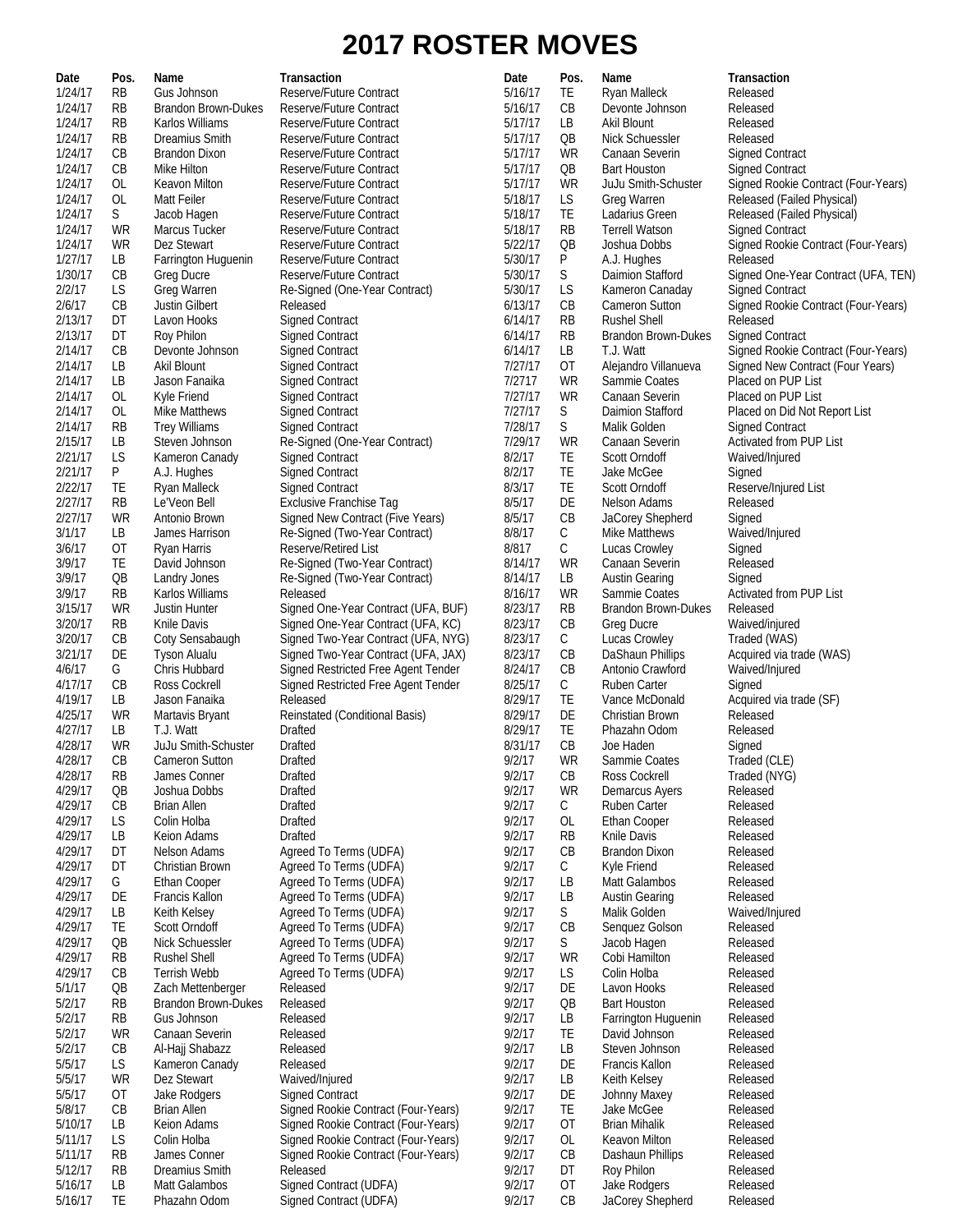# **2017 ROSTER MOVES**

| Date    | Pos.      | Name                        | <b>Transaction</b>              |
|---------|-----------|-----------------------------|---------------------------------|
| 9/2/17  | <b>WR</b> | Justin Thomas               | Released                        |
| 9/2/17  | RB        | <b>Fitzgerald Toussaint</b> | Released                        |
| 9/2/17  | <b>WR</b> | Marcus Tucker               | Released                        |
| 9/2/17  | S         | <b>Terrish Webb</b>         | Released                        |
| 9/2/17  | <b>RB</b> | <b>Trey Williams</b>        | Released                        |
| 9/3/17  | C         | Kyle Friend                 | Signed to Practice Squad        |
| 9/3/17  | LB.       | Matt Galambos               | Signed to Practice Squad        |
| 9/3/17  | S         | Jacob Hagen                 | Signed to Practice Squad        |
| 9/3/17  | DE        | Lavon Hooks                 | Signed to Practice Squad        |
| 9/3/17  | LВ        | Farrington Huguenin         | Signed to Practice Squad        |
| 9/3/17  | <b>TE</b> | Jake McGee                  | Signed to Practice Squad        |
| 9/3/17  | CВ        | Dashaun Phillips            | Signed to Practice Squad        |
| 9/3/17  | <b>RB</b> | <b>Fitzgerald Toussaint</b> | Signed to Practice Squad        |
| 9/3/17  | WR        | Marcus Tucker               | Signed to Practice Squad        |
| 9/3/17  | S         | J.J. Wilcox                 | Acquired via trade (TB)         |
| 9/4/17  | <b>WR</b> | Justin Thomas               | Signed to Practice Squad        |
| 9/4/17  | LB.       | Steven Johnson              | Signed                          |
| 9/4/17  | S         | Jordan Dangerfield          | Waived/Injured                  |
| 9/4/17  | CB        | <b>Cameron Sutton</b>       | Reserve/Injured List            |
| 9/9/17  | DE        | <b>Stephon Tuitt</b>        | Signed New Contract (Six Years) |
| 9/9/17  | <b>RB</b> | Le'Veon Bell                | Activated                       |
| 9/9/17  | LВ        | Steven Johnson              | Released                        |
| 9/12/17 | LB        | L.J. Fort                   | Terminated                      |
| 9/12/17 | LB        | Steven Johnson              | Signed                          |
| 9/13/17 | LB        | Matt Galambos               | Released from Practice Squad    |
| 9/13/17 | <b>LB</b> | L.J. Fort                   | Signed to Practice Squad        |
| 9/20/17 | <b>WR</b> | <b>Justin Thomas</b>        | Released from Practice Squad    |
| 9/20/17 | OL        | Jake Rodgers                | Signed to Practice Squad        |
| 9/23/17 | LВ        | Steven Johnson              | Released                        |
| 9/23/17 | LВ        | L.J. Fort                   | Signed                          |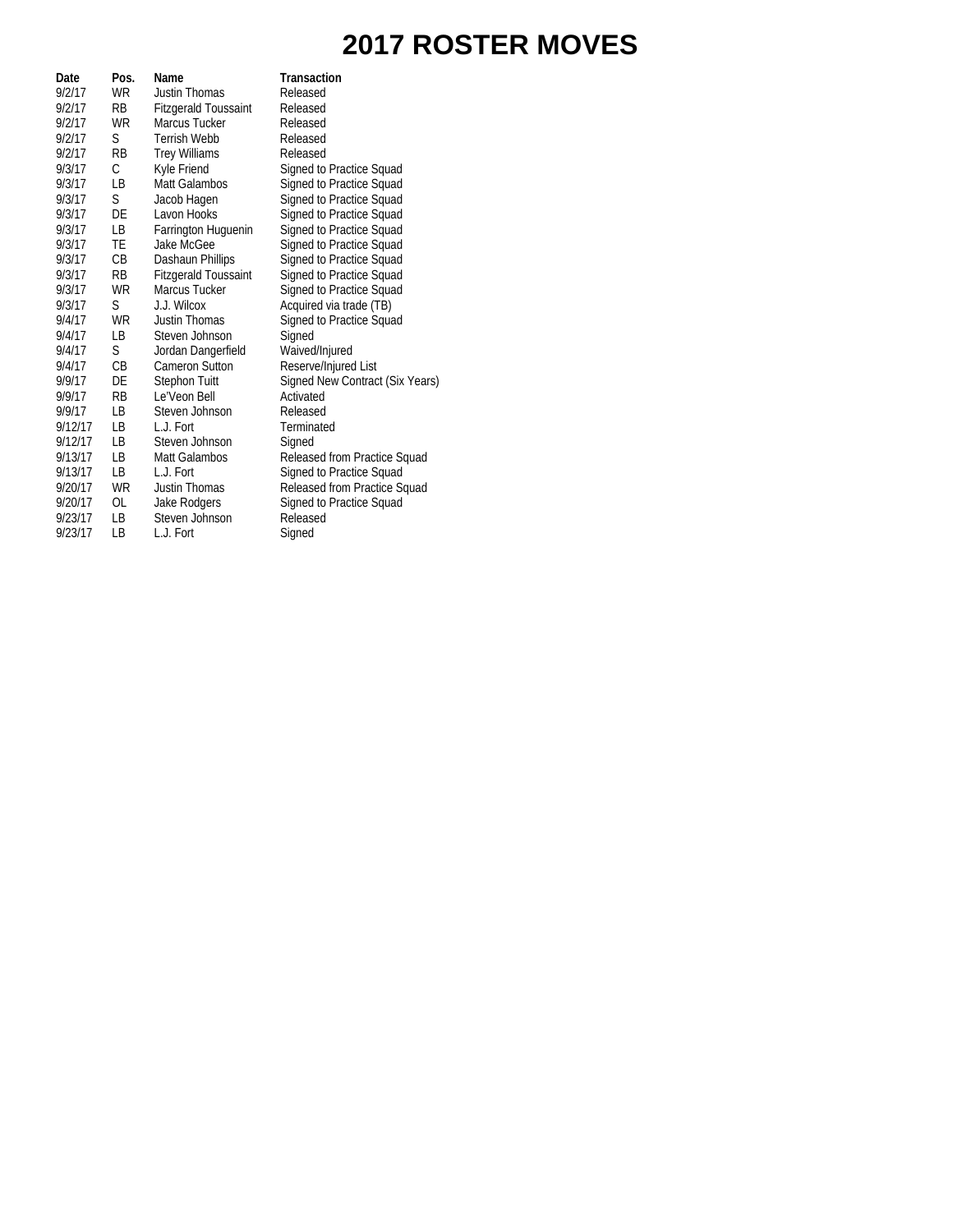### **HOW THE 2017 STEELERS WERE BUILT**

# **Year-Record (Finish) Draft Choices (27) Trades (2)**

# **Trades (2) Undrafted Free Agents (5) Unrestricted Free Agents (6)**

| 2004: 15-1 (1st AFC North)               | QB              | Ben Roethlisberger      | (#1)      |                |                       |             |
|------------------------------------------|-----------------|-------------------------|-----------|----------------|-----------------------|-------------|
| 2009: 9-7 (3 <sup>rd</sup> AFC North)    |                 |                         |           | G              | Ramon Foster          | <b>UDFA</b> |
| 2010: 12-4 (T-1 <sup>st</sup> AFC North) | С               | <b>Maurkice Pouncey</b> | (#1)      |                |                       |             |
|                                          | <b>WR</b>       | Antonio Brown           | (#6b)     |                |                       |             |
| 2011: 12-4 (T-1 <sup>st</sup> AFC North) | <b>DE</b>       | Cameron Heyward         | (#1)      |                |                       |             |
|                                          | OT              | <b>Marcus Gilbert</b>   | (#2)      |                |                       |             |
| 2012: 8-8 (3 <sup>rd</sup> AFC North)    | G               | David DeCastro          | (#1)      | S              | Robert Golden         | <b>UDFA</b> |
| 2013: 8-8 (2 <sup>nd</sup> AFC North)    | <b>RB</b>       | Le'Veon Bell            | (#2)      | C <sub>B</sub> | <b>William Gay</b>    | <b>FA</b>   |
|                                          | QB              | Landry Jones            | (#4b)     | C/G            | <b>Chris Hubbard</b>  | <b>UDFA</b> |
|                                          | LB              | <b>Vince Williams</b>   | (#6b)     |                |                       |             |
| 2014: 11-5 (1st AFC North)               | LB              | Ryan Shazier            | (#1)      | OT             | Alejandro Villanueva  | <b>FA</b>   |
|                                          | <b>DE</b>       | <b>Stephon Tuitt</b>    | (#2)      | S              | <b>Mike Mitchell</b>  | UFA (CAR)   |
|                                          | <b>WR</b>       | Martavis Bryant         | (#4)      | <b>LB</b>      | James Harrison        | FA          |
|                                          | DT              | <b>Daniel McCullers</b> | (#6b)     | <b>WR</b>      | Darrius Heyward-Bey   | UFA (IND)   |
|                                          |                 |                         |           | LB             | <b>Arthur Moats</b>   | UFA (BUF)   |
| 2015: 10-6 (2 <sup>nd</sup> AFC North)   | <b>LB</b>       | <b>Bud Dupree</b>       | (#1)      | <b>TE</b>      | Xavier Grimble        | <b>FA</b>   |
|                                          | <b>TE</b>       | Jesse James             | (#5)      | C/G            | B.J. Finney           | <b>UDFA</b> |
|                                          | <b>DE</b>       | L.T. Walton             | (#6a)     | <b>WR</b>      | Eli Rogers            | <b>UDFA</b> |
|                                          | <b>LB</b>       | Anthony Chickillo       | (#6b)     | P              | Jordan Berry          | <b>FA</b>   |
|                                          |                 |                         |           | K              | <b>Chris Boswell</b>  | <b>FA</b>   |
|                                          |                 |                         |           | FB             | Roosevelt Nix         | FA          |
| 2016: 11-5 (1 <sup>st</sup> AFC North)   | <b>CB</b>       | <b>Artie Burns</b>      | (#1)      | CB             | <b>Mike Hilton</b>    | FA          |
|                                          | S               | Sean Davis              | (#2)      | OT             | <b>Matt Feiler</b>    | <b>FA</b>   |
|                                          | DT              | Javon Hargrave          | (#3)      |                |                       |             |
|                                          | OT              | <b>Jerald Hawkins</b>   | (#4)      |                |                       |             |
|                                          | LB              | <b>Tyler Matakevich</b> | $(\# 7b)$ |                |                       |             |
| 2017: 2-1 (T-1 <sup>st</sup> AFC North)  | $\overline{LB}$ | T.J. Watt               | (#1)      | <b>DE</b>      | <b>Tyson Alualu</b>   | UFA (JAX)   |
|                                          | <b>WR</b>       | JuJu Smith-Schuster     | (#2)      | CB             | Coty Sensabaugh       | UFA (NYG)   |
|                                          | <b>RB</b>       | James Conner            | $(\#3b)$  | <b>WR</b>      | <b>Justin Hunter</b>  | UFA (BUF)   |
|                                          | QB              | Joshua Dobbs            | (#4)      | <b>RB</b>      | <b>Terrell Watson</b> | FA          |
|                                          | <b>CB</b>       | <b>Brian Allen</b>      | (#5)      | LS.            | Kameron Canaday       | <b>FA</b>   |
|                                          |                 |                         |           | <b>TE</b>      | Vance McDonald        | TR (SF)     |
|                                          |                 |                         |           | <b>CB</b>      | Joe Haden             | UFA (CLE)   |
|                                          |                 |                         |           | S              | J.J. Wilcox           | TR (TB)     |
|                                          |                 |                         |           | <b>LB</b>      | L.J. Fort             | FA          |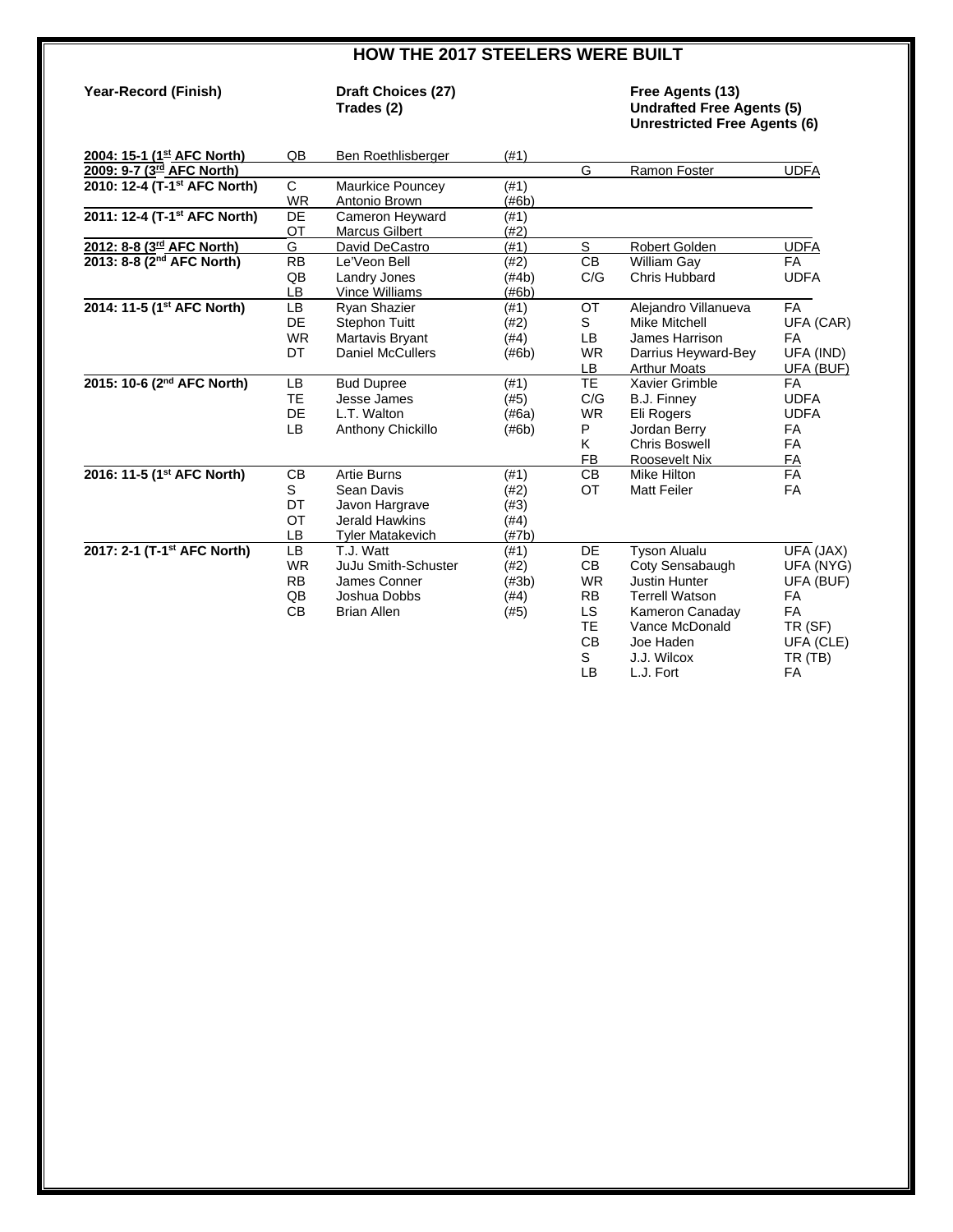# **2017 Starting Lineups**

| <u>Date</u> | Opponent | $\underline{\mathsf{WR}}$ |            | LG     | ັ       | RG       | RT      | TE      | $WR$                           | QB             | RB   | FB              |
|-------------|----------|---------------------------|------------|--------|---------|----------|---------|---------|--------------------------------|----------------|------|-----------------|
| 10-Sep      | at CLE   | <b>Brown</b>              | Villanueva | Foster | Pouncey | DeCastro | Gilbert | James   | <b>Brvant</b>                  | Roethlisberger | Bell | Rogers<br>(WR)  |
| 17-Sep      | MIN      | <b>Brown</b>              | Villanueva | Foster | Pouncey | DeCastro | Gilbert | Hubbard | James<br>(TE)<br><b>Bryant</b> | Roethlisberger | Bell | Nix             |
| 24-Sep      | at CHI   | <b>Brown</b>              | Villanueva | Foster | Pouncey | DeCastro | Hubbard | James   | (WR)                           | Roethlisberger | Bell | Grimble<br>(WR) |

| Date   | Opponent | LĿ      | <u>NT</u>      | RE     | LOLB      | LILB    | <b>RILB</b> | <b>ROLB</b> | LCB   | <b>RCB</b>   | <u>SS</u> | FS       |
|--------|----------|---------|----------------|--------|-----------|---------|-------------|-------------|-------|--------------|-----------|----------|
| 10-Sep | at CLE   | Hevward | Hargrave       | Tuitt  | Chickillo | Shazier | Williams    | Watt        | Haden | <b>Burns</b> | Davis     | Mitchell |
| 17-Sep | MIN      | Heyward | Hilton<br>(DB) | Alualu | Dupree    | Shazier | Williams    | Watt        | Haden | <b>Burns</b> | Davis     | Gay      |
| 24-Sep | at CHI   | Heyward | Hargrave       | Alualu | Dupree    | Shazier | Williams    | Chickillo   | Haden | <b>Burns</b> | Davis     | Mitchell |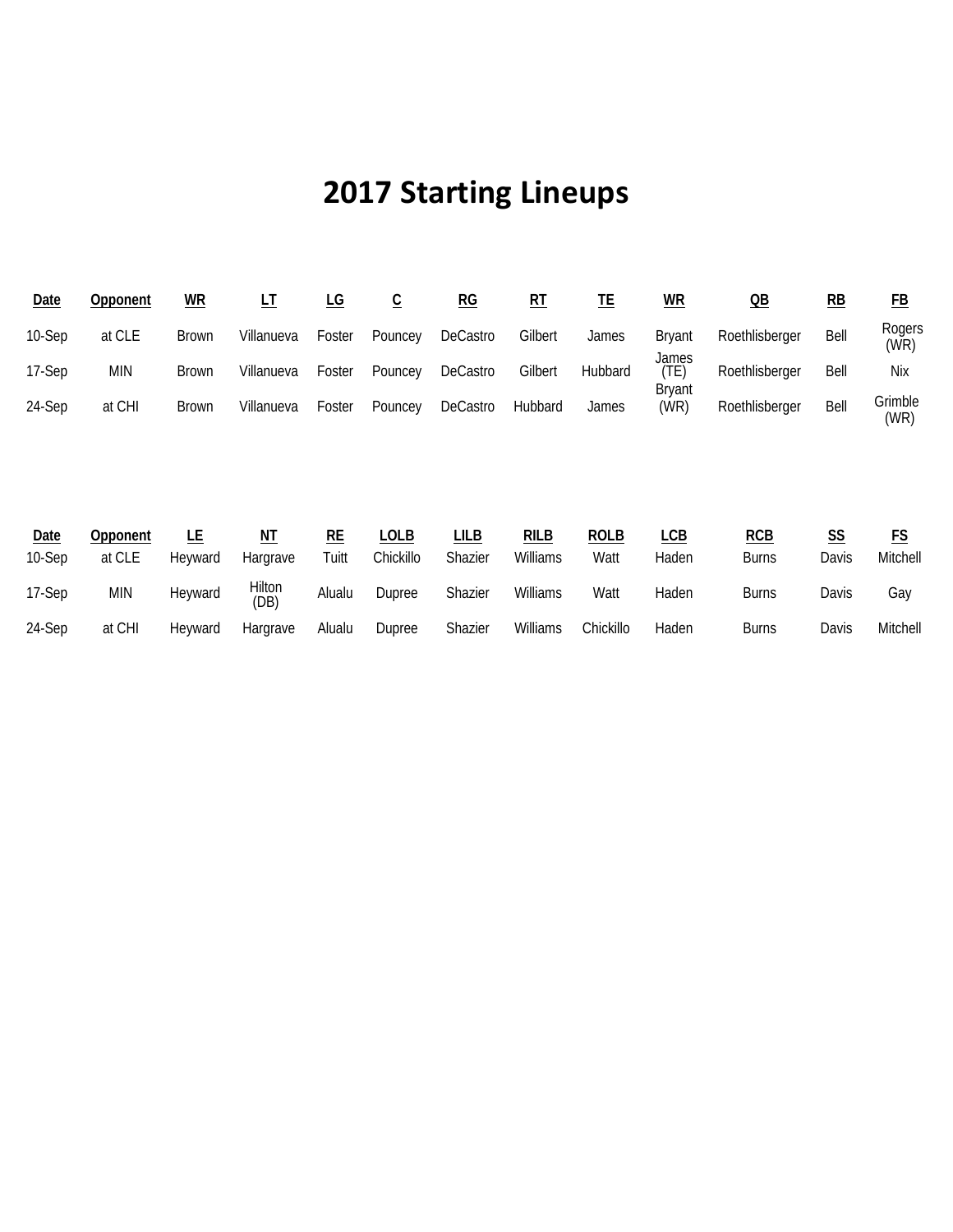# **2017 PLAYER PARTICIPATION**

| Games                                   | 1                         | $\overline{2}$                             | 3                        | 4               | 5 | 6               | 7  | 8               | 9               | 10 | 11 | 12                                                            | 13         | 14 | 15                        | - 16    |         |         |                  |               |
|-----------------------------------------|---------------------------|--------------------------------------------|--------------------------|-----------------|---|-----------------|----|-----------------|-----------------|----|----|---------------------------------------------------------------|------------|----|---------------------------|---------|---------|---------|------------------|---------------|
|                                         |                           |                                            |                          |                 |   |                 |    |                 |                 |    |    | Sep Sep Sep Oct Oct Oct Oct Oct Nov Nov Nov Dec Dec Dec Dec D |            |    |                           |         |         |         |                  |               |
|                                         | 10                        | 17                                         | 24                       | 1               | 8 | 15              | 22 | 29              | 12              | 16 | 26 | 4                                                             | 10         | 17 | 25                        | -31     |         |         |                  |               |
|                                         | $^\text{\textregistered}$ |                                            | $^{\copyright}$          | $^{\copyright}$ |   | $^{\copyright}$ |    | $^{\copyright}$ | $^{\copyright}$ |    |    | $^{\copyright}$                                               |            |    | $^\text{\textregistered}$ |         |         |         | 2017 Injury      | 2017          |
|                                         |                           | CLE MIN CHI BAL JAK KAS CIN DET IND TEN GB |                          |                 |   |                 |    |                 |                 |    |    |                                                               | CIN BAL NE |    |                           | HOU CLE | Career  | Consec. | Games            | Games/        |
|                                         |                           |                                            |                          |                 |   |                 |    |                 |                 |    |    |                                                               |            |    |                           |         | G/S     | G/S     | <b>Missed</b>    | <b>Starts</b> |
|                                         |                           |                                            |                          |                 |   |                 |    |                 |                 |    |    |                                                               |            |    |                           |         |         |         |                  |               |
| <b>Names</b>                            |                           |                                            |                          |                 |   |                 |    |                 |                 |    |    |                                                               |            |    |                           |         |         |         |                  |               |
| Adams, Keion                            | IR                        | IR                                         | IR                       |                 |   |                 |    |                 |                 |    |    |                                                               |            |    |                           |         | 0/0     | 0/0     | 3                | 0/0           |
| Allen, Brian                            | SI                        | P                                          | SI                       |                 |   |                 |    |                 |                 |    |    |                                                               |            |    |                           |         | 1/0     | 1/0     | 0                | 1/0           |
| Alualu, Tyson                           | Ρ                         |                                            | <b>RDE RDE</b>           |                 |   |                 |    |                 |                 |    |    |                                                               |            |    |                           |         | 113/90  | 17/2    | 0                | 3/2           |
| Bell, Le'Veon                           | RB                        | <b>RB</b>                                  | <b>RB</b>                |                 |   |                 |    |                 |                 |    |    |                                                               |            |    |                           |         | 50/50   | 50/50   | $\boldsymbol{0}$ | 3/3           |
| Berry, Jordan                           | P                         | P                                          | P                        |                 |   |                 |    |                 |                 |    |    |                                                               |            |    |                           |         | 35/0    | 35/0    | 0                | 3/0           |
| Boswell, Chris                          | P                         | P                                          | P                        |                 |   |                 |    |                 |                 |    |    |                                                               |            |    |                           |         | 30/0    | 7/0     | $\mathbf 0$      | 3/0           |
| Brown, Antonio                          |                           | WR WR WR                                   |                          |                 |   |                 |    |                 |                 |    |    |                                                               |            |    |                           |         | 104/77  | 3/3     | 0                | 3/3           |
| Bryant, Martavis                        | Ρ                         | P                                          | WR                       |                 |   |                 |    |                 |                 |    |    |                                                               |            |    |                           |         | 24/10   | 3/1     | $\mathbf 0$      | 3/1           |
| Burns, Artie                            |                           | <b>RCB RCB RCB</b>                         |                          |                 |   |                 |    |                 |                 |    |    |                                                               |            |    |                           |         | 19/12   | 19/12   | $\theta$         | 3/3           |
| Canaday, Kameron                        | P                         | P                                          | P                        |                 |   |                 |    |                 |                 |    |    |                                                               |            |    |                           |         | 3/0     | 3/0     | 0                | 3/0           |
| Chickillo, Anthony                      | <b>LOLBP</b>              |                                            | LOLB                     |                 |   |                 |    |                 |                 |    |    |                                                               |            |    |                           |         | 25/9    | 3/1     | 0                | 3/2           |
| Conner, James                           | P                         | P                                          | P                        |                 |   |                 |    |                 |                 |    |    |                                                               |            |    |                           |         | 3/0     | 3/0     | 0                | 3/0           |
| Crawford, Antonio                       | IR                        | IR                                         | IR                       |                 |   |                 |    |                 |                 |    |    |                                                               |            |    |                           |         | 0/0     | 0/0     | 3                | 0/0           |
| Davis, Sean                             | SS                        | SS                                         | SS                       |                 |   |                 |    |                 |                 |    |    |                                                               |            |    |                           |         | 19/12   | 19/10   | 0                | 3/3           |
| DeCastro, David                         |                           | RG RG RG                                   |                          |                 |   |                 |    |                 |                 |    |    |                                                               |            |    |                           |         | 70/69   | 59/59   | $\mathbf 0$      | 3/3           |
| Dobbs, Joshua                           | SI                        | SI                                         | SI                       |                 |   |                 |    |                 |                 |    |    |                                                               |            |    |                           |         | 0/0     | 0/0     | 0                | 0/0           |
| Dupree, Bud                             | SI                        |                                            | LOLB LOLB                |                 |   |                 |    |                 |                 |    |    |                                                               |            |    |                           |         | 26/12   | 2/2     | 0                | 2/2           |
| Feiler, Matt                            | SI                        | SI                                         | P                        |                 |   |                 |    |                 |                 |    |    |                                                               |            |    |                           |         | 1/0     | 1/0     | 0                | 1/0           |
| Finney, B.J.                            | <b>DNPP</b>               |                                            | P                        |                 |   |                 |    |                 |                 |    |    |                                                               |            |    |                           |         | 15/3    | 2/0     | 0                | 2/0           |
| Fort, L.J.                              | P                         | PS                                         | P                        |                 |   |                 |    |                 |                 |    |    |                                                               |            |    |                           |         | 34/2    | 1/0     | 0                | 2/0           |
| Foster, Ramon                           | LG                        | LG                                         | LG                       |                 |   |                 |    |                 |                 |    |    |                                                               |            |    |                           |         | 119/104 | 7/7     | 0                | 3/3           |
|                                         | <b>PS</b>                 | <b>PS</b>                                  | PS                       |                 |   |                 |    |                 |                 |    |    |                                                               |            |    |                           |         | 0/0     | 0/0     | 0                | 0/0           |
| Friend, Kyle                            |                           | PS                                         |                          |                 |   |                 |    |                 |                 |    |    |                                                               |            |    |                           |         | 0/0     | 0/0     |                  |               |
| Galambos, Matt                          | <b>PS</b>                 | FS                                         | $\overline{\phantom{a}}$ |                 |   |                 |    |                 |                 |    |    |                                                               |            |    |                           |         |         |         | 0                | 0/0           |
| Gay, William                            | Ρ                         |                                            | P                        |                 |   |                 |    |                 |                 |    |    |                                                               |            |    |                           |         | 163/102 | 162/0   | 0                | 3/0           |
| Gilbert, Marcus                         | RT                        | <b>RT</b>                                  | <b>DNP</b>               |                 |   |                 |    |                 |                 |    |    |                                                               |            |    |                           |         | 78/77   | 0/0     | 1                | 2/2           |
| Golden, Robert                          | Ρ                         | P                                          | P                        |                 |   |                 |    |                 |                 |    |    |                                                               |            |    |                           |         | 79/10   | 30      | 0                | 3/0           |
| Grimble, Xavier                         | P                         | P                                          | <b>TE</b>                |                 |   |                 |    |                 |                 |    |    |                                                               |            |    |                           |         | 16/3    | 3/1     | $\boldsymbol{0}$ | 3/1           |
| Haden, Joe                              |                           | <b>LCBLCBLCB</b>                           |                          |                 |   |                 |    |                 |                 |    |    |                                                               |            |    |                           |         | 93/84   | 12/12   | $\mathbf 0$      | 3/3           |
| Hagen, Jacob                            | PS.                       | <b>PS</b>                                  | PS                       |                 |   |                 |    |                 |                 |    |    |                                                               |            |    |                           |         | 0/0     | 0/0     | $\mathbf 0$      | 0/0           |
| Hargrave, Javon                         | ΝT                        | P                                          | <b>NT</b>                |                 |   |                 |    |                 |                 |    |    |                                                               |            |    |                           |         | 18/15   | 6/1     | 0                | 3/12          |
| Harrison, James                         | Ρ                         | <b>DNPP</b>                                |                          |                 |   |                 |    |                 |                 |    |    |                                                               |            |    |                           |         | 189/117 | 1/0     | 0                | 2/0           |
| Hawkins, Jerald                         | SI                        | SI                                         | -SI                      |                 |   |                 |    |                 |                 |    |    |                                                               |            |    |                           |         | 0/0     | 0/0     | 0                | 0/0           |
| Heyward, Cameron                        |                           | <b>LDE LDE LDE</b>                         |                          |                 |   |                 |    |                 |                 |    |    |                                                               |            |    |                           |         | 90/55   | 3/3     | 0                | 3/3           |
| Heyward-Bey, Darrius                    | P                         | P                                          | P                        |                 |   |                 |    |                 |                 |    |    |                                                               |            |    |                           |         | 117/69  | 5/0     | 0                | 3/0           |
| Hilton, Mike                            | P                         | DB                                         | P                        |                 |   |                 |    |                 |                 |    |    |                                                               |            |    |                           |         | 3/1     | 3/0     | 0                | 3/1           |
| Hooks, Lavon                            | <b>PS</b>                 | PS PS                                      |                          |                 |   |                 |    |                 |                 |    |    |                                                               |            |    |                           |         | 0/0     | 0/0     | 0                | 0/0           |
| Hubbard, Chris                          | P                         | TE RT                                      |                          |                 |   |                 |    |                 |                 |    |    |                                                               |            |    |                           |         | 26/6    | 19/2    | 0                | 3/2           |
| Huguenin, Farrington                    | PS                        | <b>PS</b>                                  | PS                       |                 |   |                 |    |                 |                 |    |    |                                                               |            |    |                           |         | 0/0     | 0/0     | 0                | 0/0           |
| Hunter, Justin                          | SI                        | SI                                         | SI                       |                 |   |                 |    |                 |                 |    |    |                                                               |            |    |                           |         | 48/18   | 0/0     | $\mathbf 0$      | 0/0           |
| James, Jesse                            | TE TE                     |                                            | TE                       |                 |   |                 |    |                 |                 |    |    |                                                               |            |    |                           |         | 27/18   | 27/3    | $\mathbf 0$      | 3/3           |
| Johnson, Steven                         |                           | P                                          |                          |                 |   |                 |    |                 |                 |    |    |                                                               |            |    |                           |         | 64/7    | 0/0     | 0                | 1/0           |
| Jones, Landry                           |                           | <b>DNPDNPDNP</b>                           |                          |                 |   |                 |    |                 |                 |    |    |                                                               |            |    |                           |         | 15/4    | 0/0     | 0                | 0/0           |
| Matakevich, Tyler                       | P                         | P                                          | P                        |                 |   |                 |    |                 |                 |    |    |                                                               |            |    |                           |         | 19/0    | 19/0    | 0                | 3/0           |
| Matthews, Mike                          | $IR$ $IR$                 |                                            | IR                       |                 |   |                 |    |                 |                 |    |    |                                                               |            |    |                           |         | 0/0     | 0/0     | $\overline{2}$   | 0/0           |
| Bold denotes starter and position       |                           |                                            |                          |                 |   |                 |    |                 |                 |    |    |                                                               |            |    |                           |         |         |         |                  |               |
| P<br>Played<br>$\qquad \qquad -$<br>DNP |                           |                                            |                          |                 |   |                 |    |                 |                 |    |    |                                                               |            |    |                           |         |         |         |                  |               |
| Did Not Play<br>SI<br>Sunday Inactive   |                           |                                            |                          |                 |   |                 |    |                 |                 |    |    |                                                               |            |    |                           |         |         |         |                  |               |
| <b>PS</b><br>Practice Squad             |                           |                                            |                          |                 |   |                 |    |                 |                 |    |    |                                                               |            |    |                           |         |         |         |                  |               |

**PUP —** Reserve/PUP List

**SUS —** Reserve/Suspended **IR —** Reserve/Injured List

**DFR —** Reserve/Injured; Designated For Return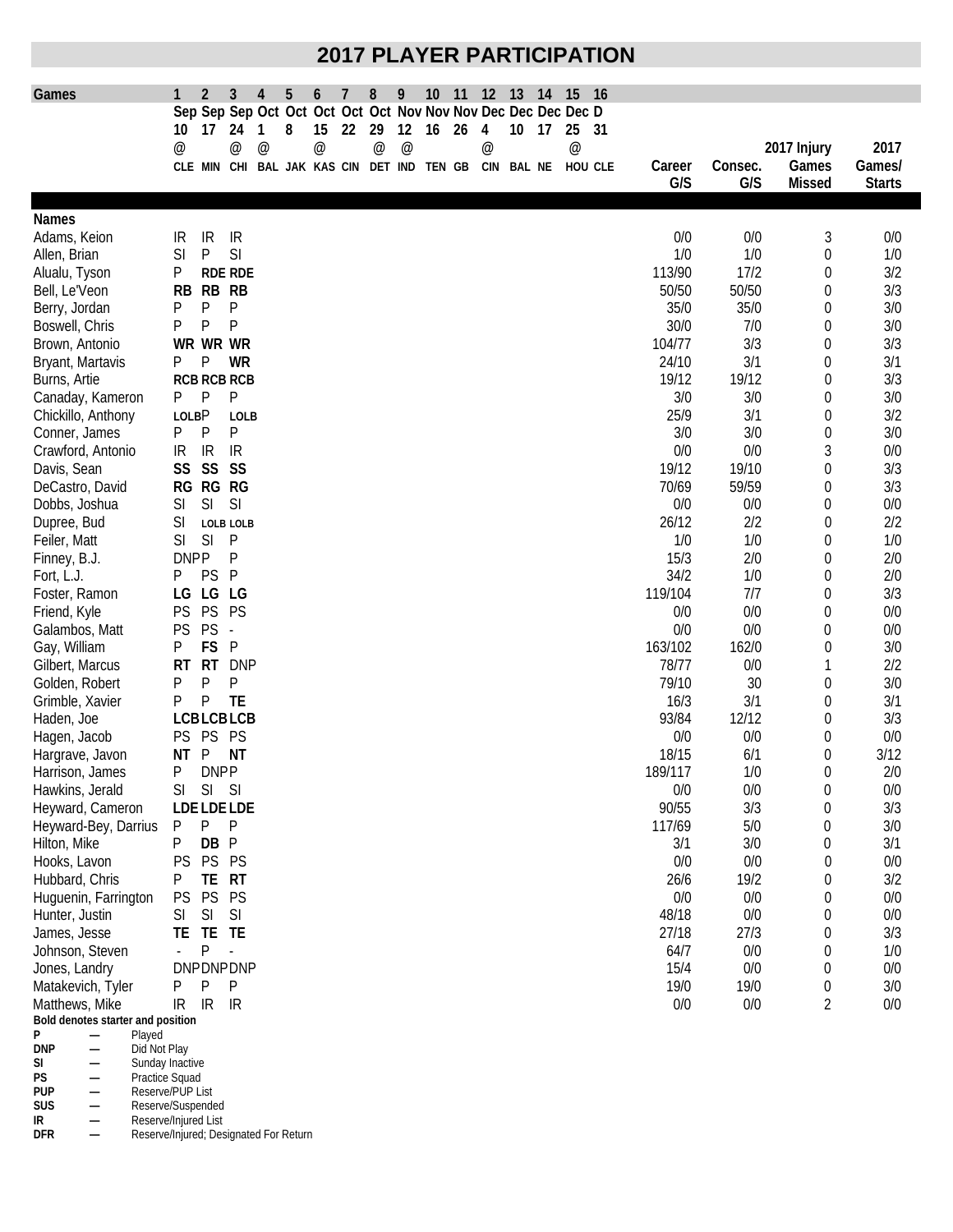# **2017 PLAYER PARTICIPATION**

| Games                 |                 | 2                     | 3                     | 4                               | 5                                                             | 6                         |    | 8                               | 9  | 10     | 11 | 12  | 13            | 14 | 15                        | 16 |         |         |               |               |
|-----------------------|-----------------|-----------------------|-----------------------|---------------------------------|---------------------------------------------------------------|---------------------------|----|---------------------------------|----|--------|----|-----|---------------|----|---------------------------|----|---------|---------|---------------|---------------|
|                       |                 |                       |                       |                                 | Sep Sep Sep Oct Oct Oct Oct Oct Nov Nov Nov Dec Dec Dec Dec D |                           |    |                                 |    |        |    |     |               |    |                           |    |         |         |               |               |
|                       | 10              | 17                    | 24                    | 1                               | 8                                                             | 15                        | 22 | 29                              | 12 | 16     | 26 | 4   | 10            | 17 | 25                        | 31 |         |         |               |               |
|                       | $^{\copyright}$ |                       | $^{\circ}$            | $^{\scriptsize\textregistered}$ |                                                               | $^\text{\textregistered}$ |    | $^{\scriptsize\textregistered}$ | @  |        |    | @   |               |    | $^\text{\textregistered}$ |    |         |         | 2017 Injury   | 2017          |
|                       |                 | CLE MIN               |                       |                                 | CHI BAL JAK KAS CIN                                           |                           |    | DET IND                         |    | TEN GB |    | CIN | <b>BAL NE</b> |    | HOU CLE                   |    | Career  | Consec. |               | Games Games/  |
|                       |                 |                       |                       |                                 |                                                               |                           |    |                                 |    |        |    |     |               |    |                           |    | G/S     | G/S     | <b>Missed</b> | <b>Starts</b> |
| <b>Names</b>          |                 |                       |                       |                                 |                                                               |                           |    |                                 |    |        |    |     |               |    |                           |    |         |         |               |               |
| McCullers, Daniel     | SI              | <b>DNPP</b>           |                       |                                 |                                                               |                           |    |                                 |    |        |    |     |               |    |                           |    | 38/1    | 1/0     | 0             | 1/0           |
| McDonald, Vance       | P               | SI                    | P                     |                                 |                                                               |                           |    |                                 |    |        |    |     |               |    |                           |    | 50/30   | 2/0     | 0             | 2/0           |
| McGee, Jake           | <b>PS</b>       | PS                    | <b>PS</b>             |                                 |                                                               |                           |    |                                 |    |        |    |     |               |    |                           |    | 0/0     | 0/0     | 0             | 0/0           |
| Mitchell, Mike        | P               | P                     | FS                    |                                 |                                                               |                           |    |                                 |    |        |    |     |               |    |                           |    | 127/73  | 66/1    | 0             | 3/2           |
| Moats, Arthur         | P               | P                     | P                     |                                 |                                                               |                           |    |                                 |    |        |    |     |               |    |                           |    | 110/45  | 67/0    | 0             | 3/0           |
| Nix, Roosevelt        | Ρ               | FB                    | P                     |                                 |                                                               |                           |    |                                 |    |        |    |     |               |    |                           |    | 28/6    | 11/0    | 0             | 3/1           |
| Phillips, Dashaun     | PS              | PS                    | PS                    |                                 |                                                               |                           |    |                                 |    |        |    |     |               |    |                           |    | 11/2    | 0/0     | 0             | 0/0           |
| Pouncey, Maurkice     | C               | С                     | C                     |                                 |                                                               |                           |    |                                 |    |        |    |     |               |    |                           |    | 80/80   | 3/2     | 0             | 3/3           |
| Roethlisberger, Ben   | QB QB           |                       | QB                    |                                 |                                                               |                           |    |                                 |    |        |    |     |               |    |                           |    | 188/186 | 3/3     | 0             | 3/3           |
| Rogers, Eli           | WR P            |                       | P                     |                                 |                                                               |                           |    |                                 |    |        |    |     |               |    |                           |    | 16/9    | 12/0    | 0             | 3/1           |
| Sensabaugh, Coty      | P               | P                     | P                     |                                 |                                                               |                           |    |                                 |    |        |    |     |               |    |                           |    | 75/29   | 3/0     | 0             | 3/0           |
| Shazier, Ryan         |                 |                       | <b>RILB RILB RILB</b> |                                 |                                                               |                           |    |                                 |    |        |    |     |               |    |                           |    | 37/32   | 16/12   | 0             | 3/3           |
| Smith-Schuster, JuJu  | WR P            |                       | P                     |                                 |                                                               |                           |    |                                 |    |        |    |     |               |    |                           |    | 3/1     | 3/1     | 0             | 3/1           |
| Thomas, Justin        | PS              | PS                    | <b>PS</b>             |                                 |                                                               |                           |    |                                 |    |        |    |     |               |    |                           |    | 0/0     | 0/0     | 0             | 0/0           |
| Toussaint, Fitzgerald | <b>PS</b>       | PS                    | <b>PS</b>             |                                 |                                                               |                           |    |                                 |    |        |    |     |               |    |                           |    | 25/0    | 0/0     | 0             | 0/0           |
| Tucker, Marcus        | PS PS           |                       | PS                    |                                 |                                                               |                           |    |                                 |    |        |    |     |               |    |                           |    | 0/0     | 0/0     | 0             | 0/0           |
| Tuitt, Stephon        | <b>RDESI</b>    |                       | SI                    |                                 |                                                               |                           |    |                                 |    |        |    |     |               |    |                           |    | 45/33   | 45/0    | 0             | 1/1           |
| Villanueva, Al        | LT              | LT.                   | LT                    |                                 |                                                               |                           |    |                                 |    |        |    |     |               |    |                           |    | 35/29   | 35/29   | 0             | 3/3           |
| Watson, Terrell       | Ρ               | $\mathsf{P}$          | P                     |                                 |                                                               |                           |    |                                 |    |        |    |     |               |    |                           |    | 3/0     | 4/0     | 0             | 3/0           |
| Walton, L.T.          | P               | P                     | P                     |                                 |                                                               |                           |    |                                 |    |        |    |     |               |    |                           |    | 19/4    | 10/0    | 0             | 3/0           |
| Watt, T.J.            |                 | ROLB ROLB SI          |                       |                                 |                                                               |                           |    |                                 |    |        |    |     |               |    |                           |    | 2/2     | 2/0     | 0             | 2/2           |
| Willcox, J.J.         | P               | SI                    | $\mathsf{P}$          |                                 |                                                               |                           |    |                                 |    |        |    |     |               |    |                           |    | 0/38    | 1/0     | 0             | 2/0           |
| Williams, Vince       |                 | <b>RILB RILB RILB</b> |                       |                                 |                                                               |                           |    |                                 |    |        |    |     |               |    |                           |    | 66/20   | 66/3    | 0             | 3/3           |

### **Bold denotes starter and position**

| P          | Played                                 |
|------------|----------------------------------------|
| <b>DNP</b> | Did Not Play                           |
| <b>SI</b>  | Sunday Inactive                        |
| <b>PS</b>  | Practice Squad                         |
| <b>PUP</b> | Reserve/PUP List                       |
| <b>SUS</b> | Reserve/Suspended                      |
| IR         | Reserve/Injured List                   |
| <b>DFR</b> | Reserve/Injured; Designated For Return |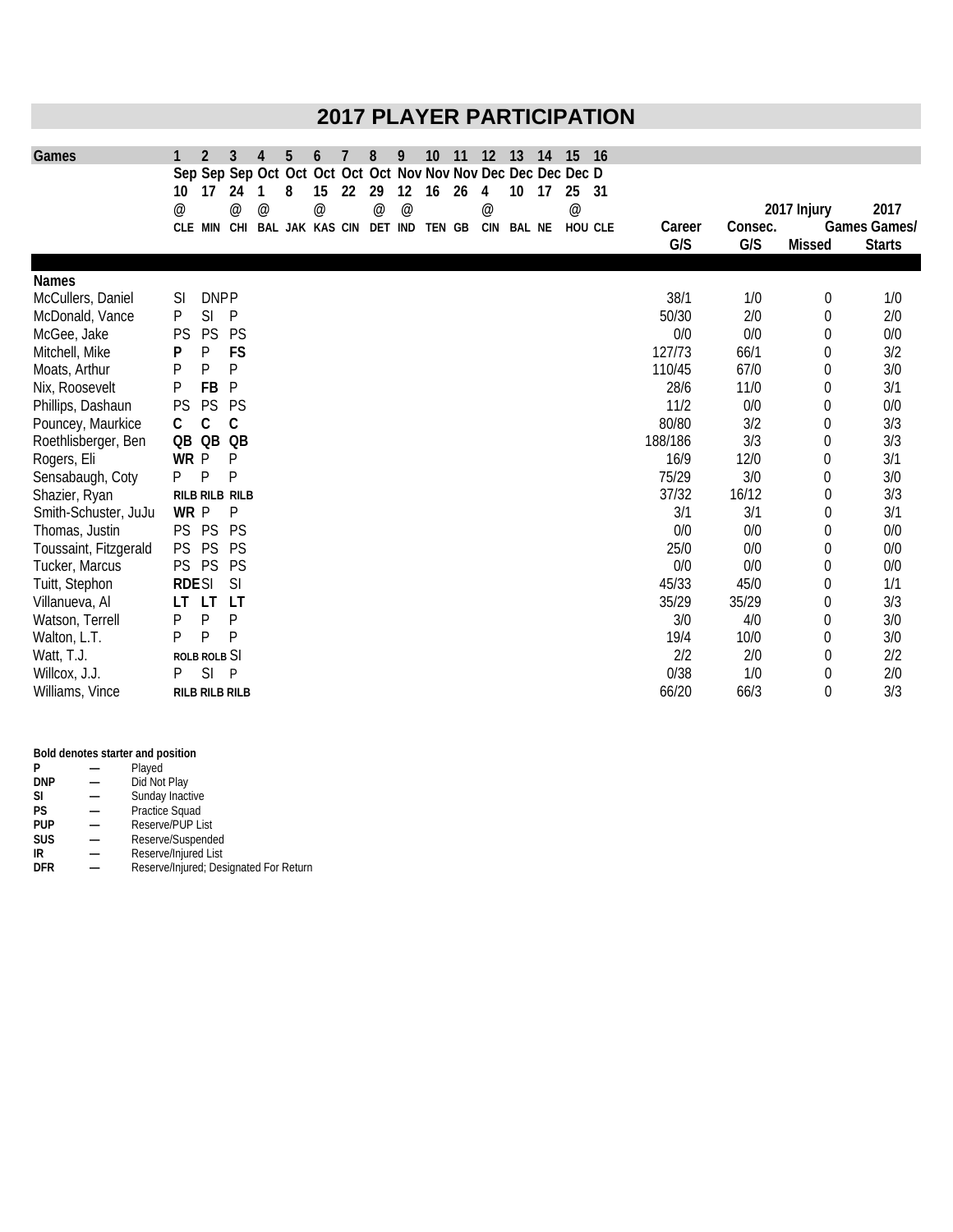### **2017 INDIVIDUAL HIGHS**

|               | <b>OPPONENTS</b>        |      |                        |                         | <b>STEELERS</b>       |               |
|---------------|-------------------------|------|------------------------|-------------------------|-----------------------|---------------|
|               |                         |      | <b>RUSHING</b>         |                         |                       |               |
| at CHI (9/24) | Jordan Howard           | 23   | Rushes                 | 27                      | Le'Veon Bell          | MIN (9/17)    |
| at CHI (9/24) | Jordan Howard           | 138  | Yards                  | 87                      | Le'Veon Bell          | MIN (9/17)    |
| at CHI (9/24) | <b>Tarik Cohen</b>      | 36   | Long                   | 15                      | Le'Veon Bell          | at CLE (9/10) |
| at CHI (9/24) | Jordan Howard           | 2    | TDs                    | 1                       | Le'Veon Bell          | at CHI (9/24) |
|               |                         |      |                        |                         |                       |               |
|               |                         |      | <b>RECEIVING</b>       |                         |                       |               |
| at CLE (9/10) | Corey Coleman           | 5    | Receptions             | 11                      | Antonio Brown         | at CLE (9/10) |
| MIN (9/17)    | Adam Thielen            | 5    |                        |                         |                       |               |
| at CHI (9/24) | Jordan Howard           | 5    |                        |                         |                       |               |
| at CLE (9/10) | Corey Coleman           | 53   | Yards                  | 182                     | Antonio Brown         | at CLE (9/10) |
| at CLE (9/10) | Ricardo Louis           | 29   | Long                   | 51                      | Martavis Bryant       | MIN (9/17)    |
| at CLE (9/10) | Corey Coleman           | 1    | TDs                    | $\overline{2}$          | Jesse James           | at CLE (9/10) |
| at CHI (9/24) | Adam SHaheen            | 1    |                        |                         |                       |               |
|               |                         |      | PASSING                |                         |                       |               |
| MIN (9/17)    | Case Keenum             | 37   | Attempts               | 39                      | Ben Roethlisberger    | at CHI (9/24) |
| at CLE (9/10) | DeShone Kizer           | 20   | Completions            | 24                      | Ben Roethlisberger    | at CLE (9/10) |
| MIN (9/17)    | Case Keenum             | 20   |                        |                         |                       |               |
| at CLE (9/10) | DeShone Kizer           | 222  | Yards                  | 263                     | Ben Roethlisberger    | at CLE (9/10) |
| at CLE (9/10) | DeShone Kizer           | 29   | Long                   | 51                      | Ben Roethlisberger    | MIN (9/17)    |
| at CLE (9/10) | DeShone Kizer           | 1    | TDs                    | $\overline{c}$          | Ben Roethlisberger    | at CLE (9/10) |
| at CHI (9/24) | Mike Glennon            | 1    |                        | $\overline{\mathbf{c}}$ | Ben Roethlisberger    | MIN (9/17)    |
| at CLE (9/10) | <b>DeShone Kizer</b>    | 1    | <b>INTs</b>            | 1                       | Ben Roethlisberger    | at CLE (9/10) |
| at CHI (9/24) | Mike Glennon            | 1    |                        |                         |                       |               |
|               |                         |      |                        |                         |                       |               |
|               |                         |      | <b>PUNT RETURNS</b>    |                         |                       |               |
| at CLE (9/10) | <b>Jabrill Peppers</b>  | 3    | Returns                | 3                       | Eli Rogers            | at CLE (9/10) |
| at CLE (9/10) | Jabrill Peppers         | 34   | Yards                  | 32                      | Eli Rogers            | at CLE (9/10) |
| at CLE (9/10) | Jabrill Peppers         | 25   | Long                   | 13                      | Eli Rogers            | at CLE (9/10) |
|               |                         |      | TDs                    |                         |                       |               |
|               |                         |      | <b>KICKOFF RETURNS</b> |                         |                       |               |
| at CHI (9/24) | Deonte Thompson         | 3    | Returns                | 1                       | JuJu Smith-Schuster   | at CLE (9/10) |
|               |                         |      |                        | 1                       | JuJu-Smith Schuster   | MIN (9/17)    |
|               |                         |      |                        | 1                       | <b>Terrell Watson</b> | MIN (9/17)    |
|               |                         |      |                        | 1                       | <b>Terrell Watson</b> | at CHI (9/24) |
| at CHI (9/24) | Deonte Thompson         | 69   | Yards                  | 25                      | <b>Terrell Watson</b> | MIN (9/17)    |
| at CHI (9/24) | Deonte Thompson         | 29   | Long                   | 25                      | <b>Terrell Watson</b> | MIN (9/17)    |
|               |                         |      | <b>TDs</b>             |                         |                       |               |
|               |                         |      | <b>PUNTS</b>           |                         |                       |               |
| MIN (9/17)    | Ryan Quigley            | 6    | Punts                  | 6                       | Jordan Berry          | at CLE (9/10) |
| at CHI (9/24) | Pat O'Donnell           | 6    |                        |                         |                       |               |
| at CHI (9/24) | Pat O'Donnell           | 267  | Yards                  | 275                     | Jordan Berry          | at CLE (9/10) |
| at CLE (9/10) | <b>Britton Colquitt</b> | 48.4 | Avg.                   | 45.8                    | Jordan Berry          | at CLE (9/10) |
| MIN (9/17)    | <b>Ryan Quigley</b>     | 44.2 | Net                    | 40.2                    | Jordan Berry          | at CLE (9/10) |
| at CHI (9/24) | Pat O'Donnell           | 62   | Long                   | 59                      | Jordan Berry          | at CLE (9/10) |
| at CLE (9/10) | <b>Britton Colquitt</b> | 3    | In 20                  | 3                       | Jordan Berry          | at CHI (9/24) |
| MIN (9/17)    | Ryan Quigley            | 3    |                        |                         |                       |               |
|               |                         |      | Touchbacks             | 1                       | Jordan Berry          | at CHI (9/24) |
|               |                         |      | <b>INTERCEPTIONS</b>   |                         |                       |               |
| at CLE (9/10) | <b>Derrick Kindred</b>  | 1    | Interceptions          | $\mathbf 1$             | T.J. Watt             | at CLE (9/10) |
|               |                         |      |                        | 1                       | J.J. Wilcox           | at CHI (9/24) |
| at CLE (9/10) | Derrick Kindred         | 30   | Long Return            | 17                      | T.J. Watt             | at CLE (9/10) |
|               |                         |      | TDs                    |                         |                       |               |
|               |                         |      | <u>TACKLES</u>         |                         |                       |               |
| MIN (9/17)    | Andrew Sendejo          | 10   | Total                  | 11                      | Ryan Shazier          | at CHI (9/24) |
| at CHI (9/24) | Danny Trevathan         | 10   |                        |                         |                       |               |
| MIN (9/17)    | Andrew Sendejo          | 8    | Solo                   | 11                      | Ryan Shazier          | at CHI (9/24) |
| MIN (9/17)    | Anthony Barr            | 8    |                        |                         |                       |               |
| at CHI (9/24) | Danny Trevathan         | 8    |                        |                         |                       |               |
| MIN (9/17)    | Eric Kendricks          | 6    | Assisted               | 4                       | Cameron Heyward       | MIN (9/17)    |
| MIN (9/17)    | Everson Griffen         | 2.0  | Sacks                  | 2.0                     | T.J. Watt             | at CLE (9/10) |
|               |                         |      |                        | 2.0                     | Anthony Chickillo     | at CLE (9/10) |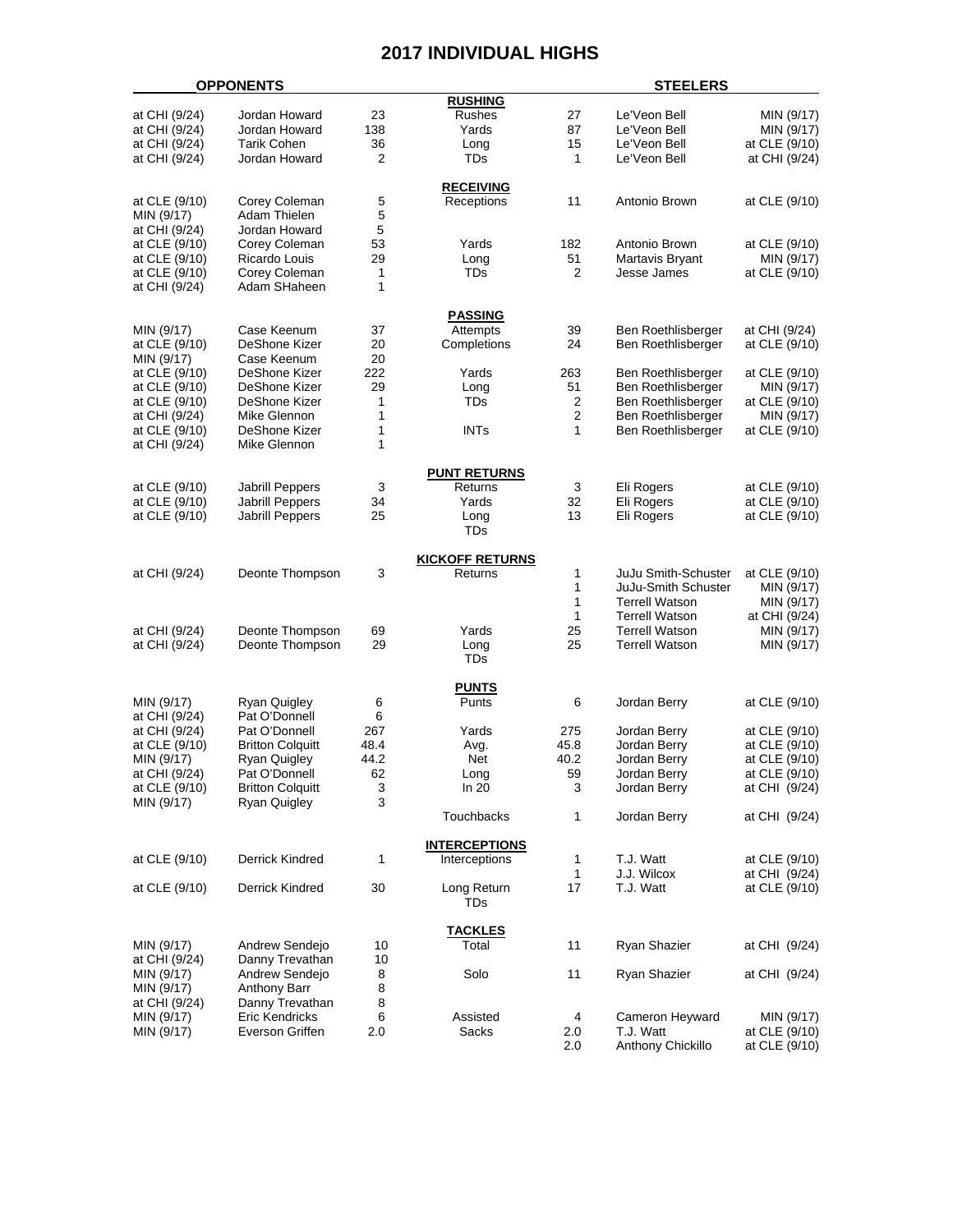# **2017 DRIVE ENGINEERING**

# **Steelers**

## **REGULAR SEASON**

|                 | No.           |  |  | <b>Missed Blkd</b> |    |   | <b>Blkd</b> |    | Scoring | 1st         |                                          |            |        |             |
|-----------------|---------------|--|--|--------------------|----|---|-------------|----|---------|-------------|------------------------------------------|------------|--------|-------------|
| <b>STEELERS</b> | <b>Drives</b> |  |  | FG.                | FG |   |             |    |         |             | Time<br>Punt Punt Downs Fum. Int. Safety | <b>Pts</b> | Effic. | Drive       |
| Sept. 10 at CLE | 10            |  |  |                    |    |   |             |    |         |             | 0.28:50                                  | 21         | 20%    | <b>Punt</b> |
| Sept. 17 MIN    | 12            |  |  |                    |    | 5 | 0           | 22 | 0       |             | 0.34:22                                  | 26         | 16%    | <b>Punt</b> |
| Sept. 24 at CHI | 11            |  |  |                    |    |   |             | 19 |         | $2 \quad 0$ | 0.27:34                                  |            | 18%    | Punt        |

## **Opponents**

## **REGULAR SEASON**

| No.              |               |  | <b>Missed Blkd</b> |     |  | <b>Blkd</b> |          |    |          |              |                                             | Scoring    | 1st     |                  |
|------------------|---------------|--|--------------------|-----|--|-------------|----------|----|----------|--------------|---------------------------------------------|------------|---------|------------------|
| <b>OPPONENTS</b> | <b>Drives</b> |  | FG                 | FG. |  |             |          |    |          |              | FG Punt Punt Downs Fum. Int. Safety<br>Time | <b>Pts</b> | Effic.  | Drive            |
| Sept. 10 at CLE  | 11            |  |                    |     |  | 5           |          |    |          |              | 0.31:10                                     | 18         |         | 27% Blocked Punt |
| Sept. 17 MIN     | 12.           |  |                    |     |  | -6          |          | 14 | $\bf{0}$ | $\mathbf{0}$ | 025:38                                      |            | $8.3\%$ | Punt             |
| Sept. 24 at CHI  | 13            |  |                    |     |  | 5           | $\bf{0}$ | 18 |          | $5 \quad 1$  | 0.33:59                                     | 23         | 23%     | Punt             |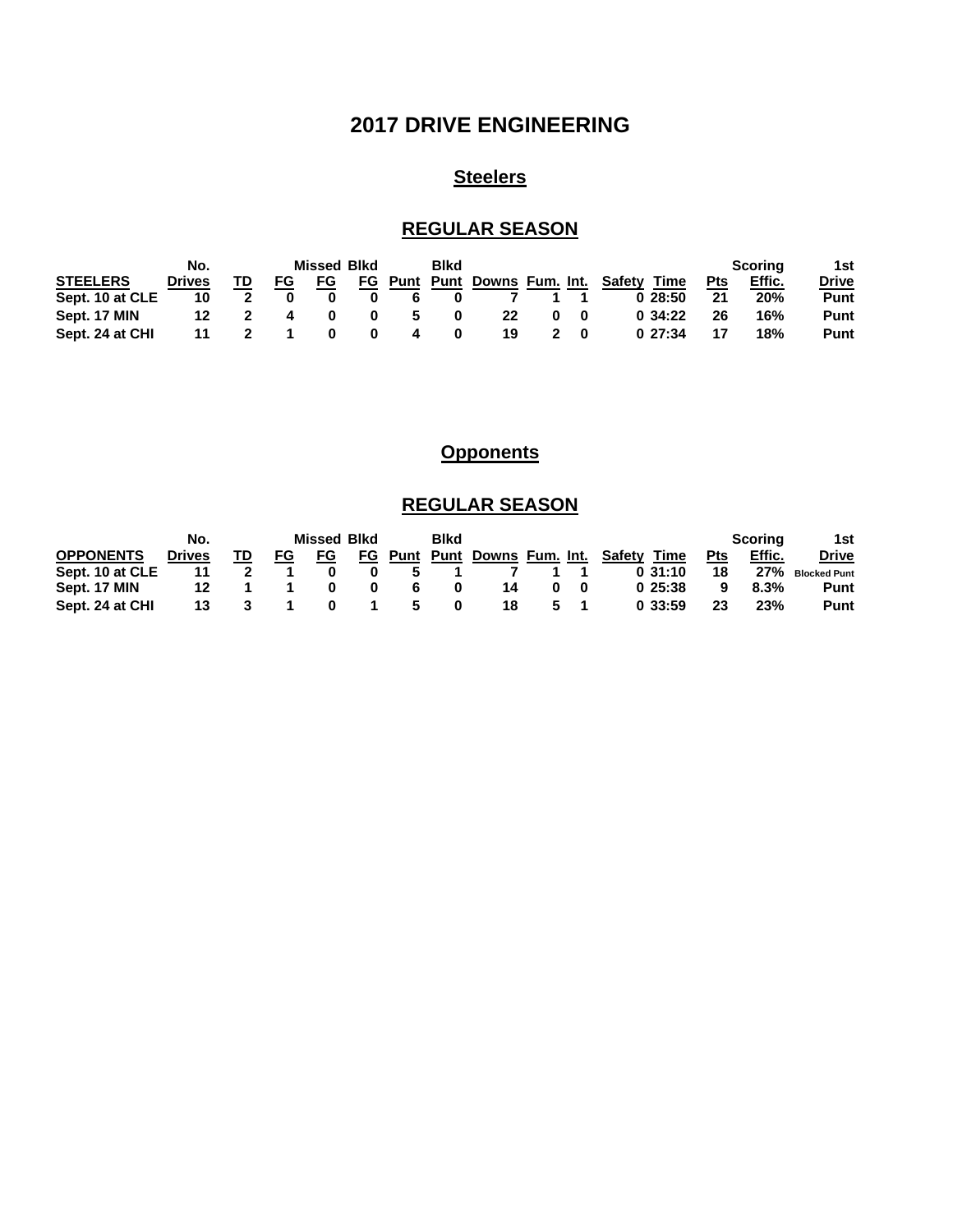## **2017 STEELERS SCORING DRIVES**

### **REGULAR SEASON**

|                 |                 |                                                 |              |       | Drive | <b>Score</b> |     | Time   |
|-----------------|-----------------|-------------------------------------------------|--------------|-------|-------|--------------|-----|--------|
| <b>Opponent</b> | <b>Obtained</b> | <b>Scoring Play</b>                             | <b>Plays</b> | Yards | Time  | Pit-Opp      | Qtr | Remain |
| at Cleveland    | Punt            | Matakevich punt block recovery                  |              |       |       | 7-0          |     | 12:44  |
| at Cleveland    | Punt            | J. James 4 yd. pass from Roethlisberger         | 12           | 68    | 5:26  | 7-7          | 2   | 0:45   |
| at Cleveland    | Kickoff         | J. James 2 yd. pass from Roethlisberger         | 6            | 75    | 3:50  | $21 - 10$    | 3   | 5:37   |
| Minnesota       | Punt            | M. Bryant 27 yd. pass from Roethlisberger       | 9            | 78    | 2:18  | 7-0          |     | 3:02   |
| Minnesota       | Punt            | Smith-Schuster 4 yd. pass from Roethlisberger 5 |              | 60    | 3:12  | $14-0$       | 2   | 13:31  |
| Minnesota       | Downs           | Boswell 46 yd. field goal                       |              | 8     | 2:06  | $17-3$       | 3   | 12:19  |
| Minnesota       | Kickoff         | Boswell 29 yd. field goal                       | 10           | 74    | 4:52  | $20 - 9$     | 3   | 5:05   |
| Minnesota       | Punt            | Boswell 37 yd. field goal                       | 11           | 64    | 4:44  | $23-9$       | 4   | 3:18   |
| Minnesota       | Downs           | Boswell 43 yd. field goal                       | 4            | 5     | 0:20  | $26 - 9$     | 4   | 1:53   |
| at Chicago      | Punt            | Roethlisberger 7 yd. to Brown                   | 13           | 77    | 7:11  | $7 - 7$      | 2   | 5:42   |
| at Chicago      | Fumble          | Bell 1 yd. run                                  | 6            | 16    | 2:42  | $14 - 17$    | 3   | 6:43   |
| at Chicago      | Interception    | Bosewell 32 yd. field goal                      | 4            |       | 0:54  | $17 - 17$    | 4   | 8:03   |

# **2017 OPPONENTS SCORING DRIVES**

### **REGULAR SEASON**

|                                                           |                              |              |          | <b>Drive</b> | <b>Score</b> |     | Time   |
|-----------------------------------------------------------|------------------------------|--------------|----------|--------------|--------------|-----|--------|
| <b>Obtained</b><br><b>Scoring Play</b><br><b>Opponent</b> |                              | <b>Plays</b> | Yards    | Time         | Pit-Opp      | Qtr | Remain |
| at Cleveland<br>Kickoff                                   | Kizer run for 1yd.           | 12           | 68       | 5:25         | $14 - 7$     |     | 0:22   |
| at Cleveland<br>Punt                                      | Gonzalez 24 yd. field goal   |              | 53       | 4:29         | $14 - 10$    | 3   | 9:27   |
| Kickoff<br>at Cleveland                                   | Kizer 3 yd. pass to Coleman  | 8            | 73       | 3:05         | $21 - 18$    | 4   | 3:36   |
| Kickoff<br>Minnesota                                      | K. Forbath 42 yd. field goal | 11           | 51       | 4:41         | $14-3$       | 2   | 8:50   |
| Kickoff<br>Minnesota                                      | C. Hamm 1 yd. run            | 6            | 82       | 2:22         | $17-9$       | 3   | 9:57   |
| at Chicago<br>muffed punt                                 | Howard 3 yd. run             | 6            | 29       | 3:24         | $0 - 7$      |     | 9:09   |
| kickoff<br>at Chicago                                     | Glennon 2 yd. to Shaheen     | 9            | 75       | 4:59         | $7 - 14$     | 2   | 0:43   |
| at Chicago<br>Kickoff                                     | Barth 24 yd. field goal      |              | $\Omega$ | 0:00         | $7 - 17$     | 2   | 0:00   |
| at Chicago<br>Kickoff                                     | Howard 19 yd. run            |              | 74       | 1:33         | $23 - 17$    | 5   | 8:27   |